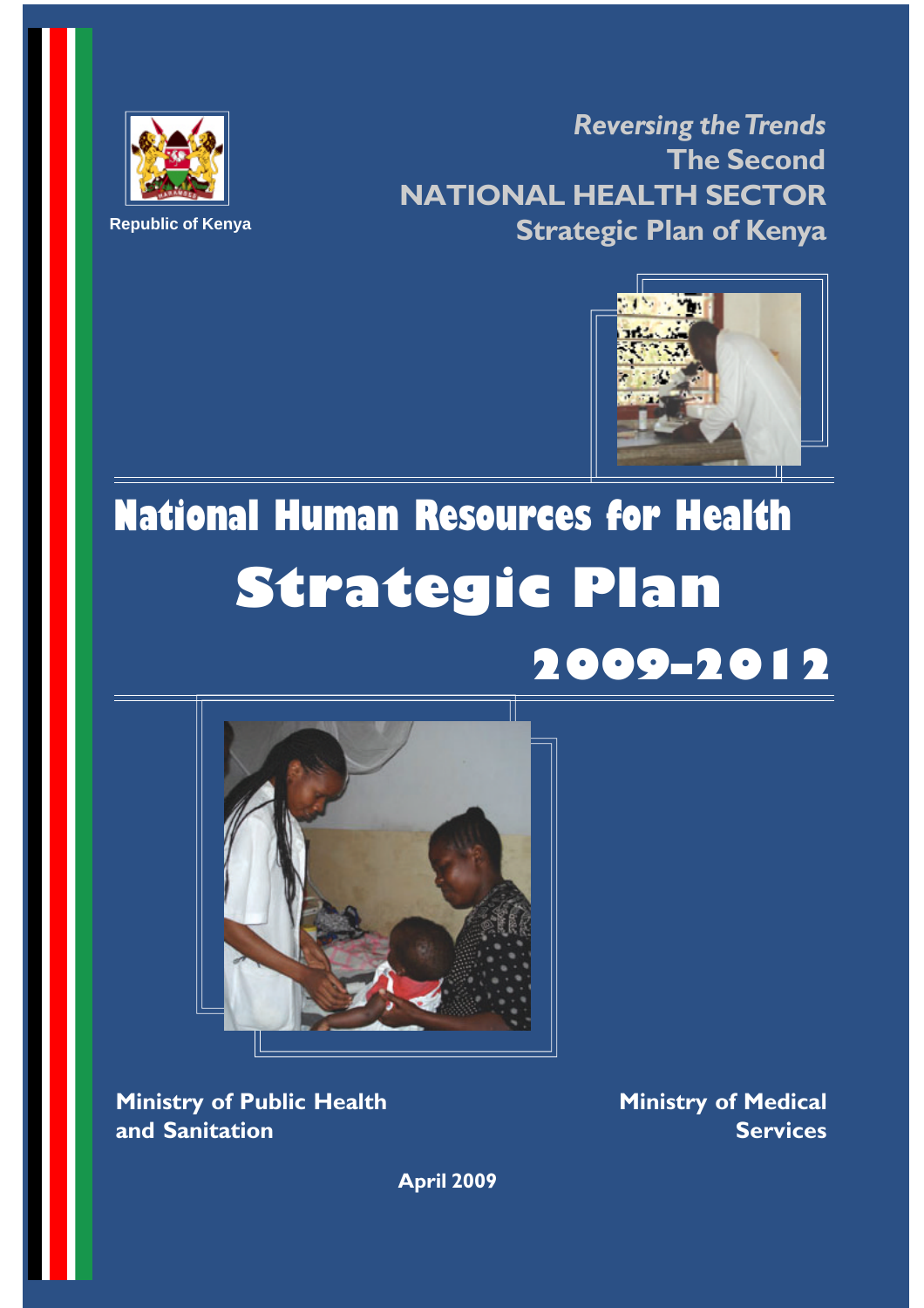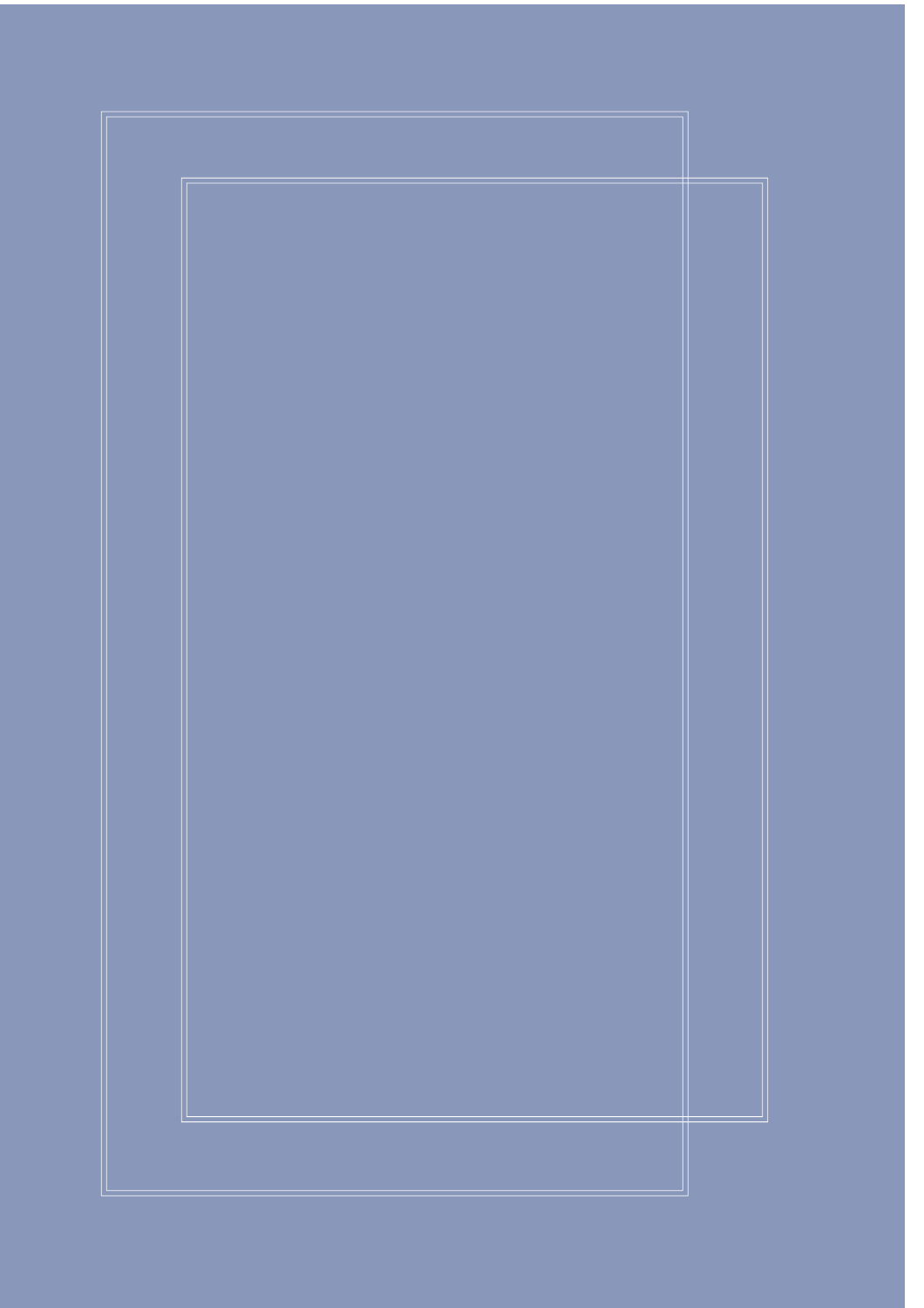

*Reversing the Trends* **The Second NATIONAL HEALTH SECTOR Republic of Kenya Republic of Kenya Republic of Kenya** 

## **National HUMAN RESOURCES FOR HEALTH Strategic Plan 2009–2012**

**Ministry of Public Health Ministry of Medical and Sanitation Services**

 **April 2009**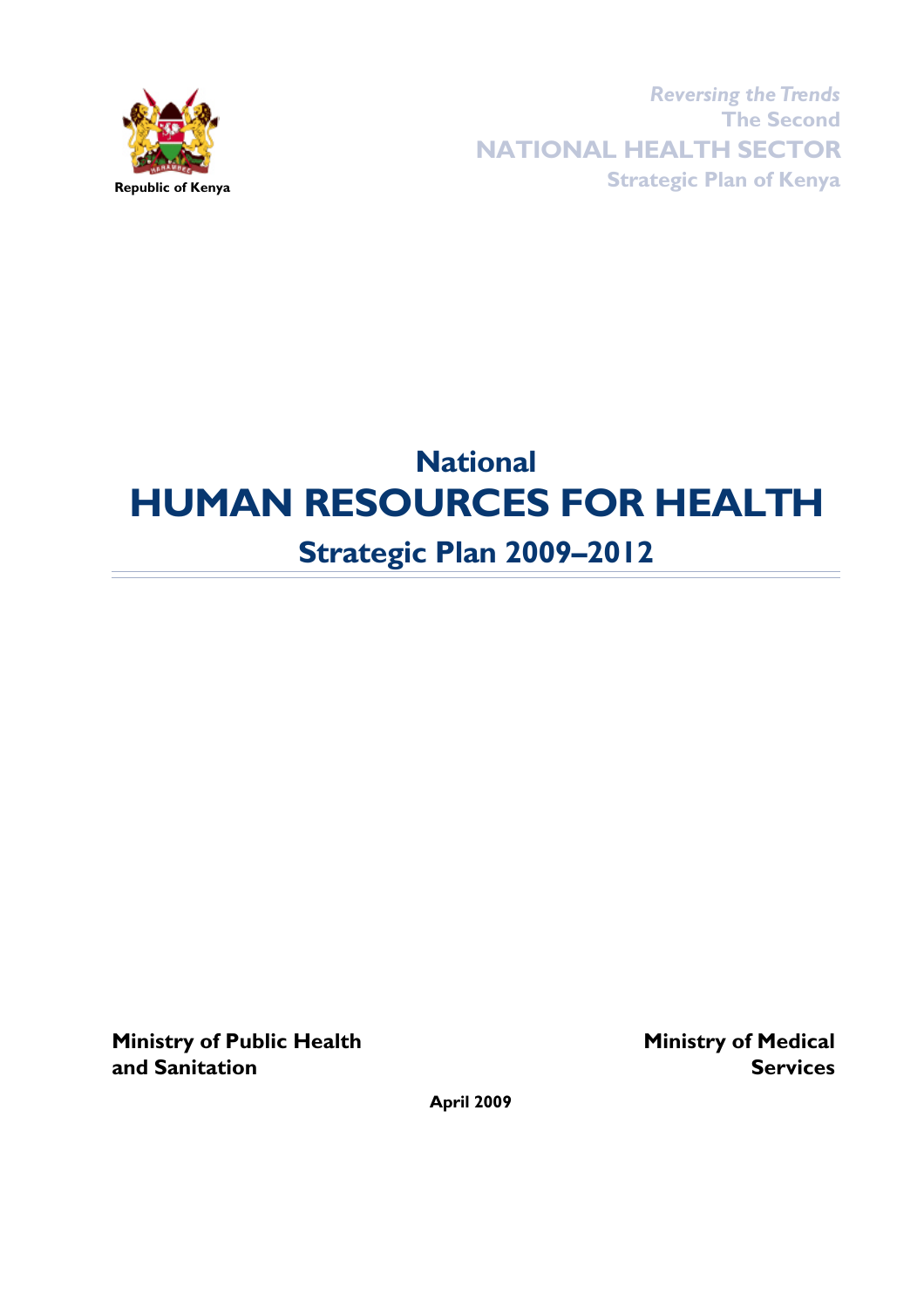**ANY PART OF THIS DOCUMENT** may be freely reviewed, quoted, reproduced or translated in full or in part, provided the source is acknowledged. It may not be sold or used in conjunction with commercial purposes or for profit.

**National Human Resources for Health Strategic Plan – 2009–2012**

Published by: Ministry of Medical Services Afya House PO Box 30016 GPO Nairobi 00100, Kenya Email: ps@health.go.ke http://www.health.go.ke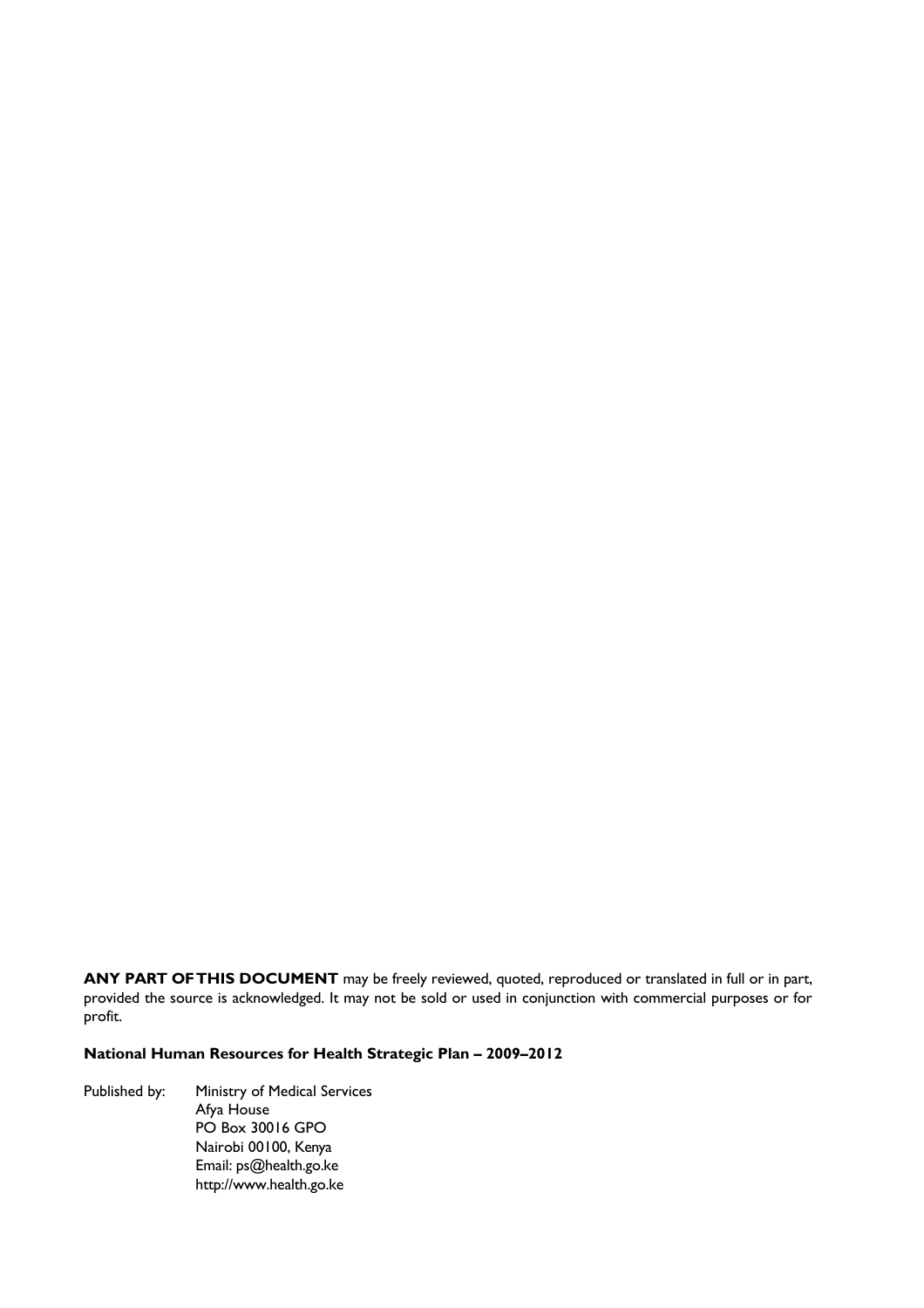# **Contents**

|      | List of Tables                                    | ٧              |
|------|---------------------------------------------------|----------------|
|      | List of Figures                                   | vi             |
|      | List of Abbreviations                             | vii            |
|      |                                                   |                |
|      | Foreword                                          | ix             |
|      |                                                   |                |
|      | Acknowledgements                                  | xi             |
|      |                                                   |                |
|      | <b>Executive Summary</b>                          | xiii           |
|      |                                                   |                |
| I. I | <b>Introduction</b>                               | ı              |
|      | 1.1 Key Statistics                                | T              |
|      | 1.2 Disease Burden                                | $\overline{2}$ |
|      | 1.3 Purpose and Objectives of the HRH Strategic   |                |
|      | Plan                                              | 3              |
|      | 1.4 Health Care System and Structures             | 3              |
|      | 1.5 Process and Methodology of Developing the     |                |
|      | <b>HRH Strategic Plan</b>                         | 4              |
|      | 1.6 Guiding Principles                            | 5              |
|      |                                                   |                |
|      |                                                   |                |
|      |                                                   |                |
|      | 2. Policy Context                                 | 6              |
|      | 2.1 Vision 2030                                   | 6              |
|      | 2.2 Public Service Reform Strategy                | 6              |
|      | 2.3 The Health Sector-Wide Approach (SWAp)        | 7              |
|      | 2.4 The Second National Health Sector Strategic   |                |
|      | Plan (NHSSP II), 2005-2010                        | 7              |
|      | 2.5 The Joint Programme of Work and Funding       |                |
|      | (JPWF)                                            | 7              |
|      | 2.6 The Kenya Essential Package for Health (KEPH) | 8              |
|      | 2.7 The Community Strategy and Task Shifting      | 8              |
|      | 2.8 MOPHS and MOMS Strategic Plans                | 8              |
|      | 2.9 Millennium Development Goals                  | 9              |
|      |                                                   |                |
| 3.   | <b>Current HRH Situation</b>                      | 10             |
|      | 3.1 Staffing Levels                               | 10             |
|      | 3.2 Ministry of Health Staffing Levels            | П              |
|      | 3.3 Contract Staff Recruited by Development       |                |
|      | Partners                                          | 2              |

|    | 3.4 Health Labour Market<br>3.5 Staffing in Referral Hospitals and the Private          | 13 |
|----|-----------------------------------------------------------------------------------------|----|
|    | Sector                                                                                  | 13 |
|    | 3.6 Health Workforce Distribution                                                       | 15 |
|    | 3.7 Staffing Norms and Establishment                                                    | 15 |
|    | 3.8 Staff Attrition and Migration                                                       | 16 |
|    | 3.9 Age, Education and Gender Analysis of the                                           |    |
|    | <b>MOH Workforce</b>                                                                    | 17 |
|    | 3.10 Human Resources Management                                                         | 18 |
|    | 3.11 Training and Development                                                           | 19 |
|    | 3.12 Human Resources Information System (HRIS)                                          | 20 |
|    | 3.13 Accreditation and Licensing                                                        | 20 |
|    | 3.14HR Financing                                                                        | 21 |
|    | 4. Health Workforce Projections and Gaps                                                | 22 |
|    | 4.1 Health Service Delivery Units - Required and                                        |    |
|    | Available                                                                               | 22 |
|    | 4.2 Workforce Projections by KEPH Levels                                                | 24 |
|    | 4.3 Workforce Projections and Gaps                                                      | 24 |
|    | 4.4 Issues Arising from Workforce Projections and                                       | 24 |
|    | Analysis of Staffing Gaps<br>4.5 Health Worker Recruitment Targets:                     |    |
|    | 2009-2012                                                                               | 26 |
|    |                                                                                         |    |
| 5. | <b>Strategic Direction</b>                                                              | 27 |
|    | 5.1 Outcome 1: Appropriate Numbers and Types of<br>Health Workers in Post and Equitably |    |
|    | Distributed                                                                             | 28 |
|    | 5.2 Outcome 2: Attraction and Retention of                                              |    |
|    | Health Workers Improved at All Levels                                                   | 28 |
|    | 5.3 Outcome 3: Improved Institutional and Health                                        |    |
|    | <b>Worker Performance</b>                                                               | 29 |
|    | 5.4 Outcome 4: Strengthened Human Resources                                             |    |
|    | Development Systems and Practices                                                       | 30 |
|    | 5.5 Outcome 5: Strengthened Human Resources                                             |    |
|    | Planning and Management at All Levels                                                   | 30 |
|    | 5.6 Results Framework                                                                   | 31 |
|    |                                                                                         |    |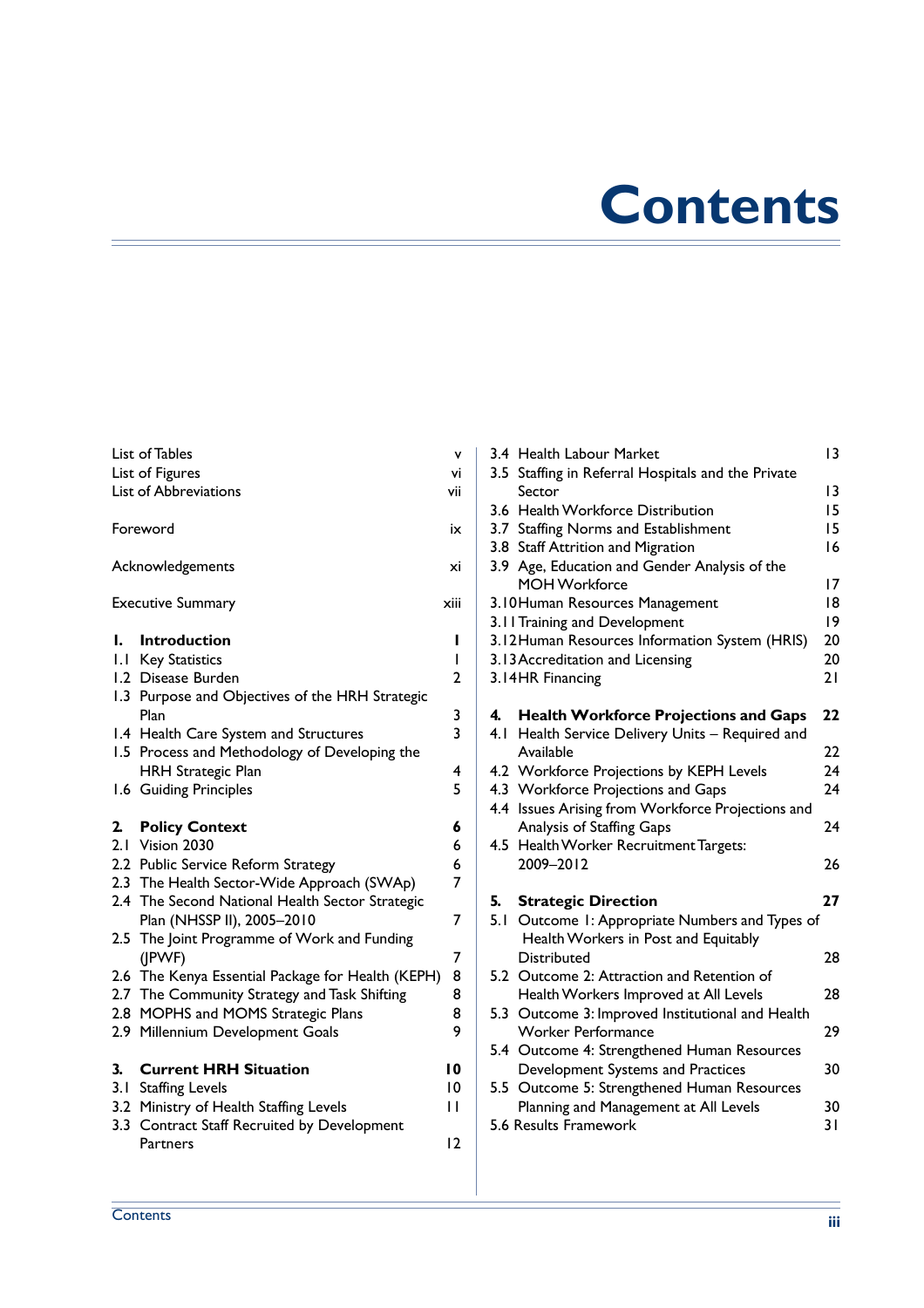|    | 6. Implementation Plan             | 37 |
|----|------------------------------------|----|
|    | 7. Monitoring and Evaluation Plan  | 38 |
| 8. | <b>Year I Workplan and Budgets</b> | 39 |

| 8.1 Outcome 1: Appropriate Numbers and Types |    |  |
|----------------------------------------------|----|--|
| of Health Workers in Post and Equitably      |    |  |
| Distributed                                  | 39 |  |
|                                              |    |  |

| 8.2 Outcome 2: Improved Retention of Health |     |
|---------------------------------------------|-----|
| Workers at All Levels                       | 4 I |

|  | 8.3 Outcome 3: Improved Institutional and  |    |
|--|--------------------------------------------|----|
|  | <b>Health Worker Performance</b>           | 47 |
|  | 8.4 Outcome 4: Strengthened Human Resource |    |
|  | Development Systems and Practices          |    |
|  | 8.5 Outcome 5: Strengthened Human Resource |    |
|  | Planning and Management and Leadership at  |    |
|  | <b>All Levels</b>                          | 46 |
|  |                                            |    |
|  | Appendix: Selected Staffing Data           |    |
|  |                                            |    |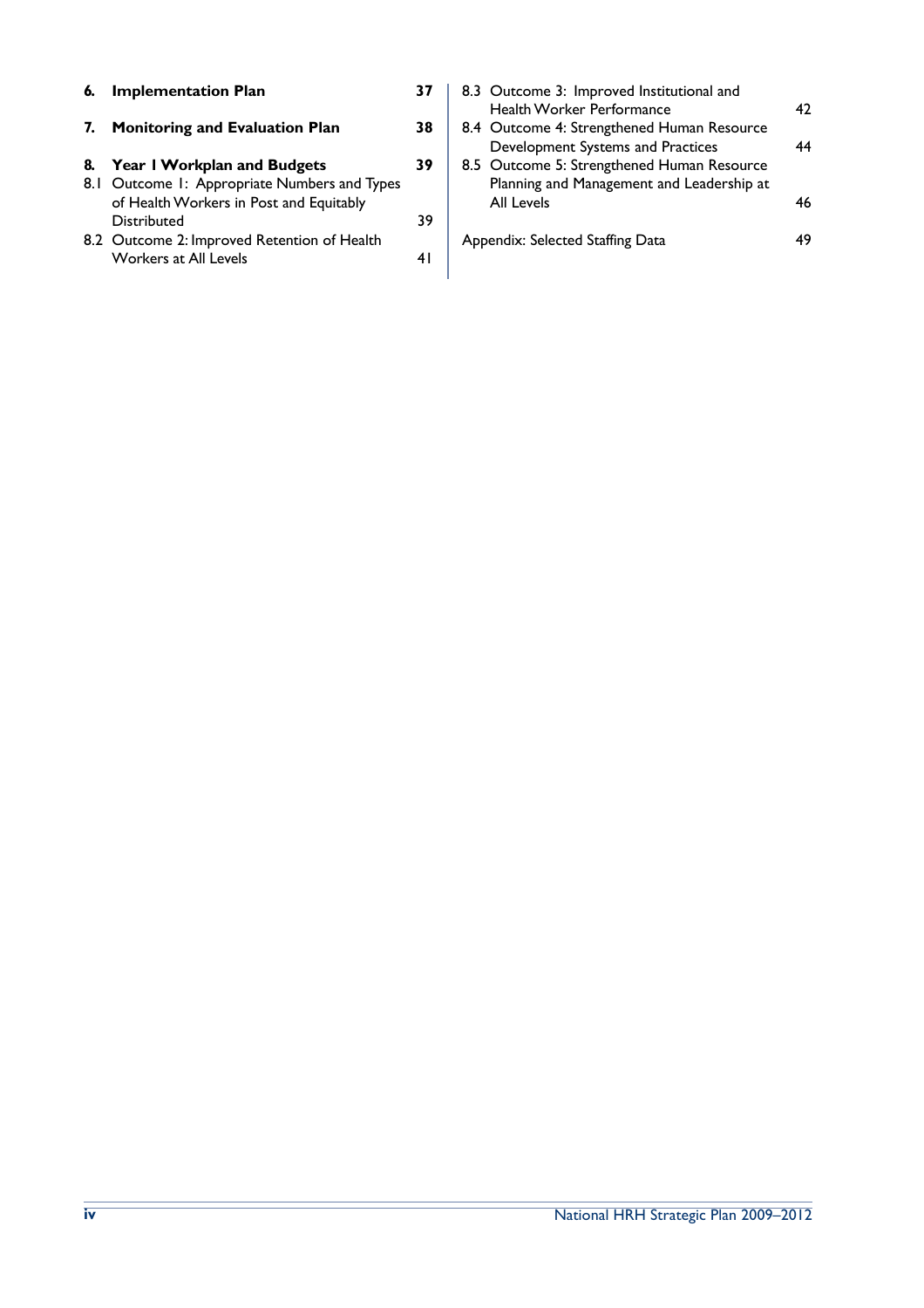# **List of Tables**

| 1.1:             | Key national economic, social and health<br>indicators                                      | I               |
|------------------|---------------------------------------------------------------------------------------------|-----------------|
| 1.2:             | Access to HIV/AIDS services                                                                 | 3               |
| 1.3:             | Distribution of health facilities by type of<br>ownership                                   | 4               |
| 1.4:             | MOMS and MOPHS roles as stipulated by<br>Government of Kenya, Circular No. 2/2008           | 5               |
| 2.1:<br>2.2:     | HRM and HRD outputs of NHSSP II<br>HRH highlights of MOMS and MOPHS                         | 7               |
|                  | strategic plans                                                                             | 9               |
| 3.1:             | <b>Global HRH</b> inequities                                                                | $\overline{0}$  |
| 3.2:             | Comparisons of health personnel indicators<br>in selected countries                         | $\overline{10}$ |
| 3.3:             | Kenya health worker levels vs WHO<br>recommendations                                        | 10              |
| 3.4:             | Medical personnel registered in Kenya (2004<br>and 2007                                     | П               |
| 3.5:             | MOH vacancy levels                                                                          | П               |
| 3.6:<br>3.7:     | Decline in number of MOH staff: 2004-2008<br>Number of contract staff employed by           | П               |
|                  | development partners                                                                        | $\overline{13}$ |
| 3.8 <sub>1</sub> | <b>KNH</b> staffing levels                                                                  | $\overline{13}$ |
| 3.9:             | <b>MTRH</b> staffing levels                                                                 | 3               |
| 3.10:            | Staffing levels of private not-for-profit<br>employees                                      | 4               |
| 3.11:            | Estimates for staffing levels in different<br>subsectors for registered cadres              | 4               |
| 3.12:            | Provincial distribution of MOPHS and MOMS                                                   |                 |
|                  | staff                                                                                       | 15              |
| 3.14:            | 3.13: Current and proposed MOH establishment<br>Number of MOH staff leaving service - 2005- | 15              |
|                  | 2007                                                                                        | ۱6              |

| 3.16: | Total nurses verified to work outside Kenya<br>January 2000 to December 2004 | 17 |
|-------|------------------------------------------------------------------------------|----|
| 3.17: | Vacancy levels of HR staff                                                   | 19 |
| 3.18: | Kenya Medical Training College (KMTC)                                        |    |
|       | output                                                                       | 19 |
| 3.19: | Training output of other institutions                                        | 19 |
| 3.20: | Total output of preservice institutions (basic                               |    |
|       | training)                                                                    | 19 |
| 3.21: | Training output nursing: Basic and post-basic                                | 19 |
| 4.1:  | Number of health service delivery units                                      |    |
|       | required and available                                                       | 22 |
| 4.2:  | National workforce projections for levels                                    |    |
|       | 2-5 (Based on staffing norms, 2006)                                          | 23 |
| 4.3:  | Level I health workforce requirements                                        | 24 |
| 4.4:  | Provincial staffing projections for Levels                                   |    |
|       | I to 5 (based on staffing norms, 2006, and                                   |    |
|       | provincial population)                                                       | 24 |
| 4.5:  | MOH workforce projections and gaps                                           |    |
|       | (based on proposed establishment, 2008)                                      | 25 |
| 4.6:  | KNH and MTRH workforce projections and                                       |    |
|       | gaps                                                                         | 25 |
| 4.7:  | Training output vs staffing gaps                                             | 26 |
| 4.8:  | Proposed four-year recruitment targets                                       | 26 |
| AI:   | Distribution of MOH staff by province                                        |    |
|       | (medical cadres)                                                             | 49 |
| A2:   | Distribution of MOH staff by province (non-                                  |    |
|       | medical cadres)                                                              | 50 |
| A3:   | Intent to migrate data                                                       | 51 |
| A4:   | Staffing data for Aga Khan University                                        |    |
|       | Hospital - Nairobi                                                           | 51 |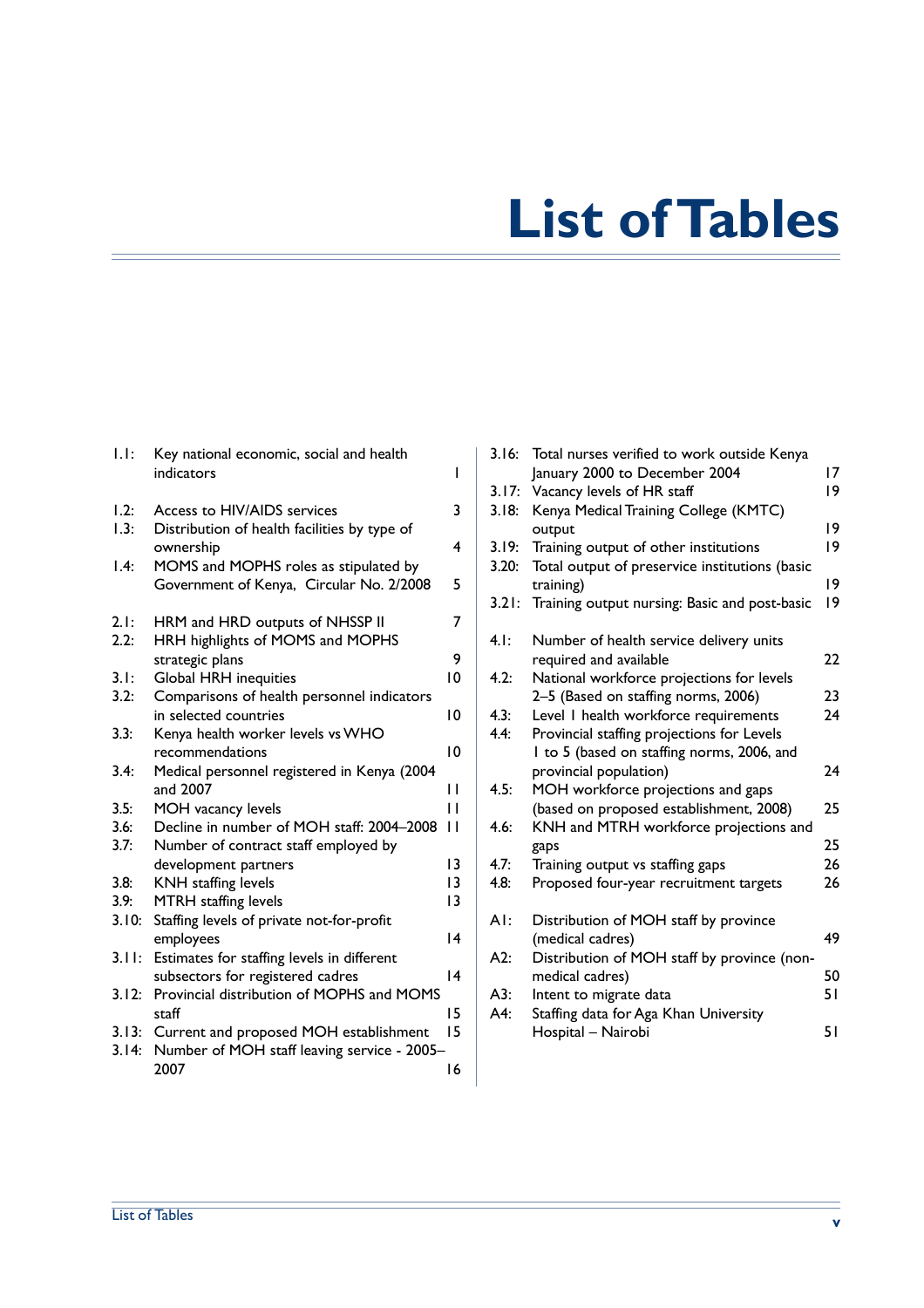# **List of Figures**

| L!   | Leading causes of outpatient morbidity, 2007  | 3  |
|------|-----------------------------------------------|----|
| 1.2: | Provincial HIV prevalence                     | 2  |
| 1.3: | <b>KEPH</b> health service levels             | 4  |
| 3.1: | Trends in number of nurses and number of      |    |
|      | health facilities in Garissa District         | 12 |
| 3.2: | Proportion of different cadres in the total   |    |
|      | MOH workforce                                 | 12 |
| 3.3: | Percentage of registered health professionals |    |
|      | who work for MOPHS and MOMS                   | 12 |
| 3.4: | Distribution of public sector health workers  |    |
|      | by health system level                        | 12 |
| 3.5: | Increase in health facilities and registered  |    |
|      | health personnel, 2006/07                     | 15 |
| 3.6: | MOH attrition by cause: 2005-2007             | 16 |
| 3.7: | Current MOH staff who would have retired      |    |
|      | by 2012 if retirement age had not             |    |
|      | changed (%)                                   | 16 |
|      |                                               |    |

| 3.8: | Number of nurses applying for overseas<br>positions | 17 |
|------|-----------------------------------------------------|----|
| 3.9: | Reasons for preferring the MOH as an<br>employer    | 17 |
|      | 3.10: MOH workforce by education levels             | 17 |
|      | 3.11: Distribution of key health sector personnel   |    |
|      | by age group                                        | 18 |
|      | 3.12: Percentage of women among MOH                 |    |
|      | employees                                           | 18 |
|      | 3.13: Proportion of women on MOH staff in the       |    |
|      | lowest and highest job groups                       | 18 |
|      | 3.14: Level of government health expenditure        | 21 |
|      |                                                     |    |
| 5.1: | <b>HRH</b> action framework                         |    |
|      |                                                     |    |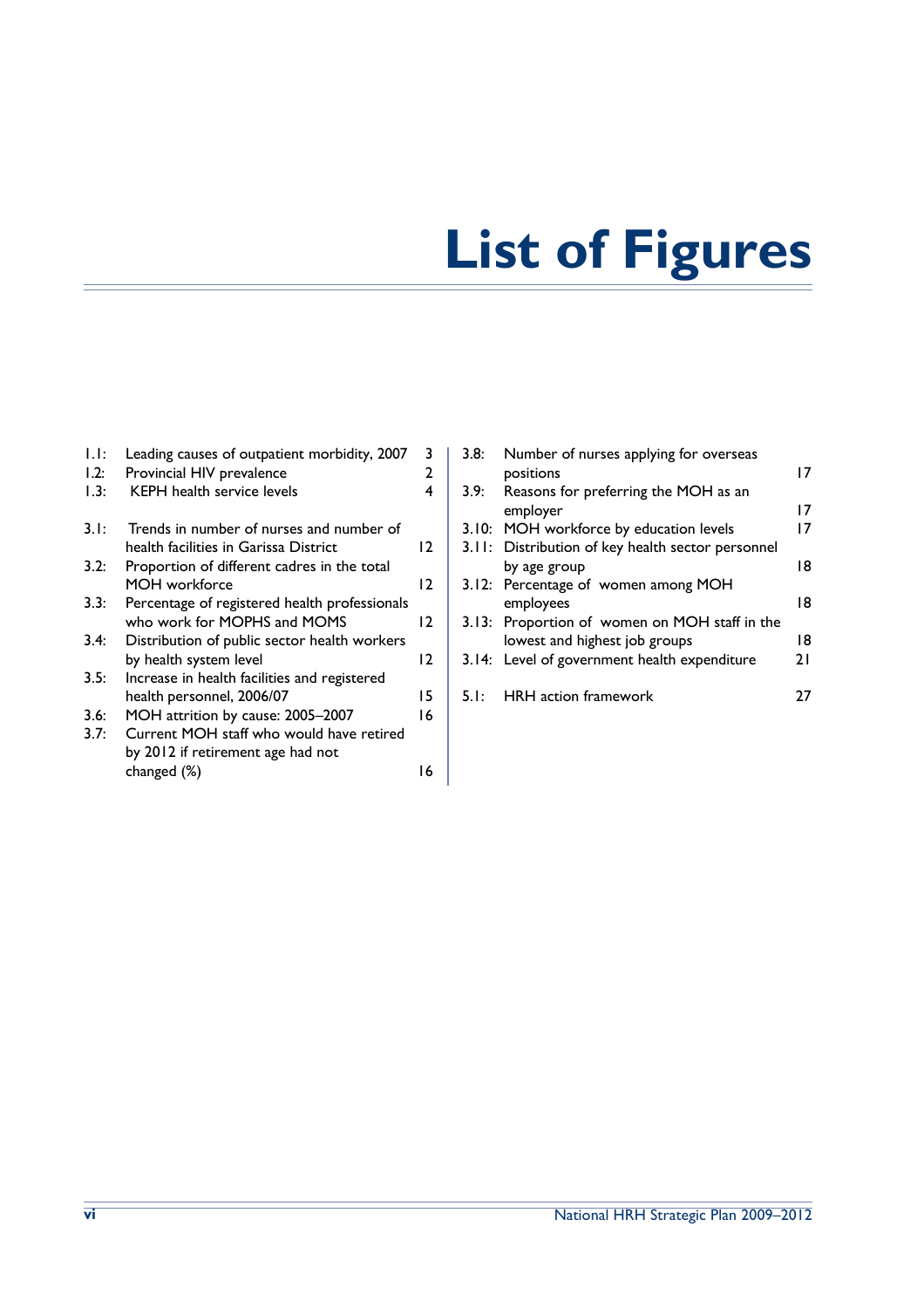# **List of Abbreviations**

| <b>ANC</b>      | Antenatal clinic/care                  | <b>KAIS</b>   | Kenya AIDS Indicator Survey              |
|-----------------|----------------------------------------|---------------|------------------------------------------|
| <b>AMREF</b>    | African Medical Research Foundation    | <b>KDHS</b>   | Kenya Demographic and Health Survey      |
| <b>AOP</b>      | Annual operational plan                | <b>KEMRI</b>  | Kenya Medical Research Institute         |
| <b>ART</b>      | Anti-retroviral therapy                | <b>KEMSA</b>  | Kenya Medical Supplies Agency            |
| <b>CDF</b>      | <b>Community Development Fund</b>      | <b>KEPH</b>   | Kenya Essential Package for Health       |
| <b>CHAK</b>     | Christian Health Association of Kenya  | <b>KEC-CS</b> | Kenya Episcopal Conference - Catholic    |
| <b>CHEW</b>     | Community health extension worker      |               | Secretariat                              |
| <b>CHW</b>      | Community health worker                | <b>KHPF</b>   | Kenyan Health Policy Framework           |
| <b>CORP</b>     | Community-owned resource person        | <b>KHSWAp</b> | Kenyan health sector-wide approach       |
| <b>CPD</b>      | Continuing professional development    | <b>KMTC</b>   | Kenya Medical Training College           |
| CS              | <b>Community Strategy</b>              | <b>KNH</b>    | Kenyatta National Hospital               |
| <b>DPM</b>      | Directorate of Personnel Management    | M&E           | Monitoring and evaluation                |
| <b>ECN</b>      | Enrolled community nurse               | <b>MDG</b>    | Millennium Development Goals             |
| <b>EHP</b>      | <b>Emergency Hiring Programme</b>      | <b>MDRTB</b>  | Multi drug resistant TB                  |
| EN              | Enrolled nurse                         | <b>MOH</b>    | Ministry of Health                       |
| <b>EPI</b>      | Expanded Programme of Immunization     | <b>MOLG</b>   | Ministry of Local Government             |
| <b>ERS</b>      | Economic Recovery Strategy (for Wealth | <b>MOPHS</b>  | Ministry of Public Health and Sanitation |
|                 | and Employment Creation)               | <b>MOMS</b>   | Ministry of Medical Services             |
| <b>FBHS</b>     | Faith-based health services            | <b>MTEF</b>   | Medium-term expenditure framework        |
| <b>FBO</b>      | Faith-based organization               | <b>MTRH</b>   | Moi Teaching and Referral Hospital       |
| <b>FY</b>       | Financial year                         | <b>NGO</b>    | Non-government organization              |
| <b>HCW</b>      | Health care worker                     | <b>NHSSP</b>  | National Health Sector Strategic Plan    |
| <b>HIV/AIDS</b> | Human immuno-deficiency virus/acquired | <b>NHIF</b>   | National Hospital Insurance Fund         |
|                 | immune deficiency syndrome             | <b>NSHIF</b>  | National Social Health Insurance Fund    |
| <b>HMO</b>      | Health maintenance organization        | <b>OPD</b>    | Outpatient department                    |
| <b>HR</b>       | Human resources                        | <b>PAS</b>    | Performance appraisal system             |
| <b>HRD</b>      | Human resources development            | <b>PDSA</b>   | Plan, do, study, act                     |
| <b>HRH</b>      | Human resources for health             | PE            | Personnel emolument                      |
| <b>HRIS</b>     | Human resource information system      | <b>PER</b>    | Public expenditure review                |
| <b>HRM</b>      | Human resources management             | <b>PFP</b>    | Private for-profit                       |
| <b>HRP</b>      | Human resources planning               | PHO           | Provincial Health Office                 |
| HTI             | <b>Health Training Institute</b>       | <b>PHT</b>    | Public health technician                 |
| <b>IPD</b>      | Inpatient department                   | <b>PMO</b>    | <b>Provincial Medical Officer</b>        |
| <b>IPPD</b>     | Integrated personnel and pay database  | <b>PMTCT</b>  | Prevention of mother to child trans-     |
| <b>IST</b>      | In-service training                    |               | mission (of HIV)                         |
| <b>ITN</b>      | Insecticide treated nets               | <b>PNFP</b>   | Private not-for-profit                   |
| <b>IPWF</b>     | Joint Programme of Work and Funding    | <b>PNO</b>    | Provincial Nursing Officer               |
| <b>ISCC</b>     | Joint SWAp Coordinating Committee      | <b>PRSP</b>   | Poverty reduction strategy paper         |
|                 |                                        |               |                                          |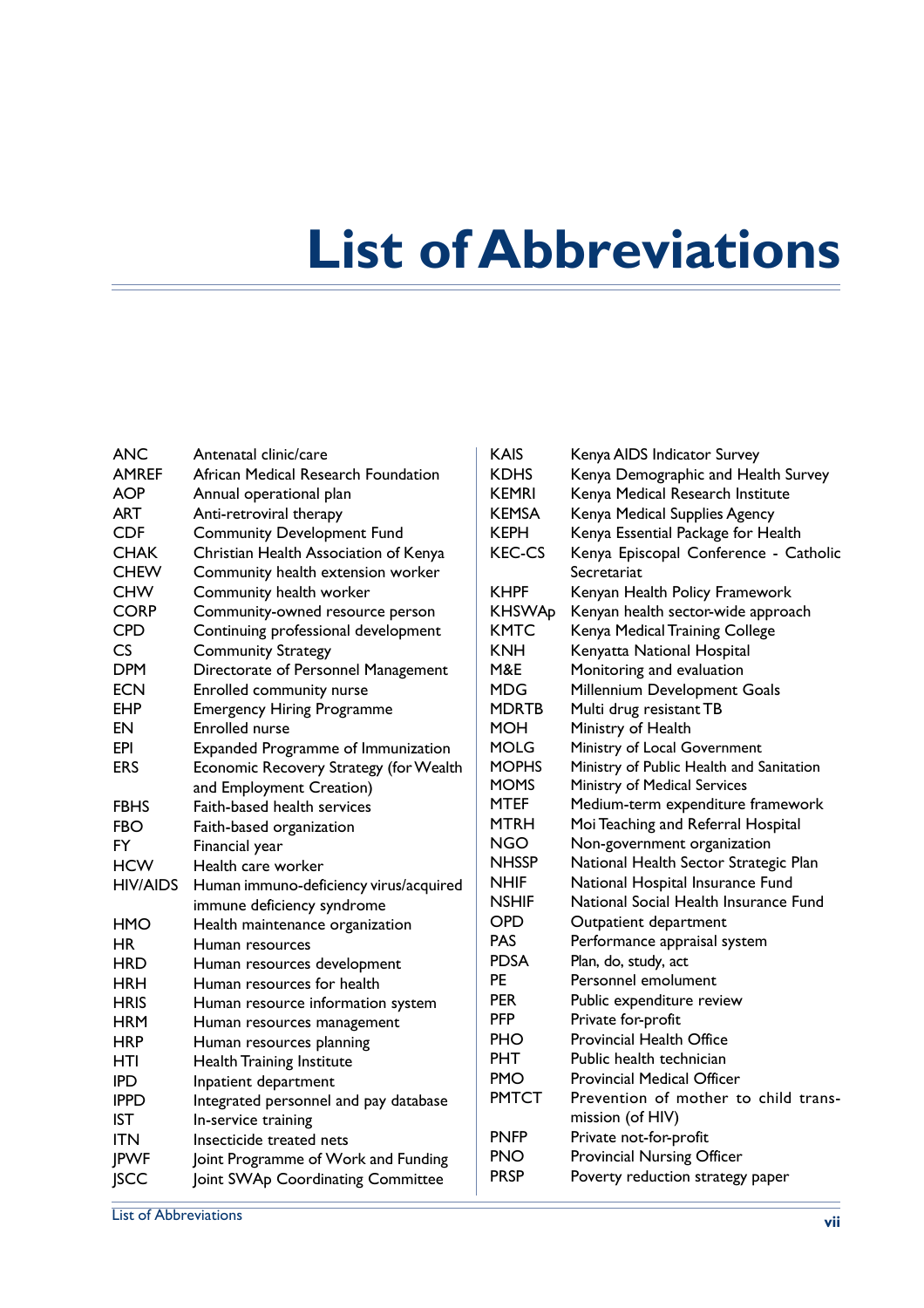| <b>PS</b>    | <b>Permanent Secretary</b>            | <b>SRH</b>             | Sexual and reproductive health |
|--------------|---------------------------------------|------------------------|--------------------------------|
| PSC.         | <b>Personnel Service Commission</b>   | <b>SWA<sub>p</sub></b> | Sector-wide approach           |
| <b>PSRP</b>  | Public Sector Reform Programme        | <b>TORs</b>            | Terms of reference             |
| <b>PSRDS</b> | Public Service Reform and Development | <b>TWG</b>             | Technical working group        |
|              | Secretariat                           | <b>VHC</b>             | Village health committee       |
| <b>RBM</b>   | Results-based management approach     | <b>VHW</b>             | Village health worker          |
| <b>RRI</b>   | Rapid results initiative              | <b>WHO</b>             | World Health Organization      |
|              |                                       |                        |                                |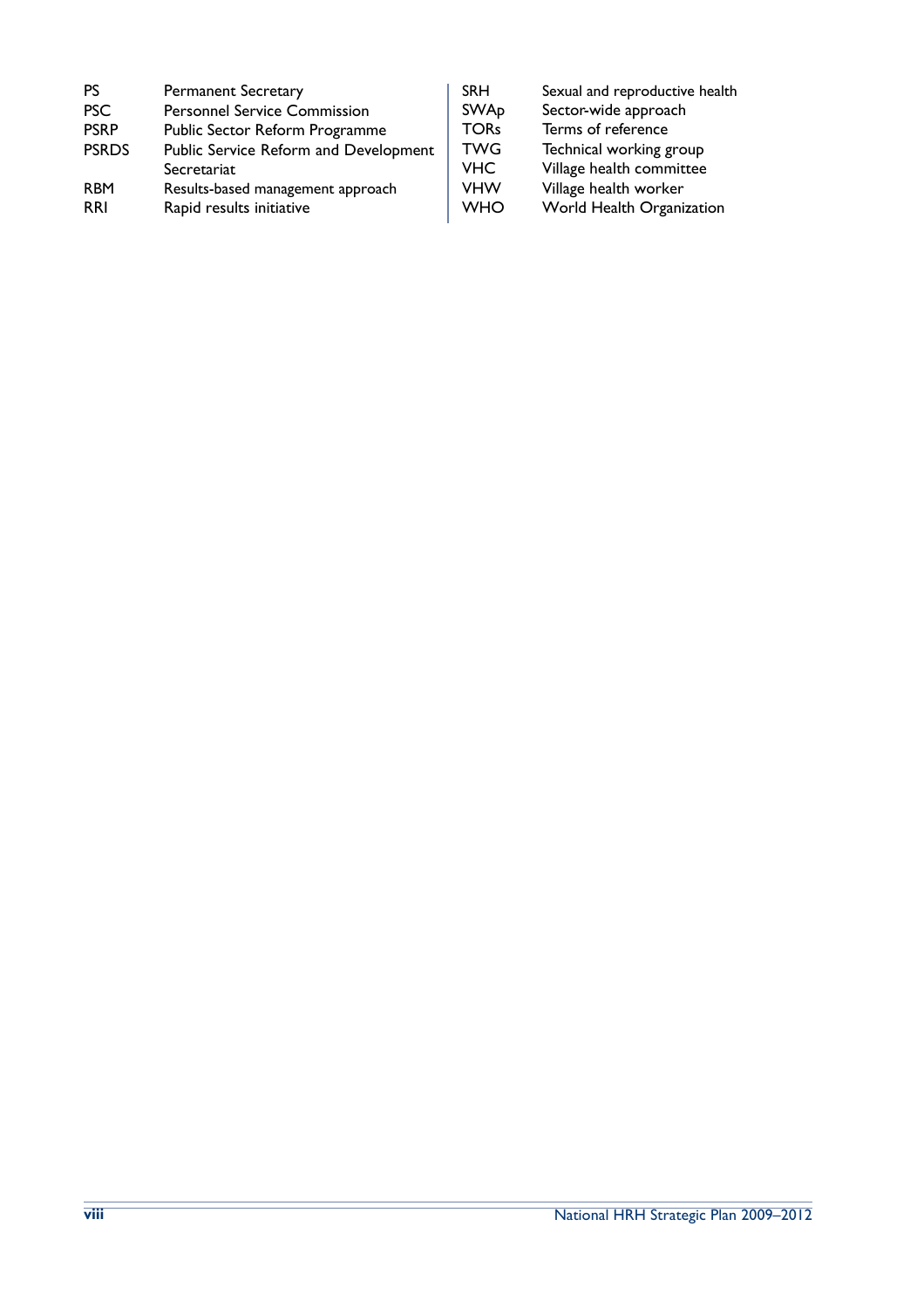## **Foreword**

**P** the demand for and supply of health services and the roviding high quality health care services for all Kenyans remains a challenge largely because of economic, social, political and other factors that have resulted in an imbalance between limited human resources for health. Inadequate numbers of skilled human resource have had a particularly negative impact on efforts to expand access and improve the quality of health services. This situation has been aggravated by the continued high prevalence of HIV/AIDS, tuberculosis and malaria, which remain the leading killer diseases in the country.

The Government of Kenya is determined to improve access to and equity of essential health care services and to ensure that the health sector plays its role in the realization of the Economic Recovery Strategy, Vision 2030, public service reforms and the Millennium Development Goals.

enya's health sector recognizes that human<br>resources for health constraints are a critical<br>hampering Kenya's health sector planning, service delivery enya's health sector recognizes that human resources for health constraints are a critical ingredient – possibly the critical ingredient – and ultimately national health outcomes. Against this background, the sector has taken on the task of defining long-term strategies for addressing the constraints to human resource development and management so as to effectively improve health service delivery. Thus, this Human Resources for Health Strategic Plan presents, first, a situation analysis of the current human resources situation in the country, the contextual factors, and some of the influences, key issues and constraints across the sector. To address these issues, the plan proposes a series



*Prof. James L. Ole Kiyiapi, CBS Mark K. Bor, EBS* Permanent Secretary Permanent Secretary

of interlinked strategies to remedy the situation and improve the quality and efficiency of service delivery.

The core human resource challenges identified in the strategic plan cut across the sector. They span virtually all the critical human resources areas, including policy and institutional arrangements, human resources planning, recruitment and placement, performance management and appraisal, reward and motivation, capacity building, and employee welfare. The plan proposes broad goals to address these challenges and modernize Kenya's human resources for health as a crucial element in the delivery of health services.

While acknowledging the sector's long-standing<br>human resource challenges, the two health<br>ministries are committed to providing<br>offective loadership to fieldness the implementation of human resource challenges, the two health ministries are committed to providing effective leadership to facilitate the implementation of this strategic plan. This commitment aims not only to accelerate the achievement of the national health targets set by the second National Health Sector Strategic Plan (NHSSP II) and the Millennium Development Goals, but also to realize Vision 2030.

We recognize that successful implementation of the strategic plan requires the concerted efforts and commitment of a wide range of stakeholders in different health subsectors and others outside the health sector. In this regard, the ministries will continue to provide stewardship in coordination of the sector and further strengthen future engagement processes. We strongly believe that it is the sum total of all our efforts – big or small – that will contribute to the reversal of the declining health status currently observed in this country and a better quality of life for Kenyans.

Ministry of Medical Services Ministry of Public Health and Sanitation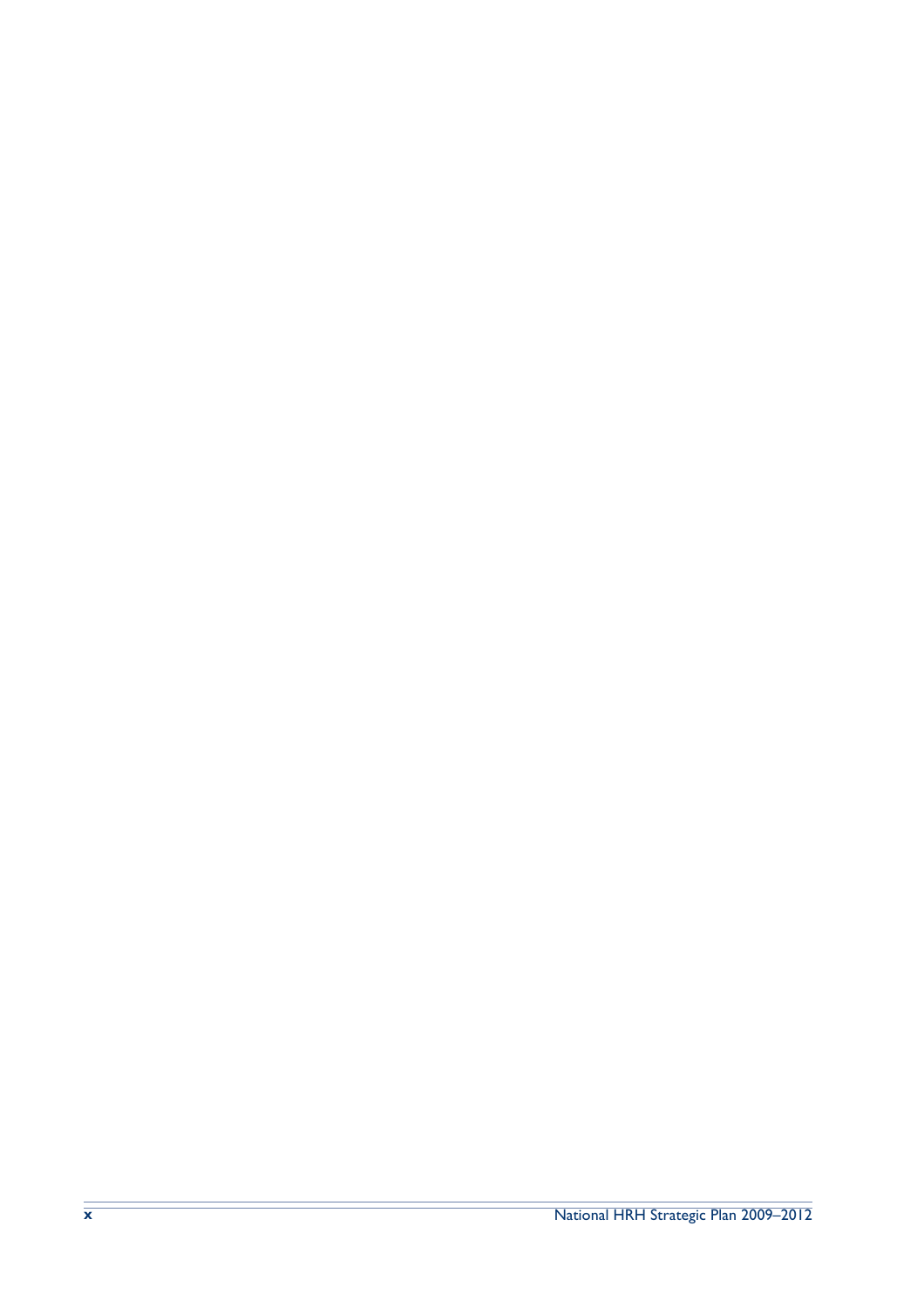# **Acknowledgements**

**THE TENN STATE SET AND STATE SET AND STATE STATE STATE STATE STATE STATE STATE STATE STATE STATE STATE STATE STATE STATE AND STATE STATE AND STATE STATE AND STATE STATE AND SANITATION SINCERN SINCE STATE AND SANITATION SI** his Human Resources for Health (HRH) Strategic Plan is the culmination of extensive consultation, teamwork and information gathering. The Ministry of Medical Services acknowledge the contribution and hard work of the many individuals and organizations that contributed to the development of the plan. In particular, we wish to acknowledge the human resources for health team, which comprised representatives from the public health subsector, faith-based organizations (FBOs), nongovernment organizations (NGOs), training institutions, regulatory bodies, professional medical associations and various consultants. The Human Resources Management Division of the Ministry of Medical Services and the Technical Planning and Monitoring Department of the Ministry of Public Health and Sanitation spearheaded the coordination of the plan development process.

The health sector appreciates the financial and technical support given by the United States Agency for International Development (USAID) through the Capacity Project in facilitating the development of the strategic plan. The health ministries further express their appreciation to all the other individuals and institutions that contributed, and continue to contribute, towards the improvement of the health status of Kenyans and who joined us in our effort to formulate the most appropriate, feasible and cost-effective mix of strategies for improving the planning, management and development of human resources in the health sector. We are also indebted to individuals and organizations that supplied key HRH data and statistics, as these informed our understanding of the HRH situation and helped in the development of the health workforce projections and HRH strategies.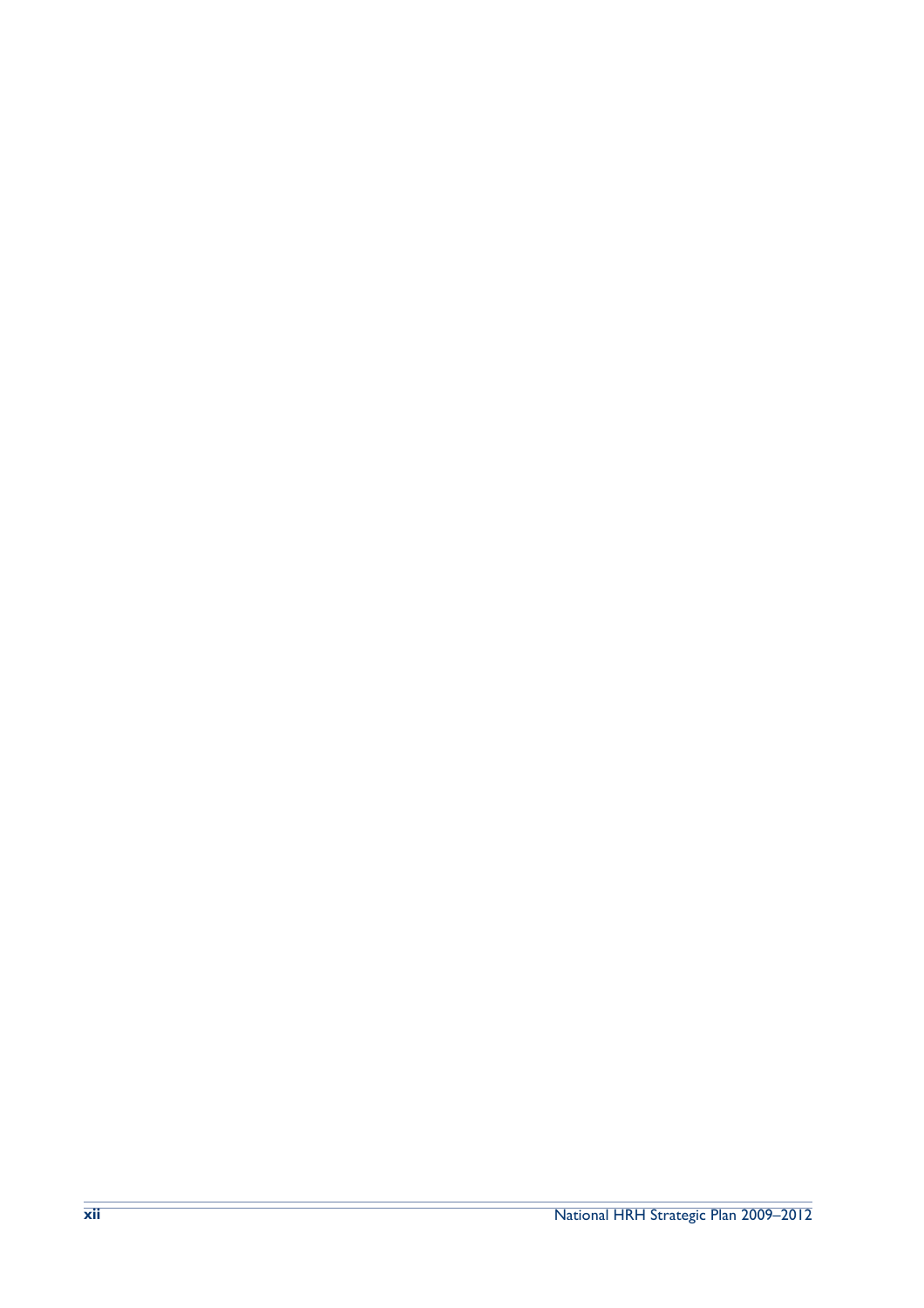# **Executive Summary**

**Health services**<br> **Health indicator**<br> **Health indicators – life expectancy, infant**<br> **Health indicators – life expectancy, infant** igh quality and accessible health services cannot be delivered without sufficient numbers of well-skilled, well-distributed and well-managed health workers. The erosion mortality and maternal mortality – during the last two decades can be traced at least in part to the deterioration of the health work force. The acute shortage, inequitable distribution and inadequate skills of health workers have contributed to this negative trend. Staff shortages are particularly acute in hard-to-reach regions.

Since it was adopted in 2005, the Second National Health Sector Strategic Plan (NHSSP II – 2005–2010) has focused on its central goal of reversing the downward trend. Yet despite increased levels of government health spending and the lifting of the civil service employment freeze, the total number of health workers in the public service continued to decline during the last five years as a result of high levels of attrition and in particular because of retirement related losses.

Moreover, the health workforce that is in place is inequitably distributed. In 2007, Nairobi, which had 8.2% of the national population, had 25.6% of the doctors employed by MOH. Between 2004 and 2008, the number of registered nurses employed by MOH fell by 17%. MOH currently has an overall vacancy rate of 29% of the approved establishment. Both Kenyatta National Hospital (KNH) and Moi Teaching and Referral Hospital (MTRH) have vacancy rates of about 20%.

Like the rest of the public sector, the ministries responsible for health face the daunting challenge of an ageing workforce arising from the many years during which there was an employment freeze. The median age of MOH staff currently stands at 42, making the recent increase in the retirement age from 55 to 60 years a boon for the health sector. If the retirement age had remained at 55 years, the ministries were going to lose 12% of their workforce within the period of this strategic plan and nearly 50% within a decade.

Retirement is not the only issue, however. Retention remains a major concern as health workers continue to leave the subsectors and the sector for a range of other reasons, from resignation – significantly including for the purpose of emigrating – desertion and termination to death. The retention problem is particularly acute in remote/hard-to-reach areas and for certain highly mobile cadres such as doctors and nurses. The commitment of the two health ministries to reduce vacancy levels and improve health worker distribution will be difficult to achieve unless the challenges of low retention, recruitment and deployment bottlenecks, and inadequate output of pre-service training institutions are urgently addressed.

The impact of the HRH challenges facing Kenya's health sector is compounded by the rising disease burden fuelled by malaria, HIV and TB. The number of new TB cases, for example, continues to rise and in 2007 stood at 117,000. Moreover, the 1.2 million Kenyans living with HIV/AIDS will continue to need care into the foreseeable future. Currently, there are significant gaps in access to preventive and curative HIV services. Scaling up existing and additional HIV services such as male circumcision will further increase the demand for both the number and the skills of health workers. Access to HIV services remains suboptimal despite significant improvements in the last few years.

On a positive note, there has been a demonstrated reduction in malaria associated morbidity and mortality driven primarily by increased use of insecticide treated nets (ITNs) and improved access to effective antimalaria

The National HRH Strategic Plan intends to support the NHSSP II goal of reducing health inequities and reversing the decline in key health indicators by providing a framework to guide and direct interventions, investments and decision making in the planning, management and development of human resources for health.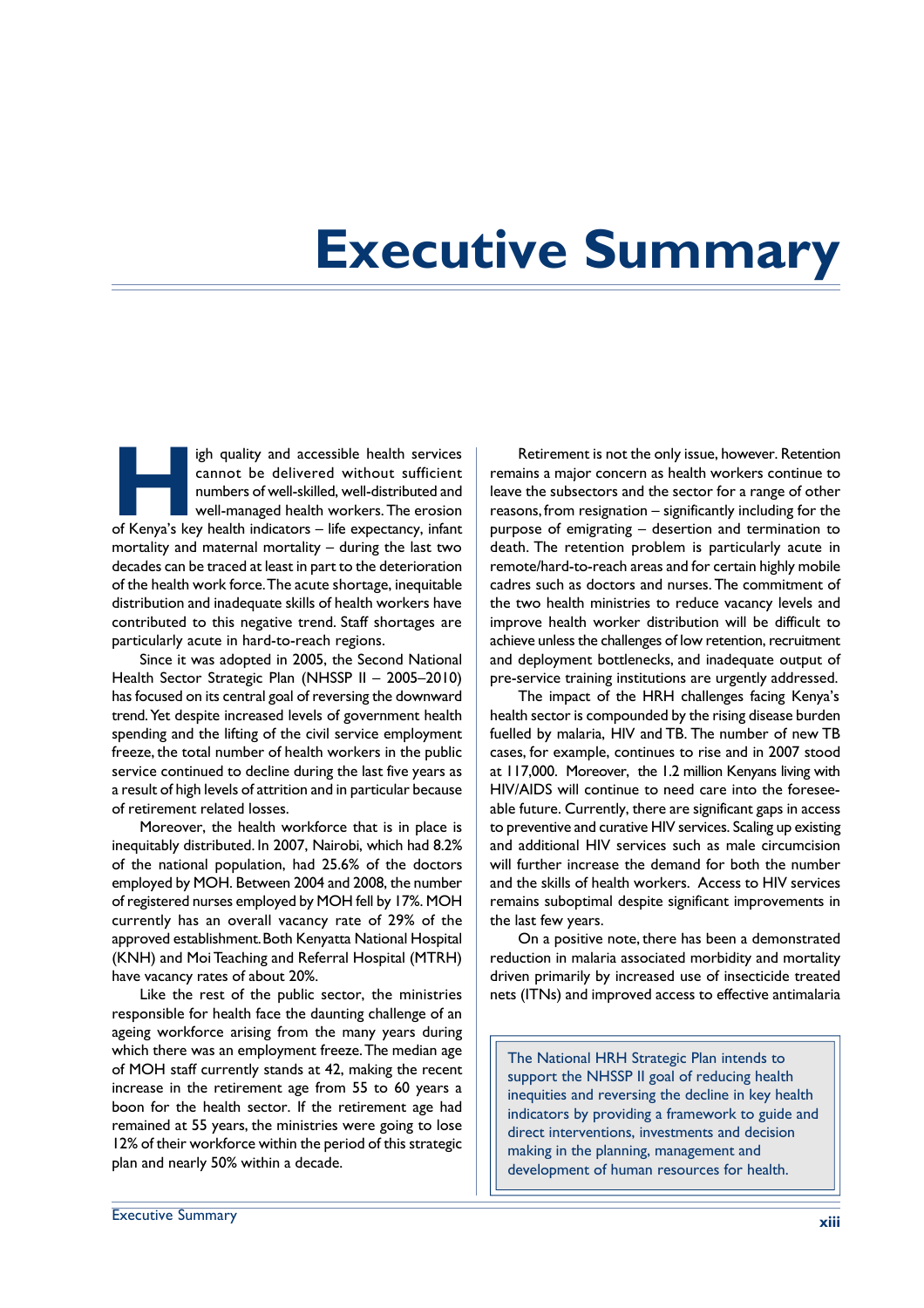drugs. The Government has also given approval and made provision for the recruitment of an additional 1,500 health workers annually. Another positive development has been the recruitment of over 3,000 health workers on contract terms with the assistance of Kenya's development partners. The Government has committed to absorb these workers when their contracts expire.

Several HRH studies and assessments conducted over the years have raised serious concerns about human resources planning and management in the health sector. The sector has not had an effective coordination mechanism to ensure that different players and subsectors work in a concerted manner in the planning, development and management of the health workforce. HR systems and practices remain weak and as a result many health workers are poorly managed. An effective human resources information system (HRIS) is lacking. There are also challenges in both pre-service and in-service health training: In-service training is poorly coordinated and is often not informed by identified needs. For a number of cadres, the output of pre-service institutions is below the levels required to meet identified staff gaps in the short and medium term.

This strategic plan articulates a number of outcome areas, strategic objectives, strategies, indicators and timelines to address the identified challenges and to achieve the set objectives. Workforce projections support the recommendation that the health sector in Kenya recruit an additional 24,000 workers by the end of 2012 as part of a longer-term goal of addressing the critical health worker shortage in earnest. Of this number, 18,000 workers will be recruited by the two ministries of health.

These are recruitment levels Kenya has not experienced before and meeting these recommendations will require significant mobilization of resources by the Government, the private sector and Kenya's development partners. Increased Government funding to move closer to the Abuja Declaration target (of 15% of total government expenditure) would make resources available to recruit more staff, increase the capacity of pre-service training institutions, and improve the salary and benefits package of the health workforce. It is recognized that even after this massive recruitment, significant staffing gaps will remain. Scaling up recruitment above these levels will call for an increase in the enrolment and output of pre-service health training institutions. It is expected that the impact of increased capacity of pre-service will not be realized with the period covered by this strategic plan.

The strategic plan presents a framework for achieving its outcomes, with corresponding benchmarks and indicators of progress. The plan includes an itemized budget and recommends the establishment of a HRH leadership group to guide the implementation, monitoring and evaluation of the proposed strategies.

### **Anticipated Outcomes**

Five broad outcome areas are targeted for this strategic plan, ranging from equitable distribution and retention of health workers to better institutional and management systems. Proposed outcome areas and the strategic objectives that will guide our progress are itemized below and illustrated in the following chart. Projected costs are summarized in Table 1.

### *Outcome 1: Appropriate and equitably distributed health workers in post*

- Strategic objective 1.1: Strengthen recruitment and deployment
- Strategic objective 1.2: Scale up recruitment and deployment
- Strategic objective 1.3: Identify and train level 1 health workers required to implement the Community **Strategy**

### *Outcome 2: Improved attraction and retention of health workers*

- Strategic objective 2.1: Improve attractiveness of health sector jobs
- Strategic objective 2.2**:** Develop an attractive package for hard-to-reach areas

### *Outcome 3: Improved institutional and health workers performance*

- Strategic objective 3.1: Improve leadership and management
- Strategic objective 3.2: Institute a results-based management system
- Strategic objective 3.3: Improve health care workers' safety, health and wellness

#### *Outcome 4: Strengthened human resources development (HRD) systems and practices*

- Strategic objective 4.1: Establish a supportive policy framework
- Strategic objective 4.2: Increase the capacity and output of pre-service institutions for key cadres
- Strategic objective 4.3: Institute competence based training

### *Outcome 5: Strengthened HR planning and management*

- Strategic objective 5.1: Strengthen and decentralize HR planning and management
- Strategic objective 5.2: Strengthen HR systems and practices
- Strategic objective 5.3: Strengthen the human resources information system (HRIS)
- Strategic objective 5.4: Strengthen collaboration and partnership
- Strategic objective 5.5: Institute task-shifting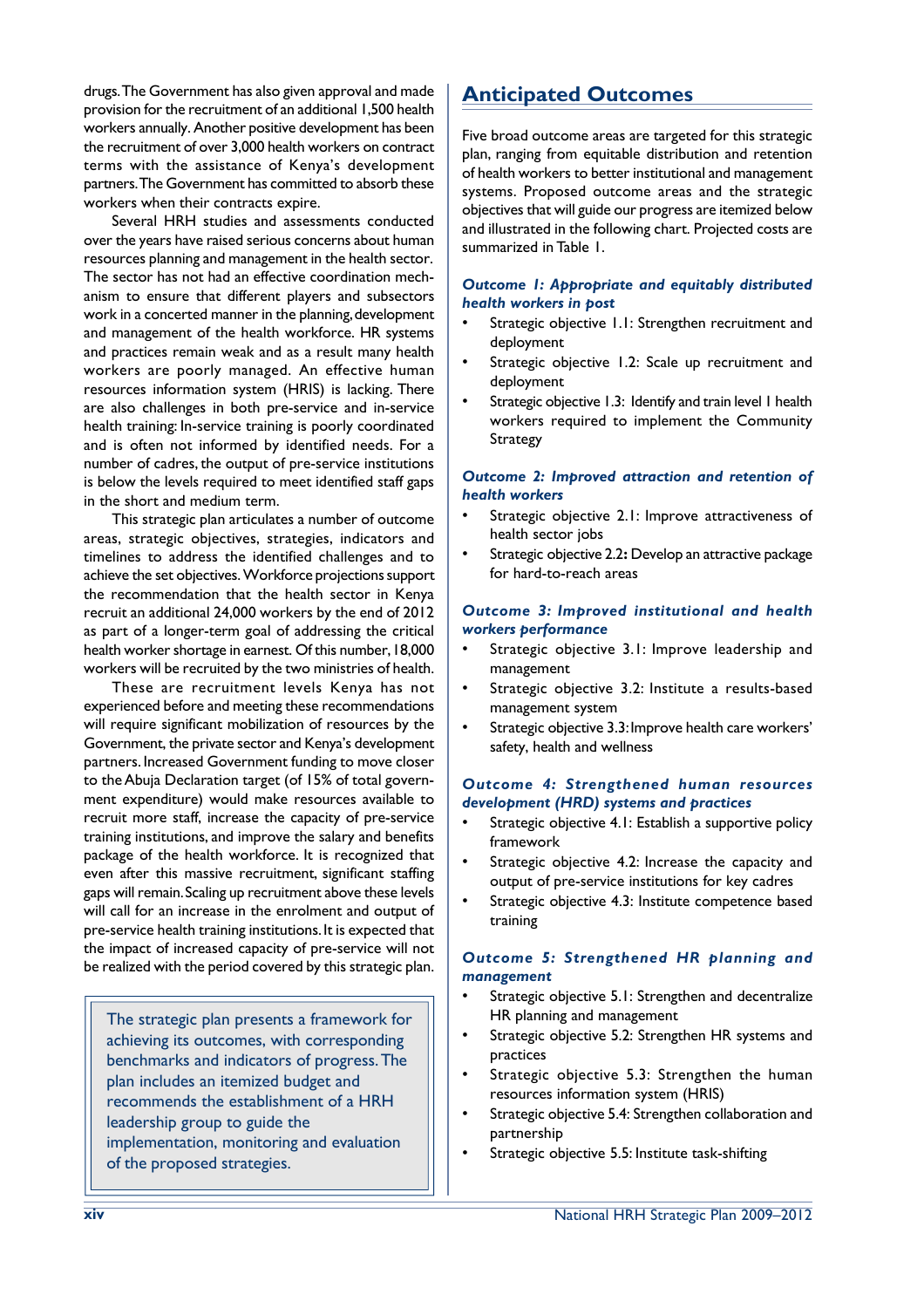### **Specific Objectives of the HRH Strategic Plan**

- Provide a coherent HRH vision and framework
- Estimate health workforce requirements within the plan period
- Identify health workforce gaps and identify strategies for addressing these gaps
- Propose strategies for strengthening pre-service and in-service training
- Support improvements in the management of the health workforce
- Support strengthening of HRH partnerships
- Support resource mobilization to strengthen HRH

### **Outcome Areas and Strategic Objectives**

### **Outcome 1: Appropriate and equitably distributed HCWs in post**

**SO1.1:** Strengthen recruitment and deployment **SO1.2:** Scale up recruitment and deployment **SO 1.3:** Identify and train staff to implement the Community Strategy (24,000 additional health sector workers recruited)

### **Outcome 2: Improved attraction and retention of HCWs**

**SO 2.1:** Improve attractiveness of health sector jobs **SO 2.2:** Develop an attractive package for hard-to-reach areas

### **Outcome 3: Improved institutional and health worker performance**

**SO 3.1:** Improve leadership and management

- **SO 3.2:** Institute a results-based management system
- **SO 3.3:** Improve health care workers' safety, health and wellness

### **Outcome 4: Strengthened human resources development systems and practices**

**SO 4.1:** Establish a supportive policy framework

**SO 4.**2: Increase the capacity and output of pre-service institutions for key cadres **SO 4.3:** Institute

competence-based training

### **Outcome 5: Strengthened HR planning and management**

**SO 5.1:** Strengthen and decentralize HR planning and management

**SO 5.2:** Strengthen HR systems and practices

**SO 5.3:** Strengthen the human resources Information system (HRIS) **SO 5.4:** Strengthen collaboration and partnership

**SO 5.5:** Institute task-shifting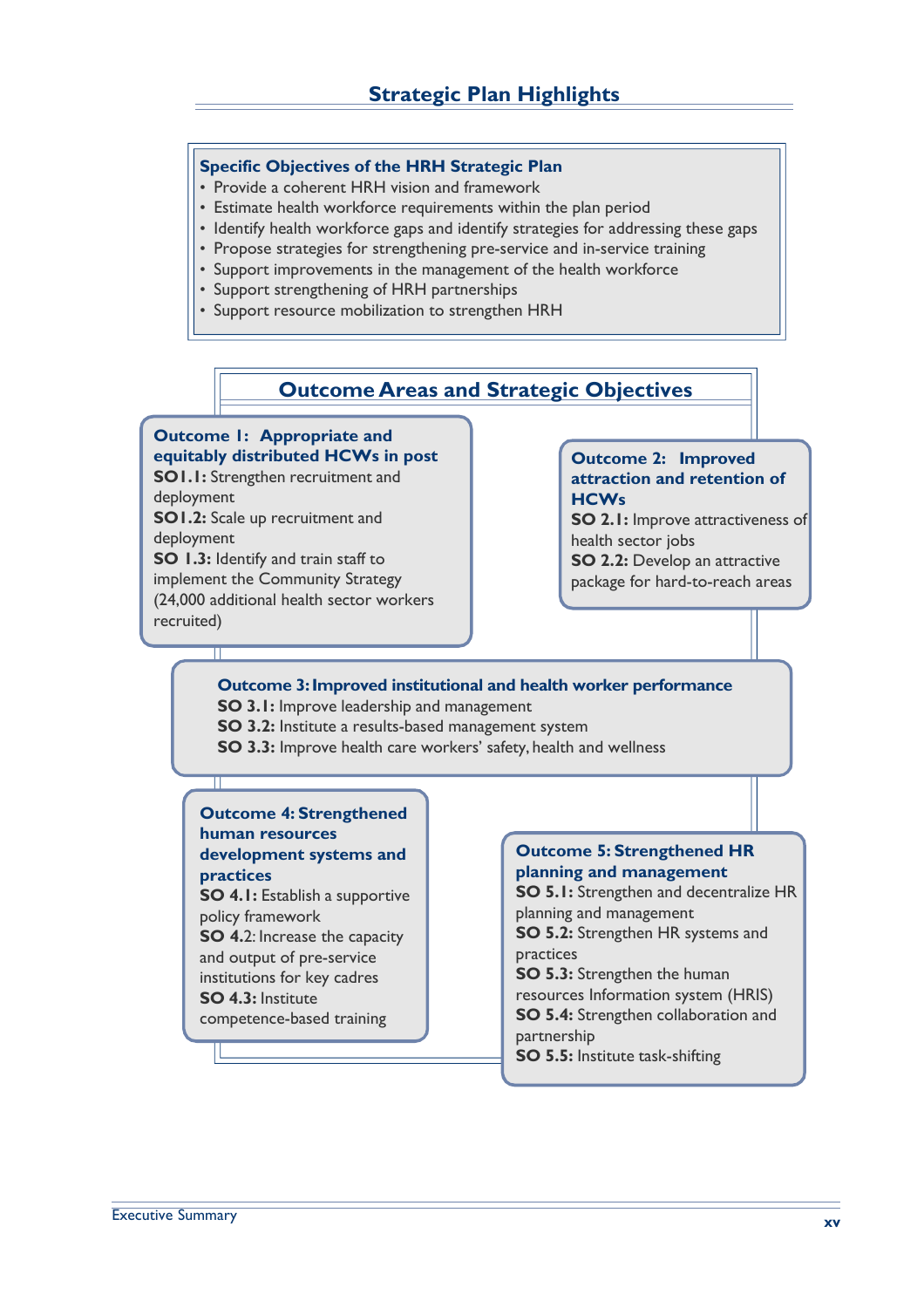| <b>Outcome</b>                                                    | <b>Annual budget projections</b>       |                                        |                                        |                                          |
|-------------------------------------------------------------------|----------------------------------------|----------------------------------------|----------------------------------------|------------------------------------------|
|                                                                   | FY 2009/10<br><b>Ksh 000</b><br>(US\$) | FY 2010/11<br><b>Ksh 000</b><br>(US\$) | FY 2011/12<br><b>Ksh 000</b><br>(US\$) | <b>Total</b><br><b>Ksh 000</b><br>(US\$) |
| I: Appropriate numbers and<br>types of health workers in          |                                        |                                        |                                        |                                          |
| post and equitably distributed                                    | 4,890,300<br>(65, 204, 000)            | 10,698,650<br>(142, 648, 667)          | 15,220,428<br>(202, 939, 040)          | 30,809,378<br>(410,791,707)              |
| 2: Improved retention                                             |                                        |                                        |                                        |                                          |
| of health workers at all levels                                   | 21,200<br>(282, 667)                   | 12,900<br>(172,000)                    | 1,000<br>(13, 333)                     | 35,100<br>(468,000)                      |
| 3: Improved institutional                                         |                                        |                                        |                                        |                                          |
| and health worker performance                                     | 219,500<br>(2,926,667)                 | 271,600<br>(3,621,333)                 | 297,350<br>(3,964,667)                 | 788,450<br>(10,512,667)                  |
| 4: Strengthened human<br>resource development                     |                                        |                                        |                                        |                                          |
| systems and practices                                             | 10,100<br>(134, 667)                   | 44,810<br>(597, 467)                   | 6,050<br>(80, 667)                     | 60,960<br>(812,800)                      |
| 5: Strengthened human<br>resource planning,<br>and management and |                                        |                                        |                                        |                                          |
| leadership at all levels                                          | 84,150                                 | 87,550                                 | 76,250                                 | 247,950                                  |
|                                                                   | (1, 122, 000)                          | (1, 167, 333)                          | (1,016,667)                            | (3,306,000)                              |
| <b>Grand total</b>                                                | 5,225,250<br>(69,670,000)              | 11,115,510<br>(148, 206, 800)          | 15,601,078<br>(208, 014, 373)          | 31,941,838<br>(425, 891, 173)            |

## **Table 1 Summary of Strategic Plan Costs**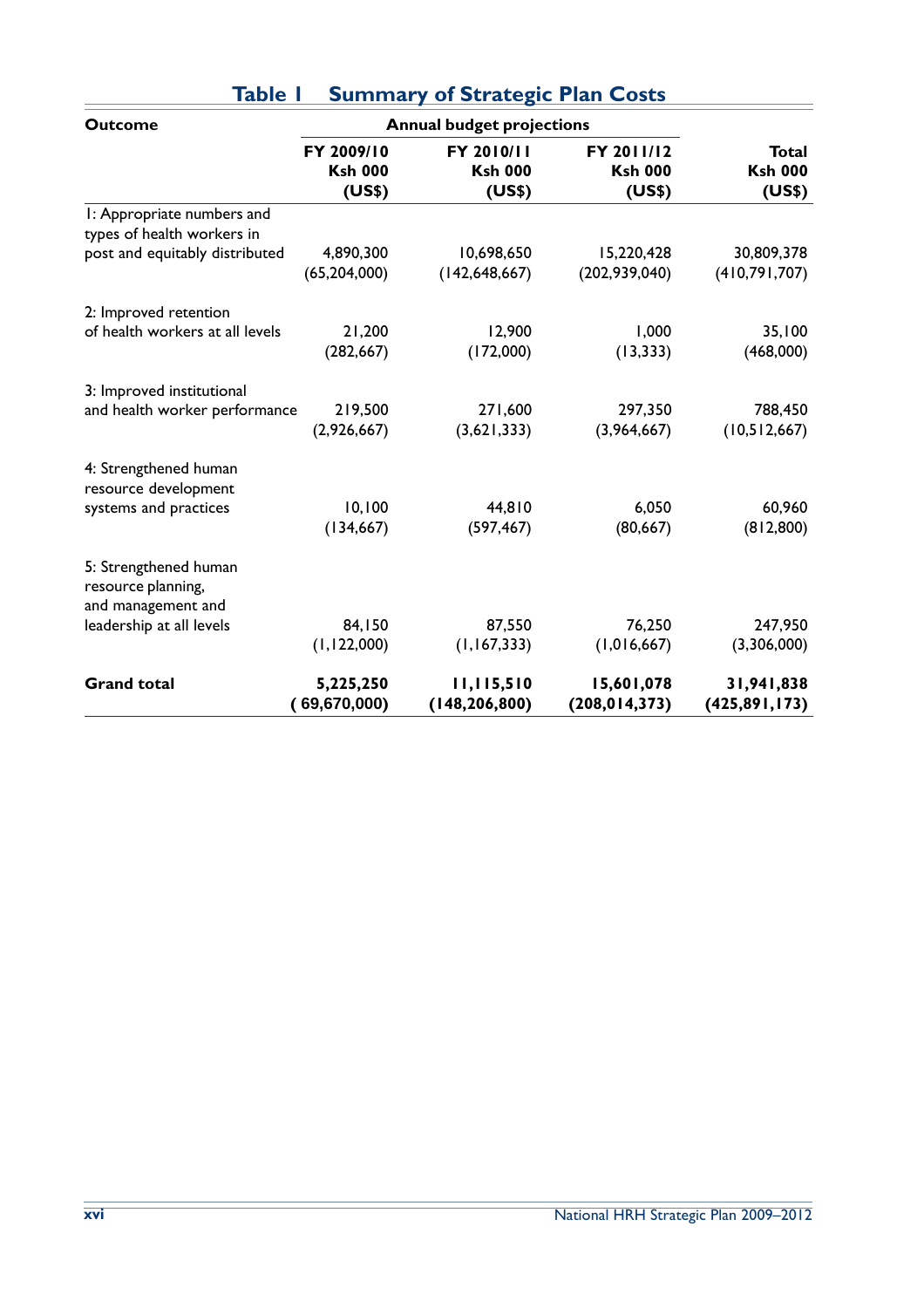# **1. Introduction**

**O**me of the worrying trends in Kenya's<br>
health sector over the last ten years has<br>
been the failure to improve key national<br>
health indicators, including infant<br>
mortality, maternal mortality and total fertility rates, ne of the worrying trends in Kenya's health sector over the last ten years has been the failure to improve key national health indicators, including infant among others. The Second National Health Sector Strategic Plan<sup>1</sup> (NHSSP II) has as its central goal the reversal of this downward trend.

On the other hand, there has been a steady increase in the level of Government funding for health programmes. Government health expenditure rose from Ksh13.3 billion in 2002 to Ksh27.4 billion in 2007. As a proportion of total government expenditure, however, the 7.6% (2007) devoted to health remains significantly below the Abuja Declaration target of 15%. Significant progress has been made on service delivery, particularly on the stabilization of the HIV/AIDS epidemic, and the scaling up of ART access.

<sup>1</sup> Ministry of Health, 2005, Reversing the Trends - The Second National *Health Sector Strategic Plan of Kenya: NHSSP II – 2005–2010*.

It is further noted that the employment freeze affecting the public sector has also been lifted and this has led to significant recruitment of key health cadres, especially nurses, by the Government and a number of development partners such as USAID (Emergency Hiring Programme – EHP) and the Clinton Foundation. Poverty levels remain worryingly high, but there is evidence pointing to a gradual reduction in the proportion of Kenyans living below the poverty line.

### **1.1 Key Statistics**

s a signatory to the Millennium Declaration,<br>Kenya has structured many of its health and<br>development programmes around the Millen-<br>nium Development Goals (MDGs). Table 1.1 sums a signatory to the Millennium Declaration, Kenya has structured many of its health and development programmes around the Millenmarizes major socio-economic and health indicators according to the four MDGs that are directly relevant to the health sector, along with other country data and indicators.

| <b>MDG</b> number and description<br>Indicator description |                                                                  | <b>National level</b> | Source and year      |  |
|------------------------------------------------------------|------------------------------------------------------------------|-----------------------|----------------------|--|
| <b>MDG I Eradicate extreme</b>                             | Average GDP growth rate, 2003-2007                               | 5.4                   | Economic Survey 2008 |  |
| poverty and hunger                                         | GDP per capita (US\$)                                            | 780                   | Economic Survey 2008 |  |
|                                                            | Proportion of population living<br>below the poverty line        | 46%                   | KIHBS, 2005/06       |  |
|                                                            | % of children under 5 who are<br>underweight (2006)              | 20.9                  | <b>MOMS, 2008</b>    |  |
| <b>MDG 4</b> Reduce infant mortality                       | Infant mortality rate (per 1000 live births)                     | 60                    | KIHBS, 2005/06       |  |
|                                                            | Under-5 mortality rate (For 1000 live births)                    | 92                    | KIHBS, 2005/06       |  |
|                                                            | % of fully immunized children                                    | 66                    | KIHBS, 2005/06       |  |
| <b>MDG 5</b> Improve maternal health                       | Maternal mortality ratio<br>(per 100,000 live births): 1993-2003 | 414                   | KDHS, 2003           |  |
|                                                            | % of births assisted by a skilled health<br>attendant            | 48                    | <b>MOH, 2008</b>     |  |
|                                                            | % of births delivered in a health facility                       | 39.1                  | KIHBS, 2005/06       |  |

### **Table 1.1: Key national economic, social and health indicators**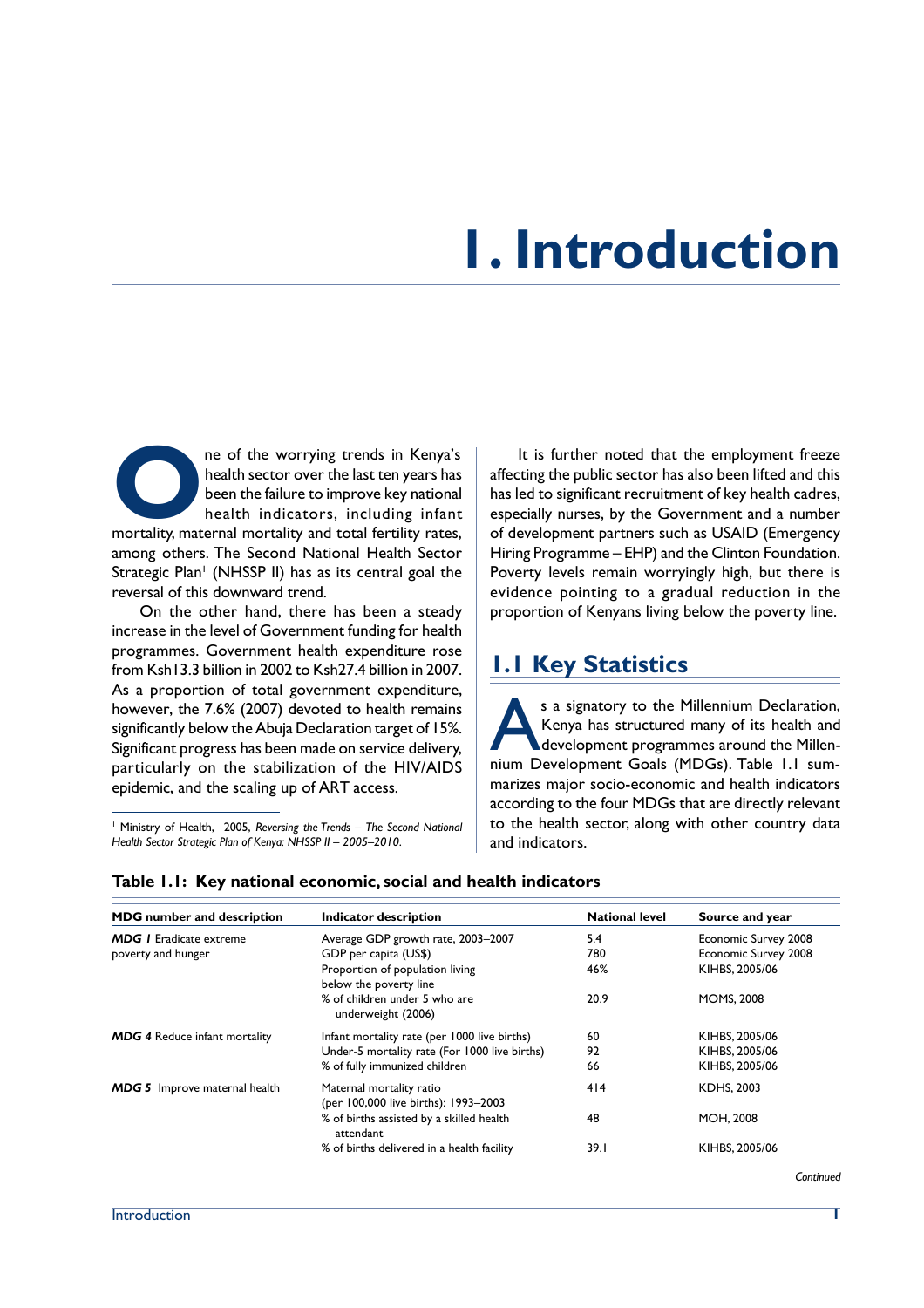### **Table 1.1: continued**

| <b>MDG</b> number and description  | Indicator description                                                               | <b>National level</b> | Source and year     |  |
|------------------------------------|-------------------------------------------------------------------------------------|-----------------------|---------------------|--|
| <b>MDG 6</b> Combat HIV/AIDS,      | Adult HIV prevalence (women)                                                        | 8.7                   | <b>KAIS, 2007</b>   |  |
| malaria and other diseases         | Adult HIV prevalence (men)                                                          | 5.6                   | <b>KAIS, 2007</b>   |  |
|                                    | Number of people living with HIV/AIDS                                               | 1.4 Million           | <b>KAIS, 2007</b>   |  |
|                                    | Number of people on ART (2008)                                                      | 222,000               | <b>NASCOP, 2009</b> |  |
|                                    | % of eligible people living with<br><b>HIV/AIDS on ART</b>                          | 50                    | <b>NASCOP, 2009</b> |  |
|                                    | TB cases registered in 2007                                                         | 117,000               | <b>MOMS, 2008</b>   |  |
|                                    | % of outpatient attendance due to malaria                                           | 30-50                 | DOMC, 2008          |  |
|                                    | % of hospital admissions due to malaria                                             | 20                    | DOMC, 2008          |  |
| Others not directly linked to MDGs | Kenya population (2009 projection)                                                  | 35.7 million          | <b>KNBS</b>         |  |
|                                    | Total fertility rate                                                                | 4.9                   | KDHS, 2003          |  |
|                                    | Life expectancy at birth (male) - 2006                                              | 54.3                  | <b>MOMS, 2008</b>   |  |
|                                    | Life expectancy at birth (female) - 2006                                            | 59.1                  | <b>MOMS, 2008</b>   |  |
|                                    | Inter censal population growth rate %                                               | 2.9                   | <b>MOMS, 2008</b>   |  |
|                                    | Health expenditure (public sector) as %<br>of total government expenditure, 2006/07 | 7.6                   | <b>MOMS, 2008</b>   |  |
|                                    | Number of nurses per 100,000 population                                             | 128                   | <b>KNBS</b>         |  |
|                                    | Number of doctors per 100,000 population                                            | 18                    | <b>KNBS</b>         |  |

Key: ART = Anti-retroviral therapy; DOMC *= Kenya Malaria Fact Sheet*, Division of Malaria Control; KDHS = Kenya Demographic and Health Survey ; KIHBS = Kenya Integrated Household Budget Survey, 2005/06; KNBS = Kenya National Bureau of Statistics; MOMS = Ministry of Medical Services, *Facts and Figures;*

### **1.2 Disease Burden**

enya's epidemiological profile has not changed<br>significantly during the last decade, even as the<br>population growth has continued at around 3%<br>and poverty levels approach 50% (refer to Table 1.1). enya's epidemiological profile has not changed significantly during the last decade, even as the population growth has continued at around 3% The disease burden has significant HRH implications in terms of the need for more and better skilled health workers.

As shown in Figure 1.1, for example, malaria remains the number one cause of adult and childhood mortality and morbidity. There is, however, evidence that increased use of insecticide treated nets (ITNs) and increased availability of new combination antimalaria drugs has led to a dramatic reduction in malaria morbidity and mortality (Malaria Indicator Survey, 2007). In 2007, the Ministry of Health announced that malaria deaths among children had fallen by 44%.

Despite showing clear signs of stabilization, HIV/ AIDS remains a major contributor to the national





#### **The Millennium Development Goals**

- 1. Eradicate extreme poverty and hunger.
- 2. Achieve universal primary education.
- 3. Promote gender equality and empower women.
- *4. Reduce infant mortality.*
- *5. Improve maternal health.*
- *6. Combat HIV/AIDS, malaria and other diseases.*
- *7. Ensure environmental sustainability.*
- 8. Develop a global partnership for development.

disease burden. With adult prevalence estimated at 7.4% (KAIS 2007) and an estimated 1.4 million adults and children infected, HIV/AIDS remains a critical health issue. New HIV infections have fallen significantly in the last few years, but remain alarmingly high at 70,000 infections per year (KAIS 2007). Although there are significant regional variation, HIV/AIDS is a problem in all provinces as shown in Figure 1.2.

The management and control of HIV/AIDS require provision of multiple prevention and treatment services including prevention of mother to child transmission

**Figure 1.2: Provincial HIV prevalence**



Source: KAIS, 2007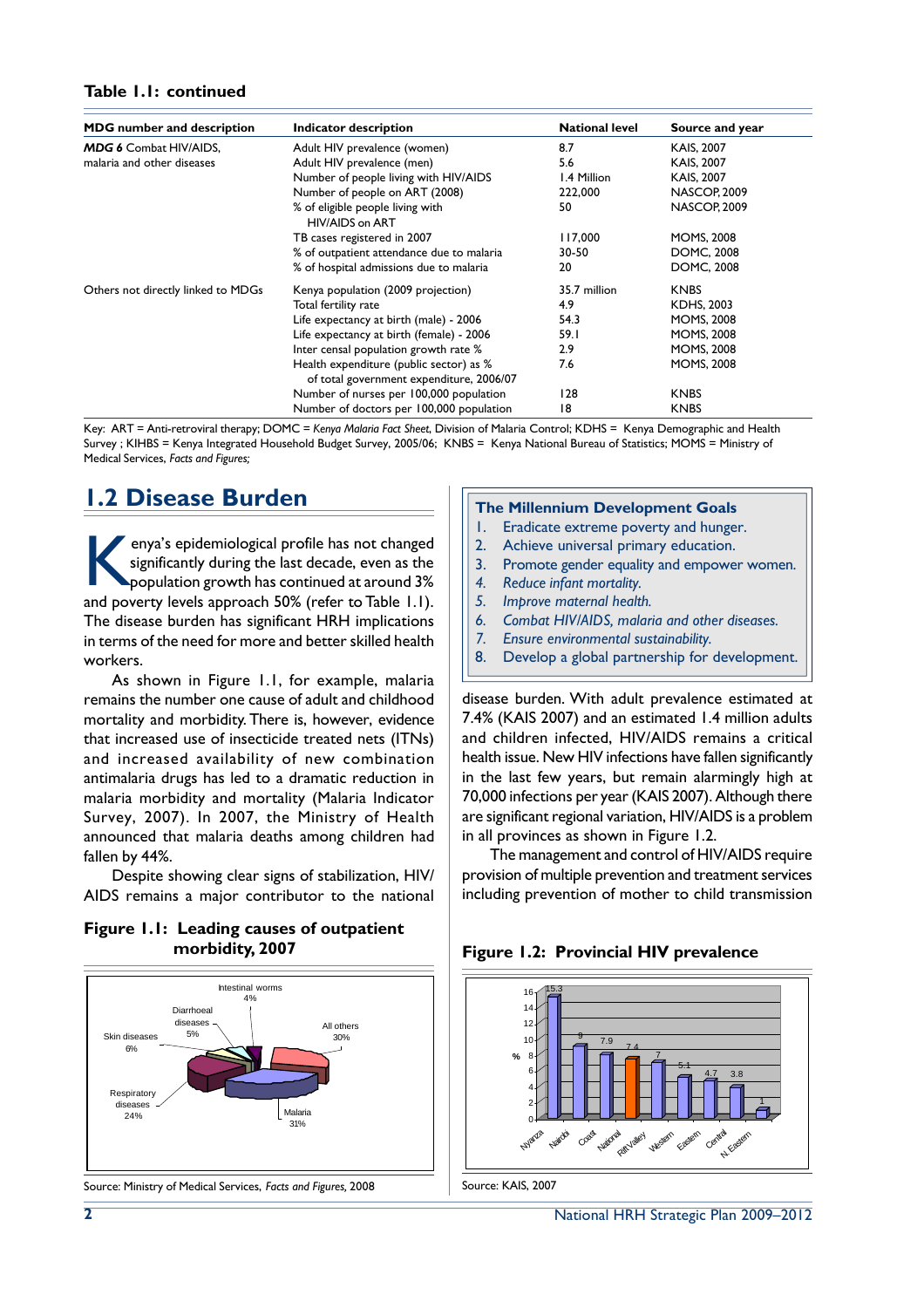(PMTCT), supply of safe blood, testing and counselling, and ART.

Moreover, in addition to traditional HIV/AIDS services, new services such as male circumcision will add to the health care workload and stretch the capacity of the available health workforce. As more patients access ART, survival is expected to rise and the total number of HIV patients requiring care and treatment is expected to keep increasing in the coming years. Table 1.2 shows the number and proportion of people accessing different HIV/AIDS services.

|  |  |  |  |  |  | Table 1.2: Access to HIV/AIDS services |
|--|--|--|--|--|--|----------------------------------------|
|--|--|--|--|--|--|----------------------------------------|

| <b>Indicator</b>              | <b>National</b><br>level | Source and<br>year  |
|-------------------------------|--------------------------|---------------------|
| Number of people              |                          |                     |
| accessing ART (2008)          | 122,000                  | <b>NASCOP, 2009</b> |
| % of people requiring ART     |                          |                     |
| that access ART (2008)        | 50                       | <b>NASCOP, 2009</b> |
| % of women attending ANC      |                          |                     |
| clinics tested for HIV (2008) | 93                       | <b>NASCOP, 2009</b> |
| % of HIV+ mothers receiving   |                          |                     |
| preventive ARVs (2008)        | 88                       | <b>NASCOP, 2009</b> |
| Number of people accessing    |                          |                     |
| <b>VCT</b> in 2008            | 860,000                  | <b>NASCOP, 2009</b> |
| % of Kenyans who know         |                          |                     |
| their HIV status              | 36                       | <b>KAIS, 2007</b>   |

The HIV/AIDS epidemic has led to a surge in the number of TB cases. In 2007, there were 117,000 TB cases detected in the country. It is estimated that about 50% of people with TB are also infected with HIV. The twin epidemics of HIV and TB will continue to be a significant contributor to overall morbidity and mortality. A new challenge is the emergence of multidrug resistant TB (MDRTB). It is estimated that 0.9% of people with TB in Kenya have MDRTB (World Health Report (2006).

Sexual and reproductive health (SRH) is another challenge. A maternal mortality ratio of 414 per 100,000, with a range of 600 to 1,400 across the provinces, remains a huge a concern and is a major barrier to the achievement of MDGs and national targets. Deliveries conducted by skilled staff remained at 42%, with a provincial variation of 8–67%.

## **1.3 Purpose and Objectives of the HRH Strategic Plan**

The purpose of the National HRH Strategic Plan<br>is to consolidate the goal of NHSSP II – and<br>beyond – of reducing health inequities and<br>reversing the decline in key health indicators. The plan he purpose of the National HRH Strategic Plan is to consolidate the goal of NHSSP II – and beyond – of reducing health inequities and provides a framework to guide and direct interventions, investments and decision making in the planning, management and development of human resources for health. The HRH plan intends to reduce the extent and impact of health worker shortages and maldistribution through better workforce planning and other strategies, including the support of HR components of the Community Strategy,<sup>2</sup> task shifting initiatives and retention strategies.

A key goal of this strategic plan is to improve health worker productivity through better management systems and practices. The plan has adopted a sectorwide approach and addresses HRH issues in the public, private for-profit and NGO/FBO sectors. The specific objectives of the strategic plan are to:

- Provide a coherent vision and framework that places HRH at the centre of the health agenda.
- Project the required health workforce within the plan period, identify national and regional gaps, and propose strategies for addressing the gaps.
- Propose strategies for strengthening pre-service and in-service training.
- Support better management of the health workforce so as to improve productivity and morale, address regional disparities in health worker densities, and enhance health worker retention.
- Support strengthening of partnerships to address HRH challenges facing the country.
- Support the necessary resource mobilization needed for stronger HRH.

## **1.4 Health Care System and Structures**

A number of players provide and fund health care services including training in Kenya. The key ones include:

- Public sector through Ministry of Public Health and Sanitation (MOPHS), Ministry of Medical Services (MOMS), Ministry of Local Government (MOLG), and several parastatal organizations. Parastatal organizations include Kenyatta National Hospital (KNH), Moi Teaching and Referral Hospital (MTRH), Kenya Medical Training College (KMTC), Kenya Medical Research Institute (KEMRI), and National Hospital Insurance Fund (NHIF)
- For-profit private sector through private hospitals, clinic and HMOs
- Faith-based organizations (FBOs)
- Non-government organizations (NGOs)

It is estimated that the public sector provides 55% of health services in Kenya. This is borne out by Table 1.3, which shows the distribution of health facilities by

<sup>2</sup> Ministry of Health, 2006, *Taking the Kenya Essential Package for Health to the Community: A Strategy for the Delivery of LEVEL ONE SERVICES*. Four implementation tools have been developed since then and are in use.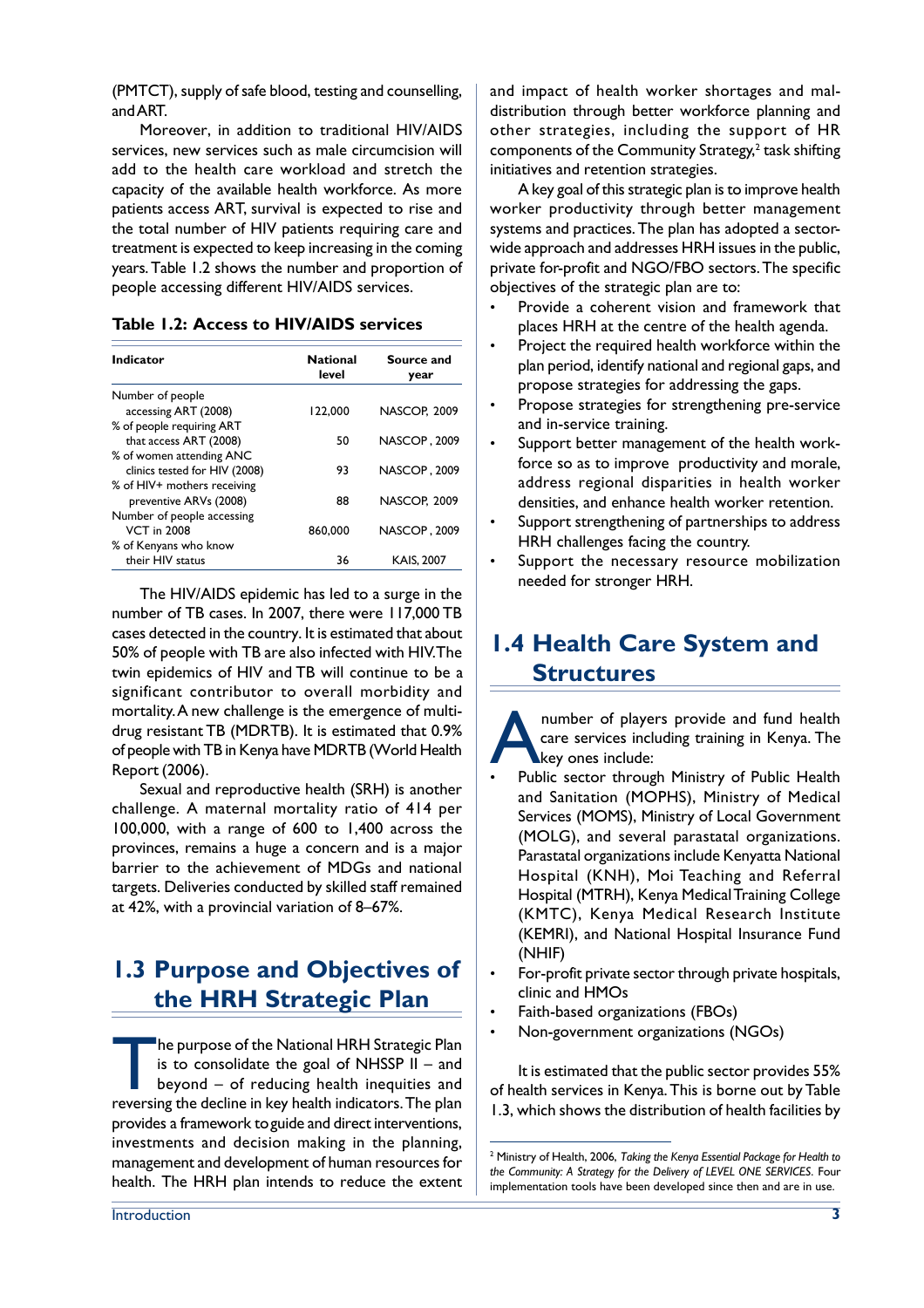This strategic plan takes a sector-wide approach to HRH issues in the public, private for-profit and NGO/FBO sectors, and intends to improve health worker productivity through better management systems and practices.

type of ownership. The table indicates that the Government runs 53% of health facilities in the country.

| Table 1.3: Distribution of health facilities |
|----------------------------------------------|
| by type of ownership                         |

| <b>Facility type</b> | мон   | <b>FBO</b> | <b>Private</b> | Total |
|----------------------|-------|------------|----------------|-------|
| Hospital             | 191   | 76         | 70             | 337   |
| Health centres       | 465   | 145        | 158            | 768   |
| <b>Dispensaries</b>  | 2.122 | 617        | 1.415          | 4.154 |
| Total                | 2.778 | 838        | 1.643          | 5.259 |
|                      | (53%) | (16%)      | (31%)          |       |

Source: *Facts and Figures*, MOMS, 2008.

NHSSP II introduced the Kenya Essential Package for Health,<sup>3</sup> which defines six levels of preventive and curative services. These are shown in Figure 1.3.

The bulk of the public sector services are provided through the Ministry of Public Health and Sanitation (MOPHS) and the Ministry of Medical Services (MOMS). The different roles and responsibilities of the two ministries were defined by Presidential Order and are shown in Table 1.4.

3 Ministry of Health, 2007, *Reversing the Trends: The Second National Health Sector Strategic Plan of Kenya – The Kenya Essential Package for Health*.



Source: NHSSP II, 2005–2010.

## **1.5 Process and Methodology of Developing the HRH Strategic Plan**

Exerce December 2005 and March 2006 a draft,<br>
sector-wide three-year Human Resources for<br>
Health Strategic Plan (2006/07–2009/10) and an<br>
implementation plan were developed as part of the sector-wide three-year Human Resources for Health Strategic Plan (2006/07–2009/10) and an implementation plan were developed as part of the Health Sector Rapid Results Initiative (RRI). The HRH/ RRI Team comprised representatives from MOH, Directorate of Personnel Management (DPM), FBOs,

**Table 1.4: MOMS and MOPHS roles as stipulated by Government of Kenya, Circular No. 2/2008**

| Ministry of Public Health and Sanitation                                                                                                                                                                                                                                                                                                                                                                                                                                                                                                                                                                                                                     | <b>Ministry of Medical Services</b>                                                                                                                                                                                                                                                                                                                                                                                                                                                                                                                                                                             |  |  |
|--------------------------------------------------------------------------------------------------------------------------------------------------------------------------------------------------------------------------------------------------------------------------------------------------------------------------------------------------------------------------------------------------------------------------------------------------------------------------------------------------------------------------------------------------------------------------------------------------------------------------------------------------------------|-----------------------------------------------------------------------------------------------------------------------------------------------------------------------------------------------------------------------------------------------------------------------------------------------------------------------------------------------------------------------------------------------------------------------------------------------------------------------------------------------------------------------------------------------------------------------------------------------------------------|--|--|
| <b>KEPH Levels 1-3</b>                                                                                                                                                                                                                                                                                                                                                                                                                                                                                                                                                                                                                                       | <b>KEPH</b> Levels 4-6                                                                                                                                                                                                                                                                                                                                                                                                                                                                                                                                                                                          |  |  |
| • Public health and sanitation policy<br>• Preventive and promotive health services<br>• Community health services (level 1)<br>• Health education<br>• Reproductive health<br>• Food quality and hygiene<br>• Health inspection and other public health services<br>• Quarantine administration<br>• Oversight of all sanitation services<br>• Preventive health programme including vector control<br>• National public health laboratories<br>• Government Chemist<br>• Dispensaries and health centres (levels 2 & 3)<br>• Kenya Medical Research Institute (KEMRI)<br>• Radiation Protection Board<br>• Member of KEMSA Board<br>• Member of KMTC Board | • Medical services policy<br>• Curative services<br>• HIV/AIDS programme and other sexually transmitted<br>infections (STI) treatment and management<br>Maternal services<br>$\bullet$<br>• Clinics and hospitals<br>Rural medical services<br>٠<br>Registration of doctors and paramedical personnel<br>Nurses and midwives<br>٠<br>• National Hospital Insurance Fund<br>• Clinical laboratory services<br>• Member of Kenya Medical Research Institute<br>• Kenya Medical Training College<br>• Kenya Medical Supplies Agency<br>• Regulatory bodies for pharmacy and medicine<br>Member of KEMRI board<br>٠ |  |  |

Source: AOP 4 and MOMS and MOPHS strategic plans, 2008.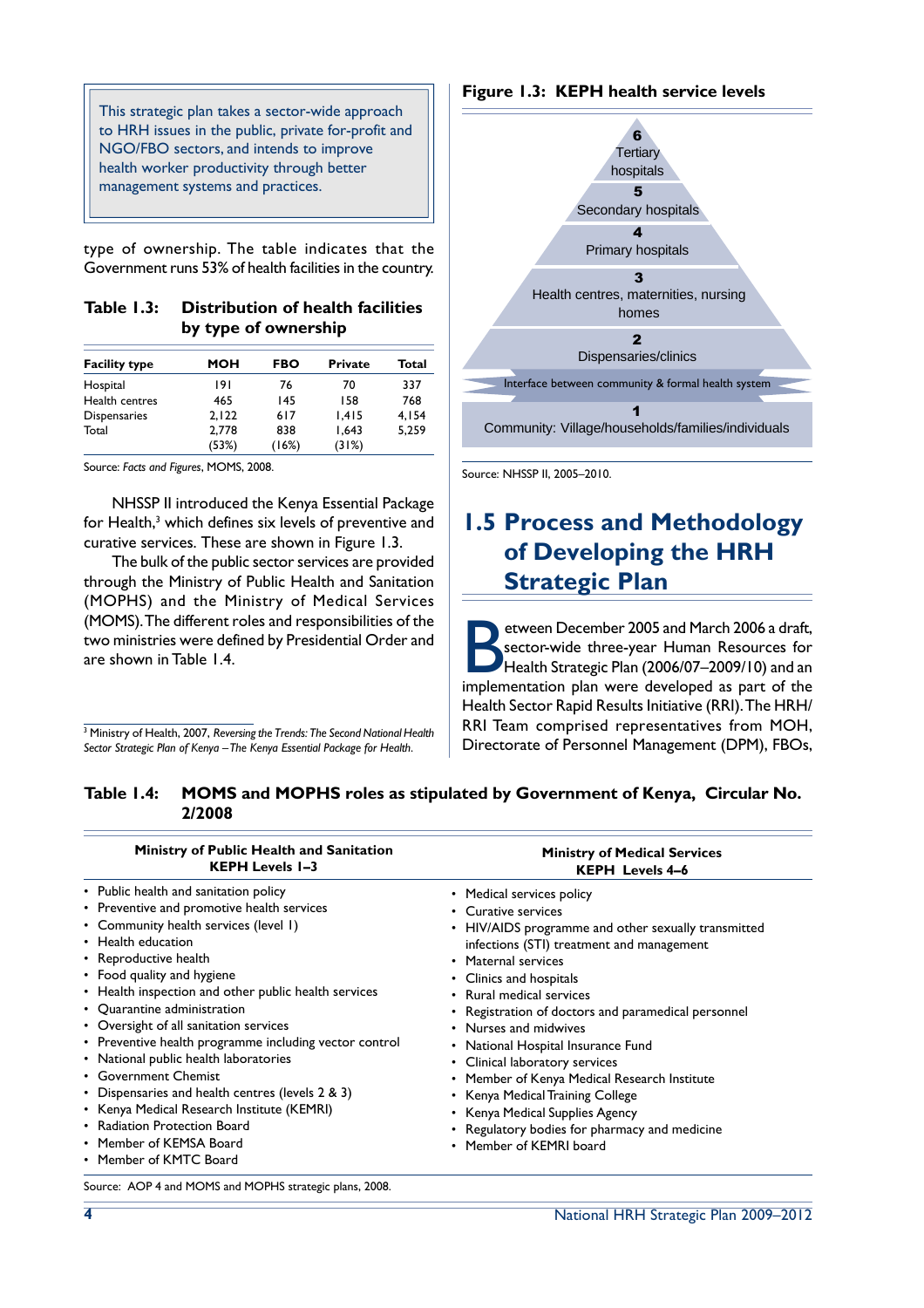NGOs, training institutions, regulatory bodies and professional associations. The team collected and analysed HRH documentation and data and consulted with various stakeholders in order to identify and verify the key HRH issues and constraints across the health sector.

In September and October 2007 a secretariat comprising health sector staff and members of the original HRH/RRI Team reviewed and updated the HRH Strategic Plan. They reassessed the policy environment, reviewed recent documents and reports, collected and analysed new HRH data, and consulted diverse stakeholders in order to revise the plan. The second draft was presented to a wide range of stakeholders on October 2007 in order to verify the HRH issues and challenges, validate the strategies and activities proposed to address the challenges, and ultimately to achieve stakeholder consensus. In December 2008 the draft strategic plan was subjected to further review by a taskforce of MOPHS and the MOMS as part of the finalization process and alignment with the strategic thrusts of the two ministries.

## **1.6 Guiding Principles**

F **Ormulation of this HRH strategic plan was guided** by a number of fundamental principles. These include:

• *Equity:* Equitable delivery of health services in all regions through the deployment of adequate numbers of competent, well motivated and managed health staff.

- *Partnership and collaboration:* Strong partnership with development partners, private sector and the community need to be build to strengthen the health workforce.
- *People-centred approaches:* The health sector recognizes health workers as the most important asset in the delivery of health care services.
- **Innovation:** Innovative approaches will be used in the training, deployment and management of the health workforce.
- *Strong leadership and accountability:* There will be strong and accountable leadership at all levels to support HRH strengthening.
- *Gender responsiveness:* Gender responsive approaches will be adopted to ensure gender equity in the training, deployment, development and management of the health workforce.
- *Rights-based approach:*The health sector will apply a rights-based approach. This will include commitment to the principles of equality, nondiscrimination, accountability, empowerment and participation. The health sector will safeguard the rights of employees living with disabilities. No employee will be discriminated against on the basis of known or assumed HIV status.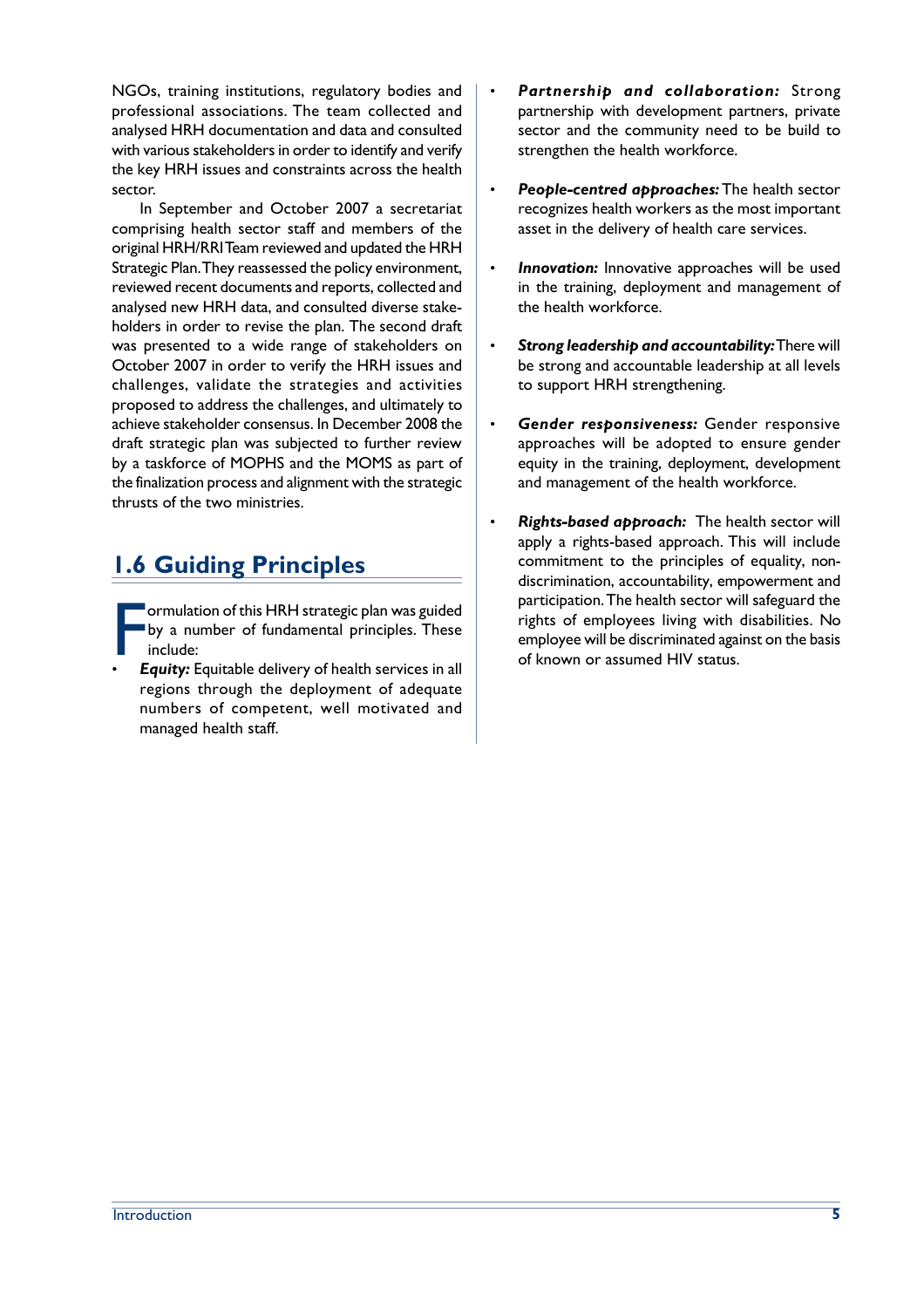# **2. Policy Context**

xisting national, sectoral and ministerial<br>policies and plans, along with international<br>commitments and goals, guided the<br>development of this HRH strategic plan.<br>Kenya's 2003 Economic Recovery Strategy for Wealth xisting national, sectoral and ministerial policies and plans, along with international commitments and goals, guided the development of this HRH strategic plan. and Employment Creation (ERS), Vision 2030, the medium-term expenditure framework (MTEF), the Public Service Reform Strategy (PSRS), the MDGs, and other international and global initiatives are among the major external influences. The Kenya Health Policy Framework of 1994, NHSSP II 2005–2010, the National Social Health Insurance Fund (NSHIF) of 2004, and the 2008–2012 strategic plans adopted by MOPHS and MOMS, all shape the environment in which the HRH Strategic Plan will be implemented.

## **2.1 Vision 2030**

The Government of Kenya, through Vision 2030, envisions a middle income industrialized state by the year 2030. The public service is expected to contribute to these economic aspirations and trans**he Government of Kenya, through Vision 2030,** envisions a middle income industrialized state by the year 2030. The public service is expected formation, including the generation of employment opportunities and reduction of poverty. Vision 2030 follows the successful implementation of the ERS, which ran until the end of December 2007.

The Government envisions "a globally competitive and prosperous nation with a high quality of life by 2030". This will be achieved:

- a) By maintaining a sustained economic growth of 10% per year over the next 25 years;
- b) Through a just and cohesive society enjoying equitable social development in a clean and secure environment; and
- c) Through an issue-based, people-centred, resultsoriented and accountable democratic political system.

Vision 2030's ambition for the Kenya health sector is to provide "equitable and affordable health care at the highest standards". To achieve this, Kenya will restructure the health care delivery system and also shift the emphasis to promotive care in order to reduce the disease burden. Specific strategies are aimed at significantly improving the health infrastructure and promoting partnership with the private sector. A number of "flagship projects" have been prioritized to accomplish this aim, including:

- Revitalizing community health centres to promote preventive health care (as opposed to curative interventions) and promote healthy lifestyles.
- Creating a National Health Insurance Scheme in order to promote equity in Kenya's health financing.
- Channelling funds directly to hospitals and community health centres (as opposed to district headquarters).
- Scaling up the output-based approach to enable disadvantaged groups (e.g., the poor and orphans) to access health care from preferred institutions.

It is anticipated that by addressing key health priorities such as infant and maternal mortality and by providing an efficient health care delivery system, the livelihoods of Kenyans will be improved.

## **2.2 Public Service Reform Strategy**

ere the aim is to ensure that Kenya has a modern, effective and affordable public service<br>for the future, one that will support the<br>achievement of the ERS objectives, Vision 2030 and ere the aim is to ensure that Kenya has a modern, effective and affordable public service for the future, one that will support the the MDGs. The key public service reforms envisaged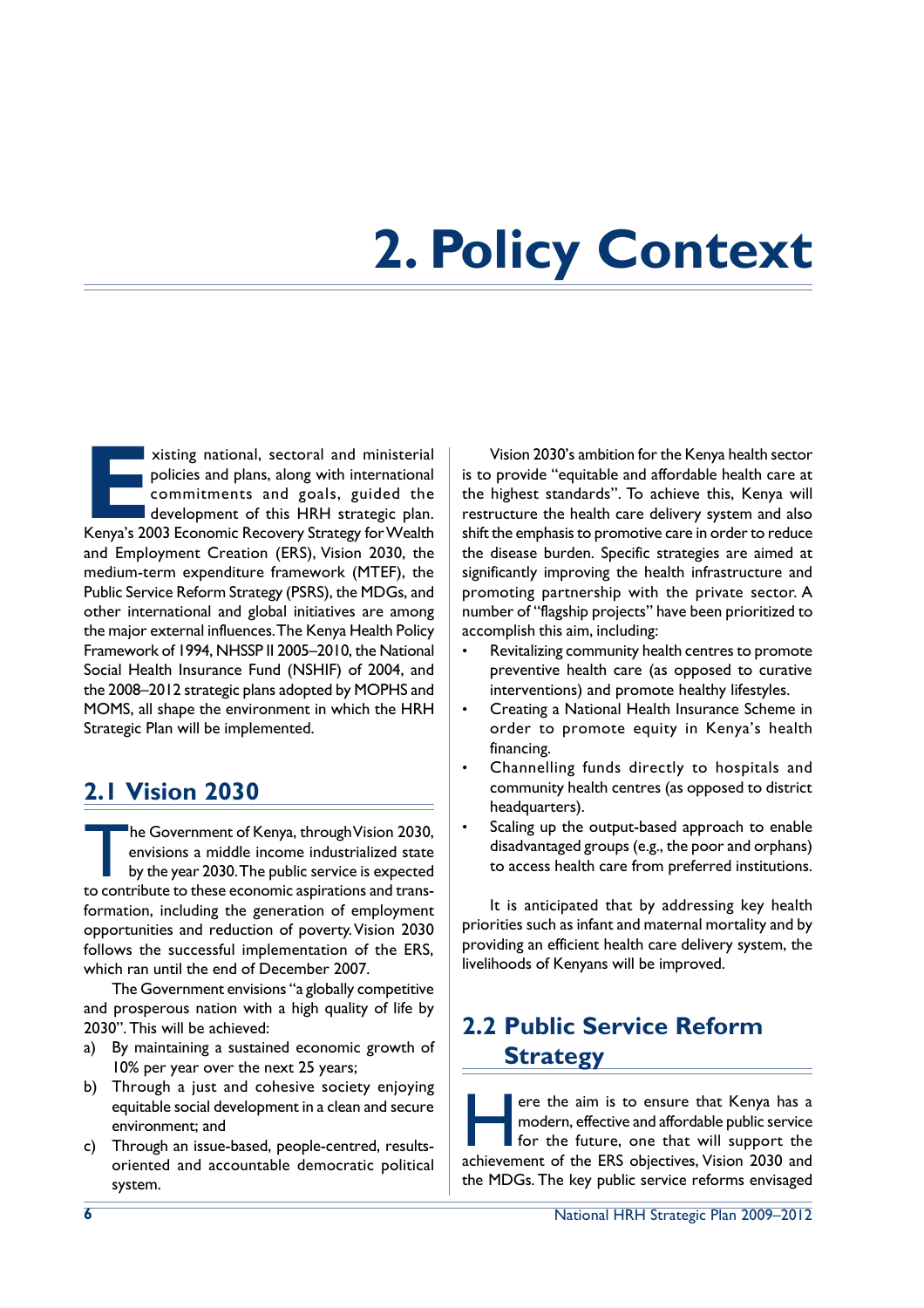NHSSP II proposed a number of specific objectives for HRH: improving management at the central level, decentralizing where appropriate; building additional human capacity in line with the health needs of the population; and making HR development more demand driven.

under the ERS include public service wage bill containment and a lean, efficient, effective and ethically functioning public service.

The PSRS anticipates a public service that is citizen focused and results oriented, and that delivers effective and efficient services in an ethical and equitable manner to all Kenyans. In order to link human resources management (HRM) to the national development goals, the Public Service Reform and Development Secretariat (PSRDS) has developed a comprehensive human resources management reform strategy. It provides a common framework for the planning, management, development and recognition of staff in order to achieve the goals Kenya has set. The government has already begun the modernization of HRM in the public service with the results-based management approach (RBM), which is being institutionalized through the national performance management framework, the management accountability framework, the rapid results approach and the new performance appraisal system (PAS).

## **2.3 The Health Sector-Wide Approach (SWAp)**

In 2005, the major health partners in Kenya agreed<br>that a sector-wide approach (SWAp) should be used<br>as a means of achieving the objectives of NHSSP II.<br>The mission of the Kenyan Health SWAp is to improve n 2005, the major health partners in Kenya agreed that a sector-wide approach (SWAp) should be used as a means of achieving the objectives of NHSSP II. the health status of the Kenyan people by working with all stakeholders as partners in the health sector, guided by one sector strategy (NHSSP II) under the leadership of the health sector; one expenditure framework; a common monitoring and evaluation framework; and common management arrangements (CMA) as its guide, with mutual respect, trust, transparency, accountability, openness and readiness for genuine dialogue as the main principles.

## **2.4 The Second National Health Sector Strategic Plan (NHSSP II), 2005– 2010**

The vision of the health sector is An efficient and<br>high quality health care system that is accessible,<br>equitable and affordable for every Kenyan. The goal<br>of NHSSP II is to contribute to the reduction of health he vision of the health sector is *An efficient and high quality health care system that is accessible, equitable and affordable for every Kenyan.*The goal inequalities and to reverse the downward trend in the impact and outcome indicators**.** In relation to human resources management and development, NHSSP II aims to improve the use and performance of the available human resources for health, as well as to address shortages by increasing numbers, rationalizing deployment, and improving the quality and mix of the workforce. Specific objectives include instituting sound management principles at the central level, while decentralizing certain functions where appropriate; building additional human capacity in line with the health needs of the population; aligning human resources development activities with KEPH priorities; and making the development of the health sector workforce more demand driven.

NHSSP II proposed the outputs for human resources management and human resources development as shown in Table 2.1.

## **2.5 The Joint Programme of Work and Funding (JPWF)**

The Joint Programme of Work and Funding<br>(JPWF) was formulated as part of the RRI during<br>the first quarter of 2006. It provides an action-<br>oriented work programme to implement NHSSP II. **he Joint Programme of Work and Funding** (JPWF) was formulated as part of the RRI during the first quarter of 2006. It provides an action-The purpose of the JPWF is to guide the activities and investment decisions of the GOK, development partners and implementing partners for the years 2006/ 07– 2009/10. It also provides the basis for the development of the annual operational plans (AOPs) of the sector, which in turn define the actions to be taken by all stakeholders during each fiscal year.

| Human resources management outputs                 | Human resources development outputs                                            |
|----------------------------------------------------|--------------------------------------------------------------------------------|
| Computerized staff tracking system in place        | A national HRD plan developed                                                  |
| Recommendations of the HR mapping implemented      | Training needs assessment carried out                                          |
| Results-oriented performance management introduced | A leadership and management development programme developed<br>and implemented |
| Comprehensive HRM guidelines developed             | Decentralized HRD services                                                     |

### **Table 2.1: HRM and HRD outputs of NHSSP II**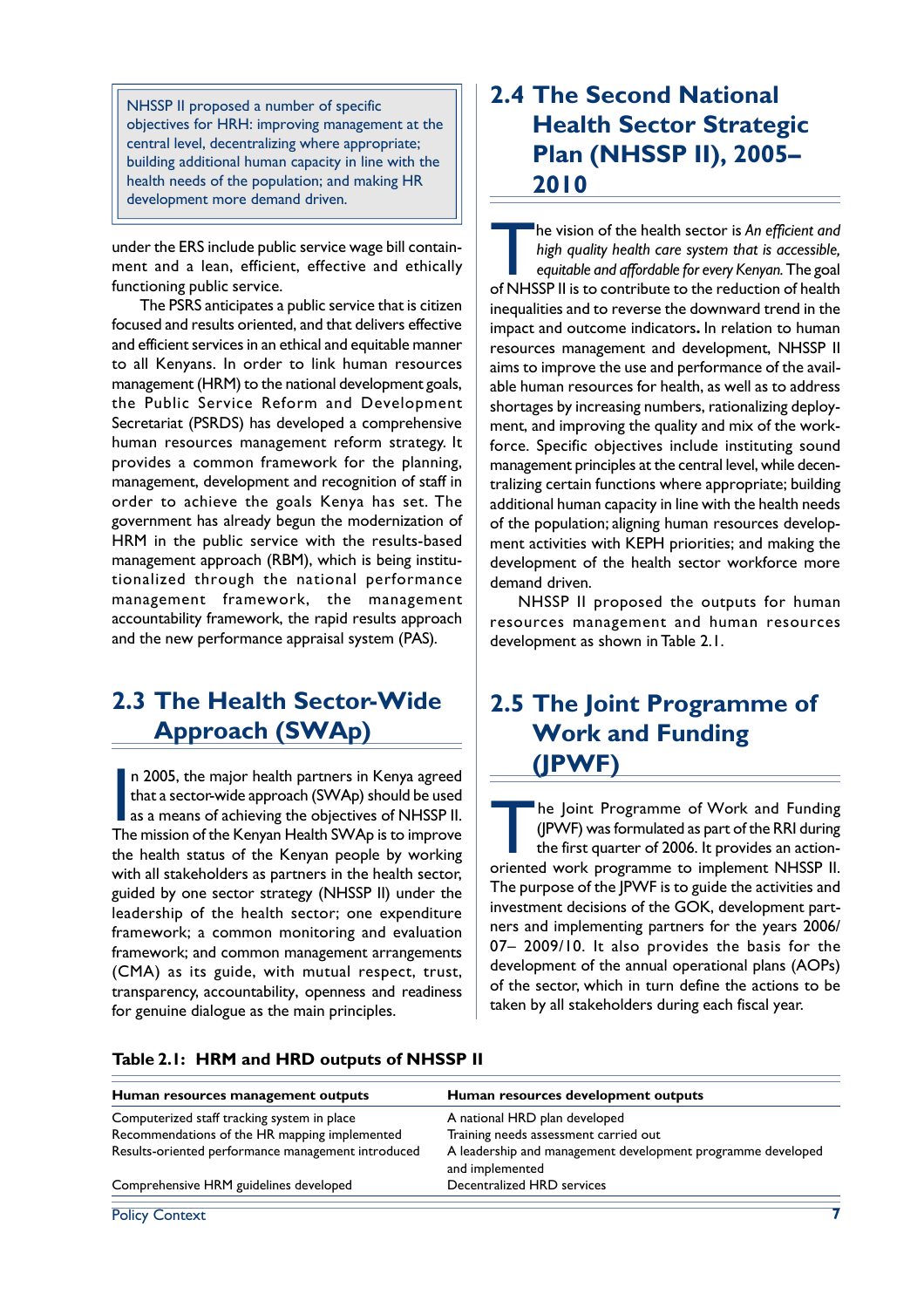The HRH related strategic objective of the JPWF is to "strengthen facility-based health service delivery through increased coverage and effectiveness of the KEPH, with particular attention for the levels 2–4 by developing/implementing the Human resources Management Plan". The JPWF recognizes that the human resources situation is critical and that having adequate numbers of skilled human resources is essential to ensuring the effective implementation of the KEPH.

## **2.6 The Kenya Essential Package for Health (KEPH)**

EPH was an innovation of NHSSP II. It has a clear policy focus on public health issues, through its prioritization of cohorts I and 2, (i.e., pregnancy and the newborn, and early childhood)  $\overline{\phantom{a}}$  EPH was an innovation of NHSSP II. It has a clear policy focus on public health issues,  $\triangle$ through its prioritization of cohorts 1 and 2, and support for community and primary health care levels .

Staffing norms and standards for each level of care (levels 1–6) across the whole sector have been defined to guide the efficient, effective and sustainable delivery of the KEPH.<sup>4</sup> The application of the staffing norms should result in improved recruitment and deployment decisions and contribute to the more equitable distribution of HRH across the sector.

## **2.7 The Community Strategy and Task Shifting**

The of the key innovations of NHSSP II and<br>
KEPH is the recognition of the community<br>
as a formal health service delivery level –<br>
level 1 in the KEPH framework. The Community ne of the key innovations of NHSSP II and KEPH is the recognition of the community as a formal health service delivery level – Strategy<sup>5</sup> is now in place to guide the implementation of level 1 services, which are aimed at empowering Kenyan households and communities to take charge of improving their own health. One of the main strategic objectives of the Community Strategy is to "strengthen the community to progressively realize their rights for accessible and quality care and to seek accountability from facility based health services". In addition, the strategy proposes strengthened linkages and dialogue with the formal health sector through community-owned resource persons (CORPs),

### **The KEPH Life-Cycle Cohorts**

- 1. Pregnancy and the newborn (up to 2 weeks of age)
- 2. Early childhood (2 weeks to 5 years)
- 3. Late childhood (6–12 years)
- 4. Youth and adolescence (13–24 years)
- 5.Adulthood (25–59 years)
- 6. Elderly (60+ years)

volunteers who are supervised and supported by community health extension workers (CHEWs) – i.e., public health technicians (PHTs) and enrolled community nurses (ECNs). Implementation of the Community Strategy intends to increase demand for services (EPI, ANC), and improve access through health promotion and reaching out to address unmet needs of under-served populations.

The Community Strategy proposes that the country be divided into health units each serving a population of 5,000 and each having 50 CORPs (1 for every 20 households) supervised by 2 CHEWs. The CORPs will be motivated volunteers selected and supported by their communities, and the CHEWs will be retrained to effectively conduct these new roles.<sup>6</sup> In scaling up, the Community Strategy invites the participation of all stakeholders in the health sector, including NGOs, FBOs and development partners. The roll-out of the community strategy is currently under way through the establishment of community units and training of CORPs and CHEWs.

Task shifting initiatives that are also currently under way will have significant implications for the health workforce as they envisage significant changes in roles, responsibilities and scopes of practice of health providers in the health sector and the community. There will be need for review of relevant policies and training curricula to support the implementation of these initiatives

## **2.8 MOPHS and MOMS Strategic Plans**

**MEXECUTE STATES AND STATES STATES STATES STATES STATES STATES STATES STATES STATES STATES STATES STATES STATES STATES STATES STATES STATES STATES STATES STATES STATES STATES STATES STATES STATES STATES STATES STATES STATE** OPHS and MOMS have both developed strategic plans covering the period 2008– 2012. Table 2.2 shows the HR highlights from

<sup>4</sup> Ministry of Health, 2006, *Norms and Standards for Health Service Delivery in Kenya*, June.

<sup>5</sup> Ministry of Health, 2007, *Reversing the Trends in Health and Development Indicators – Community Strategy Implementation Guidelines for Managers of the Kenya Essential Package for Health at the Community Level*, March.

<sup>6</sup> Ministry of Health, 2007, *Enhancing Community Health Systems – Partnership in Action for Health: A Manual for Training Community Health Extension Workers*, and *Linking Communities with the Health System: The Kenya Essential Package for Health at Level 1 – A Manual for Training Community Health Workers*, March.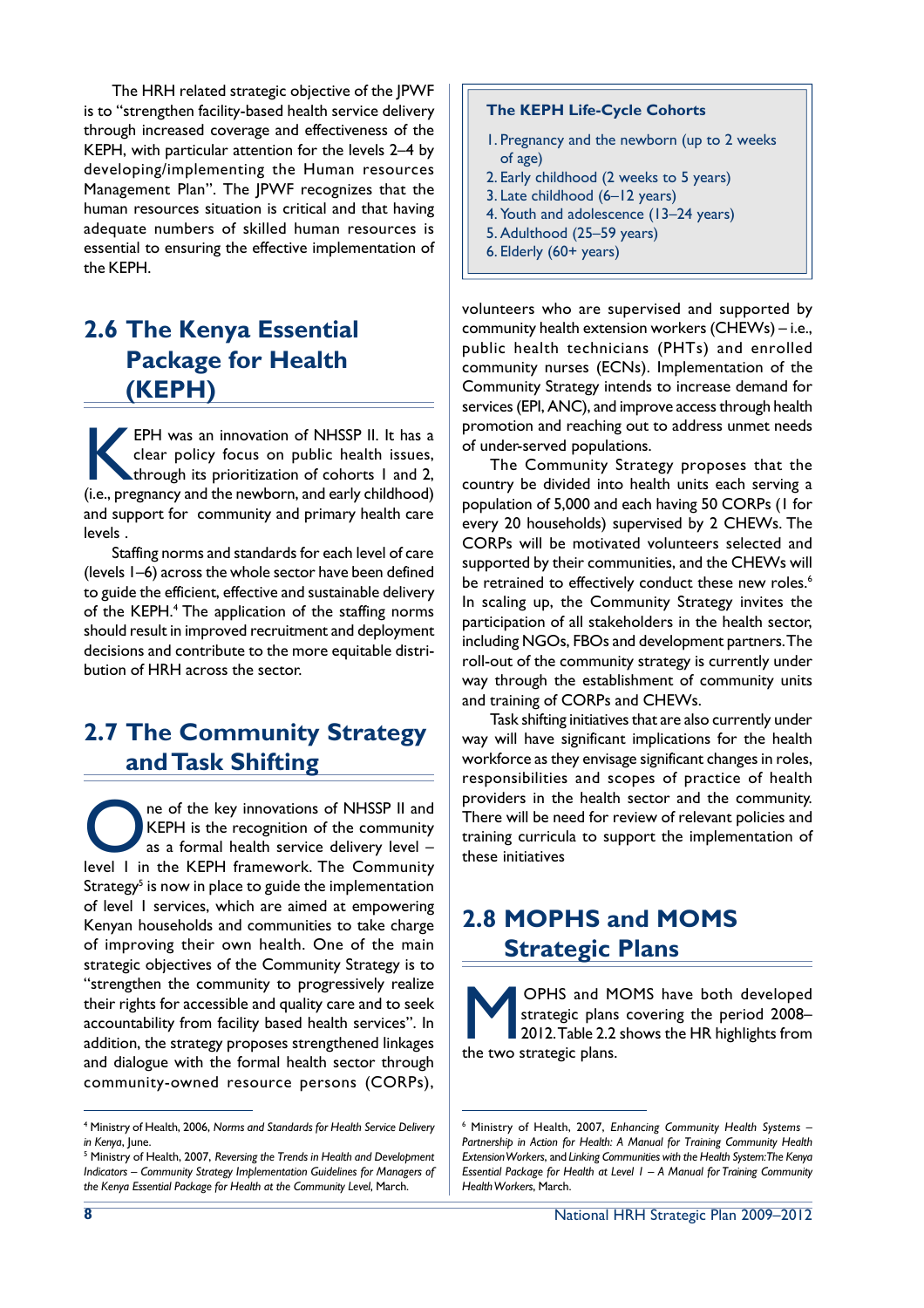| MOPHS strategic plan, 2008-2012                                        | MOMS strategic plan, 2008-2012                                                         |
|------------------------------------------------------------------------|----------------------------------------------------------------------------------------|
| • Fill 40% of existing vacancies<br>• Recruit 7,588 new health workers | • Enhance leadership and management skills for health<br>managers                      |
| • Identify 321,426 CORPs<br>• Improve staff welfare                    | • Institutionalize performance contracting<br>• Develop a training policy and HRD plan |
| • Fast track improvement of HRH initiatives                            | • Review pre-service curricula                                                         |
| • Strengthen HR management                                             | • Establish an integrated HRIS                                                         |
| • Decentralize the HR function to the province                         | • Review HR norms and standards                                                        |
| and district levels                                                    | • Improve staff welfare                                                                |
|                                                                        | • Fill existing vacancies                                                              |
|                                                                        | • Institute hospital reforms to support greater autonomy                               |

### **Table 2.2: HRH highlights of MOMS and MOPHS strategic plans**

## **2.9 Millennium Development Goals**

enya is signatory to the Millennium Declaration,<br>which promulgated the MDGs. Since then, the<br>MDGs have been factored into all key national<br>policies and plans, including NHSSP II and Vision 2030. enya is signatory to the Millennium Declaration, which promulgated the MDGs. Since then , the MDGs have been factored into all key national There are nonetheless real concerns that Kenya may not achieve key MDG targets by 2015. In the health sector a major contributor to the slow pace of attainment of these goals is the HRH challenge: an acute health worker shortage, inequitable distribution, low productivity and inadequate skills. Health is at the heart of the MDGs as almost all the goals deal directly or indirectly with health. The goals and some of their key indicators are:

- Goal 1: Eradicate extreme poverty and hunger
	- Target 1: Halve, between 1990 and 2015, the proportion of people whose income is less than one dollar a day
	- *Target 2: Halve, between 1990 and 2015, the proportion of people who suffer from hunger*
- Goal 2: Achieve universal primary education
	- Target 3: Ensure that by 2015, children everywhere, boys and girls alike, will be able to complete a full course of primary schooling
- Goal 3: Promote gender equality and empower women
	- Target 4: Eliminate gender disparity in primary and secondary education preferably by 2005 and to all levels of education no later than 2015
- Goal 4: Reduce child mortality
	- *Target 5: Reduce by two-thirds, between 1990 and 2015, the under-five mortality rate*
- Goal 5: Improve maternal health
	- *Target 6: Reduce by three-quarters, between 1990 and 2015, the maternal mortality ratio*
- Goal 6: Combat HIV/AIDS, malaria and other diseases
	- *Target 7: Have halted by 2015 and begun to reverse, the spread of HIV/AIDS*
	- *Target 8: Have halted by 2015 and begun to reverse, the incidence of malaria and other major diseases*
- Goal 7: Ensure environmental sustainability
	- Target 9: Integrate the principles of sustainable development into country policies and programmes and reverse the loss of environmental resources
	- *Target 10: Halve, by 2015 the proportion of people without sustainable access to safe drinking water*
	- *Target 11: By 2020, to have achieved a significant improvement in the lives of at least 100 million slum dwellers*
- Goal 8: Develop a global partnership for development
	- Target 16: In cooperation with developing countries, develop and implement strategies for decent and productive work for youth
	- *Target 17: In cooperation with pharmaceutical companies, provide access to affordable, essential drugs in developing countries*
	- Target 18: In cooperation with the private sector, make available the benefits of new technologies, especially for information and communications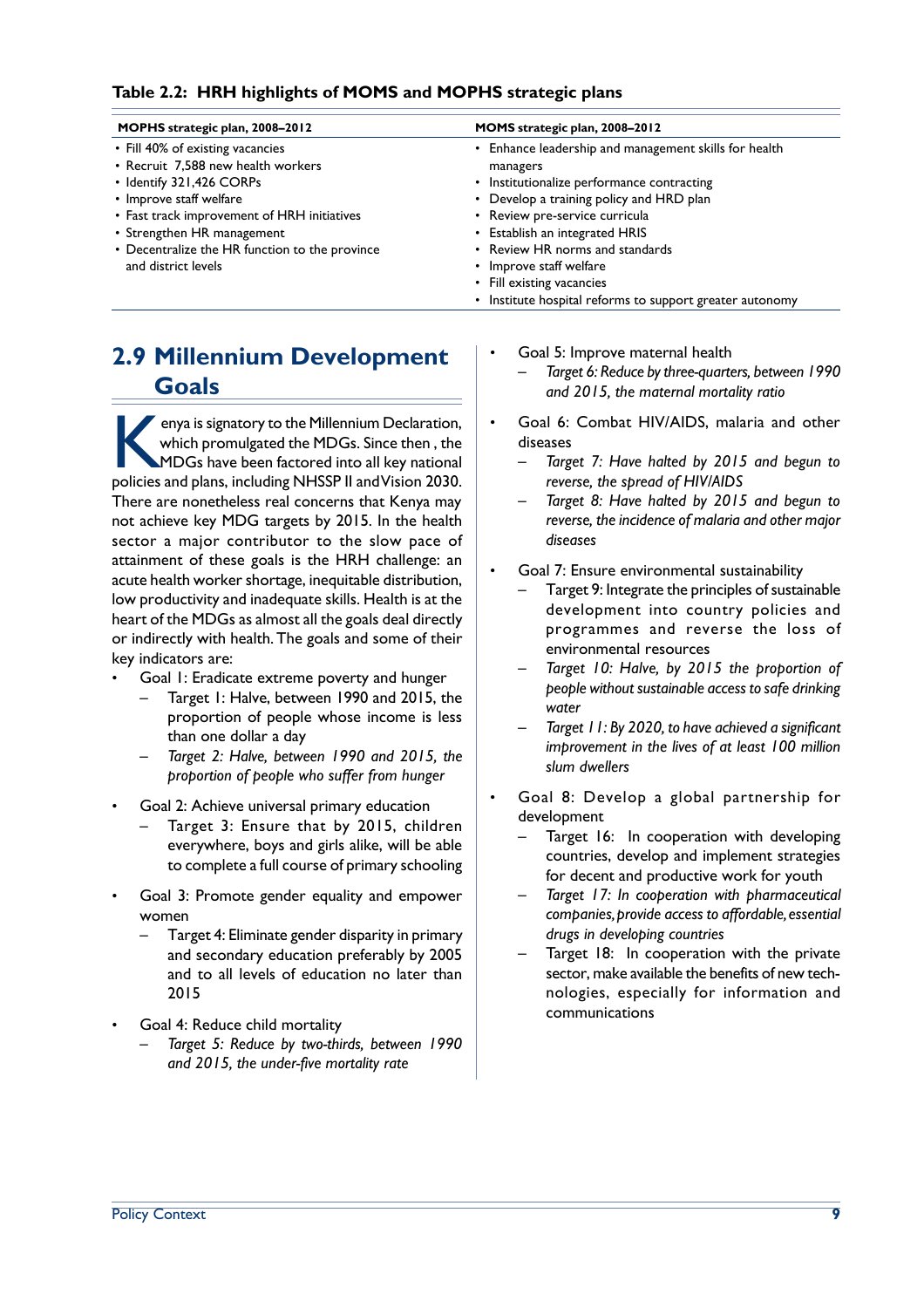## **3. Current HRH Situation**

t is recognized globally that human resources for<br>health are a crucial element in the delivery of<br>health services and the achievement of the MDGs.<br>Recent health sector studies, as well as policies,<br>strategies and plans, ac t is recognized globally that human resources for health are a crucial element in the delivery of health services and the achievement of the MDGs. Recent health sector studies, as well as policies, constraints are hampering health sector planning, service delivery and ultimately health outcomes in Kenya. Key HRH challenges facing the country include:

- Staff shortages
- Inequitable distribution
- High attrition especially in hard-to-reach areas
- Out-migration of health staff especially nurses and doctors
- Weak human resources management systems
- Weak leadership and management capacity
- Weak human resources information systems (HRIS)
- Weaknesses in pre-service and in-service training
- Poor sectoral coordination of the HRH agenda
- Low compensation and benefits package

## **3.1 Staffing Levels**

Ike many countries in sub-Saharan Africa, Kenya<br>
suffers from an acute shortage of health care<br>
workers. Table 3.1 shows the mismatch between<br>
the disease burden and the health workforce available ike many countries in sub-Saharan Africa, Kenya suffers from an acute shortage of health care workers. Table 3.1 shows the mismatch between to provide health care in Africa, while Table 3.2 compares the Kenyan situation with other regions.

Recent figures suggest that there are approximately 18 doctors for every 100,000 people in Kenya, with around 128 nurses per 100,000, which compares favourably with other countries in the SSA region. The data in Table 3.3, however, indicate that Kenya needs to increase its key professional cadres by about 50% to achieve WHO staffing recommendations.

### **Table 3.1: Global HRH inequities**

| <b>The Americas</b>                                                         | Sub-Saharan Africa               |
|-----------------------------------------------------------------------------|----------------------------------|
| 14% of the world's population                                               | 11% of the world's population    |
| 10% of the global disease burden                                            | 25% of the global disease burden |
| 42% of the world's health workers 3% of the world's health workers          |                                  |
| $>50\%$ of global health expenditure $\leq$ 1% of global health expenditure |                                  |
| Source: World Health Report (2006).                                         |                                  |

### **Table 3.2: Comparisons of health personnel indicators in selected countries**

| Country              | Doctors/<br>100,000 | <b>Nurses</b><br>& MW/<br>100,000 | Health<br>workers /<br>100,000 |
|----------------------|---------------------|-----------------------------------|--------------------------------|
|                      |                     |                                   |                                |
| Kenya (2007)         | 18                  | 128                               | 169                            |
| Kenya (2003)         | 15                  | 133                               | 148                            |
| Uganda               | 8                   | 73                                | 82                             |
| Malawi               | 2.2                 | 26.4                              | 28.6                           |
| Mozambique           | 2.6                 | 20                                | 34                             |
| South Africa         | 74.3                | 393                               | 468                            |
| <b>USA</b>           | 247                 | 90 I                              | 1,147                          |
| UK                   | 222                 | 1,170                             | 1,552                          |
| WHO minimum standard | 20                  | 100                               | 228                            |

Sources: World Health Report (2006); *Help Wanted: Confronting the Health Worker Crisis, Medicine Sans Frontiers Experiences in Southern Africa,* MSF (2007); MOH data, 2008.

### **Table 3.3: Kenya health worker levels vs WHO recommendations**

| WHO recommended minimum staffing levels (doctors,  |     |
|----------------------------------------------------|-----|
| nurses, midwives) per 1,000 population             | 23  |
| Kenya levels (doctors, nurses, midwives) per 1,000 |     |
| population                                         | 1 5 |
| % increase required to achieve WHO minimum         |     |
| recommended levels                                 | 53  |
|                                                    |     |

Source: WHO World Health Report, 2006; *Facts and Figures*, MOMS, 2008.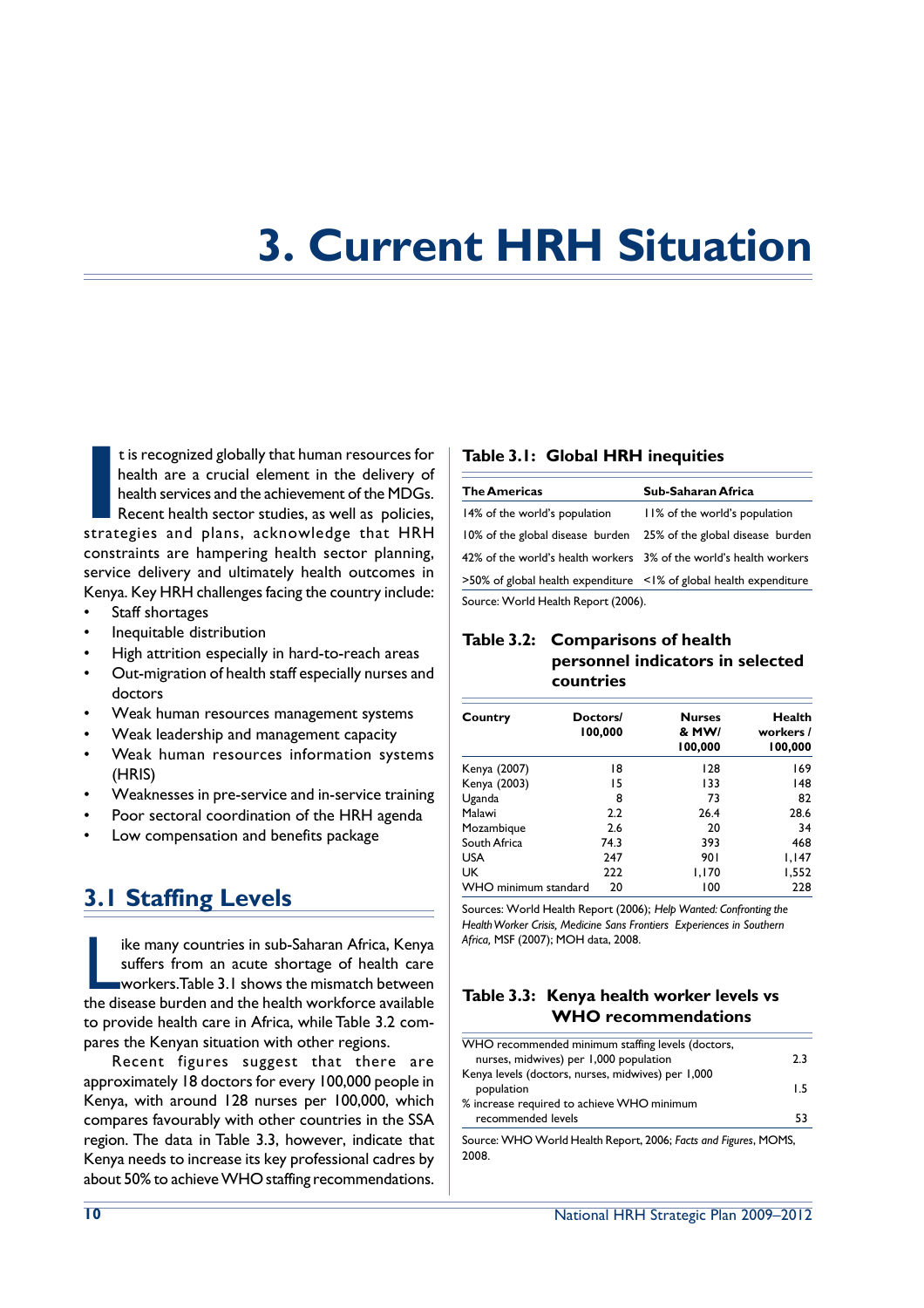The number of registered medical personnel provides some indication of the total workforce in the health sector. As shown in Table 3.4, the number of registered health workers in key professional cadres has increased by 15%, from 53,759 in 2004 to 61,559 in 2007.

### **Table 3.4: Medical personnel registered in Kenya (2004 and 2007**

| <b>Type of personnel</b> | 2004   | 2004:<br>Ratio/<br>100,000 | 2007   | 2007:<br>Ratio/<br>100,000 |
|--------------------------|--------|----------------------------|--------|----------------------------|
| Enrolled & registered    |        |                            |        |                            |
| nurses                   | 40.081 | 122                        | 44.105 | 124                        |
| Doctors                  | 4.813  | 15                         | 6.271  | 18                         |
| Clinical officers        | 4,808  | 15                         | 5,797  | 17                         |
| Pharmacists              | 1.881  | 6                          | 2.775  | 8                          |
| Pharmaceutical tech-     |        |                            |        |                            |
| nologists                | 1.404  | 4                          | 1.680  | 5                          |
| Dentists                 | 772    | 2                          | 931    | 3                          |
| Total                    | 53,759 |                            | 61,559 |                            |

Sources: MOH (2004) Report on the Human resources Mapping & Verification Exercise, December 2004, with MOH HRMIS June 2007 update; Kenya National Bureau of Statistics, Kenya Facts & Figures, 2007, Facts and Figures, MOMS 2008

## **3.2 Ministry of Health Staffing Levels**

In 2006, the Ministry of Health had 35,627 positions filled, out of an establishment of 44,813, giving a vacancy rate of 21%. By 2008, the vacancy rate had reached 29%, as there were 33,317 positions filled out n 2006, the Ministry of Health had 35,627 positions filled, out of an establishment of 44,813, giving a vacancy rate of 21%. By 2008, the vacancy rate had of an approved establishment of 47,247. That the

### **Table 3.5: MOH vacancy levels**

number of staff in post fell by 6% within two years is an indication that attrition is running significantly ahead of new recruitment. This is clearly a very worrying trend that needs to be reversed urgently. Table 3.5 shows the level of vacancies for various cadres.

The data in the table show that the overall vacancy rate for MOH is 29% (13,930 positions) with high levels of vacancies for almost all the key cadres. The vacancy levels are set to rise significantly if the new staff establishment proposed by the two health ministries is approved as it proposes an increase of the establishment for the two ministries of health from 47,247 to 72,234. Out of the 33,317 MOH staff in post, 83% (27,700) are professional health workers. The 2004 Mapping and Verification Study identified a total of 34,986 MOH staff. This number had declined to 33,317 (5%) by June 2008. Table 3.6 shows the change in the numbers of key MOH cadres between 2004 and 2008.

### **Table 3.6: Decline in number of MOH staff: 2004–2008**

| Category               | Staff in post | % Change |       |
|------------------------|---------------|----------|-------|
|                        | 2004          | 2008     |       |
| <b>Enrolled nurses</b> | 12,664        | 12,055   | -5    |
| Public health officers | 4.259         | 4,027    | -5    |
| Registered nurses      | 3,482         | 2,903    | $-17$ |
| Clinical officers      | 2,186         | 2,116    | -3    |
| Doctors                | 1,203         | 1,715    | 43    |
| Total                  | 23.794        | 22.816   | -4    |

Source: MOH, *HR Mapping and Verification Study 200*4; IPPD, 2008.

The data in Table 3.6 show that with the exception of doctors, the number of staff employed by MOH for all key cadres declined significantly between 2004 and

| Cadre                                                   | <b>Approved establishment</b> | Staff in post   | % vacancy level | No. of vacant positions |
|---------------------------------------------------------|-------------------------------|-----------------|-----------------|-------------------------|
| Medical officers                                        | 2,242                         | 1,715           | 24              | 527                     |
| Clinical officers                                       | 2,872                         | 2,116           | 26              | 756                     |
| Nursing officers                                        | 4,231                         | 2,903           | 31              | 1,328                   |
| <b>Enrolled nurses</b>                                  | 13,472                        | 12,055          | Н               | 1,417                   |
| Dentists                                                | 288                           | 216             | 25              | 72                      |
| Dental technologists                                    | 118                           | 110             |                 | 8                       |
| Community oral health officers                          | 83                            | 83              | 0               | 0                       |
| Pharmacists                                             | 492                           | 441             | 10              | 51                      |
| Pharmaceutical technologists                            | 655                           | 211             | 68              | 444                     |
| Physiotherapists                                        | 424                           | 453             | -7              | -29                     |
| Occupational therapists                                 | 301                           | 265             | 12              | 36                      |
| Radiographers and film processors                       | 565                           | 248             | 56              | 317                     |
| Orthopaedic technologists/assistants                    | 82                            | 169             | $-106$          | $-87$                   |
| Public health officers and technicians                  | 4,498                         | 4,027           | 10              | 471                     |
| Medical laboratory technologists and technicians        | 1,758                         | 1,653           | 6               | 105                     |
| Health administrative officers                          | 189                           | 215             | -14             | $-26$                   |
| Inspector of drugs                                      | 681                           | $\overline{13}$ | 98              | 668                     |
| Health records and information officers and technicians | 520                           | 626             | $-20$           | $-106$                  |
| <b>Plaster technicians</b>                              | 372                           | 130             | 65              | 242                     |
| Medical engineers/technologists/ technicians            | 744                           | 353             | 53              | 391                     |
| Human resources officers and assistants                 | 93                            | 56              | 40              | 37                      |
| Subordinate staff, clerks and drivers                   | 9,057                         | 3963            | 56              | 5,094                   |
| Others                                                  | 3,510                         | 1296            | 63              | 2,214                   |
| Total                                                   | 47,247                        | 33,317          | 29              | 13,930                  |

Source: MOH, 2008; IPPD, June 2008.

Current HRH Situation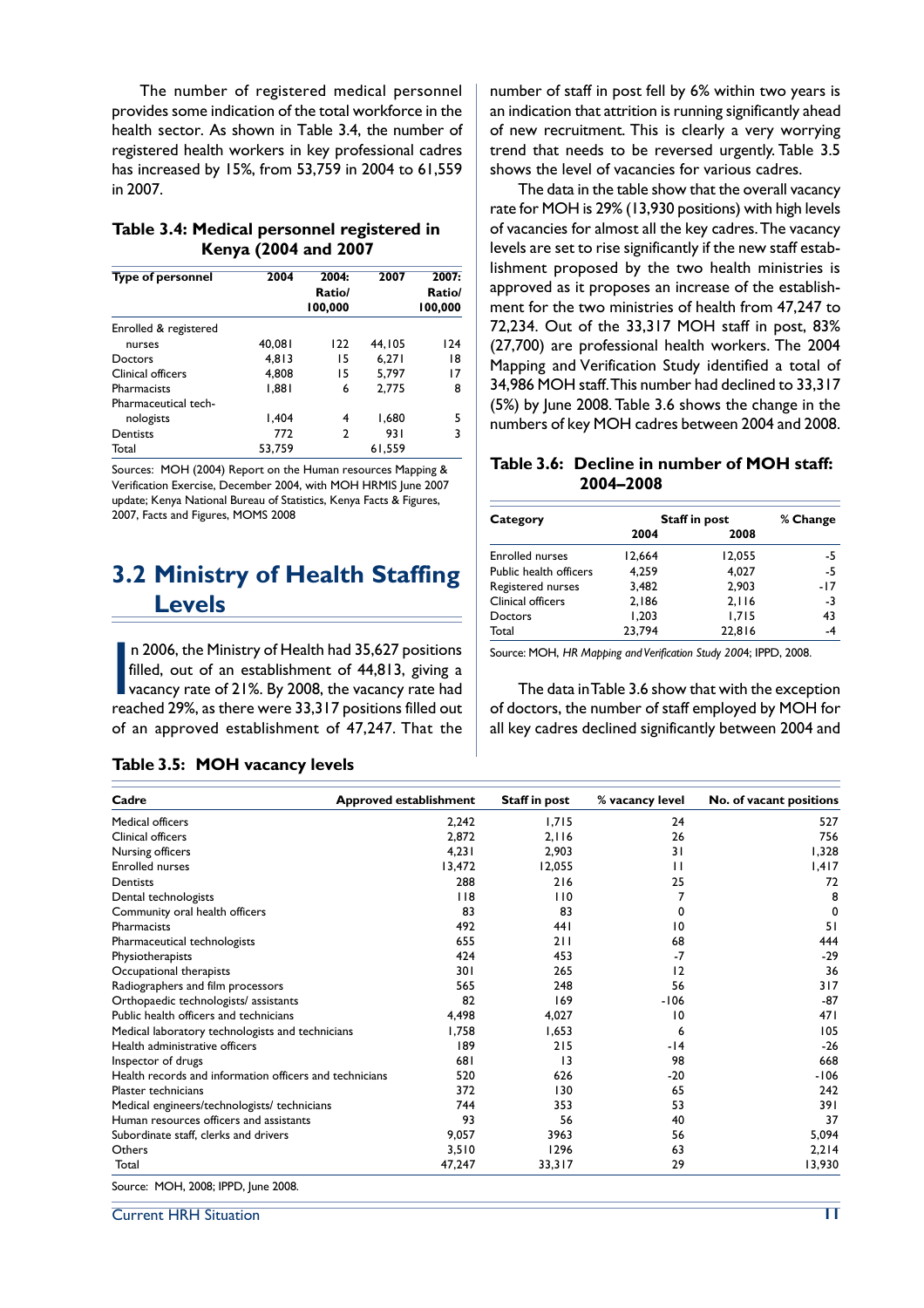2008 in spite of the lifting of the employment freeze. During the same period, the national population increased by 7%, implying that the decline in coverage is even higher. The most striking changes noted are the declines in the number of nurses. Enrolled nurses declined by 5%, while registered nurses declined by a massive 17%. The impact of this high attrition is likely to be worse than these numbers show as attrition is often significantly higher in rural and hard-to-reach areas, which generally have higher levels of shortages.

Figure 3.1, for example, shows that the number of nurses in Garissa District has declined significantly even as the population and the number of health facilities have risen. The recent increase in the number of nurses in the district has largely been due to the deployment of contract nurses recruited by development partners. Meanwhile, Figure 3.2 shows proportion of different professional health cadres in the overall MOH workforce. Nurses account for 45% of the total MOH workforce.

### **Figure 3.1: Trends in number of nurses and number of health facilities in Garissa District**



Source: North Eastern PMO, 2007.

### **Figure 3.2: Proportion of different cadres in the total MOH workforce**



Source: IPPD, June 2008.

Figure 3.3 presents the proportion of registered health professionals that work for Ministry of Health. The figure shows that the government is the major employer for many health cadres. The distribution of MOPHS and MOMS health workers by health system level is illustrated in Figure 3.4.





Source: MOH data 2008 and IPPD, 2008.

### **Figure 3.4: Distribution of public sector health workers by health system level**



Source: MOH data, 2005.

## **3.3 Contract Staff Recruited by Development Partners**

Ver the last few years, a number of development partners have supported the recruitment of health staff to the public and the not-for-profit health subsectors by seconding conver the last few years, a number of development partners have supported the recruitment of health staff to the public and tracted staff. Many of these have been posted in underserved regions such as North Eastern Province. While the government has pledged to employ these staff once their contracts expire, there are concerns about the sustainability of this programme, especially since a number of districts are very reliant on these contracted staff. A HRH assessment conducted in 2007 by MOH and Capacity Project found that 42% of nursing staff in Mandera District were contract staff seconded to MOH. Table 3.7 summarizes the number of contract staff currently seconded to the health sector.

The data in the table show that the number of contract staff is significant and represents the equivalent of increasing the MOH workforce by approximately 10%.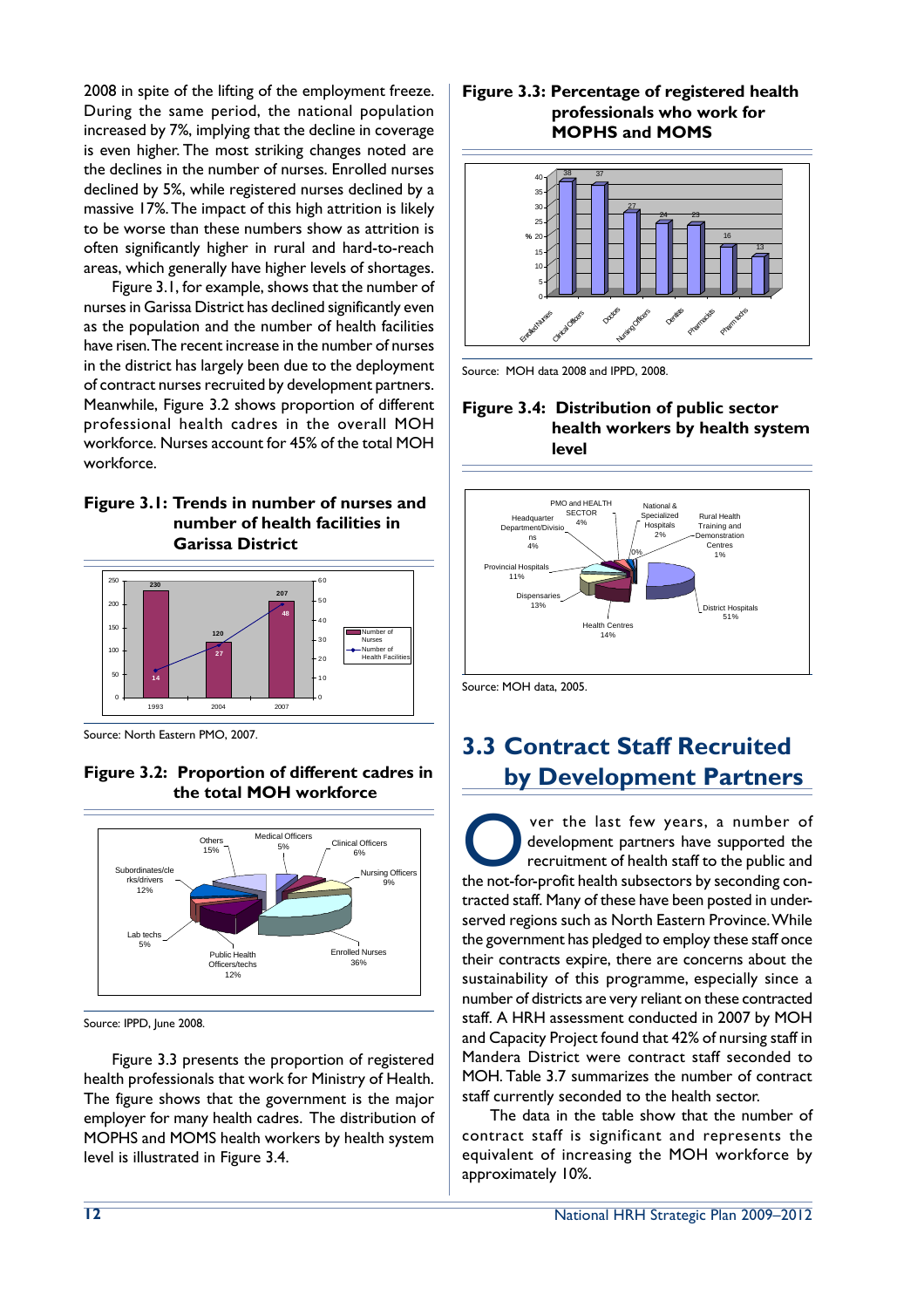### **Table 3.7: Number of contract staff employed by development partners**

| Development partner             |                 | Cadre                    |           |                           |                    |               |        |  |  |
|---------------------------------|-----------------|--------------------------|-----------|---------------------------|--------------------|---------------|--------|--|--|
|                                 | <b>Nurses</b>   | <b>Clinical officers</b> | Lab techs | <b>Nutrition officers</b> | <b>Pharm techs</b> | <b>Others</b> |        |  |  |
| Clinton Foundation              | I.I86           | 34 ا                     | 88        |                           |                    |               | 408, ا |  |  |
| <b>USAID</b> (Capacity Project) | 618             | 86                       | 90        |                           | 36                 |               | 830    |  |  |
| Malaria Programme (GFATM)       | 431             |                          | 69        |                           |                    |               | 500    |  |  |
| NASCOP (GFATM)                  | l 16            | 82                       | 48        | 47                        | 24                 | 77            | 394    |  |  |
| <b>PEPFAR</b>                   | $\overline{10}$ | 20                       |           |                           |                    | 170           | 200    |  |  |
| <b>GAVI</b>                     | 90              |                          |           |                           |                    |               | 90     |  |  |
| Total                           | 2.451           | 322                      | 295       | 47                        | 60                 | 247           | 3.422  |  |  |

Source: MOH, 2008.

## **3.4 Health Labour Market**

ata on the health labour market remain<br>unclear. The paucity of data is especially<br>notable in respect to the number, cadre and<br>demographic profile of health workers deployed in the ata on the health labour market remain unclear. The paucity of data is especially notable in respect to the number, cadre and for-profit health subsector and those that are unemployed or under-employed. Anecdotal evidence suggests that there is a large number of unemployed qualified health personnel in Kenya, mainly thought to be the result of the long period during which there was a freeze on public sector recruitment. Thus large numbers of people apply for a small number of jobs.

The recent Emergency Hiring Programme (EHP) collected some useful information relating to the labour market. Of the 4,466 suitably qualified applicants for the EHP, 2,064 (46%) were unemployed; 71% of these were under the age of 30, which suggests that they may not have been employed in the public service since graduation. It is difficult to distinguish between the number of health workers who are unemployed, however, and those who are under-employed (such as nurses working in retail pharmacies as pharmacy assistants), those working outside the health sector, or those who are self-employed.

## **3.5 Staffing in Referral Hospitals and the Private Sector**

enyatta National Hospital (KNH) and Moi<br>Teaching and Referral Hospital (MTRH) are the<br>hospitals also provide education, training and internship enyatta National Hospital (KNH) and Moi Teaching and Referral Hospital (MTRH) are the largest referral hospitals in Kenya. Both programmes for health professionals.

### *3.5.1 Kenyatta National Hospital*

KNH is the largest hospital in Kenya – in fact, in the subregion – with a bed capacity of 1,800. The hospital provides specialized quality health care, facilitates training and research, and participates in national health planning and policy development. The hospital has

approximately 5,000 staff against an approved establishment of 6,200 (Table 3.8). The table shows that although KNH has high vacancy levels, the extent of the staff shortages are lower than those of MOH.

### **Table 3.8: KNH staffing levels**

| Type of staff                    | <b>Required</b> | <b>Available</b> | % Vacancies |
|----------------------------------|-----------------|------------------|-------------|
| Medical officers and specialists | 312             | 231              | 26          |
| Dentists                         | 49              | 30               | 39          |
| <b>Pharmacists</b>               | 18              | 10               | 44          |
| <b>Nurses</b>                    | 1.948           | 1.725            | Н           |
| Clinical officers                | 134             | 63               | 53          |
| Lab techs                        | 163             | 144              | 3           |
| Pharm technologists              | 56              | 42               | 25          |
| Radiographers                    | 43              | 28               | 35          |
| <b>Nutrition officers</b>        | 60              | 57               | 5           |
| Physiotherapists                 | 86              | 67               | 22          |
| Occupational therapist           | 53              | 41               | 23          |
| Medical records officers         | 137             | 81               | 9           |
| Public health officers / techs   | 35              | 23               | 20          |
| Others                           | 3.119           | 2,413            | 23          |
| Total                            | 6,213           | 4,955            | 20          |

Source: KNH Strategic Plan, 2005–2010.

### *3.5.2 Moi Teaching and Referral Hospital (MTRH)*

MTRH is Kenya's second national referral hospital. As shown in Table 3.9, it has a capacity of 500 beds and a total workforce of 2,349 against an establishment of 2,950. MTRH has similar levels of vacancies as KNH.

### **Table 3.9: MTRH staffing levels**

| Type of staff                    | <b>Required</b> |       | <b>Available % Vacancies</b> |
|----------------------------------|-----------------|-------|------------------------------|
| Medical officers and specialists | 92              | 51    | 45                           |
| Dentists                         | 6               | 5     | 17                           |
| Pharmacists                      | 4               | 4     |                              |
| <b>Nurses</b>                    | 916             | 664   | 28                           |
| Clinical officers                | 78              | 65    | 17                           |
| Lab Techs                        | 153             | 133   | 13                           |
| Pharm technologists              | 35              | 37    | 13                           |
| Radiographers                    | 30              | 30    |                              |
| <b>Nutrition officers</b>        | 59              | 42    | 29                           |
| Physiotherapists                 | 65              | 34    | 48                           |
| Occupational therapist           | 62              | 13    | 79                           |
| Medical records officers         | 56              | 45    | 20                           |
| Public health officers / techs   | 29              | 25    | $\overline{14}$              |
| Others                           | 1,326           | 1,201 | 9                            |
| Total                            | 2.911           | 2.349 | 19                           |

Source: MTRH, 2008.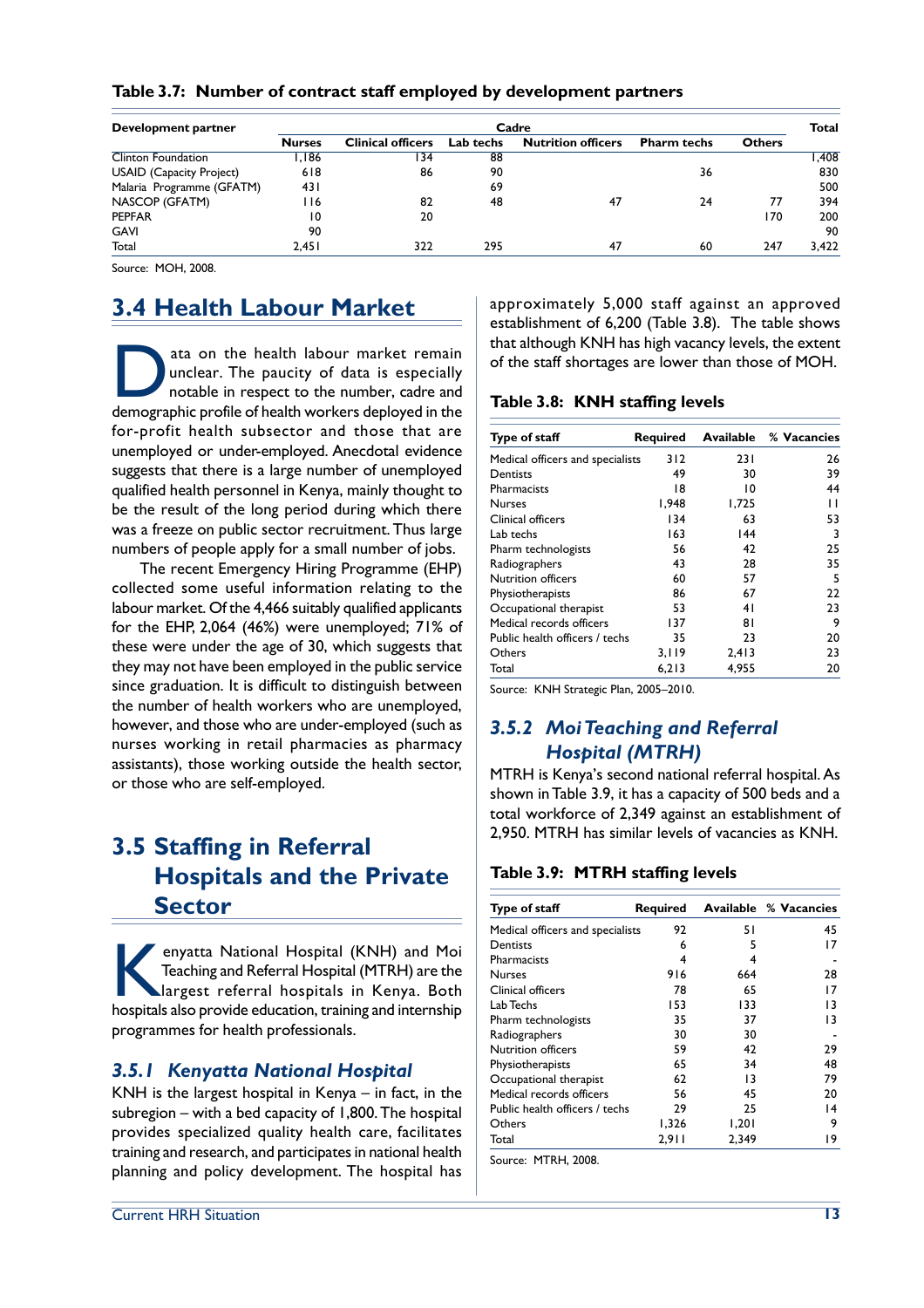### *3.5.3 Private Health Care Providers*

Kenya has many private health care providers. These include the NGO/FBO and the private for-profit subsectors. NHSSP II lists the most important private health providers and their core areas as follows:

- *African Medical and Research Foundation (AMREF):* Provides a broad range of activities ranging from clinical services and emergency response, to training and health policy and systems development.
- *The Christian Health Association of Kenya (CHAK):* One of the largest health related NGOs in the country.
- *The Kenya Catholic Secretariat (KCS):* Has 19 Catholic dioceses all over Kenya.
- *The Family Planning Association Kenya (FPAK):* Provider of family planning services and clinicbased reproductive health services.
- *The Kenyan Aga Health Network:* Runs several hospitals and training institutions in Kenya.

These private health care providers are recognized as key players in the delivery of health services at national and district levels. Since the GOK stopped grants to faith-based health services in the 1990s these providers have found it increasingly difficult to meet recurrent costs and to operate their services effectively. Revenues from user fees have been declining as a result of decreasing outpatient attendance and low utilization of services, particularly in level 2 and 3 facilities. FBHS are also experiencing staffing shortages and the attrition of core personnel. They are losing staff to the public sector, where employment is perceived to be more attractive: better conditions of service, training opportunities and less remote postings.

In 2006/07, the health sector seconded 51 doctors and 44 nurses to FBO facilities and FBOs requested support to employ an additional 309 nurses in 2007/ 08. In turn, FBOs will use the savings derived from this support to employ additional staff or provide salary top-ups to their staff to make salaries comparable to government salaries.

In 2006 the number of health workers employed in the private-not-for-profit subsector was estimated to be 9,057 (Table 3.10). No data were available for staffing in the for-profit subsector, which according to the 1998 data had 29% of the total number of facilities – although many of these are likely to be single-handed enterprises such as medical centres and thus do not account for an equivalent share of the sector's human resources.

### **Table 3.10: Staffing levels of private not-forprofit employees**

| Type of staff                                   | <b>Number</b> |
|-------------------------------------------------|---------------|
| Nurses (registered & enrolled)<br>6.558         |               |
| Laboratory technologists/technicians            | 64 I          |
| Doctor (medical officer and specialists)        | 569           |
| Clinical officer                                | 231           |
| <b>Pharmacists</b>                              | 719           |
| Pharmaceutical technologist                     | 195           |
| Dentists                                        | 165           |
| Public health officer                           | 48            |
| Public health technician                        | 38            |
| Total other professional staff (Kenyatta & Moi) | 393           |
| Total                                           | 9.057         |

Source: HR RRI Team members, 2006.

The figures in Table 3.10 include staff employed by local authorities and city councils. In all major towns and cities of the country, the health sector has delegated responsibility for health services to the Ministry of Local Government (MOLG). From Table 3.11, it is possible to estimate that 50–60% of all health cadres work in the private sector (excluding FBOs).

The FBO/local government figure was based on estimates by HR RRI Team members 2006. Among the assumptions that can be drawn from the foregoing are the following:

- The number of registered health workers in active service assumes that 90% of health workers registered in 2007 were in active service. The 10% was to allow for out-migration and health workers working outside the health sector. This number was increased by 5% to arrive at the 2008 figure.
- The private sector category is made up of the forprofit private subsector and includes hospitals such as Aga Khan and Nairobi Hospital, which, although non-profit making, have a health delivery model and target group similar to that of the for-profit subsector.

### **Table 3.11:Estimates for staffing levels in different subsectors for registered cadres**

| Type of personnel            | <b>Number</b>               |            |            | No. of staff |                                |                          | % of active                            |
|------------------------------|-----------------------------|------------|------------|--------------|--------------------------------|--------------------------|----------------------------------------|
|                              | in active<br>service (2008) | <b>MOH</b> | <b>KNH</b> | <b>MTRH</b>  | <b>FBO/Local</b><br>government | <b>Private</b><br>sector | registered cadres in<br>private sector |
| Enrolled & registered nurses | 41.679                      | 14.958     | 1.725      | 664          | 6.551                          | 17,781                   | 43                                     |
| <b>Doctors</b>               | 5.926                       | 1.715      | 231        | 51           | 569                            | 3.360                    | 57                                     |
| Clinical officers            | 5.478                       | 2.116      | 63         | 65           | 231                            | 3.003                    | 55                                     |
| Pharmacists                  | 2.622                       | 44 I       | 10         | 4            | 219                            | 1.948                    | 74                                     |
| Pharmaceutical technologists | .588                        | 211        | 42         | 37           | 195                            | 1.103                    | 69                                     |
| Dentists                     | 880                         | 216        | 49         |              | 165                            | 445                      | 51                                     |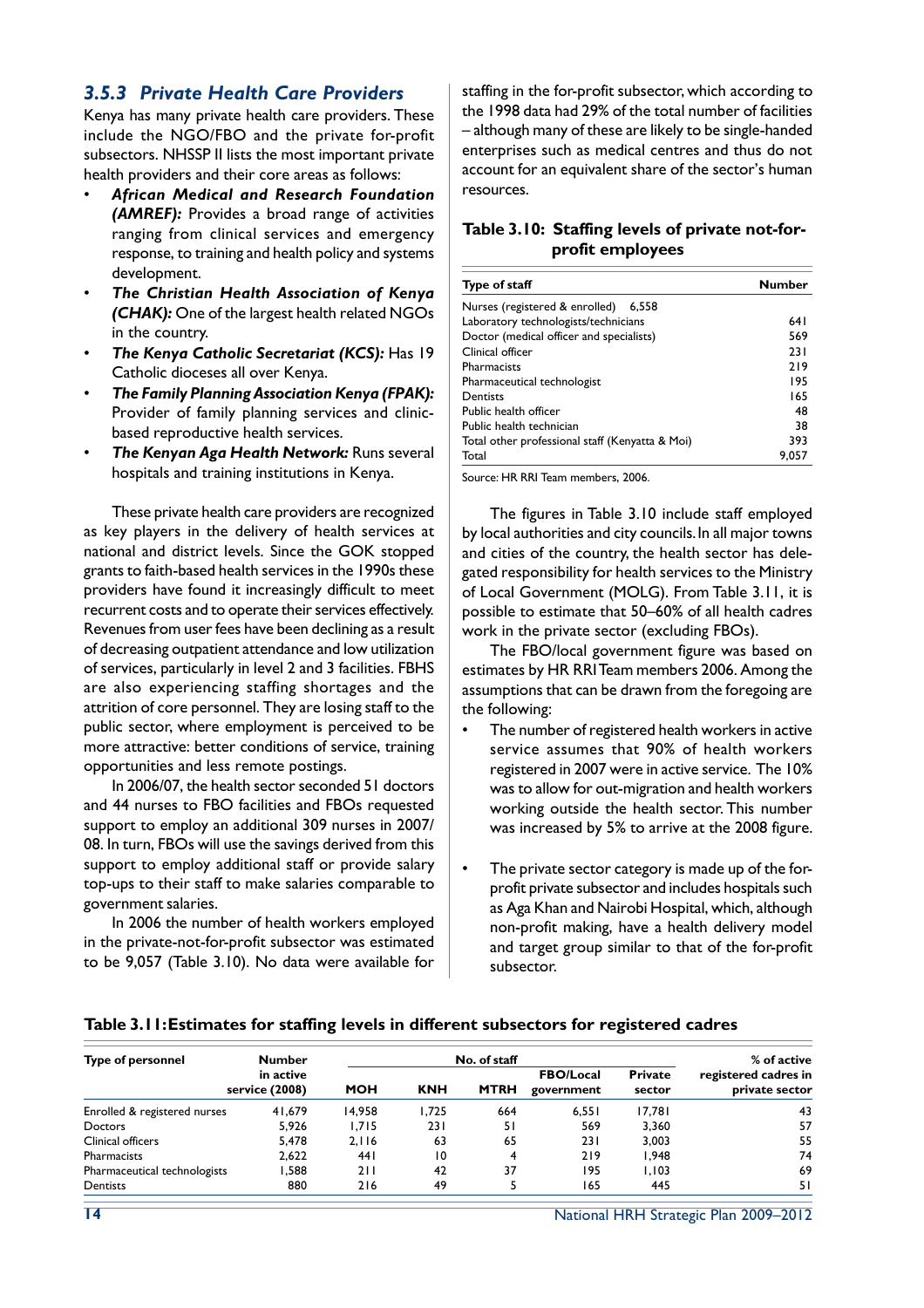## **3.6 Health Workforce Distribution**

al-distribution of health workers remains a<br>major challenge for the sector. Hardest hit,<br>as observed above, are the hard-to-reach<br>regions. A survey conducted by MOH/Capacity Project al-distribution of health workers remains a major challenge for the sector. Hardest hit, as observed above, are the hard-to-reach in North Eastern found that Mandera District had filled only 29% of the established nursing positions. Table 3.12 shows the extent of the distribution challenge.

### **Table 3.12: Provincial distribution of MOPHS and MOMS staff**

|                    | <b>Province % of national</b><br>population<br>(2007) | % of total<br><b>MOPHS</b> and<br><b>MOMS</b> doctors<br>working in<br>province | % of total<br><b>MOPHS</b> and<br><b>MOMS</b> registered<br>and enrolled<br>nurses working<br>in province |
|--------------------|-------------------------------------------------------|---------------------------------------------------------------------------------|-----------------------------------------------------------------------------------------------------------|
| Nairobi            | 8.2                                                   | 25.6                                                                            | 6.6                                                                                                       |
| Central            | 12.3                                                  | 12.7                                                                            | 17.1                                                                                                      |
| <b>Rift Valley</b> | 25.3                                                  | 18.9                                                                            | 25.3                                                                                                      |
| Eastern            | 15.6                                                  | 16.5                                                                            | 17.5                                                                                                      |
| Coast              | 8.7                                                   | 8.7                                                                             | 9                                                                                                         |
| Nyanza             | 14.6                                                  | 8.9                                                                             | I I.8                                                                                                     |
| Western            | 11.8                                                  | 6.4                                                                             | 10.9                                                                                                      |
| North Eastern      | 3.5                                                   | 2.3                                                                             | 1.9                                                                                                       |

Source: CBS and MOH IPPD, June 2007.

Of particular note in Table 3.12 is the gross maldistribution of medical doctors. The situation is significantly worse if one factors in the many doctors who work in the for-profit private sector where distribution is even more skewed in favour of major urban centres. The nurses appear to be more equitably distributed, but the reality is also likely to be worse than shown. The low nurse numbers shown for Nairobi are deceptive as the employees of local government are not shown, nor are nurses working in the for-profit private sector. The numbers also do not tell the story of distribution by level of skill and experience, as highly qualified and skilled nurses may be deployed in areas where they do not optimally utilize their competencies especially in urban centres. The impact of health worker mal-distribution is aggravated by other factors such as wide variation in disease burden and population densities.

Nyanza, for example, requires more health workers per population given the higher prevalence of malaria and HIV, while North Eastern requires more health workers even though its population is small, because it is spread over an extremely large area. Another factor exacerbating health worker shortages is the proliferation of health facilities driven mainly by CDF funding. The local investment in health facilities not only does not always take into account the MOH norms and standards, it has not been matched by investment in the production of health workers or health worker amenities such as housing. For example, in 2007, nearly a third (32%) of health facilities in North Eastern Province were closed for lack of health personnel.

### **Figure 3.5: Increase in health facilities and registered health personnel, 2006/07**



## **3.7 Staffing Norms and Establishment**

In 2006, MOH developed staffing norms for different<br>levels of health care delivery based on 2003<br>population numbers – refer to Chapter 4<br>(Workforce Projections). These numbers do not take n 2006, MOH developed staffing norms for different levels of health care delivery based on 2003 population numbers – refer to Chapter 4 into consideration regional variations in disease burden. The norms were also not disaggregated by type of provider – public, FBO/NGO and for-profit private sector. The current authorized establishment for MOH has not been reviewed for over ten years and preceded the scale up of HIV/AIDS services and renewed commitment to the MDGs. See Table 3.13 for the current and proposed MOH establishment for selected cadres.

### **Table 3.13: Current and proposed MOH establishment**

| Cadre                  | Current<br>approved<br>establish-<br>ment | Proposed<br>establish-<br>ment | % Change | <b>Staff</b><br>in-post<br>(June 08) |
|------------------------|-------------------------------------------|--------------------------------|----------|--------------------------------------|
| Medical officers       | 2,242                                     | 3,862                          | 72       | 1,715                                |
| Clinical officers      | 2.872                                     | 5.779                          | 101      | 2.116                                |
| Nursing officers       | 4,231                                     | 11,690                         | 176      | 2,903                                |
| <b>Enrolled nurses</b> | 13,472                                    | 13476                          | 0        | 12,055                               |
| Dentists               | 288                                       | 830                            | 188      | 216                                  |
| Pharmacists            | 492                                       | 848                            | 72       | 441                                  |
| Public health          |                                           |                                |          |                                      |
| officers/techs         | 4.498                                     | 5718                           | 27       | 4,027                                |
| Health records &       |                                           |                                |          |                                      |
| information officers   | 98                                        | 343                            | 250      | 98                                   |
| Health records &       |                                           |                                |          |                                      |
| info technicians       | 422                                       | 1848                           | 338      | 528                                  |
| Others                 | 18632                                     | 27840                          | 49       | 9218                                 |
| Total                  | 47,247                                    | 72,234                         | 53       | 33,317                               |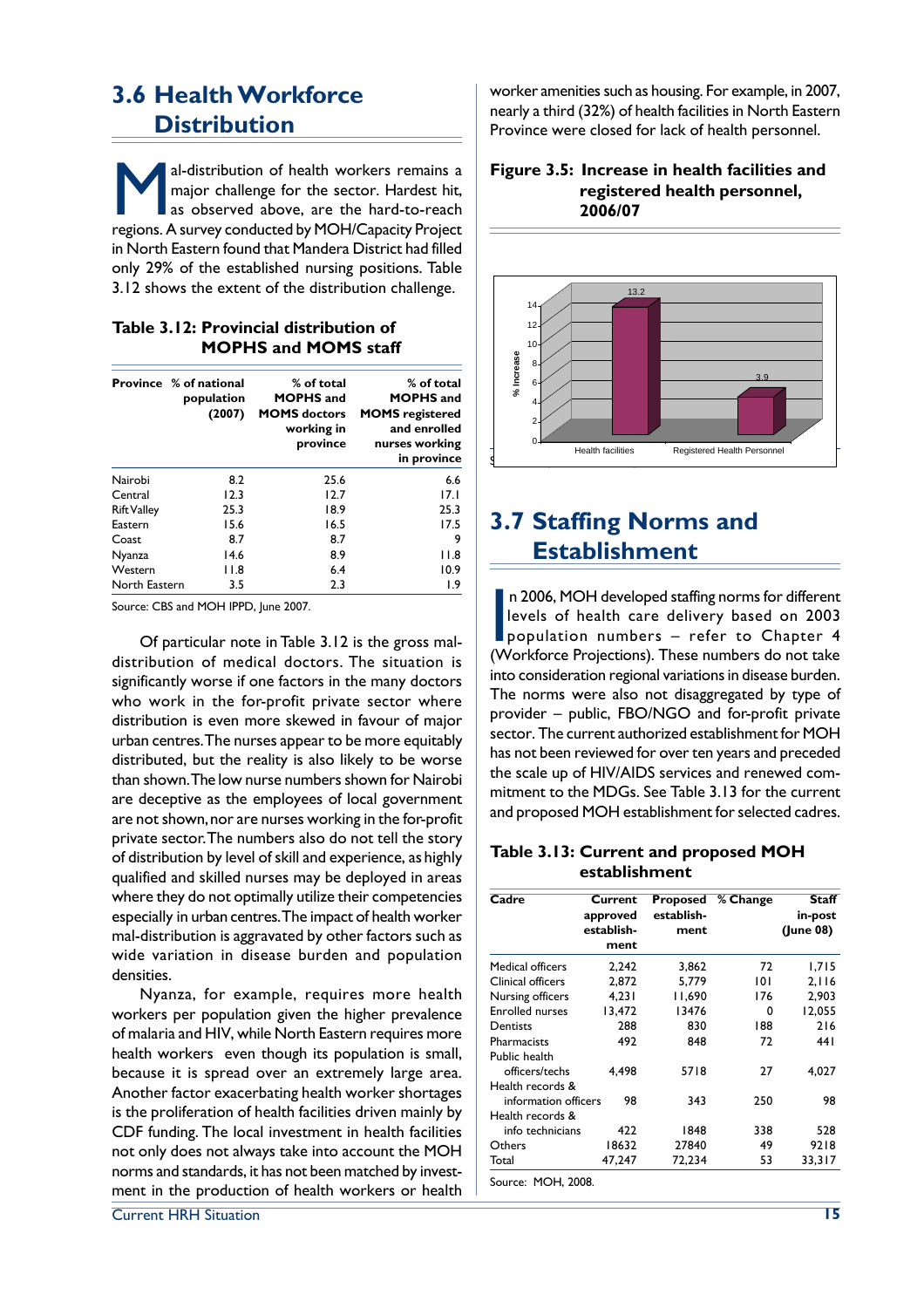The proposed revised establishment arose from a 2008 joint task force of MOMS and MOPHS that reviewed the current approved establishment and recommended a new establishment that is awaiting approval. Another shortcoming of the approved establishment is that it is an aggregate and does not give a regional breakdown for the different cadres. As a result, regional distribution depends on administrative decisions and this partly contributes to the current inequitable distribution.

### **3.8 Staff Attrition and Migration**

ata from the ministries responsible for health<br>show that retirement (normal, early and<br>medical) is the main contributor to health<br>worker attrition, followed by dismissal and resignation. ata from the ministries responsible for health show that retirement (normal, early and medical) is the main contributor to health On average, the ministry loses 2.6% of its staff to retirement annually. Total annual attrition stands at approximately 4.5%. Given the many years during which there was a recruitment freeze, retirement is going to have a significant impact on the numbers and skills of workforce in the coming years as people age and the impact of the recruitment gap begins to bite. Numbers are summarized in Table 3.14 and illustrated in Figure 3.6.

**Figure 3.6: MOH attrition by cause: 2005– 2007**



Source: MOH, 2008.

The recent increase in the public sector retirement age from 55 to 60 years will be highly beneficial to the health sector. Without this change, approximately 12% of the total MOH employees would be lost by 2012 (Figure 3.7). As a result of the change, however, it is This strategic plan takes a gender responsive approach to ensure gender equity in the training, deployment, development and management of the health workforce.

expected that retirement rates will dramatically reduce and consist mainly of early retirement and retirement on medical grounds. Even so, attrition from other causes including resignation, desertion, termination and death remain a matter of concern. As can be seen from Figure 3.7, the change in the retirement age will mainly affect the nursing cadre.

### **Figure 3.7: Current MOH staff who would have retired by 2012 if retirement age had not changed (%)**



Source: MOH, 2008.

### *3.8.1 Out-Migration*

Data from the Kenya Nursing Council indicates that many nurses have left or are planning to leave Kenya for work overseas (Table 3.16 and Appendix Table A3). Between 2002 and 2008, some 5,883 nurses applied to have their certificates validated to enable them to work for employers overseas, with 86% of the requests from the United States and UK. The data do not distinguish between registered and enrolled nurses, But assuming this figure represents mostly registered nurses (who are more likely to emigrate), it is a significant loss. The available out-migration data have significant gaps, especially as they do not give numbers of nurses who actually left the country. Out-migration data are also not available for other cadres such as doctors, dentists and pharmacists.

Figure 3.8 shows that the rate of application for nursing positions has declined in the last few years.

### **Table 3.14: Number of MOH staff leaving service - 2005–2007**

|                                 | Retirement | Dismissal | <b>Resignation</b> | Death | <b>Desertion</b> | Total |
|---------------------------------|------------|-----------|--------------------|-------|------------------|-------|
| Three-year total - 2005 to 2007 | 2,577      | 643       | 574                | 516   | 44ء              | 4.454 |
| Annual average                  | 859        | 214       | 191                | ' 72  | 48               | l.485 |
| % annual attrition*             | 2.6        | 0.6       | 0.6                | 0.5   | 0.1              | 4.5   |

\* Assumes an average MOH workforce of approximately 33,000. Source: MOH, 2008**.**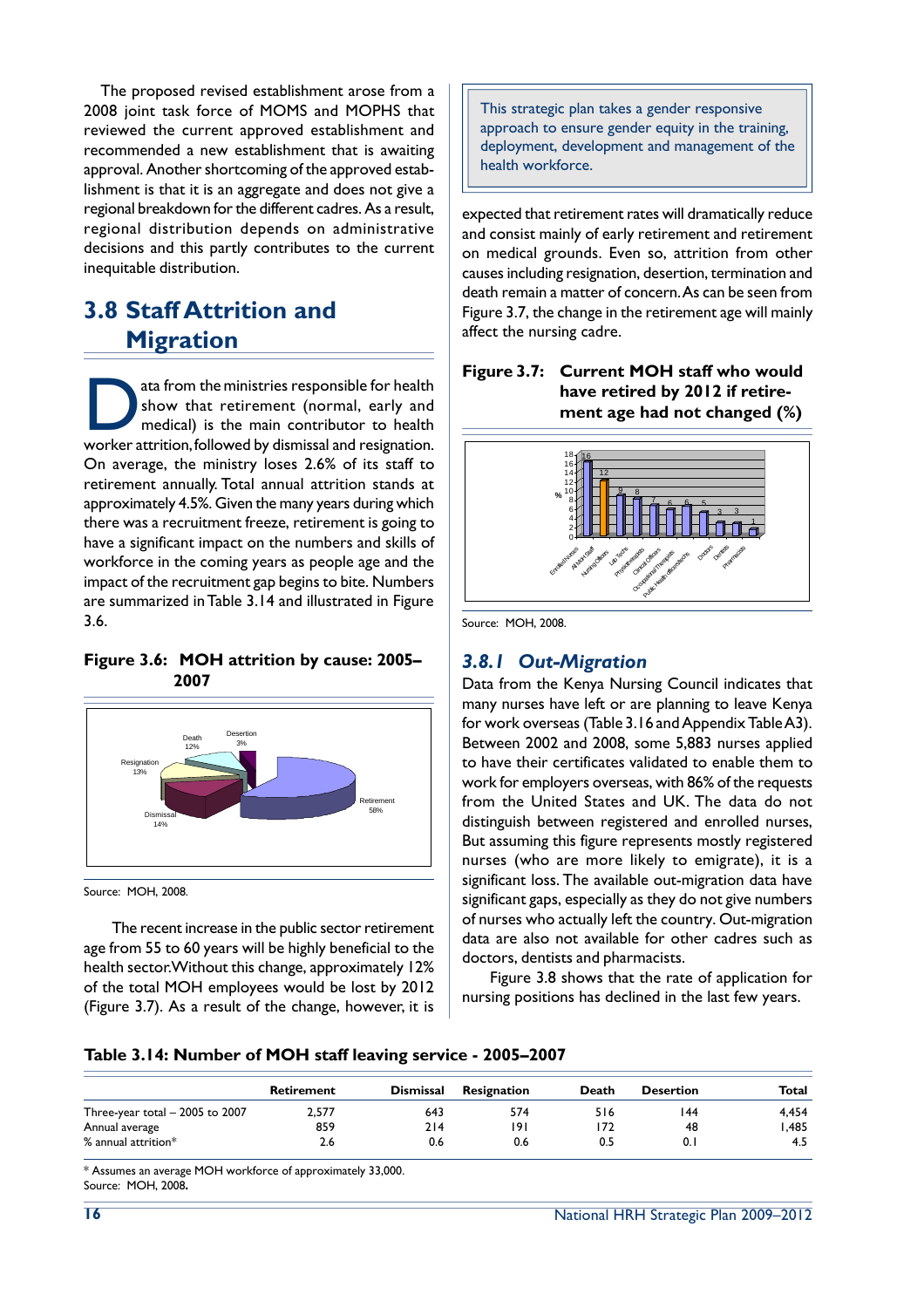| Country      | 2000 | 2001 | 2002 | 2003 | 2004 | 2005 | 2006 | <b>Total</b> |
|--------------|------|------|------|------|------|------|------|--------------|
| England      | 199  | 687  | 210  | 253  | 324  | 158  | 72   | 2,118        |
| <b>USA</b>   | 45   | 174  | 356  | 656  | 263  | 255  | 220  | 2,096        |
| Australia    |      |      | 18   |      | 23   | 36   | 27   | 108          |
| South Africa |      |      |      |      |      |      |      | 104          |
| New Zealand  | 12   | 18   |      |      |      |      |      | 72           |
| Botswana     |      |      |      |      |      |      |      | 74           |
| Uganda       |      | 10   |      |      |      |      |      | 64           |
| Canada       |      |      |      |      |      |      |      | 52           |
| Ireland      |      |      |      |      |      |      | 30   | 48           |
| Tanzania     |      |      |      |      |      |      |      | 20           |
| Saudi Arabia |      |      |      |      |      |      |      |              |
| Total        | 283  | 918  | 610  | 939  | 639  | 491  | 378  | 4,757        |

**Table 3.16: Total nurses verified to work outside Kenya January 2000 to December 2004**

Source: Nursing Council of Kenya 2007.

### **Figure 3.8: Number of nurses applying for overseas positions**



Source: Nursing Council of Kenya

### *3.8.2 Intra-Sector Migration*

Exacerbating out-migration is the increased internal migration and movement between the subsectors (government, private, FBO), particularly from the private-not-for-profit employers to the public subsector. This migration appears to be driven by improved public sector salaries, better training opportunities and perceptions of higher job security for government jobs. Figure 3.9 shows the reasons given by FBO health staff for preferring employment in the public sector.







Current HRH Situation

The large exodus of FBO health staff to the public subsector in 2006 as a result of public sector recruitment precipitated a major crisis as some health facilities faced a looming threat of closure. Data for hospitals under the CHAK network showed that hospitals lost between 2% and 36% of their nurses following the public sector recruitment.

## **3.9 Age, Education and Gender Analysis of the MOH Workforce**

We have seen that the existing health<br>workforce is nearing middle age, which is<br>potentially likely to have a severe impact workforce is nearing middle age, which is potentially likely to have a severe impact on the sector. Other issues that require attention are education and gender, especially as the sector aims to rationalize and upgrade training and ensure equality of opportunity to all personnel.

### *3.9.1 Education*

Figure 3.10 illustrates the breakdown of the MOH professional health staff by level of formal education.

**Figure 3.10: MOH workforce by education levels**



Source: IPPD, June 2008.

The data show that the vast majority (89.1%) of MOH's professional health workers hold secondary school education. However, the IPPD data do not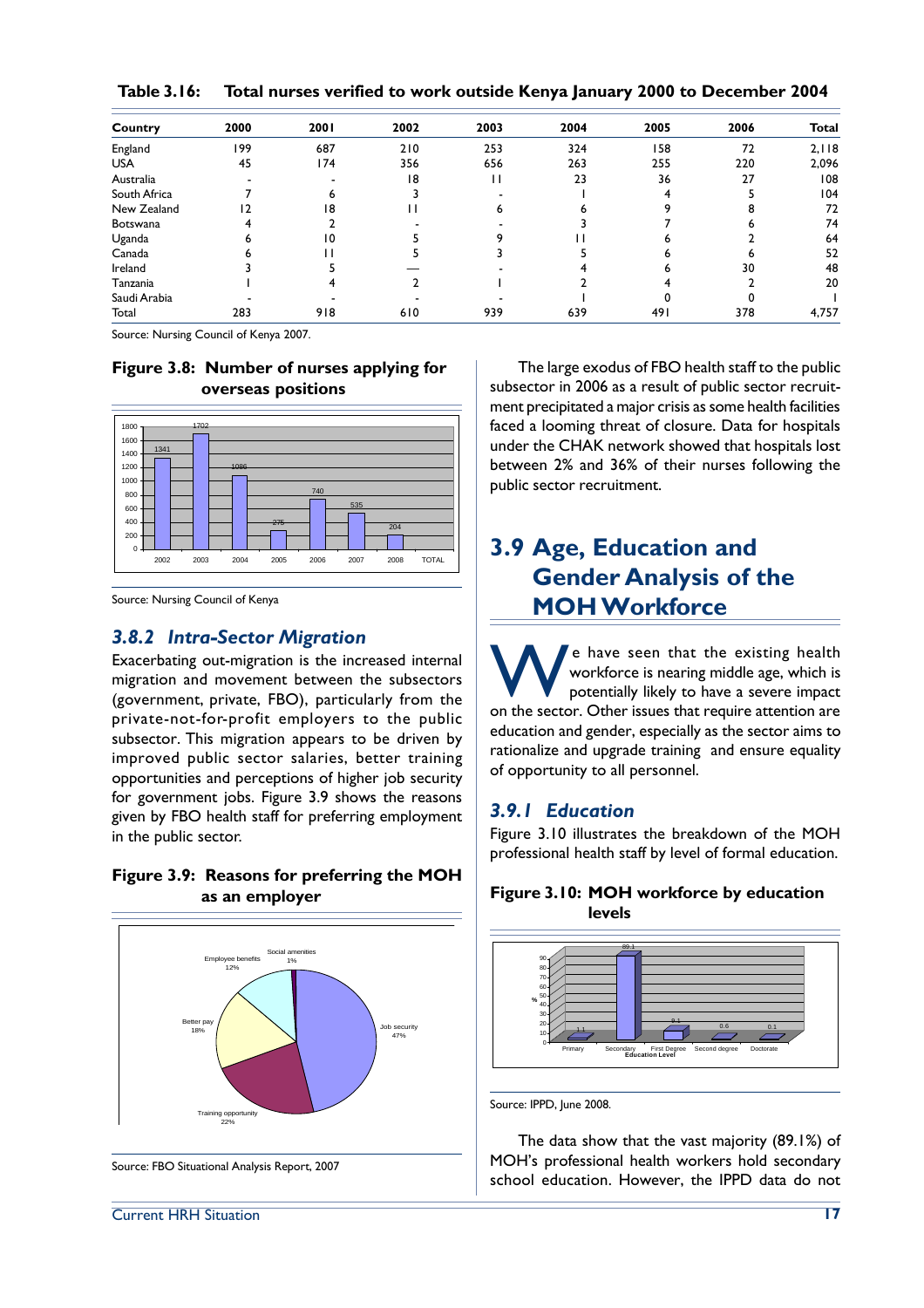include certificate and diploma qualifications gained in middle level health training institutions. As a result, many of the nurses and clinical officers who hold certificates and diploma from these colleges are still categorized as having secondary school education.

### *3.9.2 Health Workforce Age Profile*

The MOH workforce is showing clear signs of ageing with a median age of 42 years. If the current retirement age remains, MOH will lose half of its workforce in the next 13 years. As noted earlier, this is primarily due to the many years during which there was an employment freeze. An exception is the doctors; more than half of the doctors working for MOH are below 31 years of age. This may be because they stay in the public sector to gain experience and further training and then leave when they have more marketable skills.

As illustrated in Figure 3.11, the profile of enrolled nurses is very different. About 60% are between the ages of 41 and 55. There are only 5% below the age of 31. This may be due to the recruitment restrictions that have been in place since 1998 and the fact that this cadre is being phased out.

**Figure 3.11: Distribution of key health sector personnel by age group**



Source: IPPD, June 2008.

In June 2008, there were 30 MOH employees aged above 55 years serving on contract terms. Of these, 16 were medical specialists.

### *3.9.3 Health Workforce and Gender*

Figure 3.12 shows the gender profile of the MOH workforce. As can be seen, women make up about 50% of the total MOH workforce and dominate in the traditionally "female" careers of nursing. They are not as well represented in medicine, however, which traditionally has been male dominated. When gender is tracked against job seniority, women fare even worse, as shown in Figure 3.13. The chart shows that while women are equitably distributed in the lowest jobs groups (A to E), they are significantly under-represented in the highest groups (N to T).





Source: IPPD, June 2008.





Source: IPPD, June 2008.

## **3.10 Human Resources Management**

A number of HRH assessments have identifies<br>significant weaknesses in the human resource<br>health care providers. Key HRM challenges include: number of HRH assessments have identified significant weaknesses in the human resources management systems of both MOH and FBO

- HR management professionals are insufficient at central, regional and facility levels.
- Clear job descriptions for staff are lacking.
- Orientation of new staff is erratic and nonstandardized.
- There is no performance management system for the majority of health managers and staff.
- There are long delays in the handling and implementation of routine personnel actions, including promotions, re-designation, payment of allowances, etc.
- The HR function is centralized, which delays implementation of HR actions and handling of grievances.
- The HRIS is extremely weak. As a result, it is difficult to get the accurate HR data needed for decision making.
- There are inordinately long delays in recruitment and deployment even when funding is available.
- The health sector does not have a retention strategy covering all staff.
- The health sector does not have an incentive package for health workers posted to hard-toreach areas.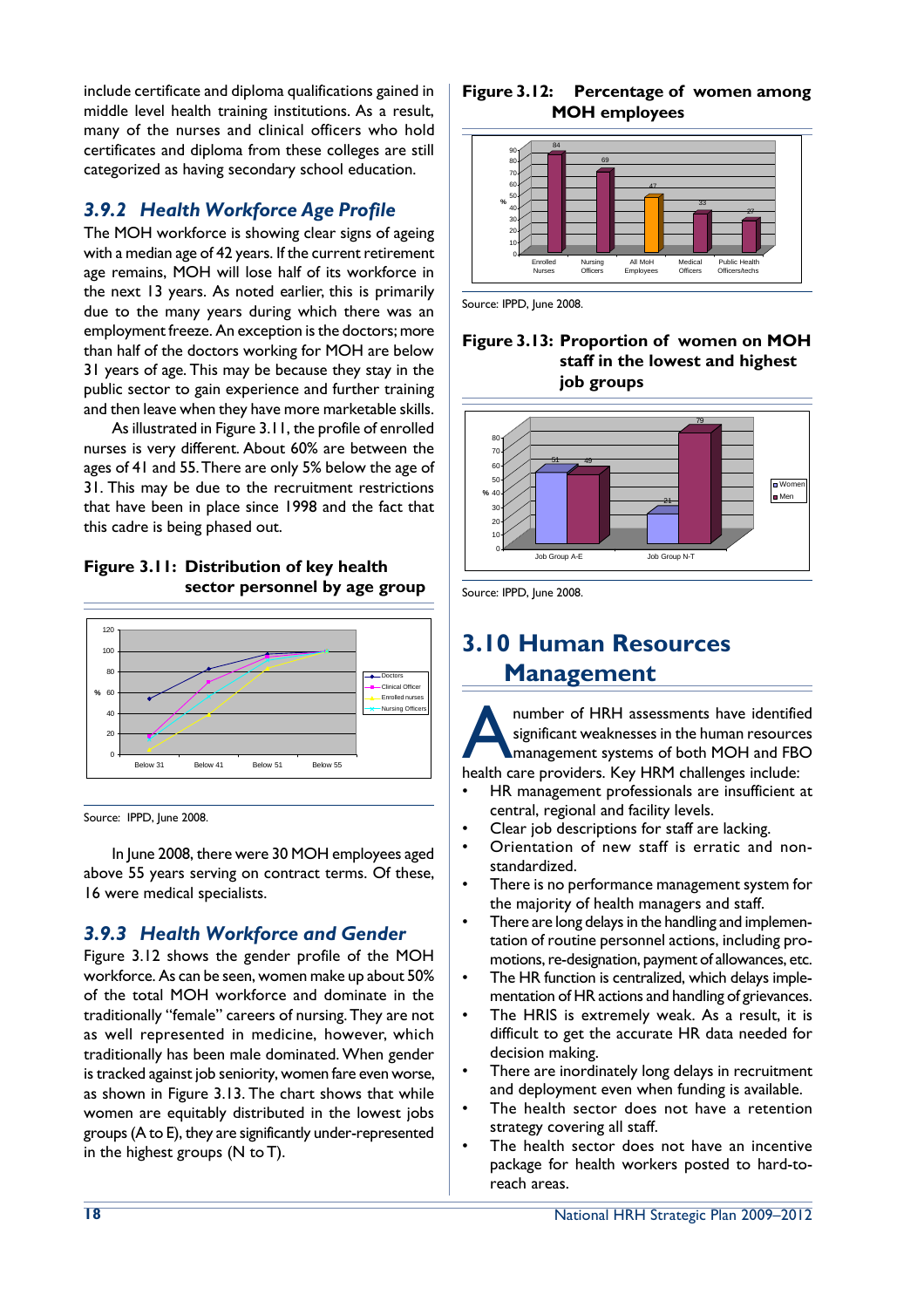Table 3.17 illustrates the critical lack of HR staff to support the HR function.

#### **Table 3.17: Vacancy levels of HR staff**

|             | <b>Number of HR</b><br>staff required | <b>Number</b><br>in post | %<br><b>Vacancies</b> |
|-------------|---------------------------------------|--------------------------|-----------------------|
| <b>MOH</b>  | 93                                    | 56                       | 40                    |
| <b>MTRH</b> | 29                                    | 16                       |                       |

Source: Revised MOH Establishment, 2008 (draft), KNH and MTRH strategic plans.

## **3.11 Training and Development**

Several institutions train health care professionals<br>
In Kenya. These include Kenya Medical Training<br>
College (KMTC), University of Nairobi/Kenyatta<br>
National Hospital, and Moi University/Moi Teaching and everal institutions train health care professionals in Kenya. These include Kenya Medical Training College (KMTC), University of Nairobi/Kenyatta Referral Hospital. Among the others are Aga Khan University, CHAK, the Kenya Episcopal Conference/ Catholic Secretariat (KEC/CS) and Nairobi Hospital.

#### *3.11.1Basic Pre-Service Training*

Most of the training institutions offer basic pre-service training (see tables 3.18 and 3.19). Reports indicate that many of them individually plan for and manage their student intakes. The Professional Councils are responsible for monitoring the quality and standards of the training content and facilities, and administering professional examinations. Some of the training institutions reported that because government funding has been decreasing over the years, they have had to increase the admission of private, fee paying students so as to boost income. Table 3.20 shows the total output for different cadres from these institutions, while Table 3.21 specifically focuses on nurses.

#### **Table 3.18: Kenya Medical Training College (KMTC) training output**

| Cadre                     |      |      | <b>Training output</b> |       |                       |
|---------------------------|------|------|------------------------|-------|-----------------------|
|                           | 2005 | 2006 | 2007                   | 2008  | Average annual output |
| Clinical officers         | 449  | 489  | 508                    | 855   | 575                   |
| Nursing officer           | 778  | .046 | 1.294                  | 2,006 | ا 28. ا               |
| Enrolled nurse            | 209  | 297  | 12                     | 117   | 184                   |
| Pharmaceutical technology | 121  | 92   | 145                    | 132   | 123                   |

Source: KMTC, 2008.

#### **Table 3.19: Training output of other institutions**

| <b>Institution</b>                            | Cadre          | Capacity | <b>Output: 2002</b> | <b>Output: 2005</b> |
|-----------------------------------------------|----------------|----------|---------------------|---------------------|
| University of Nairobi                         | Doctors        | 100      | 98                  | 199                 |
|                                               | Pharmacists    | 40       | 42                  | 64                  |
|                                               | Dentists       | 33       | 32                  | 36                  |
|                                               | Nurses         | 40       | 40                  | 52                  |
| Moi University                                | <b>Doctors</b> | 50       | 41                  | 36                  |
|                                               | Nurses         | 20       | 19                  | 34                  |
| Aga Khan University                           | Nurses         | 40       |                     | 63                  |
| CHAK training institutions (x 9 institutions) | <b>Nurses</b>  | 240      | 380                 | 460                 |
| KEC/CS (x 12 institutions)                    | <b>Nurses</b>  | 454      | 399                 | 429                 |
| Nairobi Hospital                              | Nurses         | 180      | 150                 |                     |

Source: HR Working Group members, 2006.

Professional Councils are responsible for monitoring the quality and standards of training content and facilities, and for administering professional examinations.

#### **Table 3.20: Total output of preservice institutions (basic training)**

| Cadre             | <b>Annual output</b><br>(2005 levels) | % of total registered<br>(2007) |
|-------------------|---------------------------------------|---------------------------------|
| Doctors           | 235                                   |                                 |
| <b>Nurses</b>     | 2,653                                 | 6                               |
| Dentists          | 36                                    | 4                               |
| Pharmacists       | 64                                    | 2                               |
| Clinical officers | 575                                   | ١O                              |

#### **Table 3.21: Training output nursing: Basic and post-basic**

| Course                                             | 2006  | 2007  | 2008  |
|----------------------------------------------------|-------|-------|-------|
| Kenya registered community health nursing          | 1,101 | 1.921 | 2,383 |
| Kenya registered nursing                           | 77    | 128   | 106   |
| Kenya registered midwifery                         | 36    | 47    | 40    |
| Kenya reg. comm. health nursing post basic         | 8     | 13    | 18    |
| Kenya registered community health nursing (BScN)   | 59    | 118   | 64    |
| Kenya registered anaesthetic nursing               | O     | O     | O     |
| Kenya registered critical care nurse               | 6     | 12    | Н     |
| Kenya registered psychiatric nursing               | 10    | 20    | 10    |
| Kenya registered peri-operative nursing            |       | 8     | 12    |
| Kenya registered ophthalmic nurse                  | O     | 12    | 4     |
| Kenya registered paediatric nurse                  | O     | O     |       |
| Kenya enrolled nurse                               | 15    | 38    | 31    |
| Kenya enrolled midwifery                           | 33    | 27    | 29    |
| Kenya enrolled Community Health Nurse              | 448   | 397   | 255   |
| Kenya enrolled psychiatric nurse                   | O     | O     | O     |
| Kenya enrolled community health nurse (Post-Basic) |       | O     |       |
| Total                                              | 1,801 | 2.741 | 2,965 |

Source: Nursing Council of Kenya, 2009.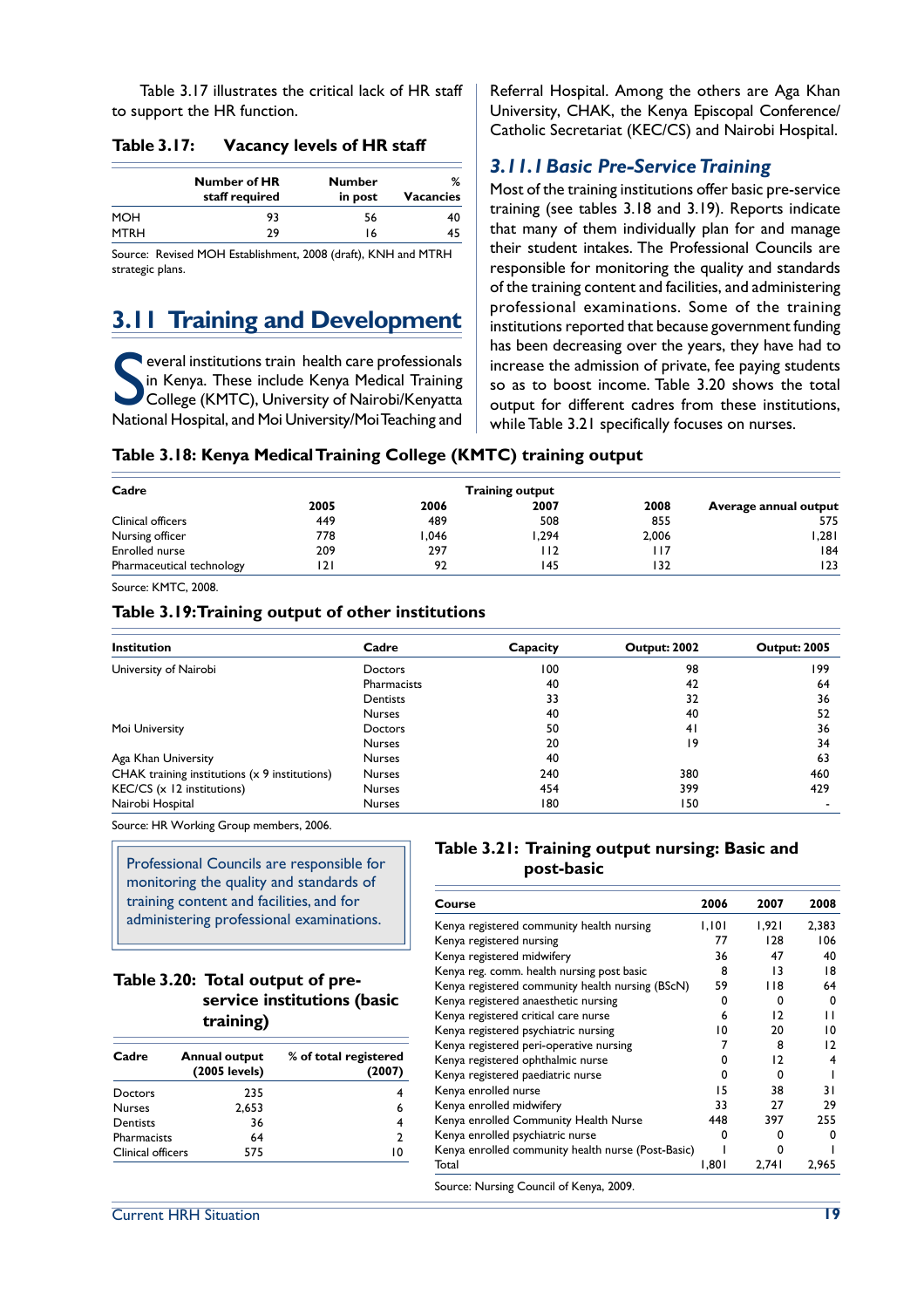#### *3.11.2Post-Basic and In-Service Training*

There have been challenges in the coordination of postbasic and pre-service training. This training is also often not driven by identified needs. The new ministerial strategic plans for MOPHS and MOMS address this issue and propose ways of improving coordination and linking the training to identified needs.

There are Human Resources Development (HRD) and Continuing Professional Development (CPD) units within the two health ministries that are responsible for the training and development of health sector staff. Training responsibility cuts across numerous departments and programmes in the health sector, however, and this perpetuates functional overlap, fragmentation and lack of coordination. The CPD and HRD units fall under different directorates, with the result that most of the HRD function is of a fairly routine and operational nature (i.e., processing scholarships, training approvals, study fees, etc.) with little, if any, strategic focus.

A Ministerial Training Committee is functioning at the central level and meets on a monthly basis to review training submissions, applications and sponsorship requests. In 2007 it announced that as of July, "approval of training will be subject to available replacement and that service delivery will not be compromised". Training committees have also been established at district and provincial levels. These structures are intended to ensure that all district training submissions and plans are prepared, reviewed and forwarded to central MOH for approval through the Provincial Medical Officer (PMO).

A rapid assessment of in-service and pre-service training was conducted in March 2007 and a roadmap proposed for the development of the National Training Policy. A Continuing Professional Development (CPD) Technical Working Group (TWG) was formed in August 2007, with representation across the health sector, regulatory bodies and professional associations. A complementary National Health Training Policy TWG was formed at the same time to look at the National Training Policy including CPD; this group has representation from health sector, training authorities, Ministry of Education, Directorate of Personnel Management (DPM), private training providers and the Commission for Higher Education. Both TWGs report to the National Training Stakeholders Committee (NTSC) and are endorsed by both the PS and DMS.

Central level planning and budgeting for training is conducted by each of the different departments/ programmes, with little guidance provided on the resources available. Training projections are submitted in the final quarter of the year and are consolidated into a training plan, incorporating headquarters and administrative services, and technical services, i.e.,

curative, rehabilitative, preventive, and promotive (including provincial level training). All of the work plans included in AOPs 2, 3 and 4 for the national programmes and departments (e.g., reproductive health, malaria, environmental health, mental health, sanitation, HIV/AIDS, TB, etc.) and the provincial work plans have a capacity development component. What is not clear, however, is how these planned training and development initiatives are aligned with service demands and identified skills gaps.

There are ongoing consultations between Moi University and health sector stakeholders to develop a specialist family physician cadre, through the MOH draft *Family Medicine Policy* (August 2007) and MOH draft *Kenyan Family Medicine Strategy* (September 2007) initiatives. It is proposed that 430 family physicians be trained and deployed to district/subdistrict level.

# **3.12 Human Resources Information System (HRIS)**

t the present time the sector does not have<br>an integrated HRIS to guide HRH decision<br>making. The last HRH mapping exercise was<br>carried out in 2004 and the information has not been t the present time the sector does not have an integrated HRIS to guide HRH decision making. The last HRH mapping exercise was updated because of the lack of a functioning HRIS. Even for MOH, the only reliable data are contained in the IPPD, which was set up to support salary processing and not HR management. The situation is most grave for the private-for-profit sector for which virtually no reliable data are available.

With the support of USAID, the health ministries are currently setting up a HRIS that will hopefully begin to change the situation and help process and make available accurate and timely sector-wide HR data.

# **3.13 Accreditation and Licensing**

MOMS is responsible for accrediting health<br>training institutions and courses and licensing<br>professional health practitioners. For certain<br>cadres these roles have been given to regulatory bodies OMS is responsible for accrediting health training institutions and courses and licensing professional health practitioners. For certain governed by different Acts Parliament. These include the Kenya Medical Practitioners and Dentists Board, the Nursing Council of Kenya, and the Pharmacy and Poisons Board. Their functions are briefly summarized below. A number of other professional bodies represent different health care cadres and also work with the regulatory authorities to support continuing medical education to ensure that members get annual practice **licences**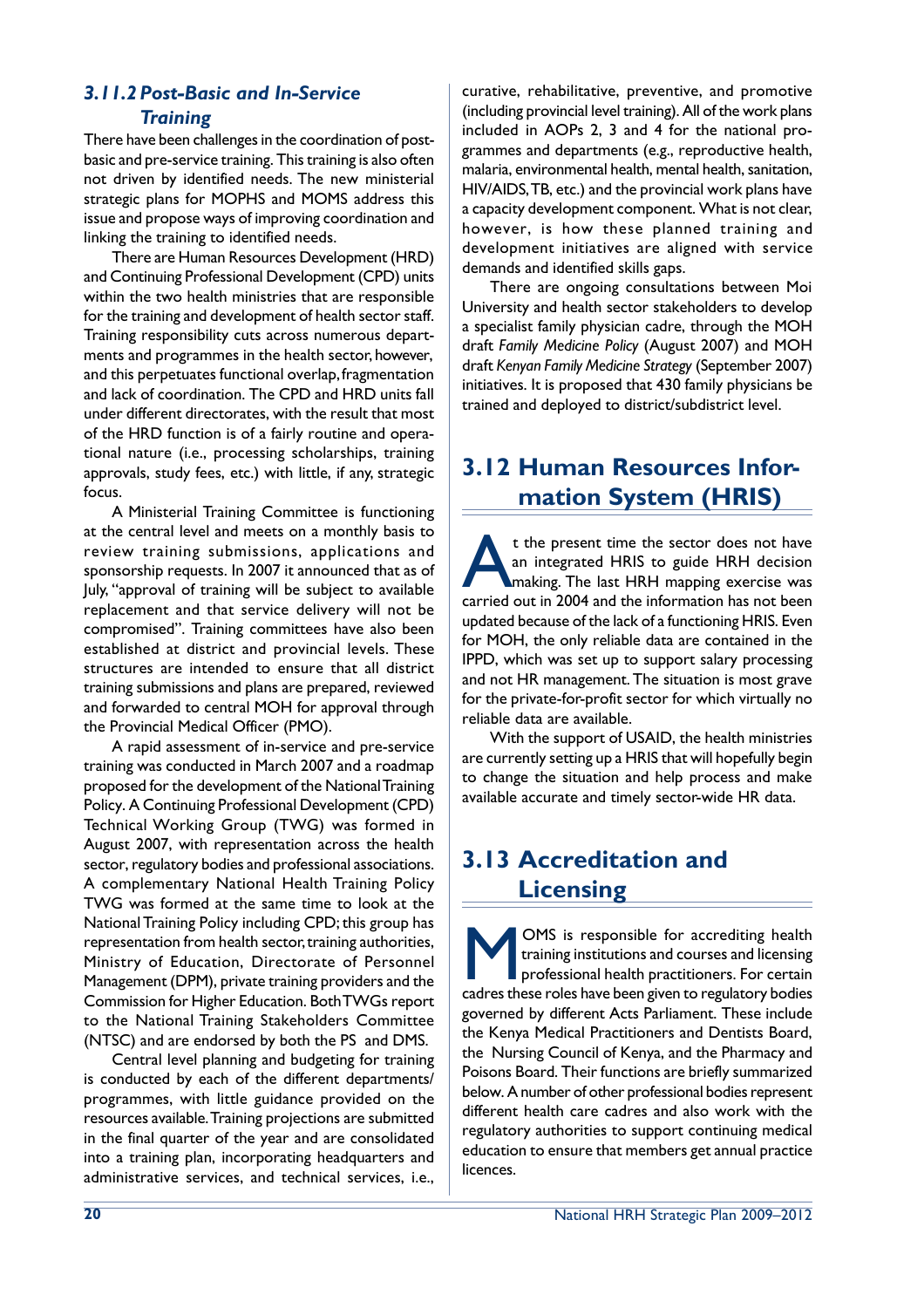#### *3.13.1Kenya Medical Practitioners and Dentists Board*

The Kenya Medical Practitioners and Dentists Board is charged with the responsibility of ensuring the provision of high quality health care that is safe and ethical, by placing a high premium on quality of human life through appropriate regulation of training, professional practice and services.

#### *3.13.2Nursing Council of Kenya*

The Nursing Council of Kenya (NCK) is a statutory body of the Ministry of Health established under an Act of Parliament (The Nurses Act) Cap. 257 of the Laws of Kenya to make provision for the training, registration, enrolment and licensing of nurses, to regulate their conduct, and to ensure their maximum participation in the health care of the community and for related purposes.

#### *3.13.3Pharmacy and Poisons Board*

The Pharmacy and Poisons Board is charged with the responsibility of regulating pharmacy training and practice.

# **3.14 HR Financing**

Extrem 2003 and 2007, there was a rapid<br>increase in the Government's health care budget,<br>from Ksh15.3 billion to Ksh32.4 billion. As<br>shown in Figure 3.14, however, health expenditure as etween 2003 and 2007, there was a rapid increase in the Government's health care budget, from Ksh15.3 billion to Ksh32.4 billion. As a proportion of total government expenditure declined over the same period and remains far below the Abuja Declaration target of 15%.

**Figure 3.14: Level of government health expenditure**



Source: *Facts and Figures*, MOMS, 2008.

Salaries and other personnel costs as a percentage of total MOH recurrent expenditure have remained at about 67% in the last few years. Given that salaries take up such a large part of public sector health expenditure, it is imperative that this investment yield a good return through the sound management of the health workforce to enhance productivity.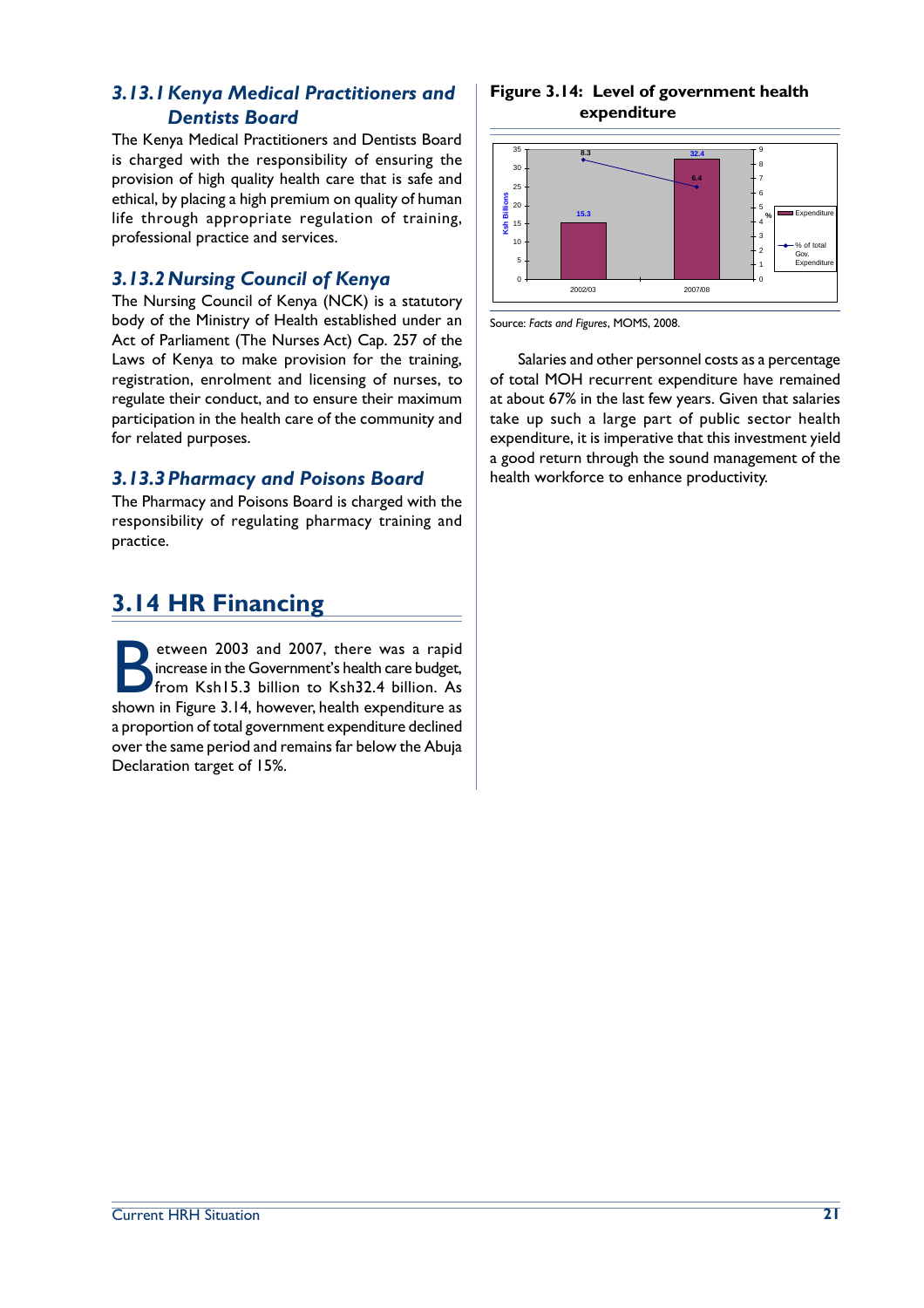# **4. Health Workforce Projections and Gaps**

**O**decline of the major goals of this HRH<br>
strategic plan is to address the staffing<br>
gaps so as to reduce inequalities in<br>
health care access and reverse the<br>
decline of key health indicators. As we look into ways ne of the major goals of this HRH strategic plan is to address the staffing gaps so as to reduce inequalities in health care access and reverse the of accomplishing this aim it is imperative to determine the actual extent of the staffing gaps for different cadres at national, regional and subsector levels. This can be done by determining workforce requirements and assessing the number of health workers currently deployed. It is also important to look at health worker attrition, the health worker labour market, in particular the number of health workers currently unemployed, and the output of pre-service health training institutions.

Many of the critical parameters needed for workforce projections are difficult to estimate for a number of reasons, including:

- There are different workforce projection models, all of which have merits and demerits.
- There is a paucity of reliable data on the contribution of the different subsectors to health service delivery and therefore their different workforce requirements.
- It is difficult to get reliable data on the number of health workers currently deployed, especially for the private for-profit sector. Even for the public sector, the lack of an integrated HRIS makes it difficult to get accurate and current data. The quality of HRH data becomes even more unreliable as one moves down to the lower levels including the province and district.
- There are no reliable data on the number of trained health workers currently unemployed or under-employed.
- Reliable data on attrition rates at sector and subsector levels are not available.

The workforce projections done here were largely informed by the 2006 *Norms and Standards for Health*

*Service Delivery,<sup>7</sup>* , the revised MOH Establishment (2008), and IPPD data (June 2008). Other data came from KNH, MTRH, KEC, CHAK, NCK, KMTC, Aga Khan University Hospital, the Kenya Medical Practitioners and Dentists Board, and different MOH documents.

## **4.1 Health Service Delivery Units – Required and Available**

O determine the health workforce required we<br>based projections on the number of health<br>facilities need at different levels of health service<br>delivery specified in *Norms and Standards for Health* o determine the health workforce required we based projections on the number of health facilities need at different levels of health service *Service Delivery* and the expected 2012 national population. These are shown in Table 4.1, with national projections in Table 4.2.

#### **Table 4.1: Number of health service delivery units required and available**

|                                        | LІ    | L <sub>2</sub> | L <sub>3</sub> | L <sub>4</sub>    | L 5 |   |
|----------------------------------------|-------|----------------|----------------|-------------------|-----|---|
| Population served                      | 5.000 |                | 10.000 30.000  | 100.000 1.000.000 |     |   |
| Number of health care                  |       |                |                |                   |     |   |
| units available 2006                   | 0     | 3.382          | 649            | 526               | 20  | 6 |
| Number of health care<br>units $-2003$ |       |                |                |                   |     |   |
| projections*                           | 6.425 | 3.213          | 1.071          | 321               | 32  |   |
| Number of health                       |       |                |                |                   |     |   |
| care units $-2012**$                   | 7.499 | 3.749          | 1.250          | 375               | 37  |   |

\* Based on population of 32.1 million

\*\* Based on a population of 37.5 million

Level 6 hospitals are KNH, MTRH, Mathari Mental Hospital. Spinal Injury Hospital, Kijabe Hospital, Nairobi Hospital and Aga Khan University Hospital.

Source: *Norms and Standards for Health Service Delivery* (MOH, June 2006); 2012 population extrapolated from Kenya National Bureau of Statistics data.

7 Ministry of Health, *Norms and Standards for Health Service Delivery*, June 2006.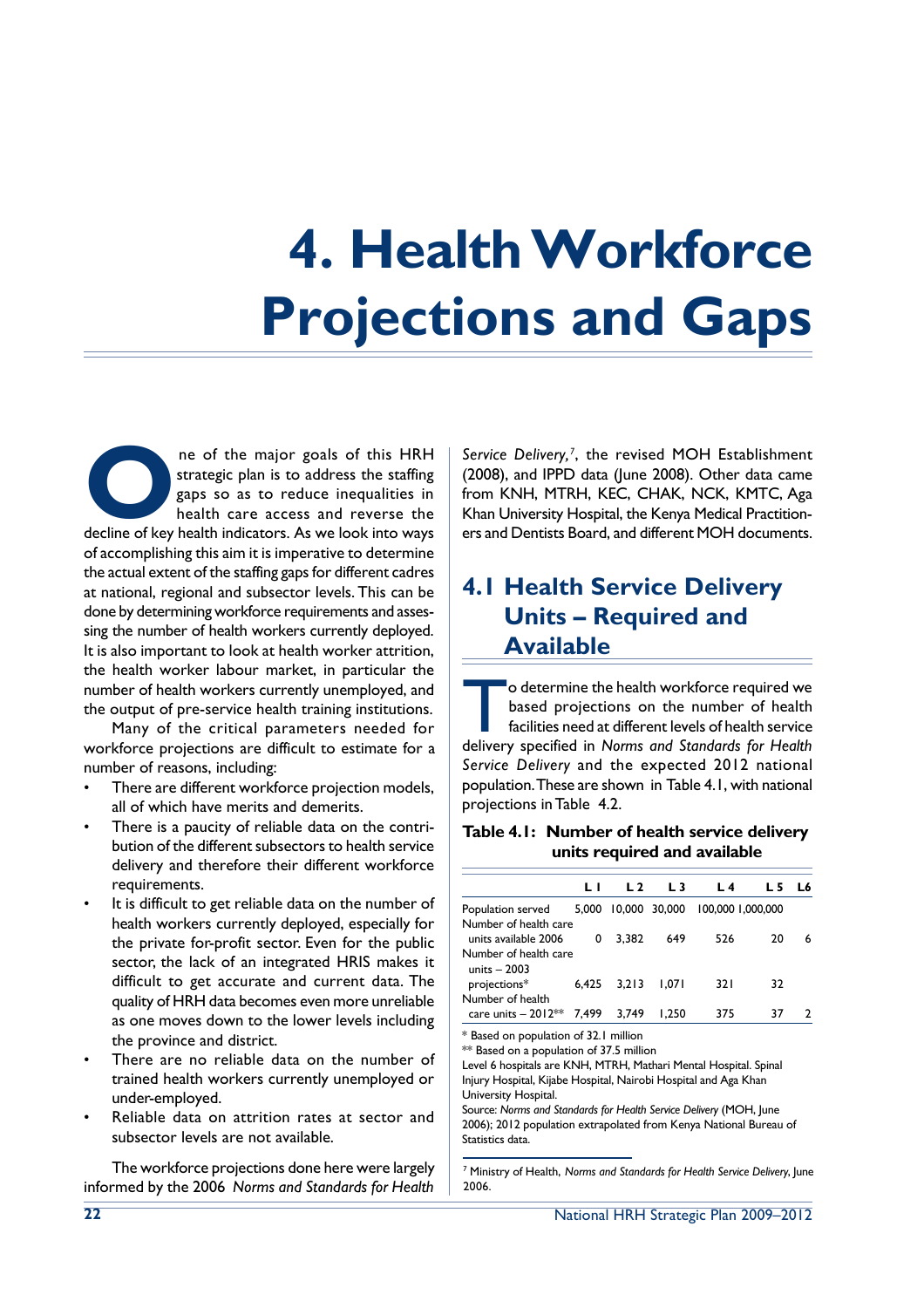|                                 |                    | Level <sub>2</sub>             |                   |                    | Level 3                        |                                         |                    | Level 4                        |                              |                    | Level 5                        |                   |
|---------------------------------|--------------------|--------------------------------|-------------------|--------------------|--------------------------------|-----------------------------------------|--------------------|--------------------------------|------------------------------|--------------------|--------------------------------|-------------------|
| Cadre                           | of units<br>Number | required<br>per unit<br>Number | required<br>Total | Number<br>of units | required<br>per unit<br>Number | required<br>Total                       | Number<br>of units | required<br>per unit<br>Number | required<br>Total            | Number<br>of units | required<br>per unit<br>Number | required<br>Total |
| Medical specialist              | 3,749              |                                |                   | <b>.250</b>        |                                |                                         | 375                |                                |                              |                    | $\mathcal{L}$                  | 88                |
| Medical officer                 | 3,749              |                                |                   | 50                 |                                |                                         |                    |                                |                              |                    |                                | 592               |
| <b>Nurse</b>                    | 3,749              | $\sim$                         | 7,498             | <b>250</b>         |                                |                                         |                    | 38                             | 2,250<br>25,500<br>3,000     | 222222222          | $-24$<br>23<br>$-8$            | 8,288             |
| Clinical officers               | 3,749              |                                |                   | .250               |                                |                                         |                    | $\infty$                       |                              |                    |                                | 592               |
| Community oral health officer   | 3,749              |                                |                   | .250               |                                | $\frac{1}{2}$ , 500<br>2, 500<br>1, 250 |                    |                                |                              |                    |                                |                   |
| aboratory technician            |                    |                                |                   | .250               |                                | 1,250                                   |                    |                                |                              |                    |                                |                   |
| Laboratory technologist         | 3,749<br>3,749     |                                |                   | ,250               |                                |                                         |                    |                                |                              |                    |                                | 운 三 운             |
| Pharmaceutical technologist     |                    |                                |                   |                    |                                | 1,250                                   |                    |                                | <b>RRANARY</b><br>RRANARY    |                    |                                |                   |
| Dentists                        |                    |                                |                   | 350<br>250         |                                |                                         |                    |                                |                              |                    |                                | 74                |
| Dental technologist             |                    |                                |                   |                    |                                |                                         |                    |                                |                              |                    |                                | $\frac{48}{5}$    |
| Pharmacist                      |                    |                                |                   |                    |                                |                                         |                    |                                |                              |                    |                                |                   |
| Radio-grapher                   |                    |                                |                   |                    |                                |                                         |                    |                                |                              |                    |                                | Ξ                 |
| Rehabilitative therapist        |                    |                                |                   |                    |                                |                                         |                    |                                |                              |                    |                                | $\frac{48}{5}$    |
| Physiotherapist                 |                    |                                |                   | 250                |                                |                                         |                    |                                |                              |                    |                                |                   |
| Occupational therapist          |                    |                                |                   | 250                |                                |                                         |                    |                                |                              |                    |                                |                   |
| Orthopaedic technologist        |                    |                                |                   | .250               |                                |                                         | 375                |                                |                              |                    |                                |                   |
| Social worker                   | 3,749              |                                |                   | .250               |                                |                                         | 375                |                                |                              | ਨ਼                 |                                |                   |
| Total professional health staff |                    |                                | 7,498             |                    |                                | 23,750                                  |                    |                                |                              |                    |                                | 1,507             |
| Support staff                   | 3,749              | ო                              | 11,247            | .250               | ∞                              | 10,000<br>33,750                        | 375                | 23                             | 34, 125<br>8, 625<br>42, 750 | 57                 |                                | 1,517             |
| Grand total                     |                    |                                | 8,745             |                    |                                |                                         |                    |                                |                              |                    |                                | 3,024             |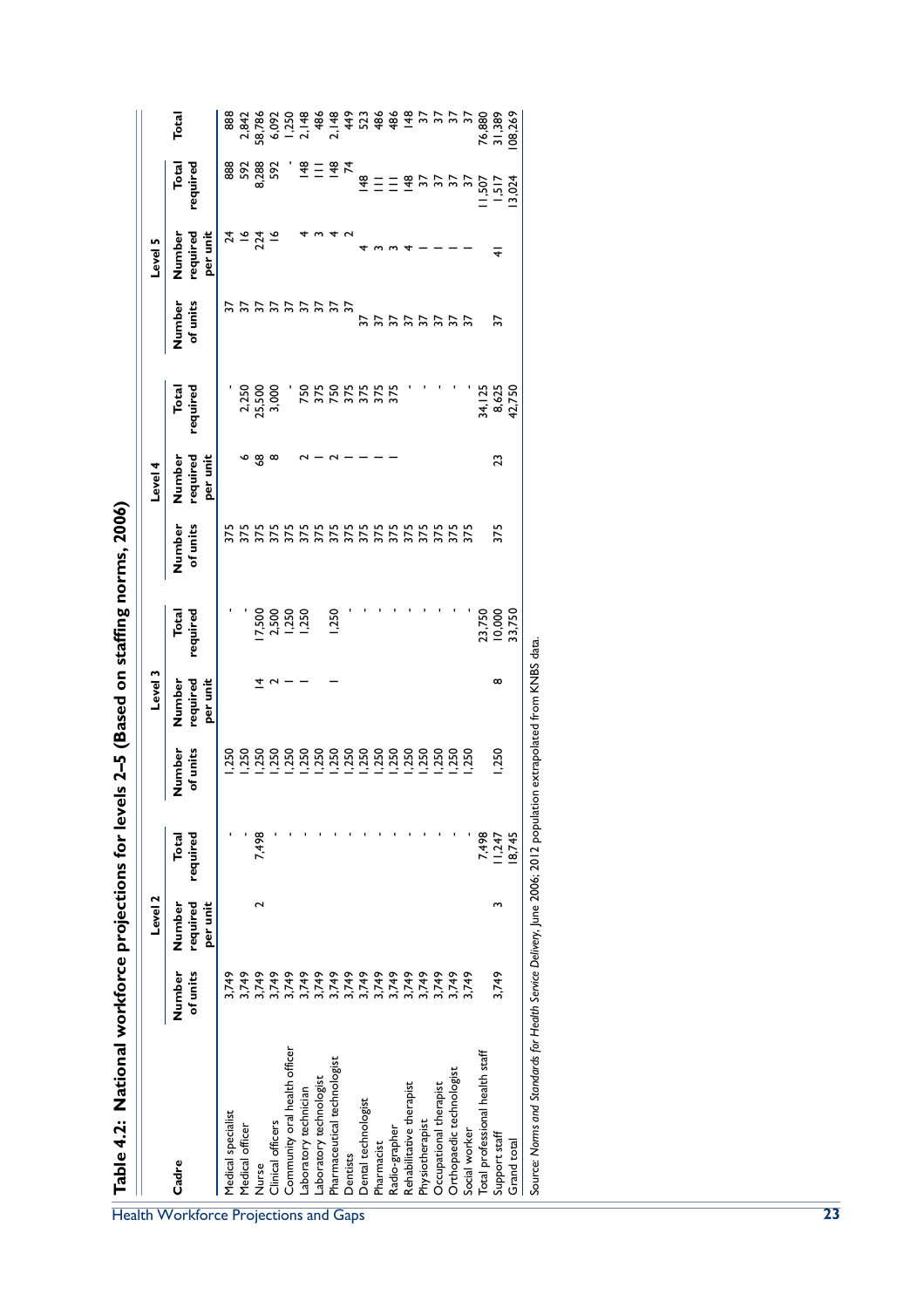# **4.2 Workforce Projections by KEPH Levels**

evel 1, the community, is a particular focus of<br>
NHSSP II. The focus requires a significant increase<br>
in facilities and staffing. Table 4.3 summarizes the<br>
projected workforce required for the community level evel 1, the community, is a particular focus of NHSSP II. The focus requires a significant increase in facilities and staffing. Table 4.3 summarizes the by 2012. National projections by province for levels 2–5 are given in Table 4.4.

#### **Table 4.3: Level 1 health workforce requirements**

| Cadre               | <b>Number</b><br>required<br>per unit | <b>Number</b><br>of units.<br>2012 | Total for<br>all units,<br>2012 |
|---------------------|---------------------------------------|------------------------------------|---------------------------------|
| <b>CORPs</b>        | 50                                    | 7.499                              | 374,950                         |
| CHEW <sub>s</sub> * |                                       | 7.499                              | 14.998                          |
| Total               |                                       |                                    | 389,948                         |

Note: CHEWs will be based in level 2 facilities.

Source: *Norms and Standards for Health Service Delivery*, June 2006; 2012 population extrapolated from KNBS data.

#### **Table 4.4: Provincial staffing projections for Levels 1 to 5 (based on staffing norms, 2006, and provincial population)**

| Cadre                         | <b>National</b> |         |         |               | <b>Provincial requirements</b> |                         |        |         |                |
|-------------------------------|-----------------|---------|---------|---------------|--------------------------------|-------------------------|--------|---------|----------------|
|                               | require-        | Nairobi | Central | <b>Rift</b>   | <b>Eastern</b>                 | Coast                   | Nyanza | Western | <b>North</b>   |
|                               | ments 2012      |         |         | <b>Valley</b> |                                |                         |        |         | <b>Eastern</b> |
| <b>CORPs</b>                  | 374,950         | 30,746  | 46,119  | 94,862        | 58,492                         | 32,621                  | 54,743 | 44,244  | 13, 123        |
| <b>CHEWs</b>                  | 14,998          | 1,230   | 1,845   | 3,794         | 2,340                          | 1,305                   | 2,190  | 1,770   | 525            |
| Total level 1                 | 389,948         | 31,976  | 47,964  | 98,657        | 60,832                         | 33,925                  | 56,932 | 46,014  | 13,648         |
| Medical specialist            | 888             | 73      | 109     | 225           | 139                            | 77                      | 130    | 105     | 31             |
| Medical officer               | 2,842           | 233     | 350     | 719           | 443                            | 247                     | 415    | 335     | 99             |
| <b>Nurse</b>                  | 58,786          | 4,820   | 7,231   | 14,873        | 9,171                          | 5,114                   | 8,583  | 6,937   | 2,058          |
| Clinical officers             | 6,092           | 500     | 749     | 1,541         | 950                            | 530                     | 889    | 719     | 213            |
| Community oral health officer | 1,250           | 103     | 154     | 316           | 195                            | 109                     | 183    | 148     | 44             |
| Laboratory technician         | 2,148           | 176     | 264     | 543           | 335                            | 187                     | 314    | 253     | 75             |
| Laboratory technologist       | 486             | 40      | 60      | 123           | 76                             | 42                      | 71     | 57      | 17             |
| Pharmaceutical technologist   | 2,148           | 176     | 264     | 543           | 335                            | 187                     | 314    | 253     | 75             |
| Dentists                      | 449             | 37      | 55      | 114           | 70                             | 39                      | 66     | 53      | 16             |
| Dental technologist           | 523             | 43      | 64      | 132           | 82                             | 46                      | 76     | 62      | 8              |
| Pharmacist                    | 486             | 40      | 60      | 123           | 76                             | 42                      | 71     | 57      | 17             |
| Radiographer                  | 486             | 40      | 60      | 123           | 76                             | 42                      | 71     | 57      | 17             |
| Rehabilitative therapist      | 148             | 2       | 18      | 37            | 23                             | 3                       | 22     | 17      | 5              |
| Physiotherapist               | 37              | 3       | 5       | 9             | 6                              | 3                       | 5      | 4       |                |
| Occupational therapist        | 37              | 3       | 5       | 9             | 6                              | 3                       | 5      | 4       |                |
| Orthopaedic technologist      | 37              | 3       | 5       | 9             | 6                              | 3                       | 5      | 4       |                |
| Social worker                 | 37              | 3       | 5       | 9             | 6                              | $\overline{\mathbf{3}}$ | 5      | 4       |                |
| Total professional staff:     |                 |         |         |               |                                |                         |        |         |                |
| Levels 2-5                    | 76,880          | 6,304   | 9,456   | 19,451        | 11,993                         | 6,689                   | 11,224 | 9,072   | 2,691          |
| Support staff                 | 31,389          | 2,574   | 3,861   | 7,941         | 4,897                          | 2,731                   | 4,583  | 3,704   | 1,099          |
| <b>Grand total</b>            | 108,269         | 8,878   | 13,317  | 27,392        | 16,890                         | 9,419                   | 15,807 | 12,776  | 3,789          |

Source: *Norms and Standards for Health Service Delivery,* June 2006; 2012 population extrapolated from KNBS data.

# **4.3 Workforce Projections and Gaps**

M OH requires the workforce – and faces the staffing gaps – shown in Table 4.5; similar data are provided in Table 4.6 for KNH and MTRH.

There is a paucity of reliable data on the contribution of the different subsectors to health service delivery and therefore their different workforce requirements. It is particularly difficult to get reliable data on the number of health workers currently deployed, in the private-for profit sector.

# **4.4 Issues Arising from Workforce Projections and Analysis of Staffing Gaps**

malysis of the workforce projections and staffing<br>gaps raises a number of pertinent questions<br>that need to be factored into the<br>implementation of this strategic plan. Issues relate to nalysis of the workforce projections and staffing gaps raises a number of pertinent questions that need to be factored into the private sector requirements and data, MOH vacancies and recruitment targets, the capacity of the various training institutions, and dual employment of health professionals.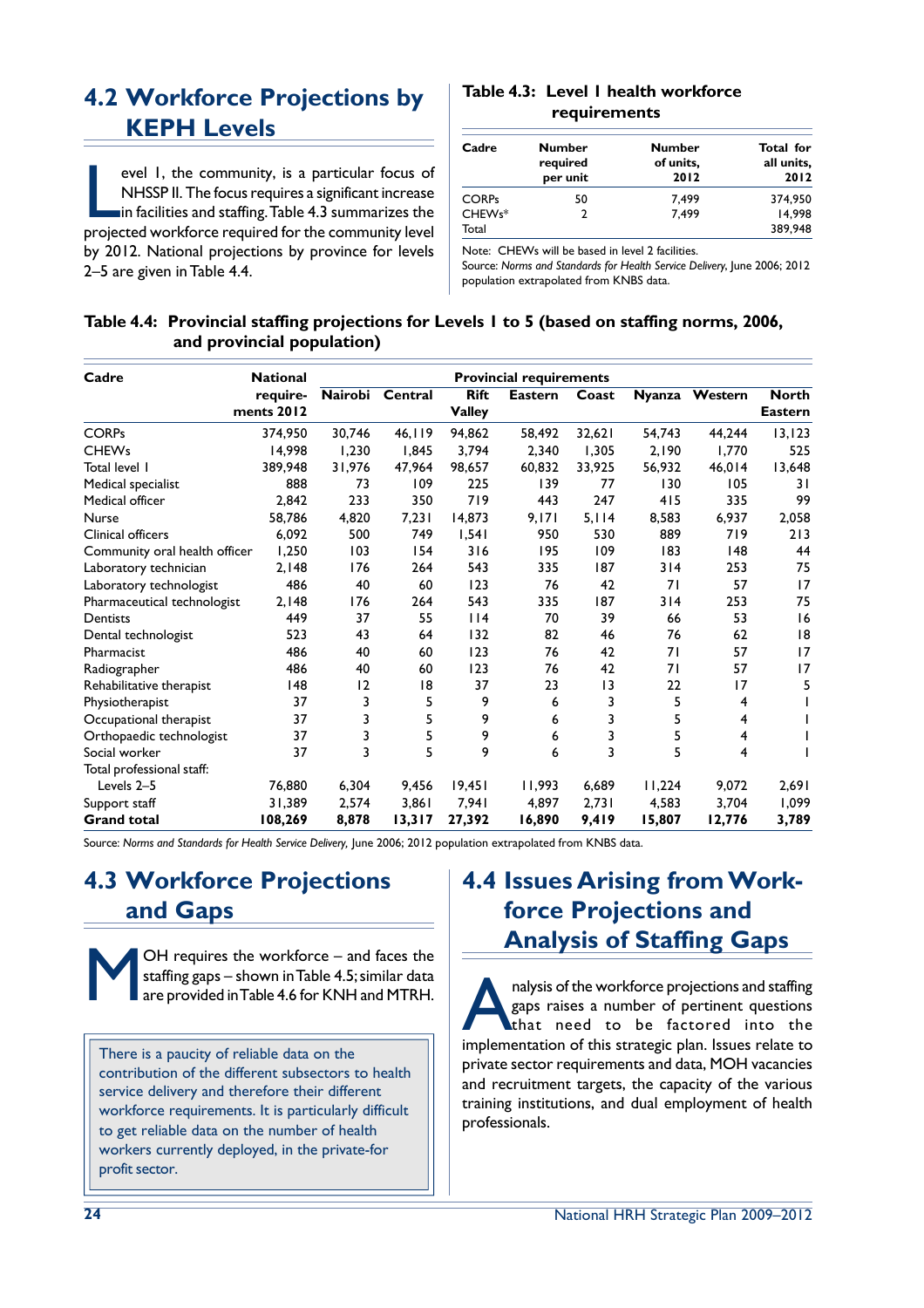| Table 4.5: MOH workforce projections and gaps (based on proposed establishment, 2008) |  |  |
|---------------------------------------------------------------------------------------|--|--|
|---------------------------------------------------------------------------------------|--|--|

| Cadre                         | No. required<br><b>MOH</b> staff<br>based on | No. in<br>post<br>(MOH) | 2012 staffing<br>gap MOH -<br><b>Allowing 3%</b>        | 4-year<br>pre-<br>service | Achievable<br>additional<br>recruitment | Projected<br>in-post<br>2012 | Projected<br>$2012$ gaps<br>after |
|-------------------------------|----------------------------------------------|-------------------------|---------------------------------------------------------|---------------------------|-----------------------------------------|------------------------------|-----------------------------------|
|                               | proposed<br>establishment                    |                         | annual attrition<br>(without additional<br>recruitment) | output                    | targets *                               |                              | additional<br>recruitment         |
| Medical officers              | 3,862                                        | 1,715                   | 2,344                                                   | 940                       | 658                                     | 2,176                        | 1,686                             |
| <b>Nurses</b>                 | 25,166                                       | 14,958                  | 11,924                                                  | 10612                     | 7,428                                   | 20,671                       | 4,495                             |
| Clinical officers             | 5,779                                        | 2,116                   | 3,906                                                   | 2300                      | 1,610                                   | 3,483                        | 2,296                             |
| Community oral health officer | 477                                          | 83                      | 404                                                     | 44                        | 101                                     | 174                          | 303                               |
| Laboratory technician         | 1,289                                        | 918                     | 476                                                     |                           |                                         | 813                          | 476                               |
| Laboratory technologist       | 4,424                                        | 735                     | 3,773                                                   | 800                       | 560                                     | 1,211                        | 3,213                             |
| Pharm, technologist           | 736                                          | 211                     | 549                                                     | 492                       | 344                                     | 531                          | 205                               |
| <b>Dentists</b>               | 830                                          | 216                     | 639                                                     | 144                       | 101                                     | 292                          | 538                               |
| Dental technologist           | 683                                          | 110                     | 586                                                     | 112                       | 78                                      | 176                          | 507                               |
| Pharmacist                    | 848                                          | 411                     | 484                                                     | 256                       | 179                                     | 543                          | 305                               |
| Radiographer                  | 686                                          | 248                     | 466                                                     | 148                       | 104                                     | 323                          | 363                               |
| Physiotherapist               | 1,213                                        | 453                     | 812                                                     | 208                       | 146                                     | 547                          | 666                               |
| Occupational therapist        | 574                                          | 265                     | 339                                                     | 168                       | I 18                                    | 352                          | 222                               |
| Orthopaedic technologist      | 285                                          | 169                     | 135                                                     | 120                       | 84                                      | 234                          | 51                                |
| Total                         | 46,852                                       | 22,608                  | 26,837                                                  | 16,444                    | 11,511                                  | 31,525                       | 15,326                            |

\* Assumes MOH can employ a maximum of 70% of medical graduates.

Source: Revised MOH Establishment, 2008; IPPD data, June 2008; KMTC data; MOH training data.

#### **Table 4.6: KNH and MTRH workforce projections and gaps**

| Cadre                          |                 | <b>Kenyatta National</b><br>Hospital (KNH) |             | Moi Teaching<br>& Referral Hospital |                  |             | <b>Total number</b><br>of vacant<br>positions |
|--------------------------------|-----------------|--------------------------------------------|-------------|-------------------------------------|------------------|-------------|-----------------------------------------------|
|                                | <b>Required</b> | Available                                  | % Vacancies | <b>Required</b>                     | <b>Available</b> | % Vacancies |                                               |
| <b>Medical officers</b>        | 312             | 231                                        | 26          | 92                                  | 51               | 45          | 122                                           |
| Dentists                       | 49              | 30                                         | 39          | 6                                   |                  | 17          | 20                                            |
| <b>Pharmacists</b>             | 18              | 10                                         | 44          |                                     |                  |             | 8                                             |
| <b>Nurses</b>                  | 1,948           | 1,725                                      | Ħ           | 916                                 | 664              | 28          | 475                                           |
| Clinical officers              | 134             | 63                                         | 53          | 78                                  | 65               | 17          | 84                                            |
| Lab techs                      | 163             | 144                                        |             | 153                                 | 133              | 13          | 39                                            |
| Pharm technologists            | 56              | 42                                         | 25          | 35                                  | 37               | 13          | 34                                            |
| Radiographers                  | 43              | 28                                         | 35          | 30                                  | 30               |             | 15                                            |
| Nutrition officers             | 60              | 57                                         | 5           | 59                                  | 42               | 29          | 20                                            |
| Physiotherapists               | 86              | 67                                         | 22          | 65                                  | 34               | 48          | 50                                            |
| Occupational therapist         | 53              | 41                                         | 23          | 62                                  | 13               | 79          | 61                                            |
| Medical records officers       | 137             | 81                                         | 9           | 56                                  | 45               | 20          | 67                                            |
| Public health officers / techs | 35              | 23                                         | 20          | 29                                  | 25               | 14          | 16                                            |
| Others                         | 3,119           | 2,413                                      | 23          | 1,326                               | 1,201            | 9           | 831                                           |
| Total                          | 6,213           | 4,955                                      | 20          | 2,911                               | 2,349            | 19          | 1,842                                         |

Source: KNH and MTRH strategic plans.

#### *4.4.1 Lack of Data on the Private Sector*

There is a dearth of information on both the workforce requirements and the number of positions in the private sector especially in the for-profit subsector. This is a significant gap in that the subsector is quite large: it is estimated to employ 50–60% of professional health workers. The current staffing norms (2006) and the recently revised and yet to be approved norms appear to be based more on public sector requirements. These information deficiencies make it difficult to undertake sector-wide planning.

#### *4.4.2 Vacancy Levels and MOH Recruitment Targets*

The current vacancy levels of MOH, KNH and MTRH stand at 29%, 20% and 19%, respectively. Kenya also

needs to increase its coverage of nurses and medical officers by 50% to reach the WHO minimum targets for the achievement of MDGs. The implication here is that MOH should aim at increasing its workforce by 30–50% in the next four years. After factoring in attrition, this adds up to between 14,000 and 21,000 more staff, of whom 12,000–17,500 should be professional health workers.

#### *4.4.3 Training Output as a Bottleneck to Filling Vacancies*

Assuming that MOH is able to recruit 70% of the total output from local training colleges, they would be able to fill approximately 12,000 positions by 2012. Recruitment rates above 12,000 positions would lead to sectoral distortions with a reduction in MOH vacancies being matched by an increase in vacancies in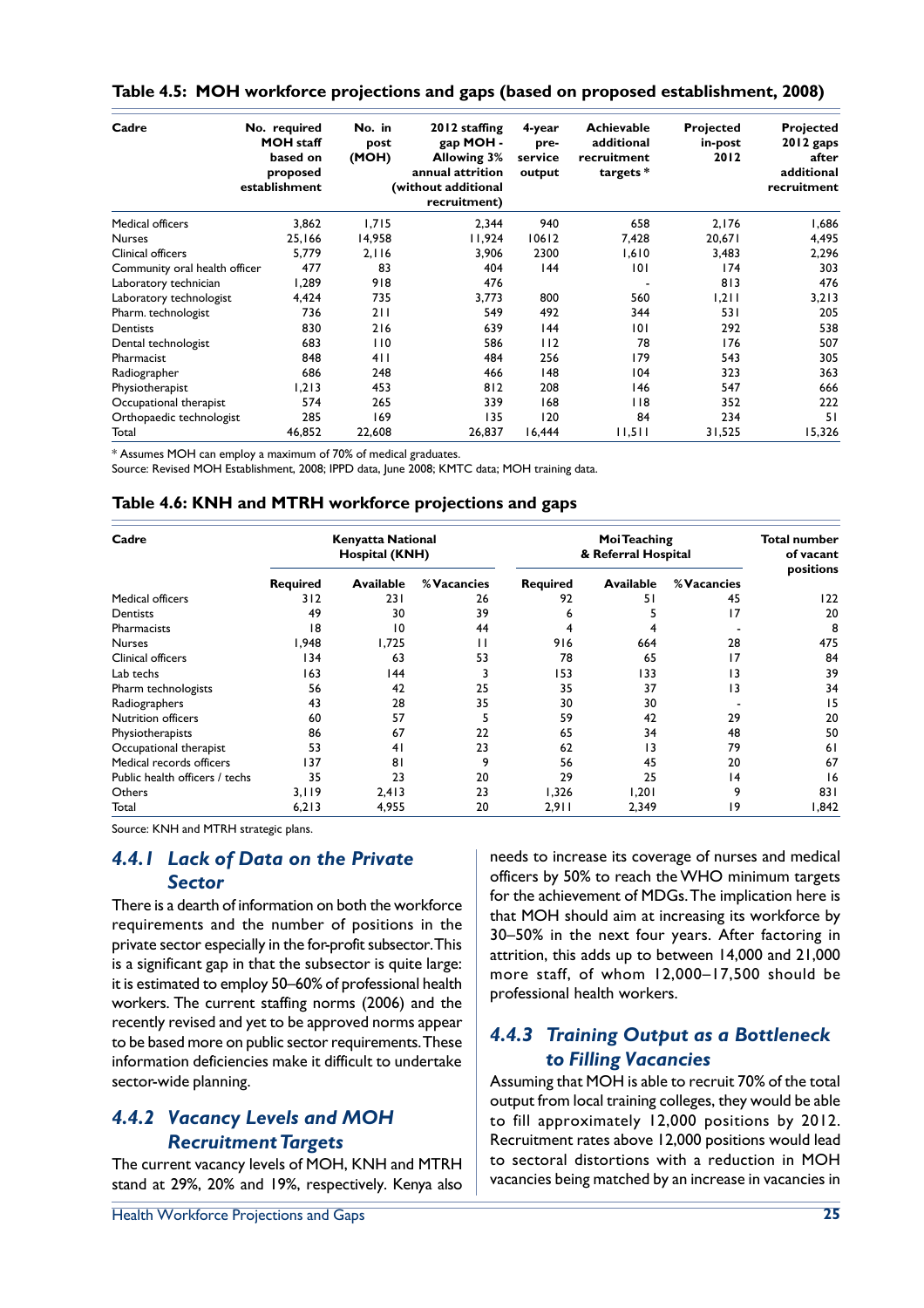the other subsectors. This means that for MOH to address its pressing staff shortages in a sustainable manner, there is need for the training output to be increased significantly, especially for cadres such as dental technologists, dentists and medical officers, whose output relative to MOH vacancies is very low. Table 4.7 compares the training output of key health cadres relative to envisaged MOH staffing gaps based on the recently revised (but yet to be approved) establishment. It is clear from the table that the output from pre-service training institutions will remain a major bottleneck to reducing the vacancy levels in the health sector.

| Table 4.7: Training output vs staffing gaps |
|---------------------------------------------|
|---------------------------------------------|

| Cadre<br>2012 staffing gap<br><b>MOH</b> (allowing 3%)<br>annual attrition<br>without additional<br>recruitment)* |        | 4-year<br>pre-service<br>training<br>output | 4-year<br>training<br>output vs<br>$2012$ gap<br>$(\%)$ |
|-------------------------------------------------------------------------------------------------------------------|--------|---------------------------------------------|---------------------------------------------------------|
| Dental technologists                                                                                              | 586    | 112                                         | 19                                                      |
| Lab technologists                                                                                                 | 3,773  | 800                                         | 21                                                      |
| Dentists                                                                                                          | 639    | 44                                          | 23                                                      |
| Physiotherapists                                                                                                  | 812    | 208                                         | 26                                                      |
| Radiographers                                                                                                     | 466    | 148                                         | 32                                                      |
| Community oral health officers                                                                                    | 404    | 144                                         | 36                                                      |
| Medical officers                                                                                                  | 2.344  | 940                                         | 40                                                      |
| Occupational therapists                                                                                           | 339    | 168                                         | 50                                                      |
| Pharmacists                                                                                                       | 484    | 256                                         | 53                                                      |
| Clinical officers                                                                                                 | 3,906  | 2,300                                       | 59                                                      |
| Ortho. technologists                                                                                              | 135    | 120                                         | 89                                                      |
| <b>Nurses</b>                                                                                                     | 11,924 | 10,612                                      | 89                                                      |
| Pharm. techs                                                                                                      | 549    | 492                                         | 90                                                      |
| Total                                                                                                             | 27,141 | 16,444                                      | 61                                                      |

\* Based on proposed MOH establishment

#### *4.4.4 Dual Employment*

The practice of dual employment is quite prevalent among health workers. This involves people actually holding two full-time positions, as well as the more common scenario where people work part-time (evenings, weekends and during leave, etc.) with other employers or in self-employment. The projections done here do not capture this practice, which although difficult to quantify does mitigate against health worker shortages but in certain cases is associated with other undesirable outcomes.

## **4.5 Health Worker Recruitment Targets: 2009–2012**

Several key assure<br>
of four-year ta<br>
projections det<br>
assumptions include: everal key assumptions informed the calculation of four-year targets based on the workforce projections detailed above (see Table 4.8). The

That the two ministries of health have the funding to recruit the additional staff.

- That MOH will not employ staff from the other subsectors.
- That the FBO/NGO and for-profit private sector will mobilize resources to recruit additional staff for their subsectors.
- That the ministries of health will absorb 70% of the training output from pre-service institutions. Another 25% will be absorbed by KNH/MTRH/ FBO/NGO/for-profit subsectors, While 5% of the output is accounted for by losses due to outmigration, employment outside the health sector etc.

|         | Table 4.8: Proposed four-year recruitment |
|---------|-------------------------------------------|
| targets |                                           |

| Cadre                          | Number to be<br>recruited by<br><b>MOH</b> | Number to be<br>recruited by<br><b>KNH/MTRH/</b><br>FBO/NGO/for-<br>profit subsectors | Total<br>staff<br>recruited |
|--------------------------------|--------------------------------------------|---------------------------------------------------------------------------------------|-----------------------------|
| Medical officers               | 658                                        | 235                                                                                   | 893                         |
| <b>Nurses</b>                  | 7,428                                      | 2,653                                                                                 | 10,081                      |
| Clinical officers              | 1,610                                      | 575                                                                                   | 2,185                       |
| Community oral health officers | 101                                        | 36                                                                                    | 137                         |
| Laboratory technicians         |                                            |                                                                                       |                             |
| Laboratory technologists       | 560                                        | 200                                                                                   | 760                         |
| Pharm. Technologists           | 344                                        | 123                                                                                   | 467                         |
| Dentists                       | 101                                        | 36                                                                                    | 137                         |
| Dental technologists           | 78                                         | 28                                                                                    | 106                         |
| Pharmacists                    | 179                                        | 64                                                                                    | 243                         |
| Radiographers                  | 104                                        | 37                                                                                    | 4                           |
| Physiotherapists               | 146                                        | 52                                                                                    | 198                         |
| Occupational therapists        | 118                                        | 42                                                                                    | 160                         |
| Orthopaedic technologists      | 84                                         | 30                                                                                    | $ $  4                      |
| Subtotal                       | 11,511                                     | 4, 111                                                                                | 15,622                      |
| Other health professionals     |                                            |                                                                                       |                             |
| and support staff              | 6236                                       | 2,227                                                                                 | 8,463                       |
| Grand total                    | 17,747                                     | 6,338                                                                                 | 24,085                      |

There will still be significant staff shortages even if the sector recruits all the projected staff. For the two ministries of health there will still be 25,000 vacant positions in 2012 after achieving the proposed targets. Nevertheless, the recruitment should yield a huge improvement in health service delivery, especially if other changes proposed here are implemented, such as improved in-service training, better health workforce management and improved retention.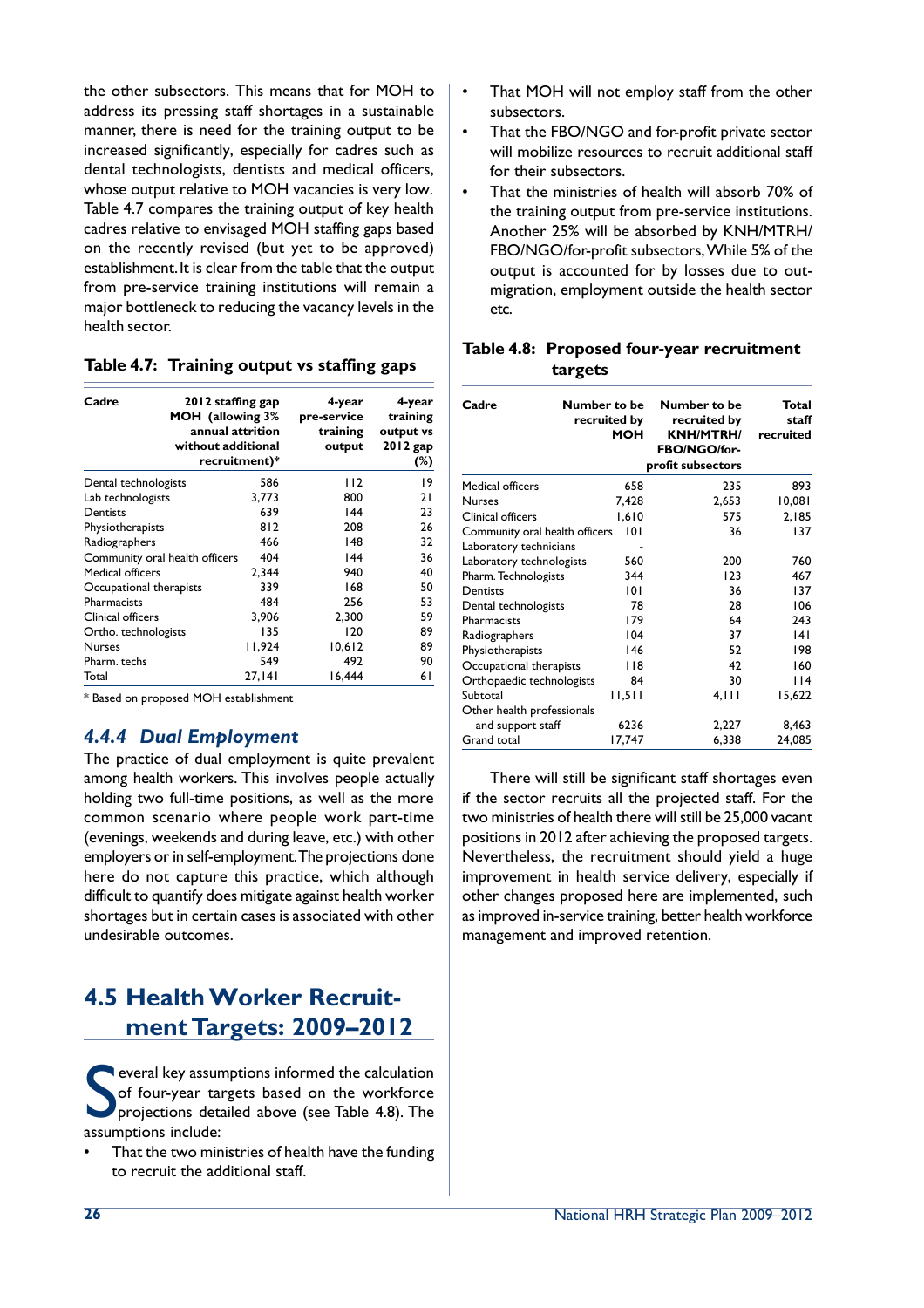# **5. Strategic Direction**

uiding this strategic direction is the HRH<br>action framework shown in Figure 5.1.<br>This is a framework that advocates for a<br>comprehensive approach to national<br>HRH planning and implementation. The framework uiding this strategic direction is the HRH action framework shown in Figure 5.1. This is a framework that advocates for a comprehensive approach to national addresses key HRH components: policy, finance, education, partnerships, leadership and HRH management systems. These components in turn informed the projected outcomes proposed by this strategic plan.

The HRH strategic plan is also specifically guided by the overall mission of the health sector which is:

To promote and provide quality curative, preventive, promotive, and rehabilitative health care services to all Kenyans.

**Figure 5.1:HRH action framework**

*– MOH, 1999*

In order to contribute to the goals of this strategic plan, strategic objectives and strategies are formulated around the following five projected outcomes:

- 1. Appropriate numbers and types of health workers in post and equitably distributed.
- 2. Retention of health workers improved at all levels.
- 3. Improved institutional and health worker performance.
- 4. Strengthened human resources development systems and practices.
- 5. Strengthened human resources planning and management at all levels.

It is envisaged that a detailed operational plan including annual HRH plans will be developed to support the implementation of this strategic plan. The operational plan and annual HRH plans will spell out

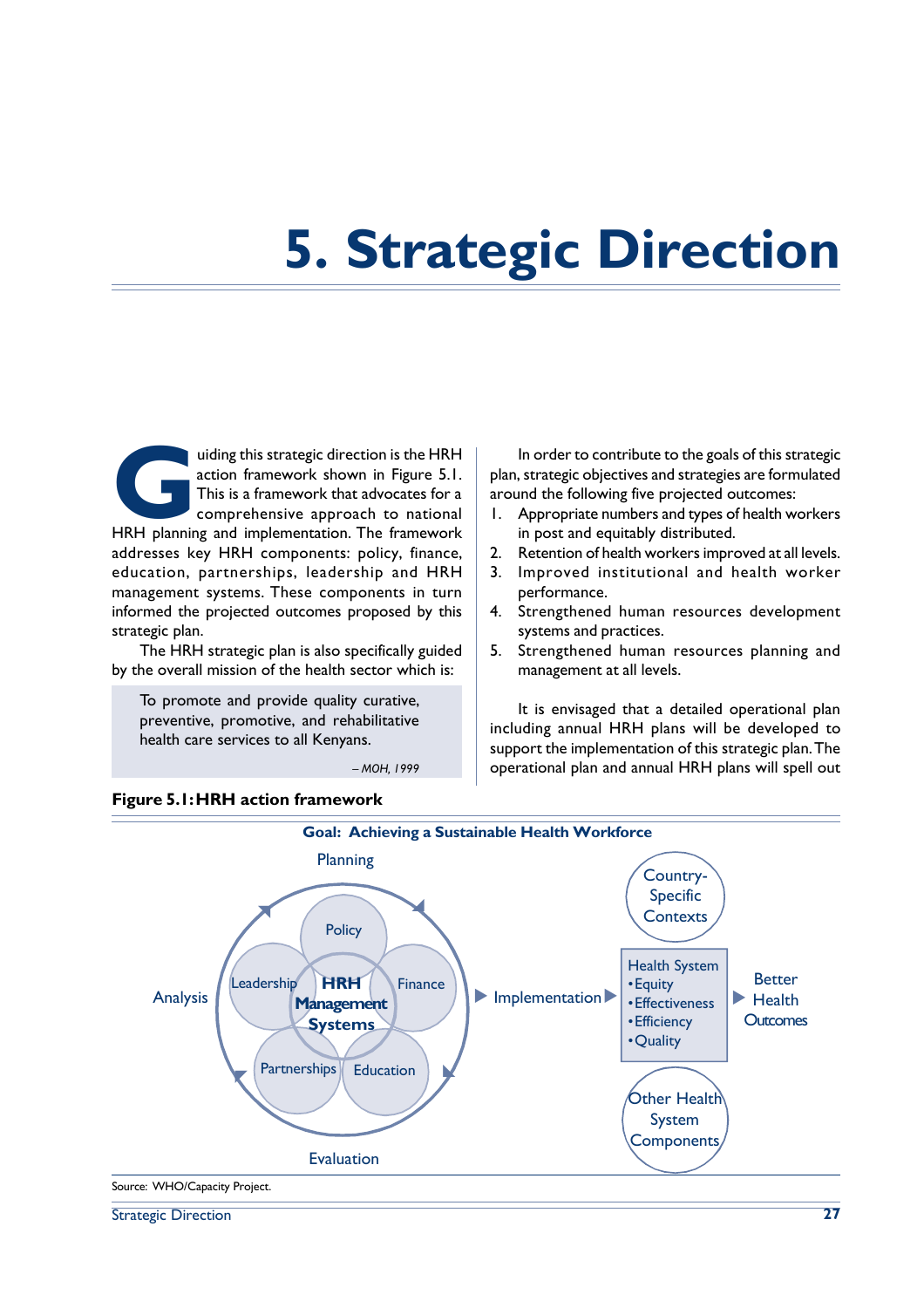the detailed activities that will be carried out to achieve the goals of this plan.

# **5.1 Outcome 1: Appropriate Numbers and Types of Health Workers in Post and Equitably Distributed**

asily the two biggest HRH challenges facing the<br>health sector are the acute shortage of health<br>staff and the inequitable distribution of the staff<br>that are there. Three strategic objectives and strategies **asily the two biggest HRH challenges facing the** health sector are the acute shortage of health staff and the inequitable distribution of the staff are proposed to address these challenges.

### *5.1.1 Strategic Objective 1.1: Strengthen Recruitment and Deployment Processes to Address Shortages at All Levels, Especially at the Community Level and Hard-to-Each Areas*

Recruitment and deployment bottlenecks have constrained the capacity of the health sector to efficiently recruit and deploy health workers. This strategic objective will be implemented by:

- Reviewing and implementing establishment and staffing norms.
- Reviewing existing recruitment policies and procedures/guidelines and disseminating to all relevant ministries.
- Developing and implementing a deployment policy.
- Regulating the construction of new health facilities.

#### *5.1.2 Strategic Objective 1.2: Scale up Health Workforce Recruitment and Re-Deployment to Improve Equity*

It will be important to rapidly scale up the recruitment and deployment of health workers so as to reverse the recent shrinking of the health workforce especially in the public and FBO subsectors. Key strategies to be used include:

- For the health ministries, recruiting additional health workforce in line with identified gaps at all levels.
- Redeploying staff to regions with acute shortages.
- Lobbying development partners to support recruitment and deployment of additional health staff.
- Disaggregating the establishment to district level based on staffing norms.
- Within MOH, developing a mechanism for deployment of staff to faith-based health services.

This strategic plan adopts gender responsive approaches to ensure gender equity in the training, deployment, development and management of the health workforce.

#### *5.1.3 Strategic Objective 1.3: Identify and Train Level 1 Health Workers Required to Implement the Community Strategy*

Rolling out the Community Strategy nationwide will be critical in ensuring that a significant proportion of basic preventive and curative services are provided at the community level and empowering communities to take an active part in their own health care. The strategy also aims to ensure that community members are aware of health services they will need to seek at the higher levels of care if necessary. The following strategies are proposed to support this strategic objective:

- Identifying community health workers and training them on the implementation of the Community Strategy.
- Recruiting and deploying CHEWs and training them on the implementation of the Community Strategy.
- Establishing working stations for CHEWs at level 1.
- Developing a retention strategy for community health workers.

## **5.2 Outcome 2: Attraction and Retention of Health Workers Improved at All Levels**

S<br>
Serious challenges confront health worker<br>
the country. As a result of this, the total number<br>
of beath workers employed sepecially by the public **Terious challenges confront health worker** retention especially in hard-to-reach regions of of heath workers employed especially by the public and FBO subsectors has declined in the last few years even as demand for services has risen driven by a rising population and increasing disease burden.

To improve health worker retention this plan intends to take steps to make health sector jobs more attractive.

### *5.2.1 Strategic Objective 2.1: Make Health Sector Jobs More Attractive to Improve Staffing Levels and Reduce Turnover*

The following strategies are proposed to improve staffing levels and reduce staff turnover in the health sector: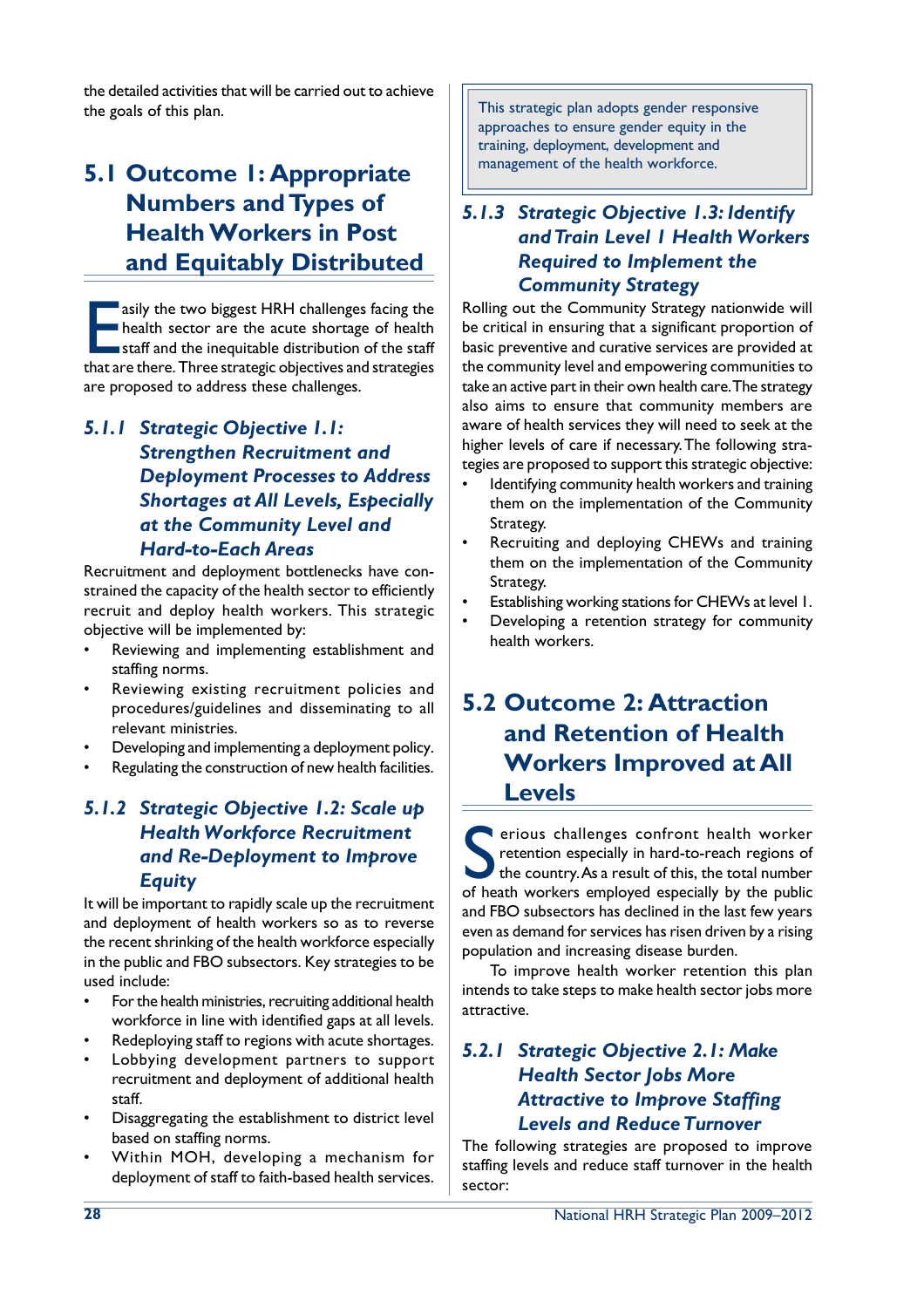- Conducting periodic review of compensation packages commensurate with qualification, experience and responsibility.
- Lobbying for improved staff welfare and amenities including housing and recreation facilities in all areas including hard-to-reach areas.
- Improving work climate in all health facilities (e.g., worker wellness, safety, recreation, etc.)
- Exploring options for retention schemes targeting different cadres based on unique needs.
- Regularly reviewing and disseminating all schemes of service in the health sector.

#### *5.2.2 Strategic Objective 2.2: Make Hard-to-Reach Stations More Attractive*

The following strategy will be used to make hard-toreach stations more attractive and improve retention.

• Developing and implementing a retention package for hard-to-reach regions.

## **5.3 Outcome 3: Improved Institutional and Health Worker Performance**

Imerous human resources assessments have<br>shown that whereas staff shortages remain a<br>major bottleneck to the delivery of health<br>services in respect to quality and coverage, issues of umerous human resources assessments have shown that whereas staff shortages remain a major bottleneck to the delivery of health institutional and health worker performance are almost of equal importance. The following strategic objectives and strategies aim at addressing institutional and health worker performance:

## *5.3.1 Strategic Objective 3.1: Improve Leadership and Management at All Levels to Improve Institutional and Health Worker Performance*

Leadership and management have been identified as the missing piece in efforts to improve health service delivery. Leadership and management are critical to the design, development and implementation of health systems and programmes and also to the management of the critical human resources for optimal

The Community Strategy aims to make a significant proportion of basic preventive and curative services available at the community level and to empower communities to take an active part in their own health care.

performance. The health sector currently lacks a systematic approach to leadership development. The following strategies are proposed to improve leadership and management:

- Revising and developing leadership and management competencies for key management posts.
- Making key leadership and management positions at all levels substantive.
- Enhancing leadership and management capacity at all levels.
- Improving supportive supervision systems, including mentoring, counselling and coaching, behaviour change programmes, etc.
- Including practical, action-based leadership and management approaches in the pre-service curriculum.

#### *5.3.2 Strategic Objective 3.2: Institute a Results-Based Management System to Improve Institutional and Health Worker Performance at All Levels*

The following strategies will be implemented to achieve this strategic objective:

- Strengthening the sanctions and reward system to support performance.
- Strengthening performance contracting through training and other mechanisms.
- Strengthening negotiation and conflict management skills.
- Institutionalizing team work approaches.
- Establishing effective systems for managing staff absence.

#### *5.3.3 Strategic Objective 3.3: Improve Health Worker Safety, Health and Wellness to Improve Staff Welfare and Productivity*

It is imperative that health staff work in a healthy and safe environment. They require appropriate education and protective equipment to protect them from work related health hazards. It is also important that health workers are given support to enable them to cope with any work-related stress. Health, safety and wellness programmes are thus critical for enhancing health worker performance and minimizing attrition related to morbidity and mortality from preventable illnesses, occupational or otherwise, including HIV/ AIDS. The following strategies are proposed to achieve this strategic objective:

- Providing psycho-social support to health workers in need.
- Ensuring health staff work in a safe and healthy environment in line with the laws of Kenya.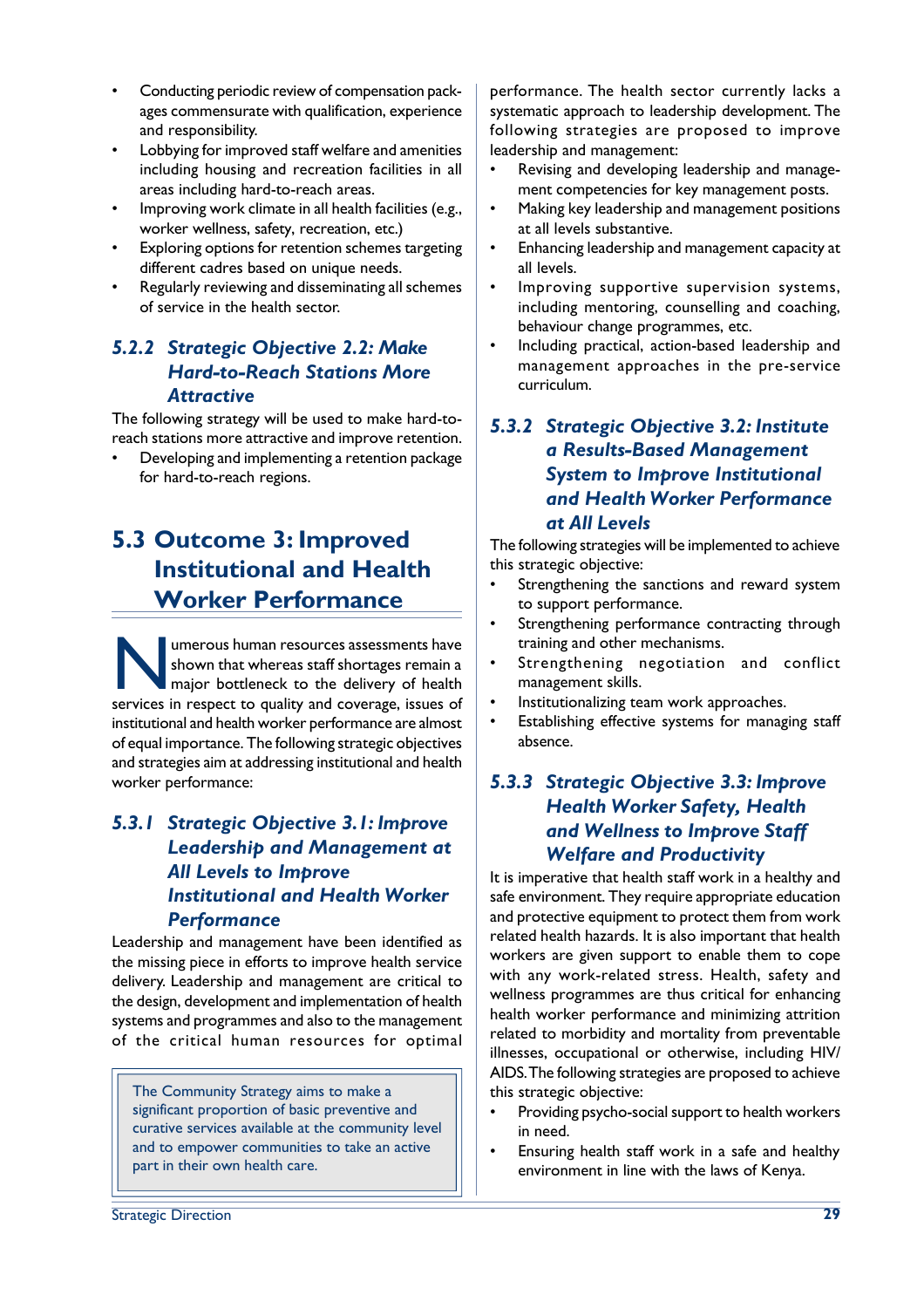The HR directorates of MOMS and MOPHS will play a crucial role in the implementation of this strategic plan and will be represented in the HRH Leadership Group.

# **5.4 Outcome 4: Strengthened Human Resources Development Systems and Practices**

T o strengthen HRH development systems and practices, we propose the strategic objectives and strategies detailed below.

#### *5.4.1 Strategic Objective 4.1: Establish Supportive Policy Frameworks to Manage and Monitor Health Workforce Development*

The following strategies are expected to achieve this strategic objective:

- Finalizing, disseminating and implementing the national health training policy.
- Developing and implementing a succession planning policy.
- Developing clear career progressions to support and harmonize staff development in line with service needs.
- Advocating for the introduction of a levy to support health workforce development.

#### *5.4.2 Strategic Objective 4.2: Increase the Capacity and Output of Pre-Service Institutions for Key Cadres*

Proposed strategies include:

- Undertaking a comprehensive survey of training institutions including determining their capacity and output.
- Developing and adhering to clear entry requirements for all cadres.
- Developing and implementing a comprehensive plan of scaling up output.

#### *5.4.3 Strategic Objective 4.3: Institutionalize Competence-Based Training Programmes to Increase Volume, Quality and Skill Mix of Health Workforce*

Here the following strategies are proposed:

• Developing a HRD plan for pre-service and inservice training that is responsive to the needs of the health sector and allows progression from certificate to diploma to degree.

- Improving in-service training and continuing professional development systems and practices to better meet health sector needs.
- Developing incentives to motivate and retain key staff in training institutions.
- Standardizing and controlling institutional accreditation.
- Ensuring curriculum review and development is done regularly in line with international standards and local needs.
- Developing deployment guidelines for lecturers and tutors.

# **5.5 Outcome 5: Strengthened Human Resources Planning and Management at All Levels**

Iman resources planning and management<br>have been identified as major weaknesses in<br>the entire health sector.<br>The situation has been<br>particularly grim in the public and FBO subsectors uman resources planning and management have been identified as major weaknesses in the entire health sector. The situation has been where HRM systems and practices have stagnated following years of under-investment and a serious shortage of skilled HR practitioners. The few professional HR staff are deployed at the central level and in the referral hospitals. The HR function at regional and facility level is carried out by health administrators and clerical staff, many of whom have additional duties to perform.

Strategic objectives and strategies proposed to enhance HR planning and management especially in the public sector range from strengthening the systems and practices to improving the HRIS and building partnerships.

#### *5.5.1 Strategic Objective 5.1: Strengthen and Decentralize HR Planning and Management*

The following strategies are proposed to strengthen HR planning and management systems and capacity:

- Establishing a regular HR planning and review cycle to support regular analysis of staffing data and changing service needs.
- Reviewing and implementing changes to HR structures in light of restructuring and ongoing decentralization.
- Putting in place mechanisms for implementing decentralization of the HR function including development of structures and reporting lines.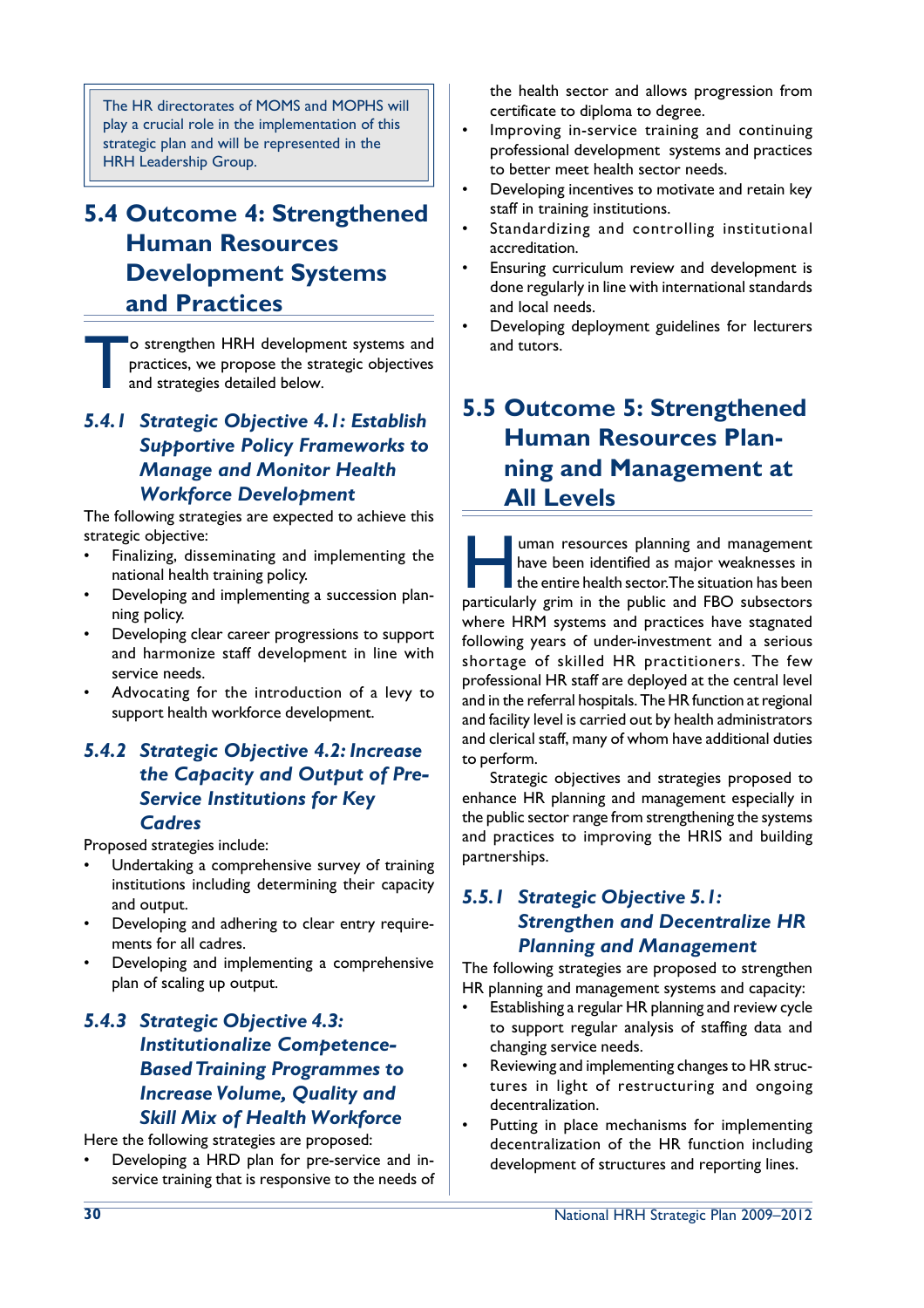- Recruiting additional HR staff for the decentralized system.
- Developing a comprehensive HRH review covering workforce requirements, the labour market and pre-service training.
- Establishing an annual reporting mechanism on HR data and trends in key areas for the entire sector and evaluating progress on the implementation of this HRH strategic plan and other HR initiatives.

#### *5.5.2 Strategic Objective 5.2: Strengthen HR Systems and Practices*

This strategic objective will be sccomplished through the following strategies:

- Building the capacity of all HR staff.
- Advocating for the review of job descriptions after every two years or as per service need.
- Advocating for the review of the HR manual to be in line with best practice.
- Introducing an orientation programme.

#### *5.5.3 Strategic Objective 5.3: Strengthen the Human Resources Information System (HRIS)*

The following strategy is proposed:

• Developing and implementing an integrated, sector-wide HRIS.

#### *5.5.4 Strategic Objective 5.4: Strengthen Collaboration and Partnership across the Sector*

The following strategies are proposed to strengthen collaboration:

Reviewing current practices and exploring options for strengthening collaboration among stakeholders (e.g., harmonizing structures, systems and resources).

Strategies for enhancing HR planning and management especially in the public sector range from strengthening the systems and practices to improving the HRIS and building partnerships.

• Establishing a high level, multi stakeholder HR steering committee to coordinate and monitor the implementation of this HRH Strategic Plan.

## *5.5.5 Strategic Objective 5.5: Institute Task Shifting at All Levels*

Given the high level of staff shortages, it is important that task shifting be introduced to ensure optimal use of existing staff so as to increase access to health services at all levels. The following strategies will be implemented to support task shifting:

- Developing appropriate task shifting policies and guidelines.
- Providing appropriate training to support task shifting.
- Deploying level 1 staff, reviewing and aligning with evolving strategy.
- Ensuring recognition and compensation of task shifting by reviewing/developing the schemes of service.

# **5.6 Results Framework**

n this section a series of tables presents the<br>objectives, strategies, indicators and targets<br>proposed for achieving the five intended outcomes<br>of this strategic plan. The tables also include a n this section a series of tables presents the objectives, strategies, indicators and targets proposed for achieving the five intended outcomes preliminary timeline.

## *5.6.1 Outcome 1: Appropriate Numbers and Types of Health Workers in Post and Equitably Distributed*

| <b>Strategic</b>                                                             | <b>Strategy</b>                                                                                                           | Indicator                                                           | <b>Target</b>                                                                                          |       | Timeline |       |
|------------------------------------------------------------------------------|---------------------------------------------------------------------------------------------------------------------------|---------------------------------------------------------------------|--------------------------------------------------------------------------------------------------------|-------|----------|-------|
| objective                                                                    |                                                                                                                           |                                                                     |                                                                                                        | 09/10 | 10/11    | 11/12 |
| 1.1 Strengthen<br>recruitment and<br>deployment<br>processes (to             | Reviewing and imple-<br>menting establishment<br>and staffing norms                                                       | No of establishment<br>and staffing norms<br>quidelines distributed | Print copies of reviewed<br>staffing norms quidelines<br>for all health facilities/<br>health managers | x     | X        |       |
| address<br>shortages at all<br>levels.<br>especially at the<br>community and | Reviewing existing<br>recruitment policies and<br>procedures/ guidelines<br>and disseminate to all<br>relevant ministries | Recruitment policy<br>documents                                     | Develop a recruitment<br>policy and quidelines by<br>end of 2010                                       | x     | X        |       |
| hard-to-reach<br>areas)                                                      | Developing and imple-<br>menting a deployment<br>policy                                                                   | Deployment policy                                                   | Develop a deployment<br>policy and guidelines by<br>end of 2010                                        | X     | X        |       |
|                                                                              | Regulating the construc-<br>tion of new facilities                                                                        | Policy on new health<br>facilities                                  | Have regulation in place<br>by end of 2010                                                             | X     | X        |       |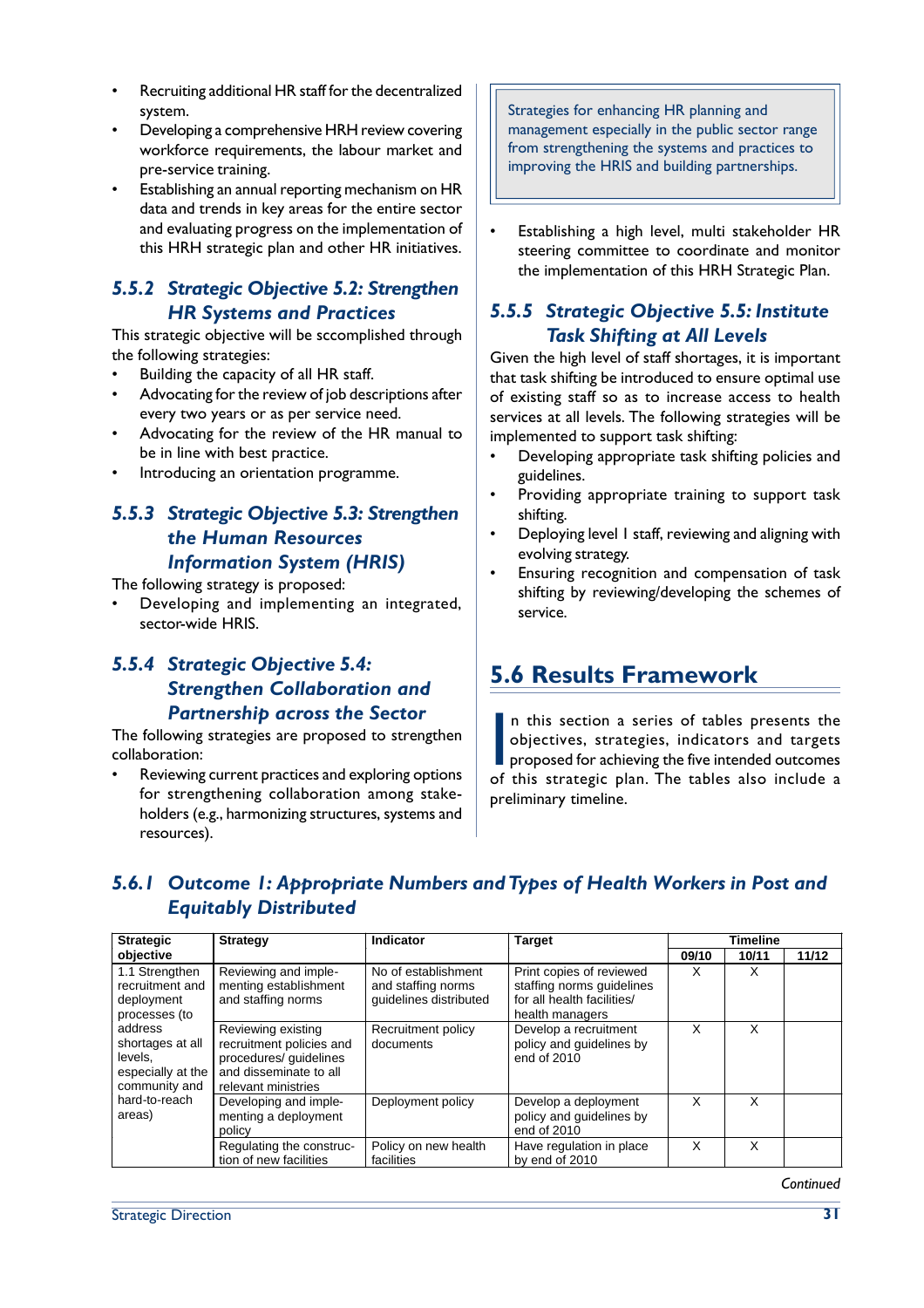#### *5.6.1 Outcome 1, continued*

| <b>Strategic</b>                                                                     | <b>Strategy</b>                                                                                                        | <b>Indicator</b>                                                              | <b>Target</b>                                                                              |                         | <b>Timeline</b>         |                         |
|--------------------------------------------------------------------------------------|------------------------------------------------------------------------------------------------------------------------|-------------------------------------------------------------------------------|--------------------------------------------------------------------------------------------|-------------------------|-------------------------|-------------------------|
| objective                                                                            |                                                                                                                        |                                                                               |                                                                                            | 09/10                   | 10/11                   | 11/12                   |
| 1.2 Scale up<br>health worker<br>recruitment and<br>redeployment to                  | Recruiting additional<br>MOH health workforce in<br>line with identified gaps<br>at all levels                         | No of additional health<br>workers recruited                                  | MOH to recruit 18,000<br>staff<br>Other subsectors to recruit<br>an additional 6,000 staff | X                       | X                       | $\times$                |
| improve equity                                                                       | Redeploying staff to<br>regions with acute<br>shortages                                                                | Number of staff<br>redeployed                                                 | Develop a re-deployment<br>plan by June 2010                                               | X                       | X                       | X                       |
|                                                                                      | Lobbying development<br>partners to support re-<br>cruitment and deploy-<br>ment of additional health<br>staff         | No of contract staff<br>recruited                                             | Number of contract staff<br>doubled from the current<br>levels                             | $\overline{X}$          | $\overline{\mathsf{x}}$ | $\overline{X}$          |
|                                                                                      | Disaggregating the<br>establishment to district<br>level based on staffing<br>norms                                    | Approved disaggre-<br>gated establishment<br>and staffing norms<br>quidelines | Proposed disaggregated<br>establishment and staffing<br>norms approved by June<br>2010     | X                       | X                       |                         |
|                                                                                      | For MOH, developing a<br>mechanism for deploy-<br>ment of staff to faith-<br>based health services                     | Secondment guidelines                                                         | Develop appropriate<br>guidelines by June 2011                                             | X                       | X                       | X                       |
| 1.3: Identify and<br>train level 1<br>health workers<br>required to<br>implement the | Identifying community<br>health workers and train<br>them on the<br>implementation of the<br><b>Community Strategy</b> | No of CORPs trained                                                           | As per targets set in the<br>community strategy                                            | X                       | X                       | X                       |
| Community<br>Strategy                                                                | Recruiting and deploy<br>CHEW and training them<br>on the implementation of<br>the Community Strategy                  | No of CHEWs<br>deployed and trained                                           | As per targets set in the<br>community strategy                                            | $\overline{\mathsf{x}}$ | $\overline{\mathsf{x}}$ | $\overline{X}$          |
|                                                                                      | Establishing working<br>stations for CHEWs at<br>level 1                                                               | No of stations<br>established at level 1                                      | As per targets set in the<br>community strategy                                            | X                       | $\overline{X}$          | $\overline{\mathsf{x}}$ |
|                                                                                      | Developing a retention<br>strategy for community<br>health workers                                                     | Strategy document                                                             | Strategy in place by end of<br>2011                                                        | X                       | X                       | X                       |

## *5.6.2 Outcome 2: Attraction and Retention of Health Workers Improved at All Levels*

| <b>Strategic</b>                                                                   | <b>Strategy</b>                                                                                                                                            | <b>Indicator</b>                                                                        | <b>Target</b>                                                                          |       | Timeline |       |
|------------------------------------------------------------------------------------|------------------------------------------------------------------------------------------------------------------------------------------------------------|-----------------------------------------------------------------------------------------|----------------------------------------------------------------------------------------|-------|----------|-------|
| objective                                                                          |                                                                                                                                                            |                                                                                         |                                                                                        | 09/10 | 10/11    | 11/12 |
| 2.1 Make health<br>sector jobs<br>more attractive<br>to improve<br>staffing levels | Conducting periodic<br>review of compensation<br>packages in-line with<br>qualification, experience<br>and responsibility                                  | No of salary reviews<br>% salary increase for<br>key cadres                             | Have in place higher<br>salaries for key cadres by<br>end of 2010                      | X     | X        | X     |
| and reduce<br>turnover                                                             | Lobbying for improved<br>staff welfare and ameni-<br>ties including housing<br>and recreation facilities in<br>all areas including hard-<br>to-reach areas | No of additional staff<br>housing units and<br>recreation facilities<br>constructed     | Development plan in place<br>by end of 2010                                            | X     | X        |       |
|                                                                                    | Improving work climate in<br>all health facilities (e.g.,<br>worker wellness, safety,<br>recreation, etc.)                                                 | Health worker<br>satisfaction levels<br>Number of initiative to<br>improve work climate | 60% of all health facilities<br>have a programme to<br>improve work climate by<br>2012 | X     | X        | X     |
|                                                                                    | Exploring options for<br>retention schemes tar-<br>geting different cadres<br>based on unique needs                                                        | Approved retention<br>policy<br>% reduction in attrition<br>levels                      | Develop a retention policy<br>addressing key health<br>cadres by end of 2010           | X     | X        |       |
|                                                                                    | Regularly reviewing and<br>disseminating all<br>schemes of service in the<br>health sector                                                                 | No of revised schemes<br>of service                                                     | Develop a plan for<br>reviewing all scheme of<br>service by mid-2010                   | X     | X        |       |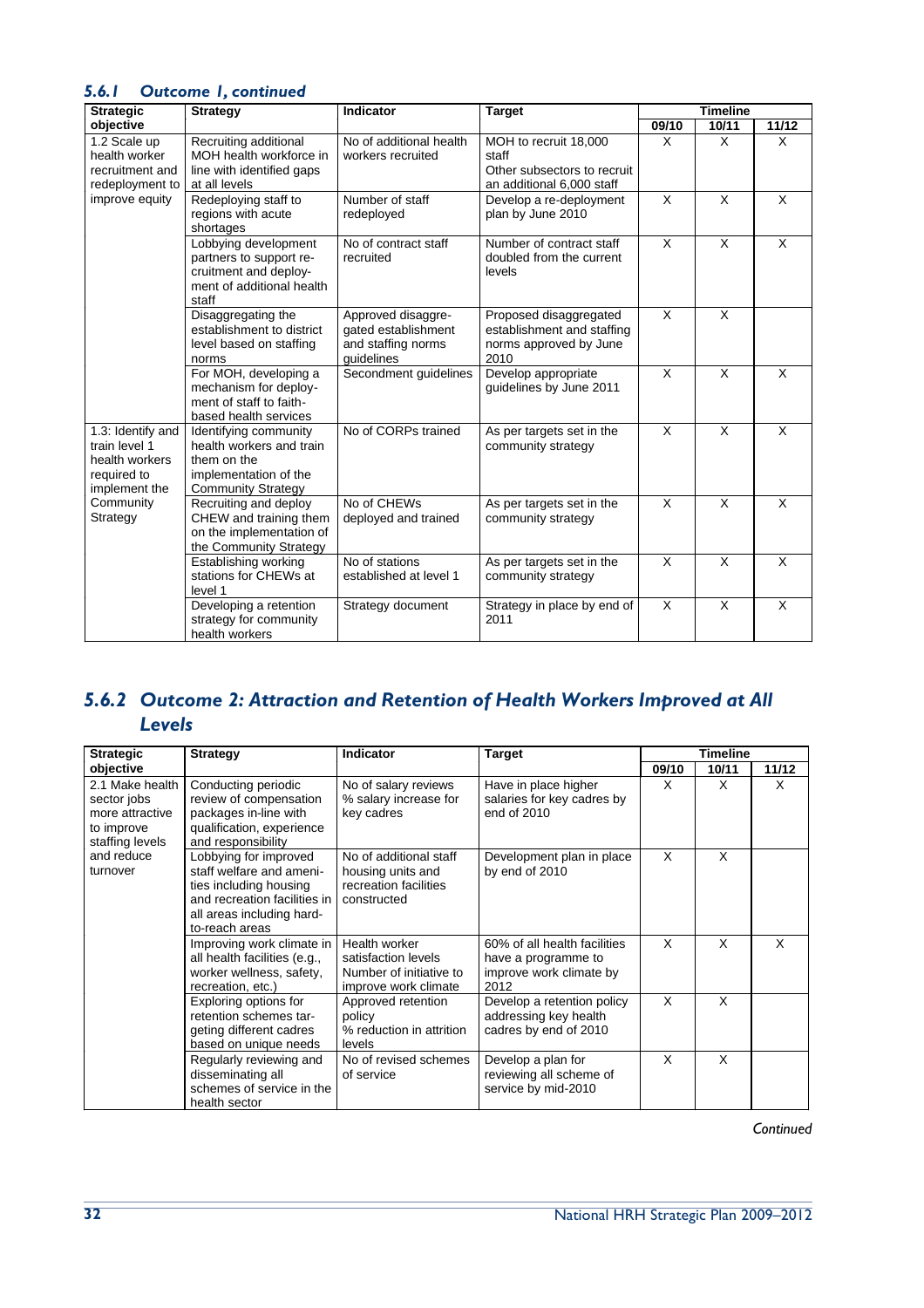#### *5.6.1 Outcome 2, continued*

| <b>Strategic</b>                                          | <b>Strategy</b>                                                                      | <b>Indicator</b>                                                                                                          | <b>Target</b>                                                            |       | Timeline          |       |
|-----------------------------------------------------------|--------------------------------------------------------------------------------------|---------------------------------------------------------------------------------------------------------------------------|--------------------------------------------------------------------------|-------|-------------------|-------|
| objective                                                 |                                                                                      |                                                                                                                           |                                                                          | 09/10 | 10/11             | 11/12 |
| 2.2 Make hard-<br>to-reach<br>stations more<br>attractive | Developing and imple-<br>menting a retention<br>package for hard-to<br>reach regions | Approved retention<br>package for hard-to-<br>reach areas<br>% reduction in attrition<br>levels in hard-to-reach<br>areas | Develop a retention<br>package for hard-to-reach<br>areas by end of 2010 | X     | $\checkmark$<br>∧ |       |

## *5.6.3 Outcome 3: Improved Institutional and Health Worker Performance*

| <b>Strategic</b>                                                                | <b>Strategy</b>                                                                                                                    | Indicator                                                                                                                                        | <b>Target</b>                                                                                                                                         |       | <b>Timeline</b> |       |
|---------------------------------------------------------------------------------|------------------------------------------------------------------------------------------------------------------------------------|--------------------------------------------------------------------------------------------------------------------------------------------------|-------------------------------------------------------------------------------------------------------------------------------------------------------|-------|-----------------|-------|
| objective                                                                       |                                                                                                                                    |                                                                                                                                                  |                                                                                                                                                       | 09/10 | 10/11           | 11/12 |
| 3.1 Improve<br>leadership and<br>management at<br>all levels for<br>improved    | Revising and developing<br>leadership and<br>management<br>competencies for key<br>management posts                                | No of senior level jobs<br>specifying leadership<br>and management<br>qualifications and<br>competencies                                         | All job profiles for health<br>managers include<br>leadership an manage-<br>ment competencies by end<br>of year 2                                     | X     | X               |       |
| institutional and<br>health worker<br>performance                               | Making key leadership<br>and management posi-<br>tions at all levels<br>substantive                                                | No of substantive<br>leadership positions                                                                                                        | Define and establish key<br>leadership positions by<br>June 2010                                                                                      | X     | X               |       |
|                                                                                 | Enhancing leadership<br>and management<br>capacity at all levels                                                                   | Number of department<br>heads trained in leader-<br>ship and management                                                                          | All departmental heads<br>trained in leadership and<br>management by end of<br>year 4                                                                 | X     | Χ               | X     |
|                                                                                 | Improving supportive<br>supervision systems<br>including mentoring,<br>counselling and<br>coaching, behaviour<br>change programmes | No of supervision tools<br>No of managers trained<br>in supportive<br>supervision                                                                | 50% of managers trained<br>in supportive supervision<br>by end of year 2                                                                              | X     | X               | X     |
|                                                                                 | Including practical,<br>action-based leadership<br>and management<br>approaches into pre-<br>service curriculum                    | No of curricula revised                                                                                                                          | Management and<br>leadership built into the<br>curriculum for training all<br>key health cadres -<br>medical officers, nurses<br>and clinical by 2011 | X     | Χ               | X     |
| 3.2 Institute a<br>results based<br>management<br>system to                     | Strengthening the<br>sanctions and reward<br>system to support<br>performance                                                      | % of all health workers<br>who undergo perform-<br>ance appraisal annually                                                                       | All health workers undergo<br>annual performance<br>appraisal by 2011                                                                                 | X     | X               | X     |
| improve Institu-<br>tional and<br>health worker<br>performance at<br>all levels |                                                                                                                                    | % of MOH staff with<br>performance contracts<br>Performance monitor-<br>ing tools developed                                                      | Plan to strengthen<br>performance management<br>system for health workers<br>in place by June 2010                                                    | X     | X               | X     |
|                                                                                 |                                                                                                                                    | No of health facilities<br>and programmes that<br>have held team<br>building activities<br>No of staff meetings<br>and team building<br>sessions | -50% of health facilities<br>and programmes hold a<br>team building activity<br>annually by 2012                                                      | X     | X               | X     |
|                                                                                 | Strengthening the per-<br>formance management<br>system through training<br>and other mechanisms                                   | No of managers trained<br>in negotiation and<br>conflict management                                                                              | Training carried out by<br>June 2011                                                                                                                  | X     | X               | X     |
|                                                                                 | Institutionalizing team<br>work approaches                                                                                         | Number of health<br>facilities and programs<br>that have held team<br>building activities<br>-No of staff meetings                               | 50% of health facilities and<br>programs hold a team<br>building activity annually<br>by 2012                                                         | Х     | X               | Х     |
|                                                                                 | Strengthening<br>negotiation and conflict<br>management skills                                                                     | Number of managers<br>trained in negotiation<br>and conflict<br>management                                                                       | Training carried out by<br>June 2011                                                                                                                  | X     | X               | X     |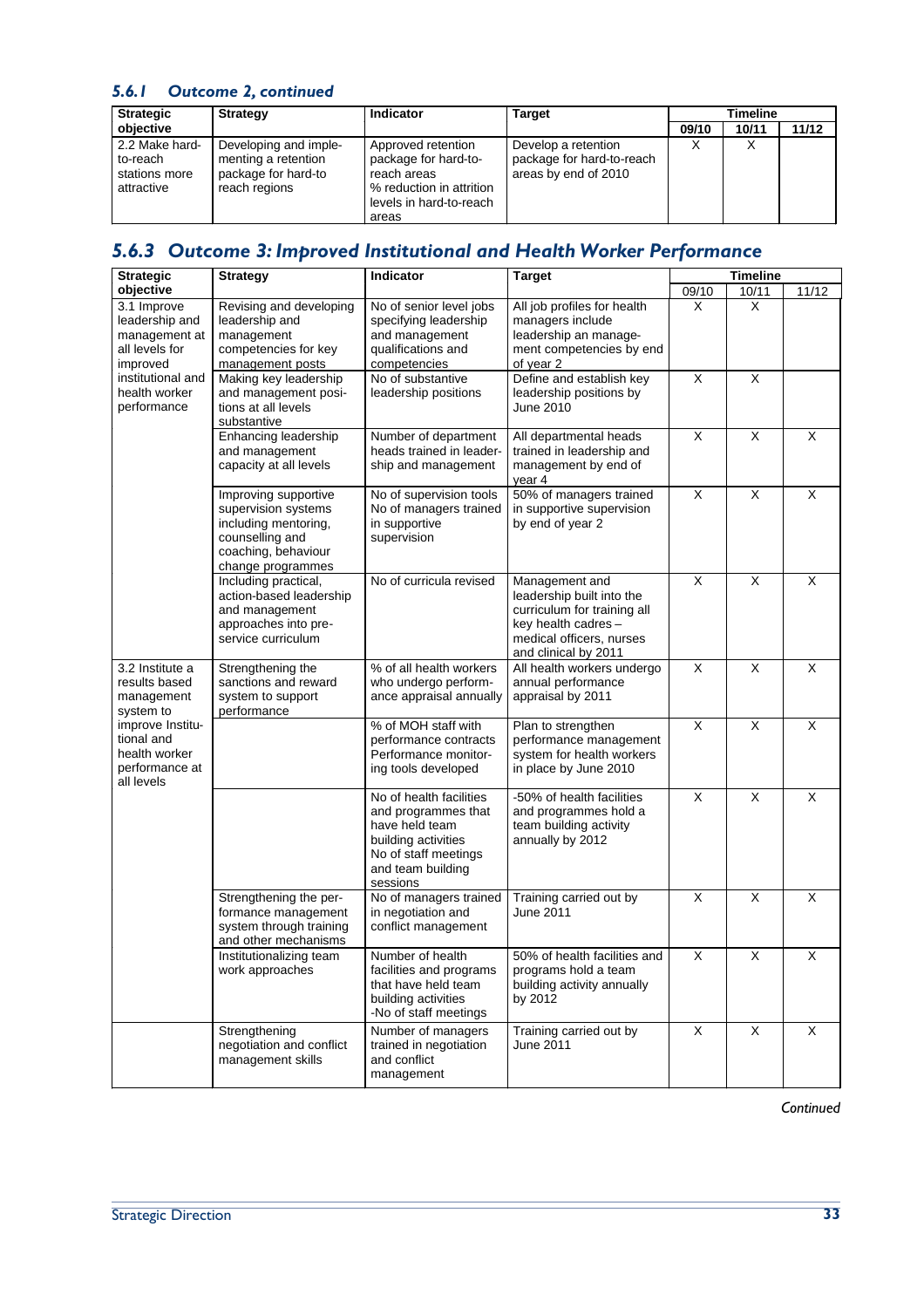#### *5.6.1 Outcome 3, continued*

| <b>Strategic</b>                                               | <b>Strategy</b>                                                                                         | <b>Indicator</b>                                                                                                                                                                                                                                                                                                                                                | Target                                                                                                                       |       | <b>Timeline</b> |       |
|----------------------------------------------------------------|---------------------------------------------------------------------------------------------------------|-----------------------------------------------------------------------------------------------------------------------------------------------------------------------------------------------------------------------------------------------------------------------------------------------------------------------------------------------------------------|------------------------------------------------------------------------------------------------------------------------------|-------|-----------------|-------|
| objective                                                      |                                                                                                         |                                                                                                                                                                                                                                                                                                                                                                 |                                                                                                                              | 09/10 | 10/11           | 11/12 |
| 3.2 Institute a<br>results based<br>management,<br>continued   | Establishing effective<br>systems for managing<br>staff absence                                         | System to track<br>absenteeism<br>Level of absenteeism                                                                                                                                                                                                                                                                                                          | Have in place a system for<br>tracking absenteeism at<br>regional and national level<br>by end of 2010                       | X     | X               |       |
| 3.3 Improve<br>health worker<br>safety, health<br>and wellness | Ensuring health staff<br>work in a safe and<br>healthy environment in<br>line with the laws of<br>Kenya | % of health facilities<br>with functional health<br>and safety committees<br>% of health staff that<br>have received safety<br>training<br>% of staff that have<br>gone through HIV/AIDS<br>awareness training<br>% of staff that have<br>received health and<br>safety handbooks and<br>guidelines<br>Number of integrated<br>wellness programmes<br>developed | All health staff have<br>received safety and<br><b>HIV/AIDS</b> awareness<br>training and handbooks by<br>end of 2011        | X     | X               | X     |
|                                                                | Providing psycho-social<br>support to health workers<br>in need                                         | No of health facilities<br>that provide psycho-<br>social support to health<br>workers in need                                                                                                                                                                                                                                                                  | 50% of all hospitals have<br>trained professionals to<br>provide psycho-social<br>support to staff in need by<br>end of 2012 | X     | X               | X     |

### *5.6.4 Outcome 4: Strengthened Human Resources Development Systems and Practices*

| <b>Strategic</b>                                                                                | <b>Strategy</b>                                                                                                         | Indicator                                                   | <b>Target</b>                                                                                        |                         | <b>Timeline</b>         |       |
|-------------------------------------------------------------------------------------------------|-------------------------------------------------------------------------------------------------------------------------|-------------------------------------------------------------|------------------------------------------------------------------------------------------------------|-------------------------|-------------------------|-------|
| objective                                                                                       |                                                                                                                         |                                                             |                                                                                                      | 09/10                   | 10/11                   | 11/12 |
| 4.1 Establish<br>supportive<br>policy<br>frameworks to<br>manage and                            | Finalizing, disseminating<br>and implementing the<br>national health training<br>policy                                 | National health training<br>policy                          | Have a national training<br>policy in place and<br>launched to key<br>stakeholders by end of<br>2009 | X                       |                         |       |
| monitor health<br>workforce<br>development                                                      | Develop and implement<br>a succession planning<br>policy                                                                | Succession planning<br>policy<br>Number of MOH<br>positions | Have a succession policy<br>in place and key managers<br>oriented on its use by end<br>of 2010       | $\mathsf{x}$            | X                       |       |
|                                                                                                 | Developing career<br>progression support and<br>harmonizing<br>development in line with<br>service needs                | No of revised schemes<br>of service                         | Revise schemes of service<br>for all key health cadres by<br>end of 2012                             | $\overline{\mathsf{x}}$ | $\overline{\mathsf{x}}$ | X     |
|                                                                                                 | Advocating for the<br>introduction of a levy to<br>support health workforce<br>development                              | No of advocacy<br>meetings<br>Cabinet paper                 | Have in place a cabinet<br>paper by June 2010                                                        | X                       | X                       |       |
| 4.2: Increase<br>the capacity<br>and output of<br>pre-service<br>institutions for<br>key cadres | Undertaking a<br>comprehensive survey of<br>training institutions<br>including determining<br>their capacity and output | Survey report                                               | Complete the<br>comprehensive survey by<br>June 2010                                                 | X                       | X                       |       |
|                                                                                                 | Developing and adhering<br>to clear entry<br>requirement for all<br>cadres                                              | Guideline on entry<br>requirements                          | Develop guidelines on<br>entry requirements by<br>June 2011                                          | $\overline{\mathsf{x}}$ | $\overline{\mathsf{x}}$ | X     |
|                                                                                                 | Developing a<br>comprehensive plan of<br>scaling-up output                                                              | Pre-service training<br>plan                                | Have in place a plan for<br>scaling up pre-service<br>training output by<br>December 2010            | X                       | X                       |       |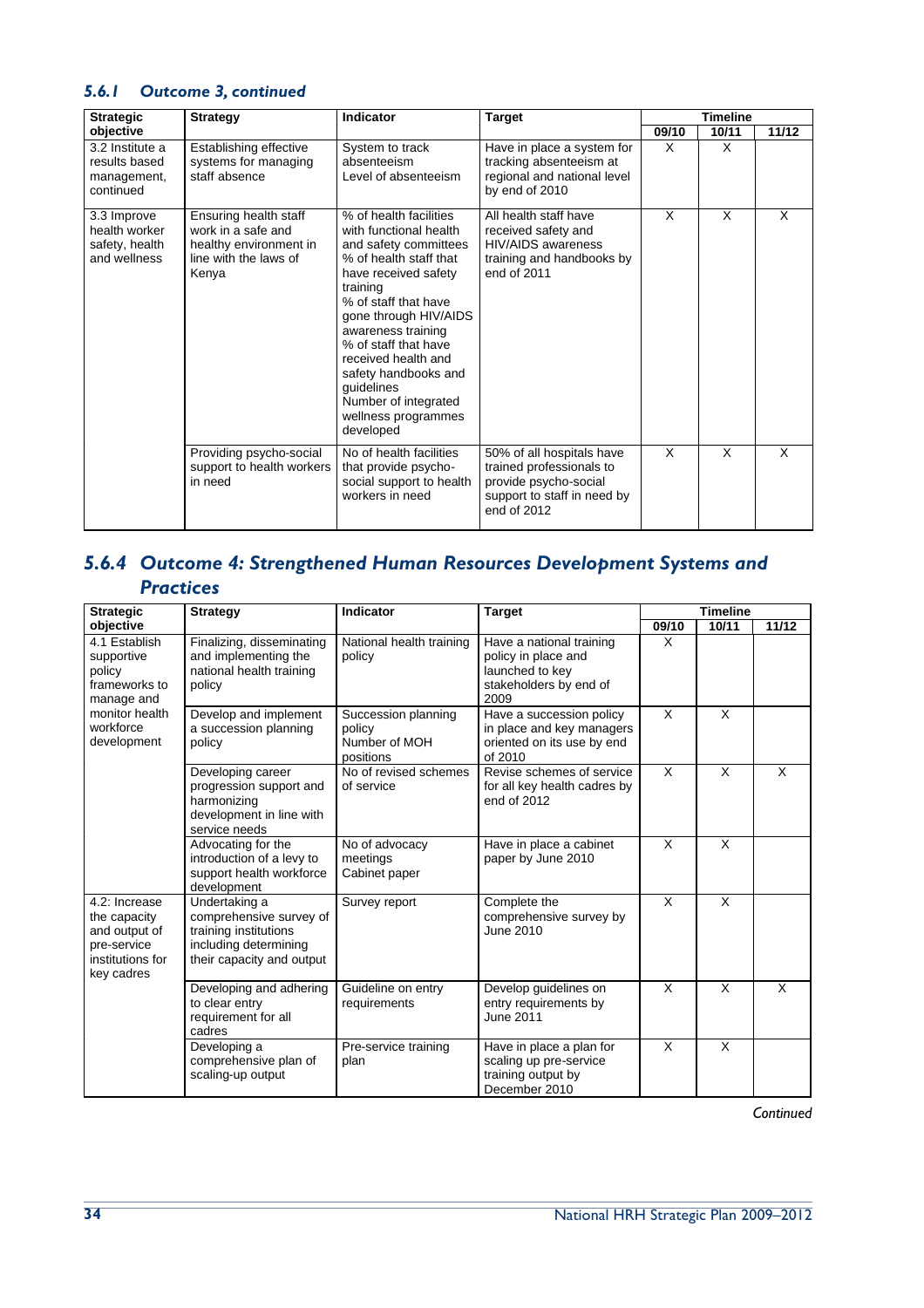#### *5.6.1 Outcome 4, continued*

| <b>Strategic</b>                                                                                                                                           | <b>Strategy</b>                                                                                                                                                                          | <b>Indicator</b>                                                              | <b>Target</b>                                                                                         |                | <b>Timeline</b> |              |
|------------------------------------------------------------------------------------------------------------------------------------------------------------|------------------------------------------------------------------------------------------------------------------------------------------------------------------------------------------|-------------------------------------------------------------------------------|-------------------------------------------------------------------------------------------------------|----------------|-----------------|--------------|
| objective                                                                                                                                                  |                                                                                                                                                                                          |                                                                               |                                                                                                       | 09/10          | 10/11           | 11/12        |
| 4.3 Institution-<br>alize compe-<br>tence based<br>training pro-<br>grammes to<br>increase vol-<br>ume, quality<br>and skill mix of<br>health<br>workforce | Developing a HRD plan<br>for pre-service and in-<br>service that is responsive<br>to the needs of the health<br>sector and allows<br>progression from<br>certificate, diploma,<br>degree | <b>HRD Plan</b>                                                               | Develop and launch a<br>comprehensive HRD plan<br>by end of 2010                                      | X              | X               |              |
|                                                                                                                                                            | Improving quality and<br>coverage of in-service<br>training (IST) and<br>continuing professional<br>development (CPD)<br>systems and practices to<br>better meet health sector<br>needs  | % of professional<br>health cadres that have<br>undergone IST/CPD<br>Annually | 60% of health staff that<br>have undergone IST/CPD<br>Annually                                        | X              | X               | X            |
|                                                                                                                                                            | Standardizing and<br>controlling institutional<br>accreditation                                                                                                                          | No of certified courses                                                       | Have certified in-service<br>competencies/courses of<br>all key professional cadres<br>by end of 2011 | X              | X               | $\mathsf{x}$ |
|                                                                                                                                                            | Developing incentives to<br>motivate and retain key<br>staff in training<br>institutions                                                                                                 | Documented retention<br>package                                               | Develop a strategy to<br>motivate and retain key<br>staff by June 2011                                | X              | X               | $\times$     |
|                                                                                                                                                            | Ensuring curriculum<br>review and development<br>are done regularly in line<br>with international stand-<br>ards and local needs                                                         | No of curricula<br>reviewed                                                   | Have a curriculum review<br>plan by June 2010                                                         | $\overline{X}$ | $\overline{X}$  | X            |
|                                                                                                                                                            | Developing deployment<br>guidelines for lecturers<br>and tutors                                                                                                                          | Deployment guidelines                                                         | Develop deployment<br>guidelines by June 2010                                                         | X              | X               |              |

#### *5.6.5 Outcome 5: Strengthened Human Resources Planning and Management at All Levels*

| <b>Strategic</b>                                                         | <b>Strategy</b>                                                                                                                                             | Indicator                                                       | <b>Target</b>                                                                                                        |       | Timeline |       |
|--------------------------------------------------------------------------|-------------------------------------------------------------------------------------------------------------------------------------------------------------|-----------------------------------------------------------------|----------------------------------------------------------------------------------------------------------------------|-------|----------|-------|
| objective                                                                |                                                                                                                                                             |                                                                 |                                                                                                                      | 09/10 | 10/11    | 11/12 |
| 5.1 Strengthen<br>and decen-<br>tralize HR<br>planning and<br>management | Establishing a regular<br>HR planning and review<br>cycle to support regular<br>analysis of staffing data<br>and changing service<br>needs                  | No of sector-wide<br>HRH planning<br>meetings                   | Hold two or more sector wide HR<br>meetings annually                                                                 | X     | X        | X     |
|                                                                          | Reviewing and imple-<br>menting changes of HR<br>structures in light of<br>restructuring and<br>ongoing decentralization                                    | No of decentralize HR<br>units                                  | Have decentralized HR<br>structures in place by June 2010                                                            | X     | X        | X     |
|                                                                          | Putting in place mech-<br>anisms for implementing<br>decentralization of the<br>HR function including<br>development of struc-<br>tures and reporting lines | No of HR staff at<br>district, provincial and<br>facility level | Have HR staff to support all<br>districts, provinces and level 5<br>hospitals by end of 2010                         | X     | X        |       |
|                                                                          | Recruiting additional HR<br>staff for the<br>decentralized system                                                                                           | No of addition HR<br>staff recruited                            | Recruit additional HR staff for all<br>provincial and district levels and<br>level 4 and 5 hospitals by June<br>2011 | X     | X        | X     |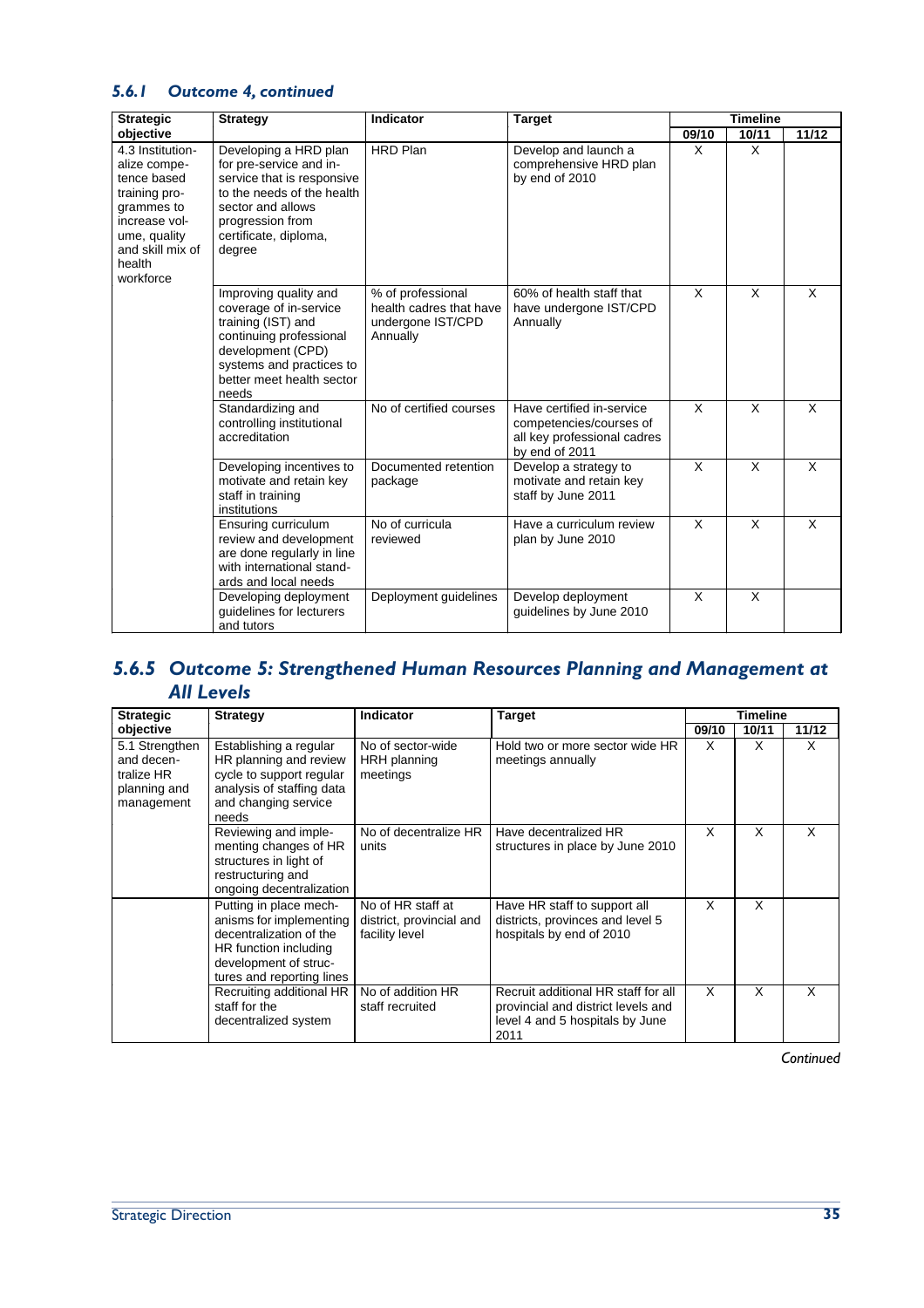## *5.6.1 Outcome 5, continued*

| <b>Strategic</b>                                                                  | <b>Strategy</b>                                                                                                                                                                                                                    | Indicator                                                                                      | <b>Target</b>                                                                                                       |                         | <b>Timeline</b>         |                |
|-----------------------------------------------------------------------------------|------------------------------------------------------------------------------------------------------------------------------------------------------------------------------------------------------------------------------------|------------------------------------------------------------------------------------------------|---------------------------------------------------------------------------------------------------------------------|-------------------------|-------------------------|----------------|
| objective                                                                         |                                                                                                                                                                                                                                    |                                                                                                |                                                                                                                     | 09/10                   | 10/11                   | 11/12          |
| 5.1 Strengthen<br>and decentralize<br>HR planning and<br>management,<br>continued | Developing a compre-<br>hensive HRH review<br>covering, workforce<br>requirements, the labour<br>market and pre-service<br>training                                                                                                | No of survey reports                                                                           | Undertake comprehensive<br>survey by mid-2010                                                                       | X                       | X                       |                |
|                                                                                   | Establishing an annual<br>reporting mechanism on<br>HR data and trends on<br>key areas for the entire<br>sector and to evaluating<br>progress on the<br>implementation on HRH<br>strategic plan and other<br><b>HR</b> initiatives | No of annual HR reports                                                                        | Issue first report for 2009<br>by early 2010                                                                        |                         | X                       | X              |
| 5.2 Strengthen<br>HR systems and                                                  | Building the capacity of<br>all HR staff                                                                                                                                                                                           | No of HR staff<br>trained/re-oriented                                                          | Provide training for all HRH<br>staff by end 2011                                                                   | X                       | X                       | X              |
| practices                                                                         | Advocating for the<br>review of the HR<br>manual in-line with best<br>practice                                                                                                                                                     | No of HR manuals<br>printed<br>Number of staff with the<br>popular version of the<br>HR manual | Ensure all staff have a copy<br>of the popular version of<br>the HR manual by June<br>2011                          | $\overline{\mathsf{x}}$ | $\overline{\mathsf{x}}$ | $\overline{X}$ |
|                                                                                   | Advocating for the<br>review of job<br>descriptions after every<br>two years or as per<br>service needs                                                                                                                            | No of staff with current<br>job descriptions                                                   | Ensure all staff have job<br>descriptions by end of 2010                                                            | $\overline{\mathsf{x}}$ | X                       |                |
|                                                                                   | Introducing an<br>orientation programme                                                                                                                                                                                            | Nor of staff going<br>through a standardized<br>orientation programme                          | Introduce an orientation<br>package by end of 2010                                                                  | X                       | X                       |                |
| 5.3: Strengthen<br>the human<br>resources<br>information<br>system (HRIS)         | Developing and<br>implementing an<br>integrated, sector wide<br><b>HRIS</b>                                                                                                                                                        | % of the total health<br>workforce covered by<br>the integrated HRIS                           | Have in place an integrated<br>sector-wide HRIS by end of<br>2011                                                   | $\overline{\mathsf{x}}$ | X                       | X              |
| 5.4: Strengthen<br>collaboration and<br>partnership<br>across the sector          | Reviewing current<br>practices and explore<br>options for streng-<br>thening collaboration<br>among stakeholders<br>(e.g. harmonizing<br>structures, systems and<br>resources)                                                     | Study report                                                                                   | Undertake a<br>comprehensive study on<br>sector-wide HRH<br>collaboration by June 2010                              | X                       | X                       |                |
|                                                                                   | Establishing high level<br>multi stakeholder HR<br>steering committee to<br>coordinate and monitor<br>implementation of this<br><b>HRH Strategic Plan</b>                                                                          | No of members of the<br>committee<br>No of meetings                                            | Have in place a HR<br>Steering committee made<br>up of all key HRH<br>stakeholders by Dec 2009                      | X                       |                         |                |
| 5.5 Institute task<br>shifting at all<br>levels                                   | Developing appropriate<br>task shifting policies and<br>guidelines                                                                                                                                                                 | No of policies and<br>guidelines developed                                                     | Task shifting policies and<br>guidelines developed and<br>rolled out by June 2010                                   | X                       | X                       |                |
|                                                                                   | Providing appropriate<br>training to support task<br>shifting                                                                                                                                                                      | No of people trained                                                                           | Training carried out in line<br>with the task-shifting<br>strategy                                                  | X                       | X                       | X              |
|                                                                                   | Deploying level 1 staff,<br>review and alignment<br>with evolving strategy                                                                                                                                                         | No of reviews<br>conducted                                                                     | Review deployment and<br>performance of level 1<br>cadres by December 2011                                          | X                       | X                       | $\sf X$        |
|                                                                                   | Ensuring recognition<br>and compensation of<br>task shifting by<br>reviewing & developing<br>the schemes of service                                                                                                                | No of schemes of<br>service reviewed after<br>instituting task shifting                        | Review of implications of<br>task shifting that need to<br>have schemes of service<br>reviewed done by June<br>2010 | X                       | X                       |                |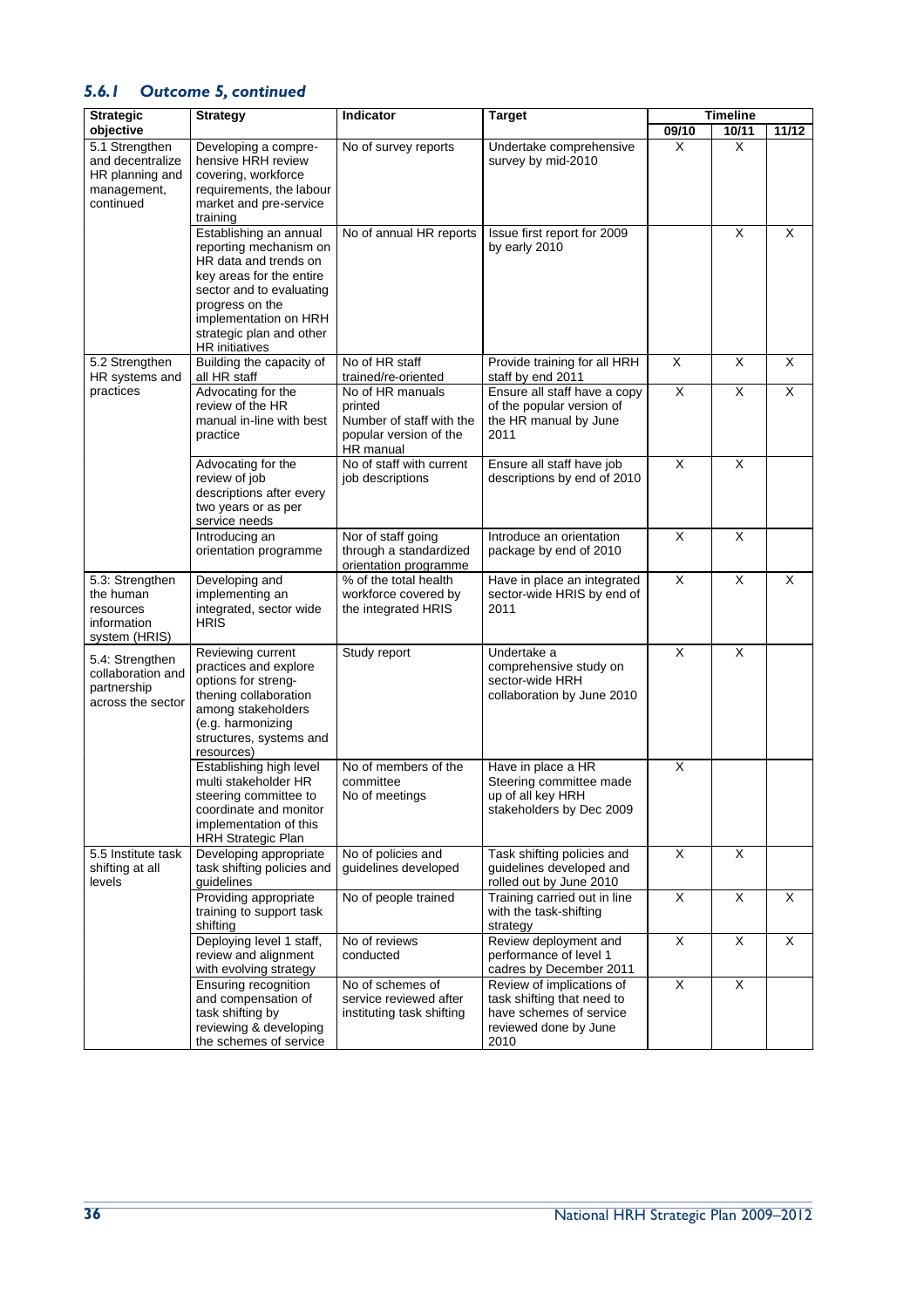# **6. Implementation Plan**

**PERITED SET ASSEMBED SET AND ARE SET AND ARE SET AND THE HR AIRCRED STATE SHOW THE HR AIRCRED STATES WILL also play a crucial role in the** versight for the implementation of this strategic plan will be provided by the multi-sector HRH Leadership Group. The HR directorates of MOMS and implementation and will also be represented in the HRH Leadership Group. The following are expected to be represented in the HRH Leadership Group:

- HR Directorates of MOMS and MOPHS
- Relevant technical divisions and departments of MOMS and MOPHS
- Provincial and district level representatives of the two ministries
- DPM
- **PSC**
- **CHAK**
- KEC
- Nairobi City Council Health Department
- Nursing Council
- Medical Practitioners and Dentists Board
- KMTC and other training institutions
- KNH
- MTRH
- Relevant NGOs
- Representative of the private for-profit health subsector
- Relevant development partners
- Others to be identified

The HR directorates of MOMS and MOPHS will play a crucial role in the implementation of this strategic plan and will be represented in the HRH Leadership Group.

Implementation of this HRH strategic plan will be guided by:

- The results framework section of this plan that proposes strategies and timelines.
- Annual HRH plans and budgets.

Clear terms of reference will be developed to guide the work of the HRH Leadership Group. It is expected that for the public sector, the relevant HRH plans will be integrated in the annual operational plans of the two ministries.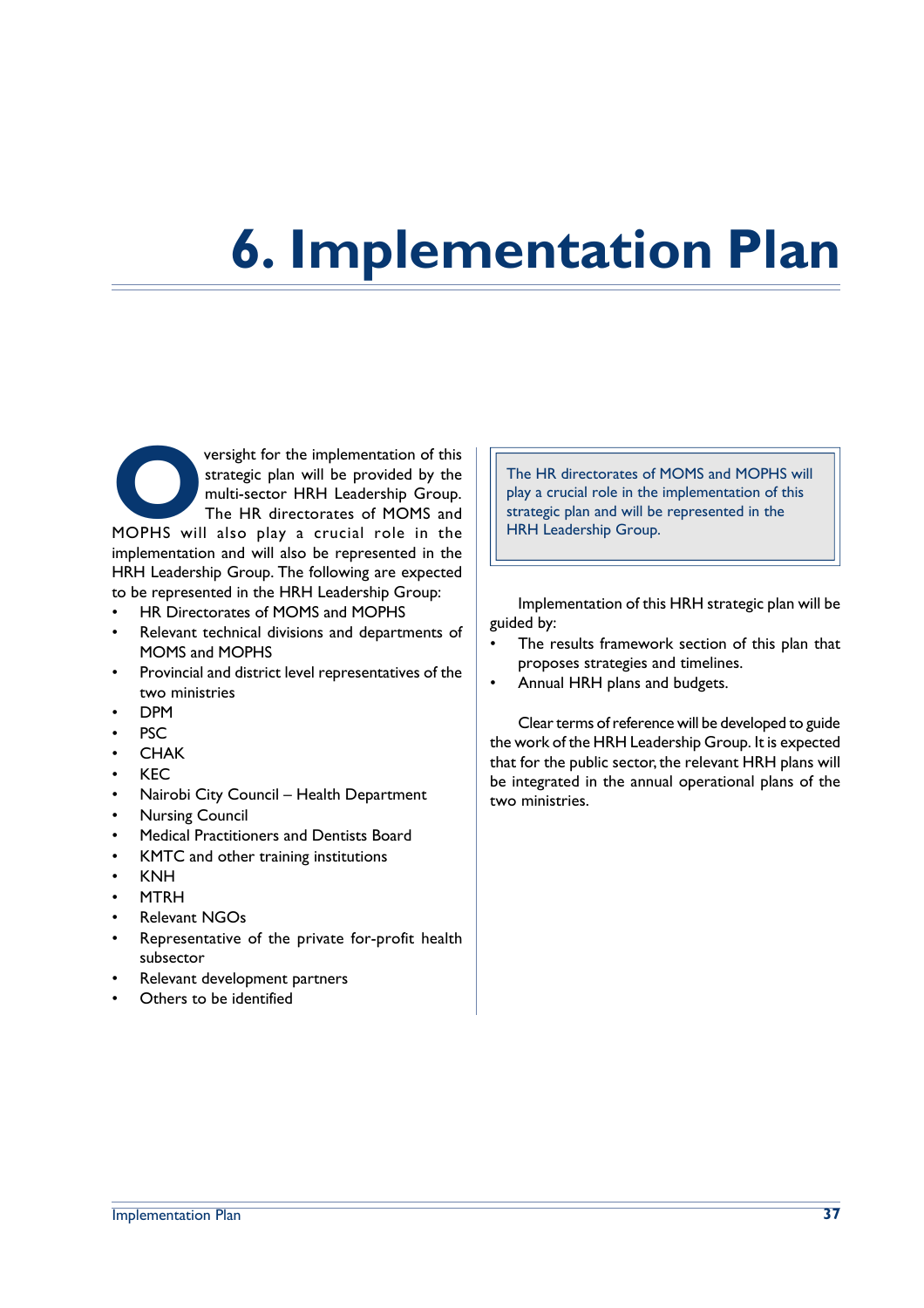# **7. Monitoring and Evaluation Plan**

Frack performance and identify areas where corrective and identify areas where corrective and evaluation system be put in place to track performance and identify areas where corrective iven the importance and urgency of many of the interventions proposed in this plan, it is important that a robust monitoring and evaluation system be put in place to action will be required. The HRH Leadership Group will have an oversight role in the monitoring and evaluation of this action plan. The operational responsibility for M&E will fall under the technical HR departments at national and regional levels. These will include:

- MOMS and MOPHS HR Directorates
- Provincial and district HR departments of the two ministries
- CHAK and KEC secretariat
- Training Institutions
- Private sector health networks
- Regulatory authorities

M&E will be guided by the targets and indicators given in the results framework of this report and also those that will be developed in the annual HRH plans. As far as possible, M&E data collection should be integrated within the envisaged comprehensive HRIS. It is also important that M&E findings be disseminated to key HRH stakeholders. The proposed HRH annual plan should be one channel for disseminating M&E findings including best practice. The monitoring and evaluation of this plan will also be linked with the established health sector monitoring and evaluation mechanisms.

In addition, this strategic plan should be subjected to a midterm review in early 2011 and an end of term review in 2013.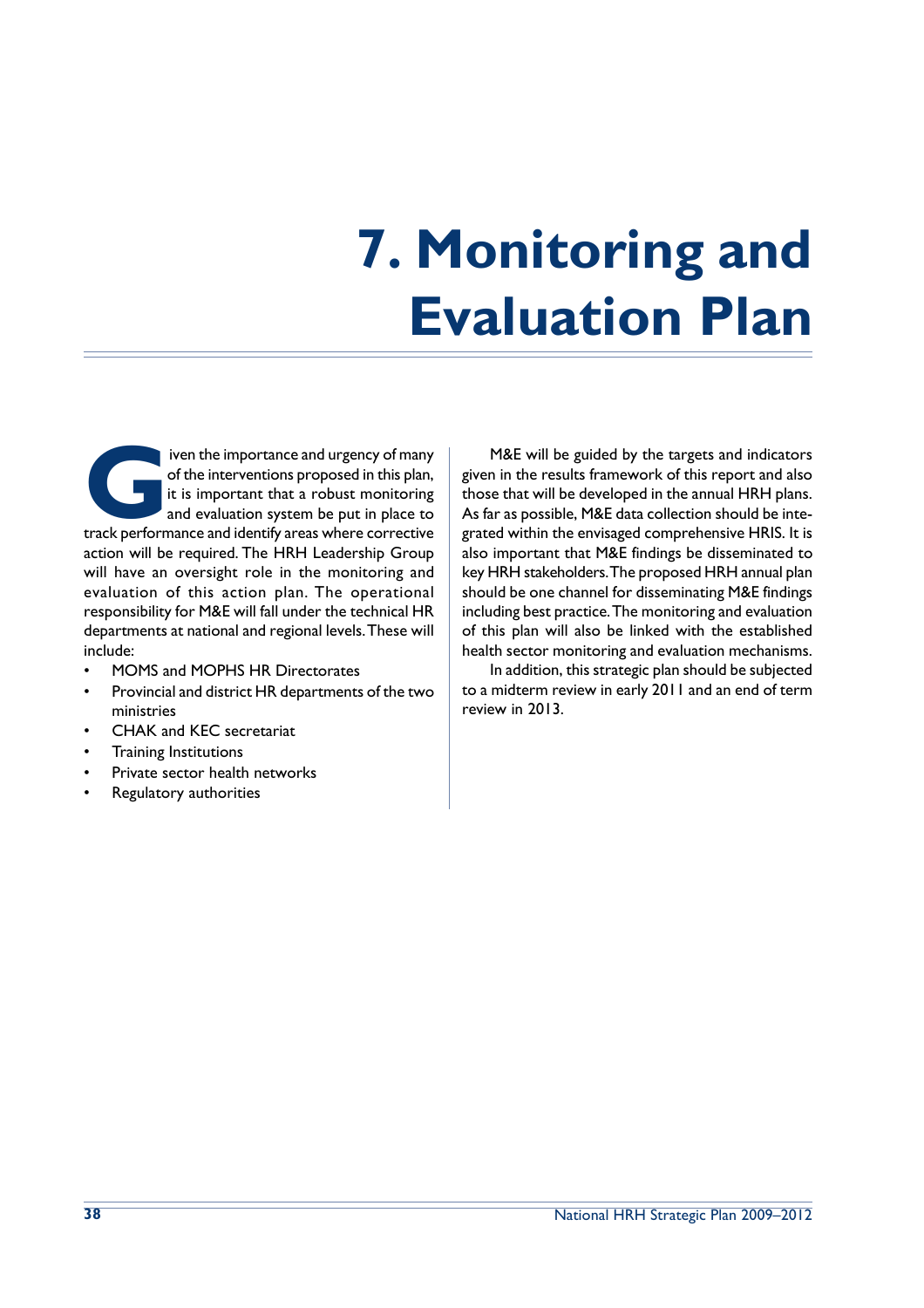# **8. Year 1 Workplan and Budgets**

The tabl detailed Year 1 workplan and budget has been developed based on strategic objectives and strategies formulated. Projections are made for years 2-3. The tables in the following sections present the

strategies and their estimated costs by the five anticipated outcomes of the plan.

The implementation of this strategic plan is estimated to cost approximately Ksh32 billion over the life of the plan. This will, among other things, enable the recruitment and deployment of 24,000 new staff so as to increase access and enhance service quality. It will also upgrade training and improve working conditions.

# **8.1 Outcome 1: Appropriate Numbers and Types of Health Workers in Post and Equitably Distributed**

#### *8.1.1 Strategic Objective 1.1: Strengthen Recruitment and Deployment Processes (to Address Shortages at All Levels Especially Community Level)*

| <b>Strategy</b>                                                            | 2009/10 activities**                                                                                       | <b>Responsible</b>                              |            | <b>Budget projections (Ksh 000)</b> |           |
|----------------------------------------------------------------------------|------------------------------------------------------------------------------------------------------------|-------------------------------------------------|------------|-------------------------------------|-----------|
|                                                                            |                                                                                                            | person                                          | FY 2009/10 | FY 2010/11                          | FY2011/12 |
| 1.1.1 Review establishment<br>and implement the staffing<br>norms.         | Review staffing norms and<br>assess implications for existing<br>establishment                             | PSs MOH,<br>MSPS/DHRM/<br><b>HRM&amp;D Task</b> | 1,000      |                                     |           |
|                                                                            | Prepare proposals for new<br>establishment/structure<br>(training, role changes,<br>redeployment, etc)     | Forces                                          | 1,000      |                                     |           |
|                                                                            | Communicate new<br>establishment to key<br>stakeholders                                                    |                                                 | 100        |                                     |           |
|                                                                            | Monitor impact of new establish-<br>ment, e.g., recruitment, deploy-<br>ment, distribution, skills mix etc |                                                 | 250        | 250                                 | 250       |
|                                                                            | Subtotal                                                                                                   |                                                 | 2,350      | 250                                 | 250       |
| 1.1.2 Review existing<br>recruitment policies and<br>procedures/guidelines | Review all relevant documents,<br>e.g., existing policies and<br>document good practices                   | PSC/PSs MOH,<br>MSPS/DHRM<br>HRM&D Task         | 1,000      |                                     |           |
|                                                                            | Prepare proposals and recom-<br>mendations for submission to<br>relevant authorities - DPM, PSC            | Forces                                          | 500        |                                     |           |
|                                                                            | Subtotal                                                                                                   |                                                 | 1,500      |                                     |           |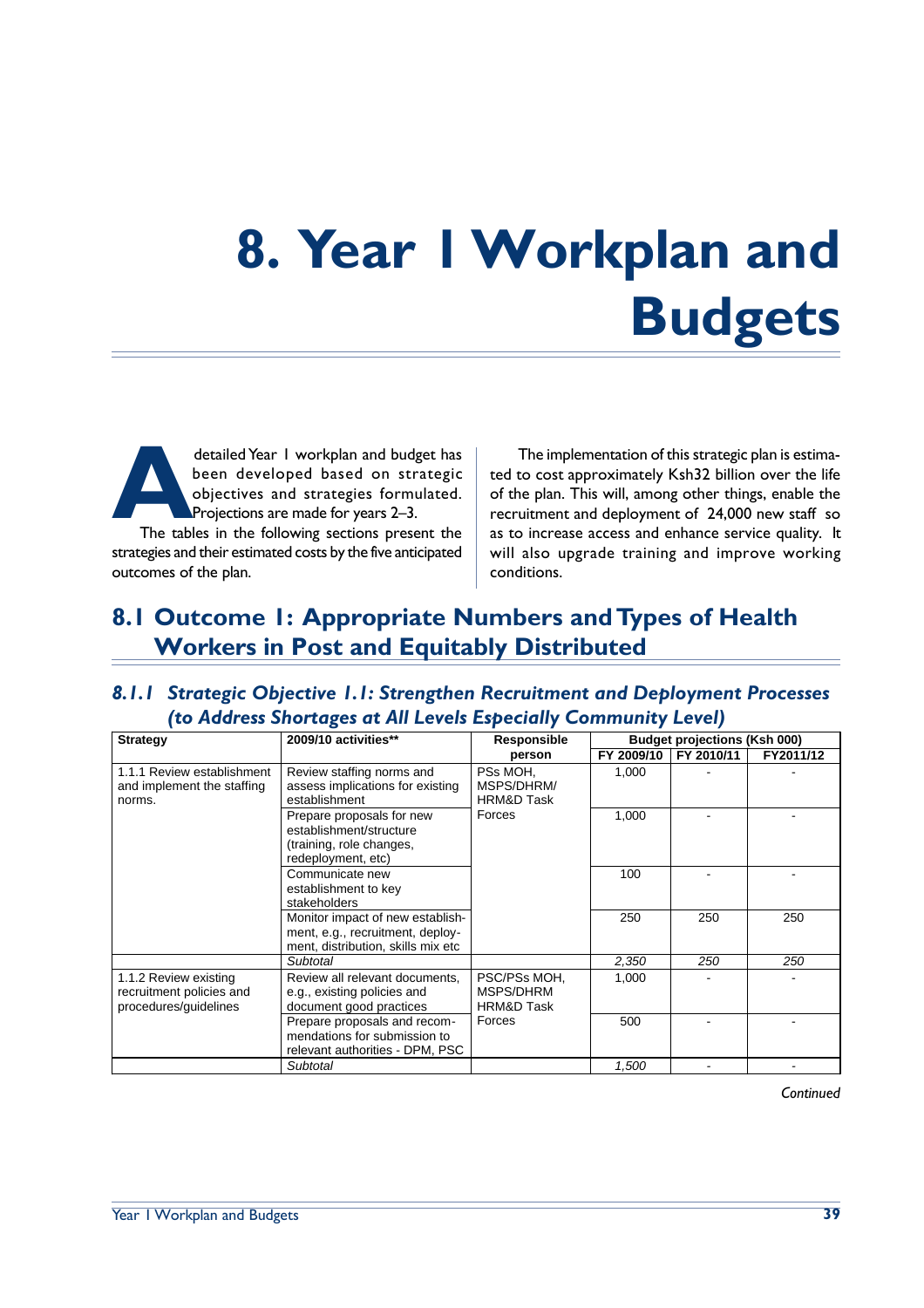#### **Strategic objective 1.1, continued**

| 1.1.3 Develop and<br>implement a deployment<br>policy to guide the | Review current deployment<br>processes (tracking study) and<br>impact        | PSs MOH.<br>MSPS/DHRM<br><b>HRM&amp;D Task</b>                     | 100 |  |
|--------------------------------------------------------------------|------------------------------------------------------------------------------|--------------------------------------------------------------------|-----|--|
| deployment processes for<br>all health workers                     | Carry out research on best<br>practice and document<br>recommended practices | Forces                                                             | 100 |  |
|                                                                    | Convene stakeholder seminar<br>for consensus and adoption                    |                                                                    | 700 |  |
|                                                                    | Subtotal                                                                     |                                                                    | 900 |  |
| 1.1.4 Regulating the<br>construction of new facilities             | Develop guidelines to help<br>regulate construction of new<br>facilities     | PSC/PSs MOH,<br>MSPS/DMS/DPHS/<br>DHRM/HRM&D<br><b>Task Forces</b> | 250 |  |
|                                                                    | <b>Subtotal</b>                                                              |                                                                    | 250 |  |

## *8.1.2 Strategic Objective 1.2: Scale up Health Worker Recruitment and Re-Deployment to Improve Equity*

| <b>Strategy</b>                                                                        | 2009/10 activities**<br><b>Responsible</b>                                                                                                                                                                 |                                                              |            | <b>Budget projections (Ksh 000)</b> |           |
|----------------------------------------------------------------------------------------|------------------------------------------------------------------------------------------------------------------------------------------------------------------------------------------------------------|--------------------------------------------------------------|------------|-------------------------------------|-----------|
|                                                                                        |                                                                                                                                                                                                            | person                                                       | FY 2009/10 | FY 2010/11                          | FY2011/12 |
| with identified gaps at all<br>levels                                                  | 1.2.1 Recruit additional public Advertise for, recruit and deploy<br>sector health workforce in line approximately 24,000 health staff: MSPS/DMS/DPHS/D<br>Year 1, 4,000; year 2, 8,000;<br>Year 3, 12,000 | PSC/PSs MOH,<br><b>HRM/HRM&amp;D Task</b><br>Forces          | 1,440,000  | 4,348,800                           | 8,755,776 |
|                                                                                        | <b>Subtotal</b>                                                                                                                                                                                            |                                                              | 1,440,000  | 4,348,800                           | 8,755,776 |
| 1.2.2 Re-deploy staff to<br>regions with acute shortages                               | Preparation of a staff distribution<br>analysis report                                                                                                                                                     | PSs MOH,<br>DHRM/HRM&D Task                                  | 100        | 100                                 | 100       |
|                                                                                        | Preparation and implementation<br>of staff redeployment schedule                                                                                                                                           | Forces                                                       | 60,000     | 30,000                              | 30,000    |
|                                                                                        | <b>Subtotal</b>                                                                                                                                                                                            |                                                              | 60,100     | 30,100                              | 30,100    |
| 1.2.3 Lobby development<br>partners to support<br>recruitment and deployment           | Establish an officer to monitor<br>and manage donor support<br>activities                                                                                                                                  | PSC/PSs MOH,<br>MSPS/DMS/DPHS/D<br><b>HRM/HRM&amp;D Task</b> | 1,100      | 700                                 | 750       |
| <b>l</b> of additional health staff                                                    | Prepare a comprehensive report<br>on donor support activities and<br>proposed programme<br>interventions                                                                                                   | Forces                                                       | 100        | 100                                 | 100       |
|                                                                                        | Hold stakeholders/donor support<br>review workshops                                                                                                                                                        |                                                              | 2,000      | 2,000                               | 2,000     |
|                                                                                        | <b>Subtotal</b>                                                                                                                                                                                            |                                                              | 3,200      | 2,800                               | 2,850     |
| 1.2.4 Disaggregate the<br>lestablishment to district level<br>based on staffing norms  | Categorize facilities on the basis<br>of work load and service delivery<br>standards                                                                                                                       | PSs MOH,<br><b>MSPS/DHRM/HRM&amp;</b><br>D Task Forces       | 100        |                                     |           |
|                                                                                        | Develop and implement facility<br>establishment proposals                                                                                                                                                  |                                                              | 100        |                                     |           |
|                                                                                        | <b>Subtotal</b>                                                                                                                                                                                            |                                                              | 200        |                                     |           |
| 1.2.5 Develop a mechanism<br>for deployment of staff to<br>faith-based health services | Establish an office handle, set<br>quidelines/procedures; monitor<br>staff deployment to FBOs                                                                                                              | PSs<br>MOH,/DMS/DPHS/D<br><b>HRM</b>                         | 300        |                                     |           |
|                                                                                        | <b>Subtotal</b>                                                                                                                                                                                            |                                                              | 300        |                                     |           |

## *8.1.3 Strategic Objective 1.3: Identify and Train Level 1 Health Workers Required to Implement the Community Strategy*

| <b>Strategy</b>                                                                                                 | 2009/10 activities                                                                                                                                  | Responsible                                                  | <b>Budget projections (Ksh 000)</b> |            |           |
|-----------------------------------------------------------------------------------------------------------------|-----------------------------------------------------------------------------------------------------------------------------------------------------|--------------------------------------------------------------|-------------------------------------|------------|-----------|
|                                                                                                                 |                                                                                                                                                     | person                                                       | FY 2009/10                          | FY 2010/11 | FY2011/12 |
| 1.3.1 Identify community<br>health workers and train<br>them on the implementation<br>of the community strategy | Develop and disseminate<br>quidelines to provincial, district<br>Public Health officers and<br>community leaders on selection<br>criteria for Corps | PS MOPHS.DPHS/<br>DHRM/DMOH/HR<br><b>M&amp;D Task Forces</b> | 1.000                               |            |           |
|                                                                                                                 | Compile a comprehensive list of<br>all identified CORPs                                                                                             |                                                              | 100                                 |            |           |
|                                                                                                                 | Develop training curriculum and<br>training materials for orientation<br>and induction of CORPS                                                     |                                                              | 3,400                               |            |           |
|                                                                                                                 | Prepare and conduct District<br>Level training programmes/<br><b>Workshops for CORPs</b>                                                            |                                                              | 450.000                             | 450,000    | 450.000   |
|                                                                                                                 | <b>Subtotal</b>                                                                                                                                     |                                                              | 454.500                             | 450.000    | 450.000   |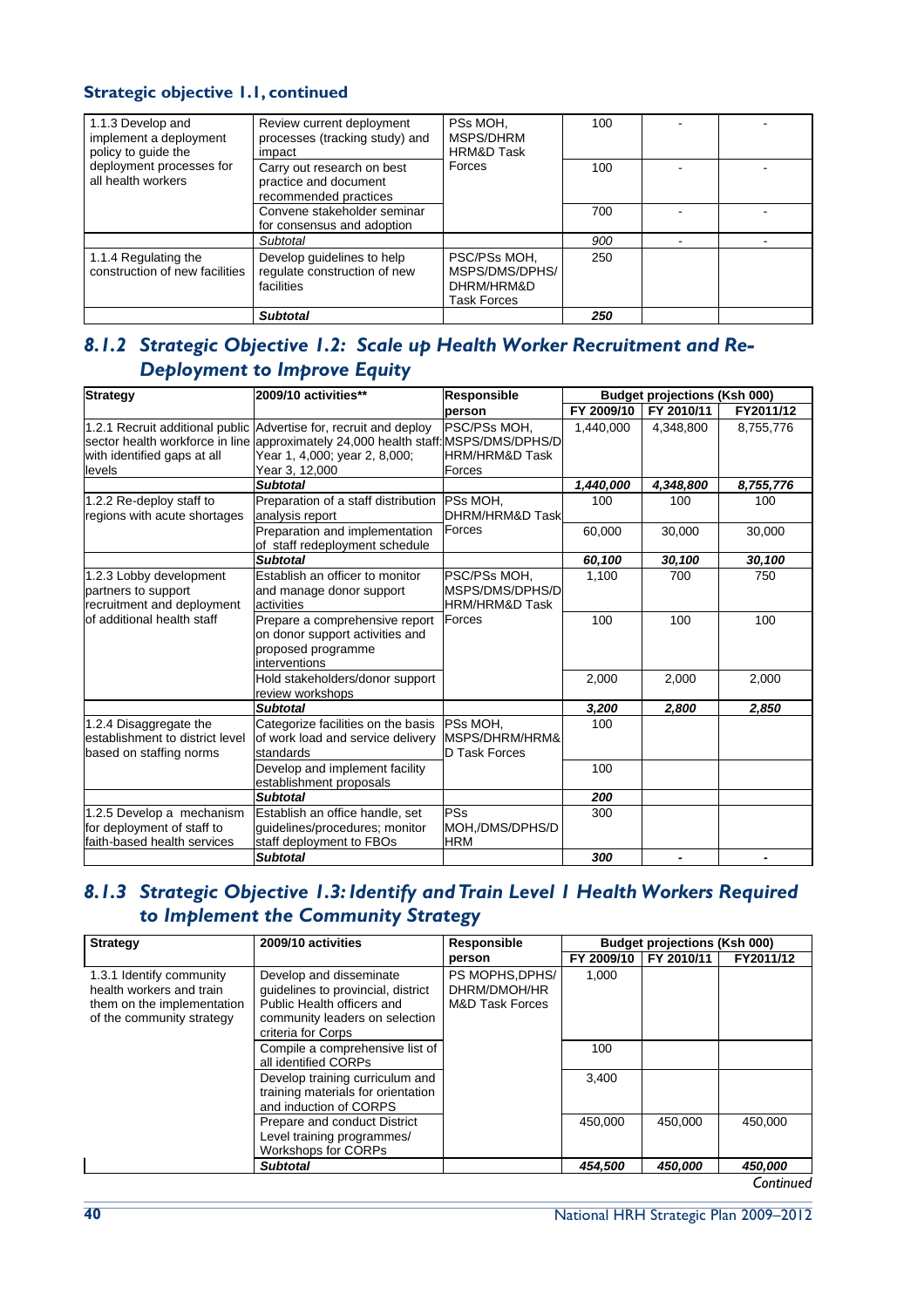#### **Strategic objective 1.3, continued**

| <b>Strategy</b>                                                                 | 2009/10 activities                                                                           | Responsible                          |            | <b>Budget projections (Ksh 000)</b> |            |
|---------------------------------------------------------------------------------|----------------------------------------------------------------------------------------------|--------------------------------------|------------|-------------------------------------|------------|
|                                                                                 |                                                                                              | person                               | FY 2009/10 | FY 2010/11                          | FY 2011/12 |
| 1.3.2 Recruit and deploy<br>CHEW and train them on<br>the implementation of the | Advertise and recruit<br>approximately 16,000 vacancies<br>for filling over a 2-year period. | PSC/PS<br>MOPHS, DPHS/<br>DHRM/HRM&D | 2.880.000  | 5.817.600                           | 5,933,952  |
| community strategy                                                              | Conduct regional staff Induction<br>workshops                                                | <b>Task Forces</b>                   | 32,000     | 32,000                              | 32,000     |
|                                                                                 | <b>Subtotal</b>                                                                              |                                      | 2,912,000  | 5,849,600                           | 5,965,952  |
| 1.3.3 Establish working                                                         | Equip work stations for CHEWs                                                                | PS MOPHS, DPHS/                      | 10,000     | 15,000                              | 15,000     |
| stations for CHEWs at level                                                     | Monitor and evaluate<br>implementation                                                       | DHRM/HRM&D<br><b>Task Forces</b>     | 250        | 250                                 | 250        |
|                                                                                 | <b>Subtotal</b>                                                                              |                                      | 10,250     | 15,250                              | 15,250     |
| 1.3.4 Develop a retention                                                       | Develop a retention strategy                                                                 | <b>PSs</b>                           | 2,300      |                                     |            |
| strategy for community<br>health workers                                        | Develop and disseminate<br>appropriate guidelines for<br>implementation                      | MOPHS/MSPS/DP<br>HS/<br>DHRM/HRM&D   | 2,200      | 1,600                               |            |
|                                                                                 | Monitor and evaluate<br>implementation                                                       | <b>Task Forces</b>                   | 250        | 250                                 | 250        |
|                                                                                 | <b>Subtotal</b>                                                                              |                                      | 4,750      | 1,850                               | 250        |
|                                                                                 |                                                                                              | Outcome 1 total                      | 4,890,300  | 10,698,650                          | 15,220,428 |

# **8.2 Outcome 2: Improved Retention of Health Workers at All Levels**

## *8.2.1 Strategic Objective 2.1: Make Health Sector Jobs More Attractive to Improve Staffing Levels and Reduce Turnover*

| <b>Strategy</b>                                                                                                | 2009/10 activities                                                                                                                                     | <b>Responsible</b>                                            | <b>Budget projections (Ksh 000)</b> |            |           |  |
|----------------------------------------------------------------------------------------------------------------|--------------------------------------------------------------------------------------------------------------------------------------------------------|---------------------------------------------------------------|-------------------------------------|------------|-----------|--|
|                                                                                                                |                                                                                                                                                        | person                                                        | FY 2009/10                          | FY 2010/11 | FY2011/12 |  |
| 2.1.1 Conduct periodic<br>review of compensation<br>packages in line with<br>qualifications                    | Conduct rapid survey of salaries<br>and allowances of health sector<br>employers and comparable<br>professional groups and<br>analyse and collate data | <b>PS/HR Working</b><br>Group                                 |                                     | 6,400      |           |  |
|                                                                                                                | Convene workshop to present<br>survey findings and get<br>consensus                                                                                    |                                                               |                                     | 2,600      |           |  |
|                                                                                                                | Prepare briefing paper for policy<br>makers                                                                                                            |                                                               |                                     | 200        |           |  |
|                                                                                                                | <b>Subtotal</b>                                                                                                                                        |                                                               | $\overline{\phantom{a}}$            | 9,200      |           |  |
| 2.1.2 Lobby for improved<br>staff welfare and amenities                                                        | Prepare a staff welfare and<br>amenities improvement plan                                                                                              | <b>PSs MOH.</b><br>MSPS/MOF/SEC.PS                            | 2,300                               |            |           |  |
| including housing and<br>recreation facilities in all<br>areas including hard-to-                              | Disseminate planned<br>interventions to stakeholders to<br>inform future budgetary support                                                             | PRB/DHRM/<br><b>HRM&amp;D Task</b><br><b>Forces</b>           | 700                                 |            |           |  |
| reach areas                                                                                                    | Monitor and evaluate<br>implementation                                                                                                                 |                                                               | 250                                 | 250        | 250       |  |
|                                                                                                                | <b>Subtotal</b>                                                                                                                                        |                                                               | 3,250                               | 250        | 250       |  |
| 2.1.3 Improve work climate<br>in all health facilities (e.g.,<br>worker wellness, safety,<br>recreation, etc.) | Form Work Climate Task Force<br>(TF) (approx 5 members)                                                                                                | PSs MOH,<br>MOF/DMS/DPHS/<br>DHRM/HRM&D<br><b>Task Forces</b> | 200                                 |            |           |  |
|                                                                                                                | Conduct a work climate<br>assessment, identify promising<br>practices that enhance work<br>climate and propose<br>interventions                        |                                                               | 8,600                               |            |           |  |
|                                                                                                                | Disseminate proposed<br>interventions to stakeholders to<br>inform future budgetary support                                                            |                                                               | 800                                 | 800        |           |  |
|                                                                                                                | Monitor and evaluate<br>implementation                                                                                                                 |                                                               | 250                                 | 250        | 250       |  |
|                                                                                                                | <b>Subtotal</b>                                                                                                                                        |                                                               | 9,850                               | 1,050      | 250       |  |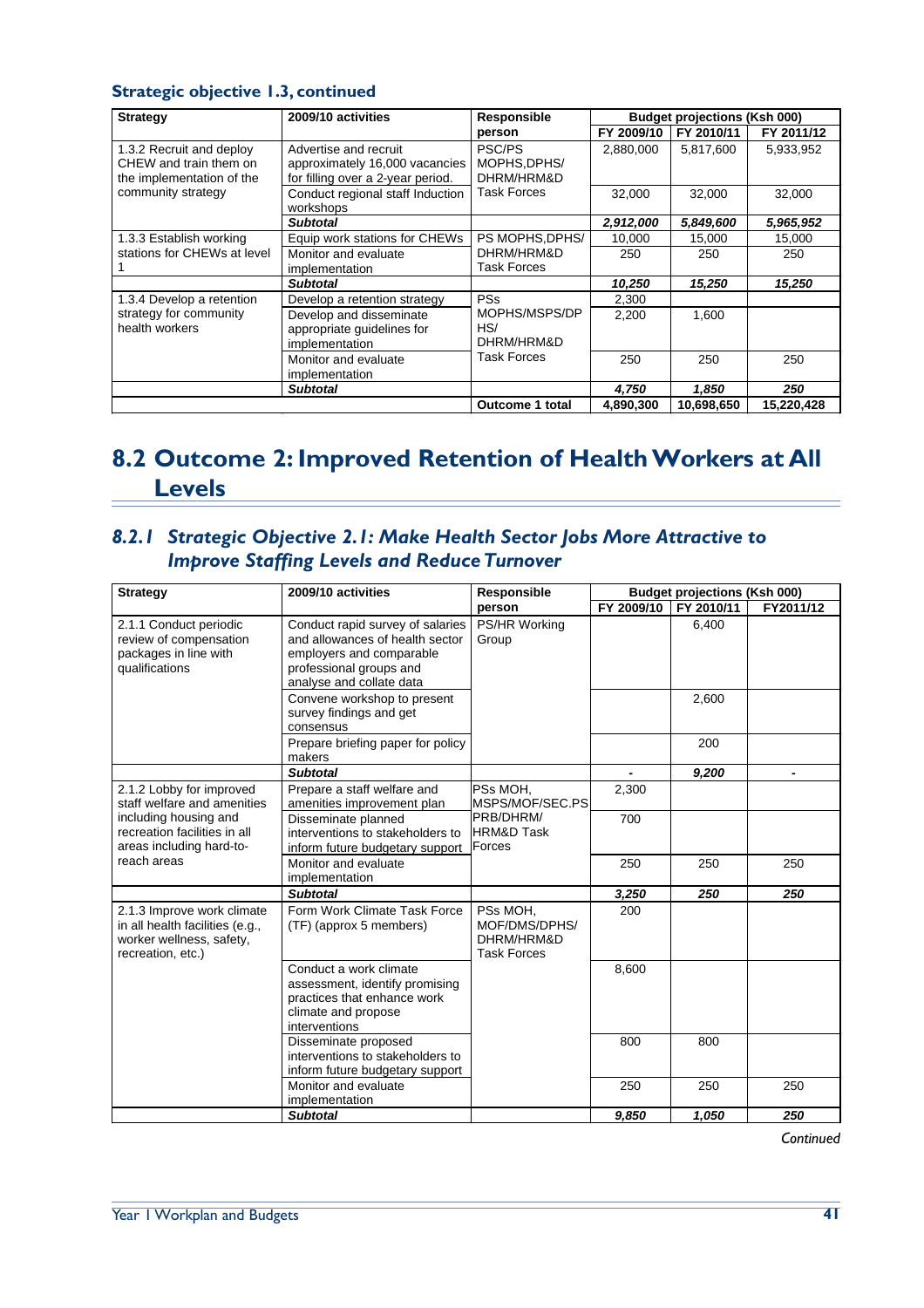#### **Strategic objective 2.1, continued**

| <b>Strategy</b>                          | 2009/10 activities                                                                                               | <b>Responsible</b>                                   | <b>Budget projections (Ksh 000)</b> |            |           |  |
|------------------------------------------|------------------------------------------------------------------------------------------------------------------|------------------------------------------------------|-------------------------------------|------------|-----------|--|
|                                          |                                                                                                                  | person                                               | FY 2009/10                          | FY 2010/11 | FY2011/12 |  |
| Strategy 2.1.4 Explore                   | Form Retention Task Force                                                                                        | PSs MOH,                                             | 200                                 |            |           |  |
| retention schemes for<br>targeted cadres | Review attrition data to identify<br>"at risk" groups                                                            | MSPS/MOF/SEC.P<br>SPRB/DHRM/<br>HRM&D Task<br>Forces | 5,600                               |            |           |  |
|                                          | Review of documentation on<br>retention schemes relevant to<br>the ""at risk" groups within and<br>outside Kenya |                                                      | 200                                 |            |           |  |
|                                          | Develop retention proposals on<br>targeted cadres                                                                |                                                      | 2.100                               |            |           |  |
|                                          | Convene stakeholder<br>conference for consensus and<br>adoption                                                  |                                                      |                                     | 700        |           |  |
|                                          | Develop simple reporting<br>system for monitoring attrition<br>levels of identified "at risk"<br>groups          |                                                      |                                     | 250        | 250       |  |
|                                          | <b>Subtotal</b>                                                                                                  |                                                      | 8,100                               | 950        | 250       |  |

#### *8.2.2 Strategic Objective 2.2: Make Hard to Fill Posts and Hard to Staff Stations More Attractive*

| <b>Strategy</b>                                    | 2009/10 activities                                     | Responsible                         | <b>Budget projections (Ksh 000)</b> |            |           |  |
|----------------------------------------------------|--------------------------------------------------------|-------------------------------------|-------------------------------------|------------|-----------|--|
|                                                    |                                                        | person                              | FY 2009/10                          | FY 2010/11 | FY2011/12 |  |
| Strategy 2.2.1 Develop and                         | (Use Retention Task force)                             | PSs MOH.                            |                                     |            |           |  |
| implement a retention<br>package for hard-to reach | Develop retention proposals on<br>targeted regions     | MSPS/DHRM/<br><b>HRM&amp;D Task</b> |                                     | 100        |           |  |
| regions (Some activities<br>budgeted under 2.1.4   | Propose working systems and<br>share with stakeholders | Forces                              |                                     | 1.100      |           |  |
| above)                                             | Monitor and evaluate activities                        |                                     |                                     | 250        | 250       |  |
|                                                    | <b>Subtotal</b>                                        |                                     |                                     | 1,450      | 250       |  |
|                                                    |                                                        | <b>Outcome 2 total</b>              | 21.200                              | 12.900     | 1.000     |  |

# **8.3 Outcome 3: Improved Institutional and Health Worker Performance**

## *8.3.1 Strategic Objective 3.1: Improve Leadership and Management at All Levels to Improve Institutional and Health Worker Performance*

| <b>Strategy</b>                                                                                       | 2009/10 Activities                                                                                                                                                  | Responsible                                                        |            | <b>Budget projections (Ksh 000)</b> |           |
|-------------------------------------------------------------------------------------------------------|---------------------------------------------------------------------------------------------------------------------------------------------------------------------|--------------------------------------------------------------------|------------|-------------------------------------|-----------|
|                                                                                                       |                                                                                                                                                                     | person                                                             | FY 2009/10 | FY 2010/11                          | FY2011/12 |
| 3.1.1 Revision of leadership<br>and management<br>competencies for key Health<br>Management Personnel | Identify key management posts<br>and develop competencies and<br>clear quidelines for recruitment/<br>filling key health management<br>and administrative positions | PSs MOH,<br>MSPS/DHRM/<br><b>HRM&amp;D Task</b><br>Force           | 1,100      |                                     |           |
|                                                                                                       | Revise job descriptions and<br>core competencies to improve<br>leadership and management<br>functions                                                               |                                                                    | 200        |                                     |           |
|                                                                                                       | Develop briefing paper to<br>communicate change to health<br>workers and employers                                                                                  |                                                                    | 100        |                                     |           |
|                                                                                                       | <b>Subtotal</b>                                                                                                                                                     |                                                                    | 1,400      |                                     |           |
| 3.1.2 Ensure key leadership<br>and management positions                                               | Identify gaps in leadership and<br>management positions                                                                                                             |                                                                    | 100        |                                     |           |
| at all levels are substantively<br>filled.                                                            | Deploy staff to fill identified<br>leadership and management<br>gaps especially in the health<br>administrative and management<br>support systems                   | PSC/PSs MOH,<br>MSPS/DMS/DPHS/<br>DHRM/HRM&D<br><b>Task Forces</b> | 10,000     | 20,000                              | 10,000    |
|                                                                                                       | <b>Subtotal</b>                                                                                                                                                     |                                                                    | 10,100     | 20,000                              | 10,000    |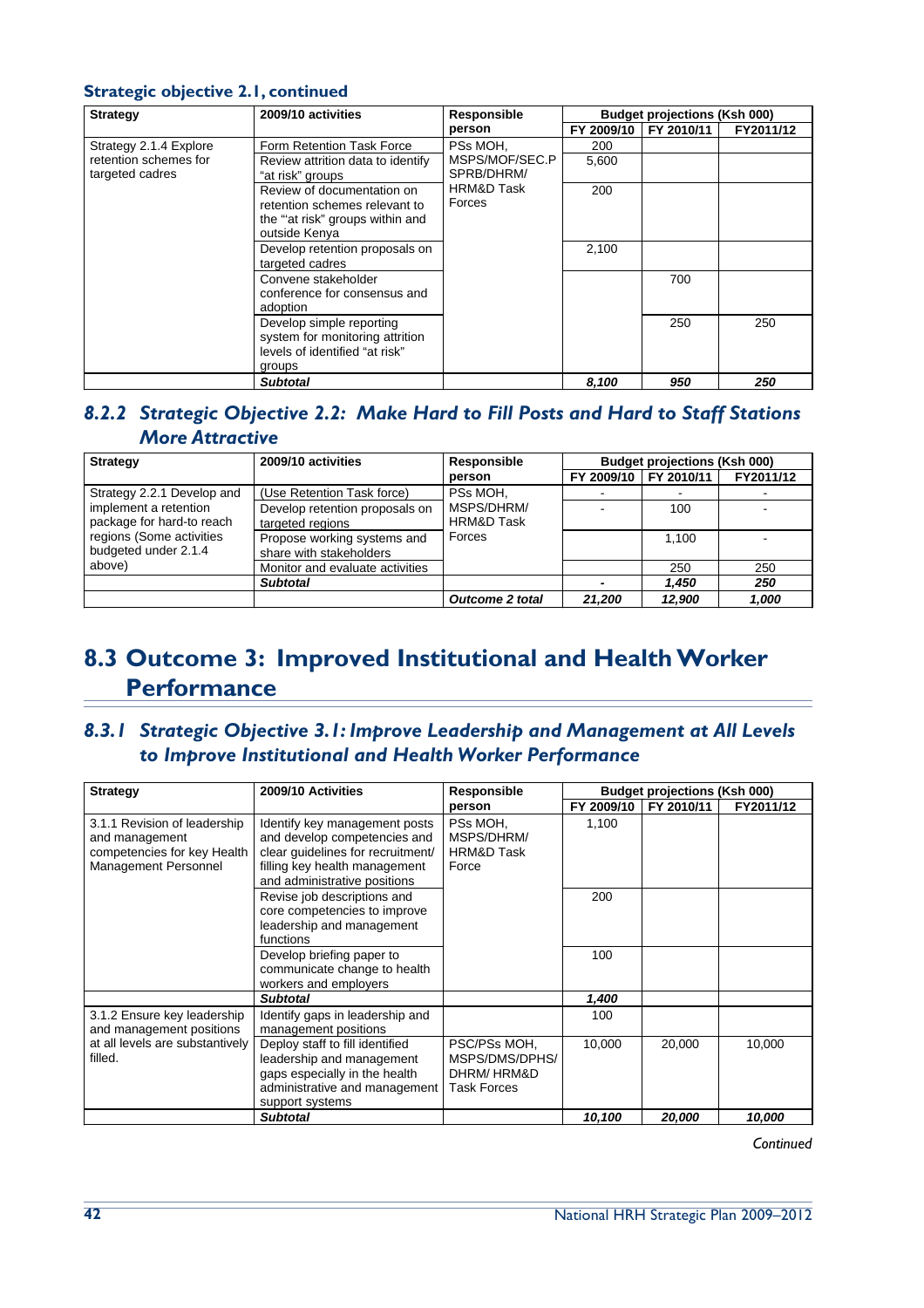#### **Strategic objective 3.1, continued**

| <b>Strategy</b>                                                                                                     | 2009/10 Activities                                                                                                                 | Responsible                                                    |            | <b>Budget projections (Ksh 000)</b> |           |
|---------------------------------------------------------------------------------------------------------------------|------------------------------------------------------------------------------------------------------------------------------------|----------------------------------------------------------------|------------|-------------------------------------|-----------|
|                                                                                                                     |                                                                                                                                    | person                                                         | FY 2009/10 | FY 2010/11                          | FY2011/12 |
| 3.1.3 Enhance leadership<br>and management capacity<br>at all levels                                                | Assess performance,<br>management knowledge and<br>skills of department heads and<br>technical managers                            | PSs MOH,<br>MSPS/DMS/DPHS/<br>DHRM/HRM&D<br><b>Task Forces</b> | 1,100      |                                     |           |
|                                                                                                                     | Develop capacity development<br>plan including; performance<br>management systems, results-<br>based management, target<br>setting |                                                                | 250        |                                     |           |
|                                                                                                                     | Implement capacity develop-<br>ment/leadership and manage-<br>ment development training                                            |                                                                | 122,000    | 122,000                             | 122,000   |
|                                                                                                                     | Develop M&E indicators and<br>monitor application of training<br>and performance improvements                                      |                                                                | 500        | 2,000                               | 2,000     |
|                                                                                                                     | <b>Subtotal</b>                                                                                                                    |                                                                | 123,850    | 124,000                             | 124,000   |
| 3.1.4 Improve supportive<br>supervision systems                                                                     | Assess existing support<br>supervision systems and tools                                                                           | PSs MOH.<br>DMS/DPHS/DHRM                                      | 1,100      |                                     |           |
| including mentoring,<br>counselling and coaching,<br>behaviour change                                               | Develop guidelines/tools for<br>improvement of support<br>supervision                                                              | / HRM&D Task<br>Forces                                         | 250        |                                     |           |
| programmes                                                                                                          | Provide training in support<br>supervision skills and use of<br>tools                                                              |                                                                | 30,000     | 30,000                              | 30,000    |
|                                                                                                                     | M&E of support supervision<br>systems                                                                                              |                                                                |            | 250                                 | 250       |
|                                                                                                                     | <b>Subtotal</b>                                                                                                                    |                                                                | 31,350     | 30,250                              | 30,250    |
| 3.1.5 Incorporate practical,<br>action-based leadership and<br>management approaches<br>into pre-service curriculum | Sensitize pre-service training<br>institutions on the need to<br>incorporate leadership and<br>management into their curricula     |                                                                | 1,000      |                                     |           |
|                                                                                                                     | <b>Subtotal</b>                                                                                                                    |                                                                | 1,000      | $\overline{\phantom{0}}$            |           |

## *8.3.2 Strategic Objective 3.2: Institute a Results-Based Management System to Improve Institutional and Health Worker Performance at All Levels*

| <b>Strategy</b>                                                                             | 2009/10 activities                                                                                                                                                                                        | Responsible                                                    |                          | <b>Budget projections (Ksh 000)</b> |           |
|---------------------------------------------------------------------------------------------|-----------------------------------------------------------------------------------------------------------------------------------------------------------------------------------------------------------|----------------------------------------------------------------|--------------------------|-------------------------------------|-----------|
|                                                                                             |                                                                                                                                                                                                           | person                                                         | FY 2009/10               | FY 2010/11                          | FY2011/12 |
| 3.2.1 Strengthen the<br>sanctions and reward<br>system to support<br>performance management | Review the design, functioning<br>and effectiveness of the system                                                                                                                                         | PSs MOH. DMS/<br>DPHS/DHRM/<br><b>HRM&amp;D Task</b><br>Forces | 1,100                    |                                     |           |
| systems                                                                                     | Develop proposals for<br>institutionalization of results<br>based performance<br>management systems                                                                                                       | PSs MOH,<br>MSPS/DMS/DPHS/<br>DHRM/HRM&D<br><b>Task Forces</b> | 250                      |                                     |           |
|                                                                                             | Train senior managers in the<br>best practices of performance<br>management                                                                                                                               | <b>HR Division</b>                                             |                          | 9,000                               | 9,000     |
|                                                                                             | Monitor application and<br>effectiveness of the perform-<br>ance management system                                                                                                                        | <b>HR M&amp;E TEAM</b>                                         |                          | 250                                 | 250       |
|                                                                                             | <b>Subtotal</b>                                                                                                                                                                                           |                                                                | 1.350                    | 9,250                               | 9,250     |
| 3.2.3 Institutionalize team<br>work approaches                                              | Sensitize managers on impor-<br>tance of and ways of streng-<br>thening team work (This will be<br>integrated into the leadership<br>and Management Training)                                             | PSs MOH,<br>MSPS/DMS/DPHS/<br>DHRM/HRM&D<br><b>Task Forces</b> |                          |                                     |           |
|                                                                                             | <b>Subtotal</b>                                                                                                                                                                                           |                                                                | $\overline{\phantom{0}}$ | $\overline{\phantom{0}}$            |           |
| 3.2.4 Strengthen negotiation<br>and conflict management<br>skills                           | Develop training modules on<br>negotiation and conflict man-<br>agement skills and conduct<br>training for selected cadres<br>(This will be integrated into the<br>leadership and management<br>training) | PSs MOH,<br>MSPS/DMS/DPHS/<br>DHRM/HRM&D<br><b>Task Forces</b> |                          |                                     |           |
|                                                                                             | <b>Subtotal</b>                                                                                                                                                                                           |                                                                |                          |                                     |           |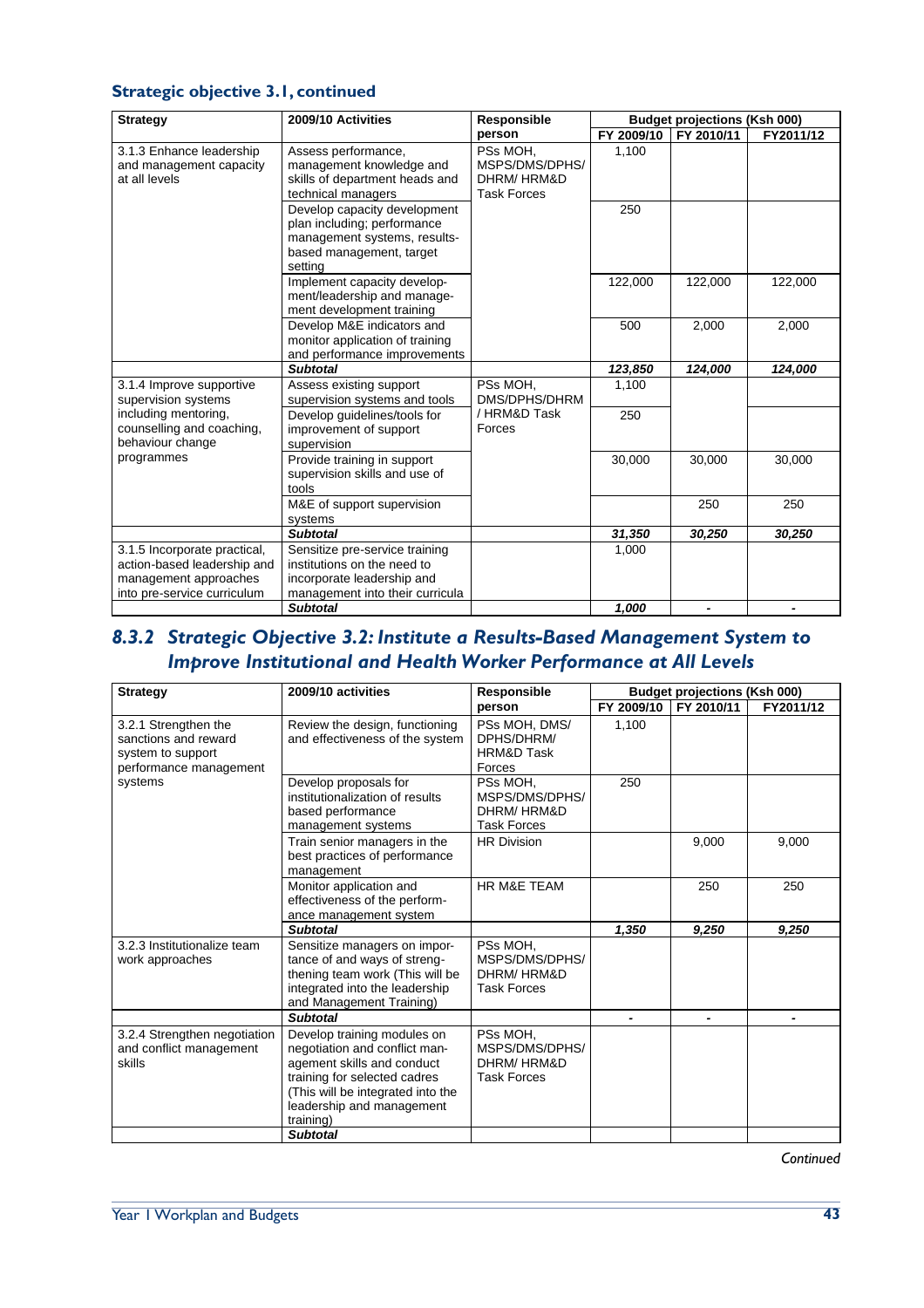#### **Strategic objective 3.2, continued**

| <b>Strategy</b>                                                    | 2009/10 activities                                                                                                                                                                                                                                  | <b>Responsible</b> | <b>Budget projections (Ksh 000)</b> |            |           |  |
|--------------------------------------------------------------------|-----------------------------------------------------------------------------------------------------------------------------------------------------------------------------------------------------------------------------------------------------|--------------------|-------------------------------------|------------|-----------|--|
|                                                                    |                                                                                                                                                                                                                                                     | person             | FY 2009/10                          | FY 2010/11 | FY2011/12 |  |
| 3.2.5 Establish effective<br>systems for managing staff<br>absence | PSs MOH.<br>Carry out a survey to review<br>existing systems and practices<br>for managing staff absence as<br>DHRM/HRM&D<br>well as understand the levels of<br><b>Task Forces</b><br>absence and underlying<br>reasons<br>Develop and disseminate | MSPS/DMS/DPHS/     | 1.100<br>250                        | 250        |           |  |
|                                                                    | guidelines for managing<br>absence                                                                                                                                                                                                                  |                    |                                     |            |           |  |
|                                                                    | Monitor impact on absence<br>levels                                                                                                                                                                                                                 |                    | 250                                 | 250        | 250       |  |
|                                                                    | Subtotal                                                                                                                                                                                                                                            |                    | 1.600                               | <i>500</i> | 250       |  |

## *8.3.3 Strategic Objective 3.3: Improve Health Worker Safety, Health and Wellness*

| <b>Strategy</b>                                                     | 2009/10 activities                                                                                          | Responsible                                  | <b>Budget projections (Ksh 000)</b> |            |           |  |
|---------------------------------------------------------------------|-------------------------------------------------------------------------------------------------------------|----------------------------------------------|-------------------------------------|------------|-----------|--|
|                                                                     |                                                                                                             | person                                       | FY 2009/10                          | FY 2010/11 | FY2011/12 |  |
| 3.3.1 Ensure health staff<br>work in a safe and healthy             | Establish facility health and<br>safety committees                                                          | PSs MOH.<br>MSPS/DMS/DPHS/                   | 250                                 |            |           |  |
| environment in line with the<br>laws of Kenya                       | Develop, disseminate and<br>distribute to all staff Health and<br>Safety Handbooks and<br><b>Guidelines</b> | DHRM/HRM&D<br><b>Task Forces</b>             | 2.600                               | 5,600      | 5600      |  |
|                                                                     | <b>Subtotal</b>                                                                                             |                                              | 2,850                               | 5,600      | 5,600     |  |
| 3.3.2 Provide psycho-social<br>support to health workers in<br>need | Establish and staff counselling<br>and quidance units in the health<br>workplace                            | PSC/PSs MOH.<br>MSPS/DMS/DPHS/<br>DHRM/HRM&D | 36,000                              | 72.000     | 108.000   |  |
|                                                                     | Provide psycho-social training<br>to health managers and<br>supervisors                                     | <b>Task Forces</b>                           | 10.000                              | 10.000     | 10.000    |  |
|                                                                     | <b>Subtotal</b>                                                                                             |                                              | 46,000                              | 82,000     | 118,000   |  |
|                                                                     |                                                                                                             | <b>Outcome 3 total</b>                       | 219,500                             | 271,600    | 297,350   |  |

# **8.4 Outcome 4: Strengthened Human Resource Development Systems and Practices**

### *8.4.1 Strategic Objective 4.1: Establish Supportive Policy Frameworks to Manage and Monitor Health Workforce Development*

| <b>Strategy</b>                                                                     | 2009/10 activities                                                                                                      | Responsible                      | <b>Budget projections (Ksh 000)</b> |            |           |  |  |
|-------------------------------------------------------------------------------------|-------------------------------------------------------------------------------------------------------------------------|----------------------------------|-------------------------------------|------------|-----------|--|--|
|                                                                                     |                                                                                                                         | person                           | FY 2009/10                          | FY 2010/11 | FY2011/12 |  |  |
| 4.1.1 Finalize, disseminate<br>and implement the national<br>health training policy | Finalize and launch the National<br><b>Health Training Policy</b><br>Document (Activity ongoing and<br>funds available) | DHRM/HRM&D<br><b>Task Forces</b> |                                     |            |           |  |  |
|                                                                                     | <b>Monitor effectiveness</b>                                                                                            |                                  |                                     | 250        | 250       |  |  |
|                                                                                     | <b>Subtotal</b>                                                                                                         |                                  |                                     | 250        | 250       |  |  |
| 4.1.2 Develop and<br>implement a succession<br>planning policy guidelines           | Review current succession<br>planning and career develop-<br>ment quidelines and carry out<br>research on best practice | DHRM/HRM&D<br><b>Task Forces</b> |                                     | 1.400      |           |  |  |
|                                                                                     | Develop and gain consensus on<br>the draft succession quidelines                                                        |                                  |                                     | 1.900      |           |  |  |
|                                                                                     | Disseminate guidelines and<br>sensitize senior managers                                                                 |                                  |                                     | 2.800      | 2,800     |  |  |
|                                                                                     | Monitor and evaluate the<br>effectiveness of the policy                                                                 |                                  |                                     | 250        | 250       |  |  |
|                                                                                     | <b>Subtotal</b>                                                                                                         |                                  |                                     | 6.350      | 3.050     |  |  |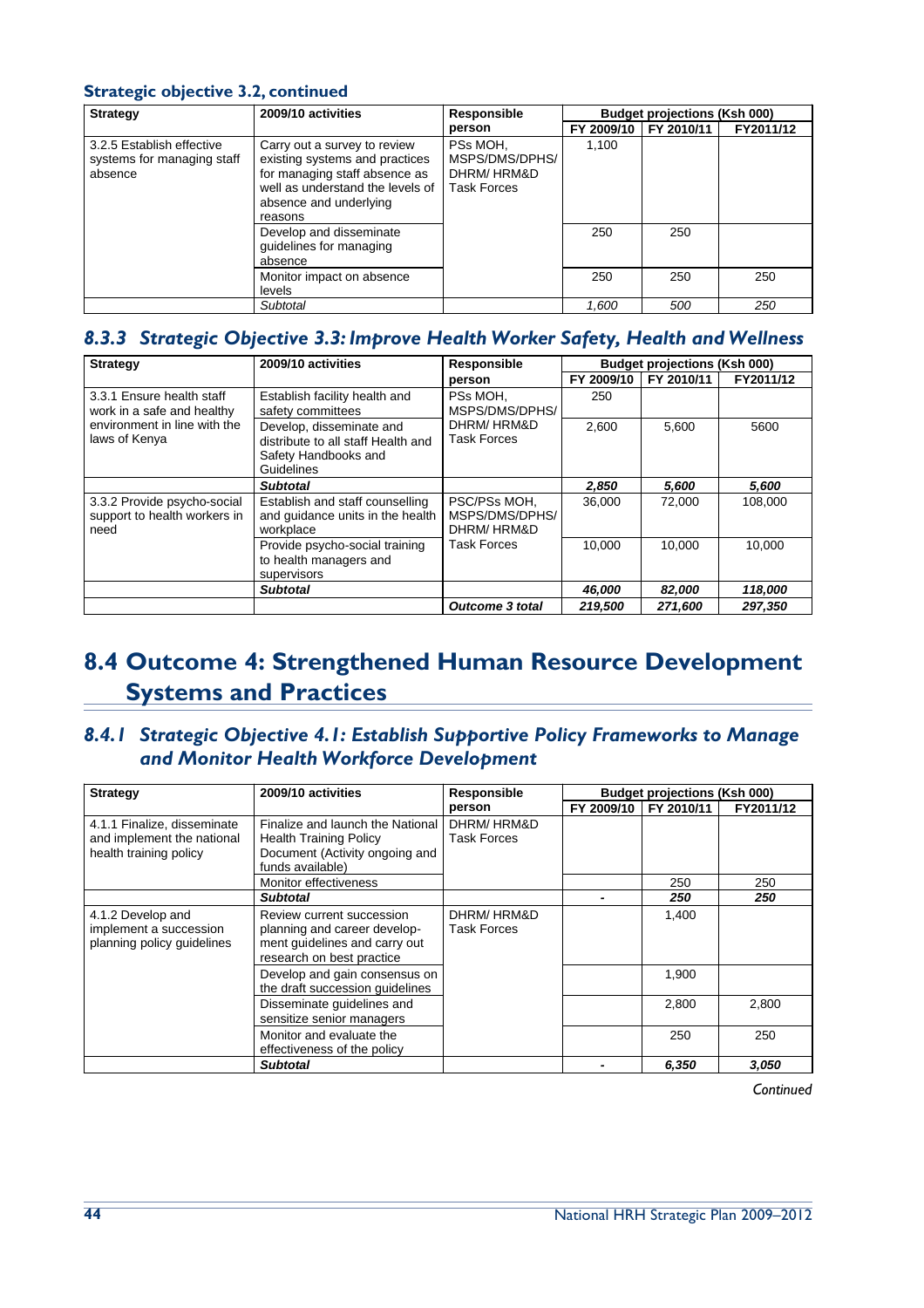#### **Strategic objective 4.1, continued**

| ັ<br><b>Strategy</b>                                                                           | 2009/10 activities                                                                                 | Responsible                             | <b>Budget projections (Ksh 000)</b> |            |           |  |
|------------------------------------------------------------------------------------------------|----------------------------------------------------------------------------------------------------|-----------------------------------------|-------------------------------------|------------|-----------|--|
|                                                                                                |                                                                                                    | person                                  | FY 2009/10                          | FY 2010/11 | FY2011/12 |  |
| 4.1.3 Develop clear career<br>progression structures to                                        | Review existing schemes of<br>service for delivery of KEPH                                         | DHRM/HRM&D<br><b>Task Forces</b>        | 3.600                               |            |           |  |
| support and harmonize staff<br>development in line with<br>service needs                       | Develop draft revised and new<br>schemes                                                           |                                         | 2,600                               |            |           |  |
|                                                                                                | Disseminate schemes for<br>issuance                                                                |                                         | 500                                 | 500        |           |  |
|                                                                                                | Monitor and evaluate the<br>implementation of revised/new<br>schemes                               |                                         |                                     | 250        | 250       |  |
|                                                                                                | <b>Subtotal</b>                                                                                    |                                         | 6,700                               | 750        | 250       |  |
| 4.1.4 Advocate for the<br>introduction of a levy to<br>support health workforce<br>development | Carry out feasibility studies on<br>the establishment of a National<br><b>Health Training Fund</b> | PSs MOH.<br>MSPS/MOF/DMS/<br>DPHS/DHRM/ |                                     | 3,700      |           |  |
|                                                                                                | Hold Stakeholder meetings                                                                          | <b>HRM&amp;D Task</b>                   |                                     | 1,000      |           |  |
|                                                                                                | Development of policy paper on<br><b>NHTF</b>                                                      | Forces                                  |                                     | 500        |           |  |
|                                                                                                | <b>Subtotal</b>                                                                                    |                                         |                                     | 5,200      |           |  |

### *8.4.2 Strategic Objective 4.2: Increase the Capacity and Output of Pre-Service Institutions for Key Cadres*

| <b>Strategy</b>                                                          | 2009/10 activities                                           | <b>Responsible</b>                                                  | <b>Budget projections (Ksh 000)</b> |            |           |
|--------------------------------------------------------------------------|--------------------------------------------------------------|---------------------------------------------------------------------|-------------------------------------|------------|-----------|
|                                                                          |                                                              | person                                                              | FY 2009/10                          | FY 2010/11 | FY2011/12 |
| 4.2.1 Undertake a<br>comprehensive survey of                             | Conduct a national survey of<br>health training institutions | PSs MOH. MSPS/<br>MOF/DMS/DPHS/                                     |                                     | 8.400      |           |
| training institutions including<br>determining their capacity            | Compile survey findings and<br>recommended interventions     | DHRM/HRM&D<br><b>Task Forces</b>                                    |                                     | 1,000      |           |
| and Output                                                               | Disseminate survey findings<br>and recommended interventions |                                                                     |                                     | 3.360      |           |
|                                                                          | <b>Subtotal</b>                                              |                                                                     |                                     | 12,760     |           |
| 4.2.2 Develop and adhere to<br>clear entry requirement for<br>all cadres | Review, Set, document and<br>disseminate entry requirements  | PSs MOH, MSPS/<br>MOF/DMS/DPHS/<br>DHRM/HRM&D<br><b>Task Forces</b> | 3,400                               |            |           |
|                                                                          | <b>Subtotal</b>                                              |                                                                     | 3,400                               |            |           |
| 4.2.3 Develop a<br>comprehensive plan of                                 | Develop a 5-year national HRH<br>manpower plan               | PSs MOH.<br>MSPS/MOF/DMS/                                           |                                     | 5,000      |           |
| scaling-up Output                                                        | Conduct stakeholders buy-in<br>seminars                      | DPHS/DHRM/<br>HRM&D Task                                            |                                     | 700        |           |
|                                                                          | Monitoring and evaluation of<br>output                       | <b>Forces</b>                                                       |                                     | 250        | 250       |
|                                                                          | <b>Subtotal</b>                                              |                                                                     |                                     | 5,950      | 250       |

#### *8.4.3 Strategic Objective 4.3: Institutionalize Competence-Based Training Programmes to Increase Volume, Quality and Skill Mix of the Health Workforce*

| <b>Strategy</b>                                                                                                                                                                | 2009/10 activities                                                                                                                                                                                                                                 | Responsible                                                              | <b>Budget projections (Ksh 000)</b> |                |           |
|--------------------------------------------------------------------------------------------------------------------------------------------------------------------------------|----------------------------------------------------------------------------------------------------------------------------------------------------------------------------------------------------------------------------------------------------|--------------------------------------------------------------------------|-------------------------------------|----------------|-----------|
|                                                                                                                                                                                |                                                                                                                                                                                                                                                    | person                                                                   | FY 2009/10                          | FY 2010/11     | FY2011/12 |
| 4.3.1 Develop a HRD plan<br>for pre-service and in-<br>service that is responsive to<br>the needs of the health<br>sector and allows<br>continuous professional<br>development | Develop a comprehensive,<br>costed national HRD plan for<br>achieving the required numbers<br>of health workers with requisite<br>competencies bases on the<br>performance needs assessment<br>and the manpower plan<br>Host stakeholder consensus | PSs MOH.<br>MOLHRD/DMS/<br>DPHS/DHRM/<br><b>HRM&amp;D Task</b><br>Forces |                                     | 3,000<br>1,000 |           |
|                                                                                                                                                                                | workshops                                                                                                                                                                                                                                          |                                                                          |                                     |                |           |
|                                                                                                                                                                                | Finalize plan and disseminate to<br>all stakeholders                                                                                                                                                                                               |                                                                          |                                     | 1,000          |           |
|                                                                                                                                                                                | Conduct M&E                                                                                                                                                                                                                                        |                                                                          |                                     | 250            | 250       |
|                                                                                                                                                                                | <b>Subtotal</b>                                                                                                                                                                                                                                    |                                                                          |                                     | 5,250          | 250       |
| 4.3.2 Improve quality and<br>coverage of in-service<br>training (IST) and continuing                                                                                           | Develop training need<br>assessment tools for identifying<br>training needs                                                                                                                                                                        | PSs MOH,<br>DMS/DPHS/DHRM<br>/ HRM&D Task                                |                                     | 1,300          |           |
| professional development<br>(CPD) systems and<br>practices to better meet<br>health sector needs                                                                               | Integrate tools with performance<br>management systems (e.g.<br>appraisal systems) and<br>sensitize stakeholders                                                                                                                                   | Forces                                                                   |                                     | 2,000          | 2,000     |
|                                                                                                                                                                                | <b>Subtotal</b>                                                                                                                                                                                                                                    |                                                                          |                                     | 3,300          | 2,000     |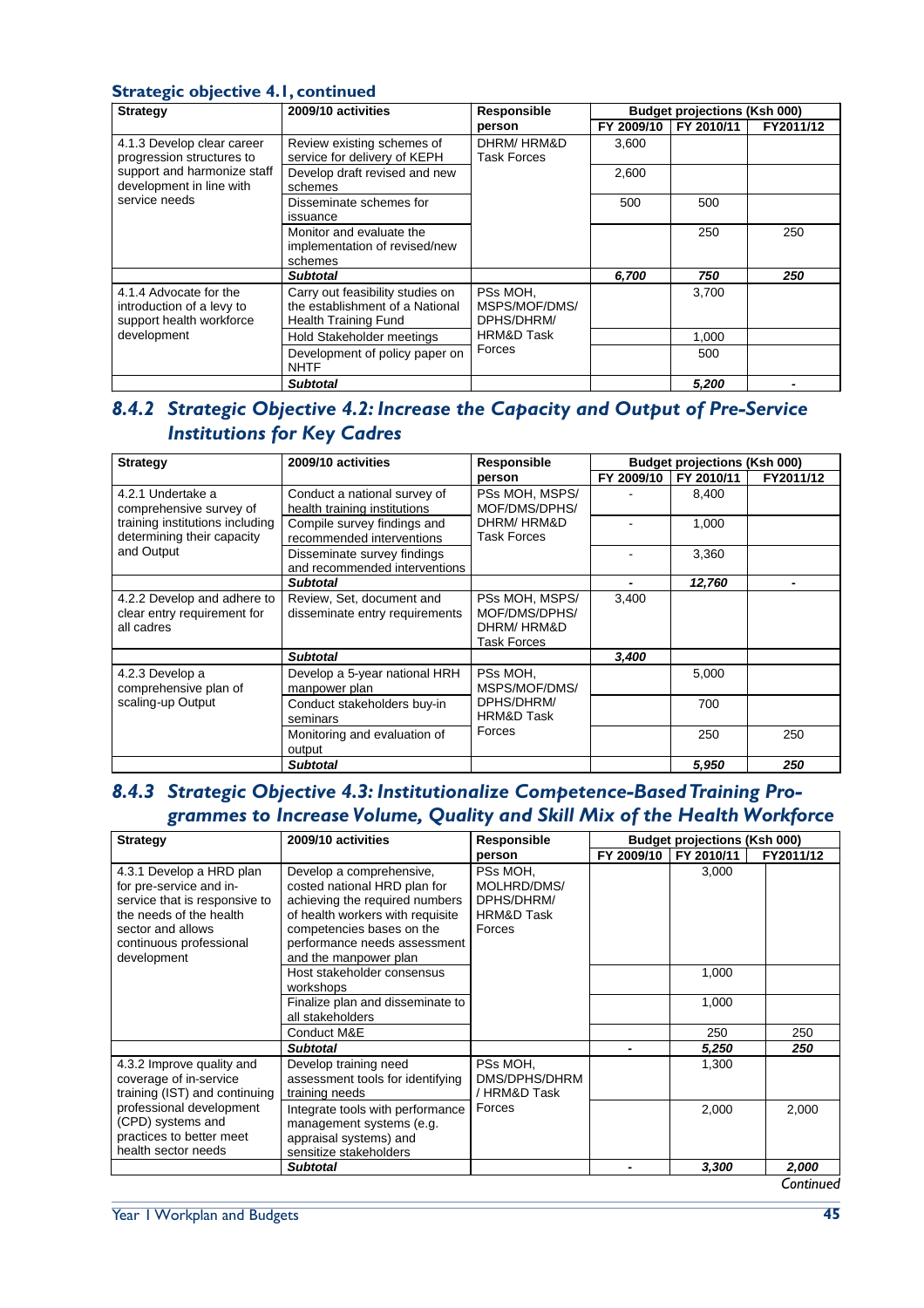#### **Strategic objective 4.3, continued**

| <b>Strategy</b>                                                                                                                   | 2009/10 activities                                                                                                               | <b>Responsible</b>                                                  | <b>Budget projections (Ksh 000)</b> |            |           |
|-----------------------------------------------------------------------------------------------------------------------------------|----------------------------------------------------------------------------------------------------------------------------------|---------------------------------------------------------------------|-------------------------------------|------------|-----------|
|                                                                                                                                   |                                                                                                                                  | person                                                              | FY 2009/10                          | FY 2010/11 | FY2011/12 |
| 4.3.3 Standardize and<br>control institutional<br>accreditation                                                                   | Establishment of a National<br><b>Health Training Commission</b><br>(Consideration under the<br>National Health Training Policy) | PSs MOH/<br>DMS/DPHS/DHRM<br>/ HRM&D Task<br>Forces                 |                                     |            |           |
|                                                                                                                                   | <b>Subtotal</b>                                                                                                                  |                                                                     |                                     |            |           |
| 4.3.4 Develop incentives to<br>motivate and retain key staff<br>in training institutions                                          | Formation of task Force to<br>review and develop a HRH<br>deployment and Incentives<br>strategy                                  | PSs MOH, MSPS/<br>MOF/DMS/DPHS/<br>DHRM/HRM&D<br><b>Task Forces</b> |                                     | 5,000      |           |
|                                                                                                                                   | <b>Subtotal</b>                                                                                                                  |                                                                     |                                     | 5,000      |           |
| 4.3.5 Ensure curriculum<br>review and development is<br>done regularly in line with<br>international standards and<br>local needs | see 4.3.3                                                                                                                        | PSs MOH,<br>DMS/DPHS/DHRM<br>/ HRM&D Task<br>Forces                 |                                     |            |           |
|                                                                                                                                   | <b>Subtotal</b>                                                                                                                  |                                                                     |                                     |            |           |
|                                                                                                                                   |                                                                                                                                  | <b>Outcome 4 total</b>                                              | 10,100                              | 44.810     | 6,050     |

# **8.5 Outcome 5: Strengthened Human Resource Planning and Management and Leadership at All Levels**

## *8.5.1 Strategic Objective 5.1: Strengthen and Decentralize HR Planning and Management*

| <b>Strategy</b>                                                                                                                                                                                                           | 2009/10 activities                                                                                                                                                                     | Responsible                                                   |            | <b>Budget projections (Ksh 000)</b> |                          |
|---------------------------------------------------------------------------------------------------------------------------------------------------------------------------------------------------------------------------|----------------------------------------------------------------------------------------------------------------------------------------------------------------------------------------|---------------------------------------------------------------|------------|-------------------------------------|--------------------------|
|                                                                                                                                                                                                                           |                                                                                                                                                                                        | person                                                        | FY 2009/10 | FY 2010/11                          | FY 2011/12               |
| 5.1.1 Establish a HR<br>planning and review<br>mechanism                                                                                                                                                                  | Develop and disseminate<br>guidelines and mechanisms for<br>sector-wide HR planning and<br>review                                                                                      | PSs MOH.<br>DMS/DPHS/DHRM<br>/ HRM&D Task<br>Forces           |            | 2,900                               |                          |
|                                                                                                                                                                                                                           | <b>Subtotal</b>                                                                                                                                                                        |                                                               |            | 2,900                               | $\overline{\phantom{a}}$ |
| 5.1.2 Review HR structures<br>in light of ongoing<br>restructuring                                                                                                                                                        | Review and revise HR planning<br>and management structures at<br>all levels in the two ministries of<br>health structures and referral<br>hospitals in view of the revised<br>mandates | PSs MOH,<br>DMS/DPHS/DHRM<br>/ HRM&D Task<br>Forces           | 1.000      |                                     |                          |
|                                                                                                                                                                                                                           | <b>Subtotal</b>                                                                                                                                                                        |                                                               | 1,000      |                                     |                          |
| 5.1.3 Put in place mech-<br>anisms for implementing<br>decentralization of the HR                                                                                                                                         | Establish HRM posts at<br>administrative and facility level<br>4 and above                                                                                                             | PSs MOH, DHRM/<br><b>HRM&amp;D Task</b><br>Forces             | 100        |                                     |                          |
| function including<br>development of structures<br>and reporting lines                                                                                                                                                    | Develop guidelines and clear<br>reporting structures for field HR<br>officers                                                                                                          |                                                               | 200        |                                     |                          |
|                                                                                                                                                                                                                           | <b>Subtotal</b>                                                                                                                                                                        |                                                               | 300        |                                     |                          |
| 5.1.4 Recruit additional HR<br>staff for the decentralized<br>system                                                                                                                                                      | Create and declare an<br>additional 300 HRM posts to<br>MSPS for filling                                                                                                               | PSC/PSs MOH.<br>MSPS/DHRM/<br><b>HRM&amp;D Task</b><br>Forces | 36,000     | 36,000                              | 36,000                   |
|                                                                                                                                                                                                                           | <b>Subtotal</b>                                                                                                                                                                        |                                                               | 36,000     | 36,000                              | 36,000                   |
| 5.1.5 Develop a compre-<br>hensive HRH review cover-<br>ing, workforce require-<br>ments, the labour market<br>and pre-service training                                                                                   | Covered under 4.2.3 and 4.3.1                                                                                                                                                          | PSs MOH, DHRM/<br><b>HRM&amp;D Task</b><br>Forces             |            |                                     |                          |
|                                                                                                                                                                                                                           | <b>Subtotal</b>                                                                                                                                                                        |                                                               |            |                                     |                          |
| 5.1.6 Establish an annual<br>reporting mechanism on<br>HR data and trends on key<br>areas for the entire sector<br>and to evaluate progress<br>on the implementation on<br>HRH strategic plan and<br>other HR initiatives | Covered under 5.1.1 and 5.4.2                                                                                                                                                          |                                                               |            |                                     |                          |
|                                                                                                                                                                                                                           | <b>Subtotal</b>                                                                                                                                                                        |                                                               |            |                                     |                          |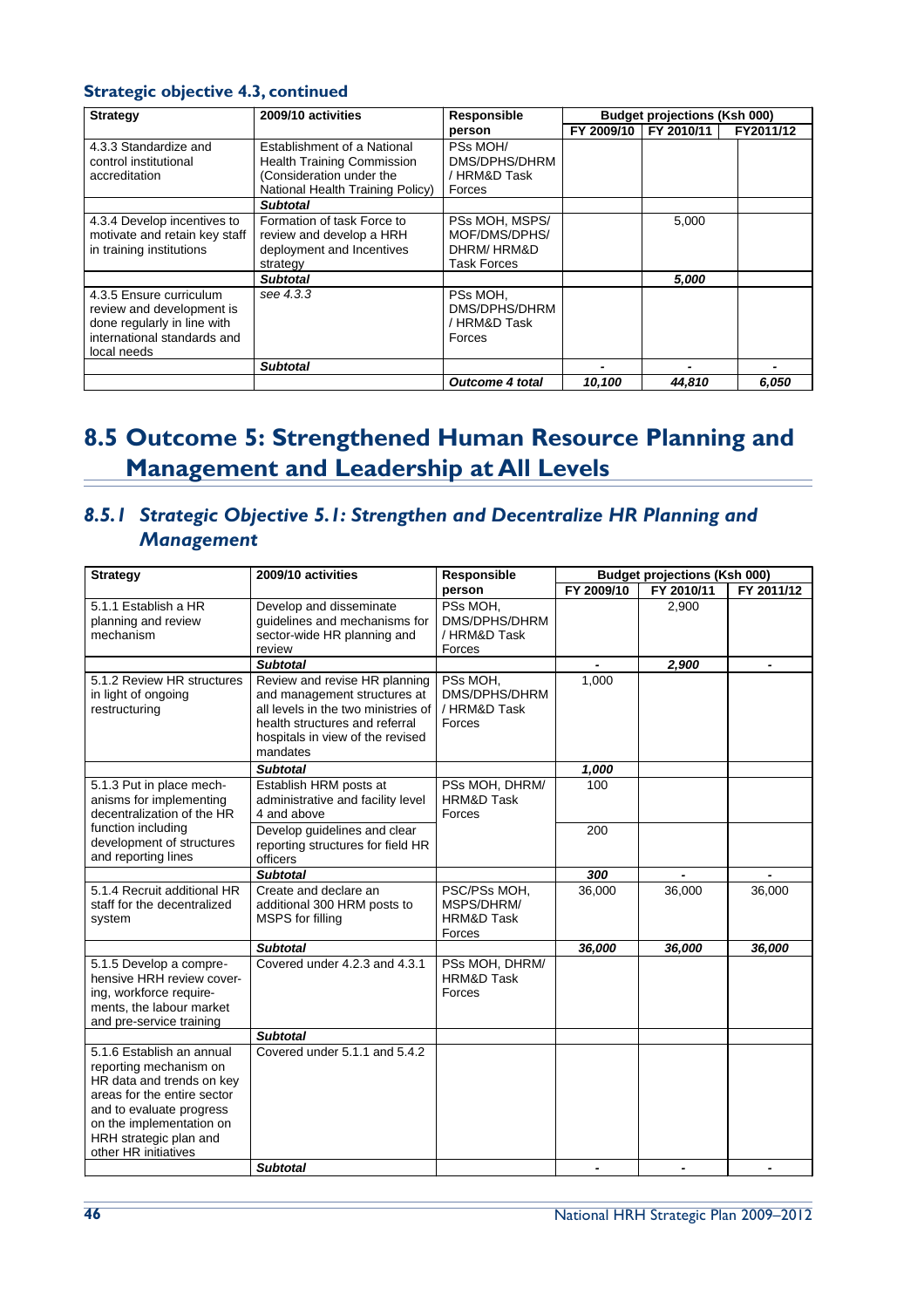| <b>Strategy</b>                                                                                          | 2009/10 activities                                                                                                                                                      | Responsible                                               |                          | <b>Budget projections (Ksh 000)</b> |           |  |
|----------------------------------------------------------------------------------------------------------|-------------------------------------------------------------------------------------------------------------------------------------------------------------------------|-----------------------------------------------------------|--------------------------|-------------------------------------|-----------|--|
|                                                                                                          |                                                                                                                                                                         | person                                                    | FY 2009/10               | FY 2010/11                          | FY2011/12 |  |
| 5.2.1 Build the capacity of<br>all HR staff                                                              | Conduct HR planning and<br>management training<br>programmes                                                                                                            | PSs MOH.<br>MSPS/DHRM/<br><b>HRM&amp;D Task</b>           | 3.000                    | 4.500                               | 4.500     |  |
|                                                                                                          | Increase the ICT capacity of<br>HR staff                                                                                                                                | Forces                                                    | 3,000                    | 4,500                               | 4,500     |  |
|                                                                                                          | <b>Subtotal</b>                                                                                                                                                         |                                                           | 6,000                    | 9,000                               | 9,000     |  |
| 5.2.2 Advocate for the<br>review of the HR manual in-<br>line with best practice                         | Develop a comprehensive HR<br>manual in line with PSC<br>guidelines and DPm circulars<br>(for use by managers)                                                          | PSs MOH.<br>MSPS/DHRM/<br><b>HRM&amp;D Task</b><br>Forces |                          | 2,900                               |           |  |
|                                                                                                          | Develop a popular version of<br>the HR manual to be (to be<br>distributed to all staff)                                                                                 |                                                           |                          | 1,000                               |           |  |
|                                                                                                          | Disseminate and distribute the<br>two manuals                                                                                                                           |                                                           |                          | 1.000                               | 1.000     |  |
|                                                                                                          | <b>Subtotal</b>                                                                                                                                                         |                                                           | $\overline{\phantom{0}}$ | 4,900                               | 1,000     |  |
| 5.2.3 Advocate for the<br>review of job descriptions<br>after every two years or as<br>per service needs | Develop guidelines and<br>procedures on development of<br>job descriptions in the health<br>sector (Review of schemes of<br>service currently ongoing refer<br>$-4.1.3$ | PSs MOH,<br>MSPS/DHRM/<br><b>HRM&amp;D Task</b><br>Forces |                          |                                     |           |  |
| 5.2.4 Introduce an<br>orientation programme                                                              | Develop and disseminate<br>orientation guidelines and<br>checklists to guide the two<br>ministries of health                                                            |                                                           |                          | 1,500                               |           |  |
|                                                                                                          | <b>Subtotal</b>                                                                                                                                                         |                                                           |                          | 1.500                               |           |  |

## *8.5.2 Strategic Objective 5.2: Strengthen HR Systems and Practices*

## *8.5.4 Strategic Objective 5.3: Strengthen the Human Resources Information System (HRIS)*

| <b>Strategy</b>                               | 2009/10 Activities                                                                                      | Responsible                  |            | <b>Budget projections (Ksh 000)</b> |           |
|-----------------------------------------------|---------------------------------------------------------------------------------------------------------|------------------------------|------------|-------------------------------------|-----------|
|                                               |                                                                                                         | person                       | FY 2009/10 | FY 2010/11                          | FY2011/12 |
| 5.3.1 Develop and<br>implement an integrated, | Strengthen established HRIS<br>task force                                                               | PSs MOH, MSPS/<br>DHRM/HRM&D | 1,000      |                                     |           |
| sector wide HRIS                              | Develop HRIS and data<br>protection Policies                                                            | <b>Task Forces</b>           | 1,000      |                                     |           |
|                                               | Procure and install hard/soft-<br>ware equipment and supplies<br>for the HRIS centre and field<br>units |                              | 2,000      | 2,000                               | 2,000     |
|                                               | Develop HRIS database*                                                                                  |                              | 1,000      | 1,500                               |           |
|                                               | Conduct end user training                                                                               |                              | 1,000      | 1.000                               | 1,000     |
|                                               | Develop and distribute end user<br>materials                                                            |                              | 500        | 500                                 | 500       |
|                                               | Create linkages to existing data-<br>bases (HMIS, CNO Office, etc.)                                     |                              | 1,000      | 1,500                               | 1,000     |
|                                               | Hold stakeholder buy-in<br>seminars                                                                     |                              | 3.000      | 1.000                               |           |
|                                               | Populate the database                                                                                   |                              | 4,000      | 2,000                               | 2,000     |
|                                               | Monitor and evaluate the<br>system                                                                      |                              | 1,500      | 500                                 | 500       |
|                                               | <b>Subtotal</b>                                                                                         |                              | 16,000     | 10,000                              | 7,000     |

#### *8.5.4 Strategic Objective 5.4: Strengthen Collaboration across the Sector between Service Providers to Ensure Optimal Service Provision*

| <b>Strategy</b>                                                                                                                                                               | 2009/10 activities                                                                                                                            | Responsible                                               | <b>Budget projections (Ksh 000)</b> |            |            |
|-------------------------------------------------------------------------------------------------------------------------------------------------------------------------------|-----------------------------------------------------------------------------------------------------------------------------------------------|-----------------------------------------------------------|-------------------------------------|------------|------------|
|                                                                                                                                                                               |                                                                                                                                               | person                                                    | FY 2009/10                          | FY 2010/11 | FY 2011/12 |
| 5.4.1 Review current<br>practices and explore<br>options for strengthening<br>collaboration among<br>stakeholders (e.g.,<br>harmonizing structures,<br>systems and resources) | Conduct a study and propose<br>recommendations on<br>coordination and collaboration<br>of HR programs and initiatives<br>in the health sector | PSs MOH.<br>MSPS/DHRM/<br><b>HRM&amp;D Task</b><br>Forces | 1.500                               |            |            |
|                                                                                                                                                                               | <b>Subtotal</b>                                                                                                                               |                                                           | 1.500                               |            |            |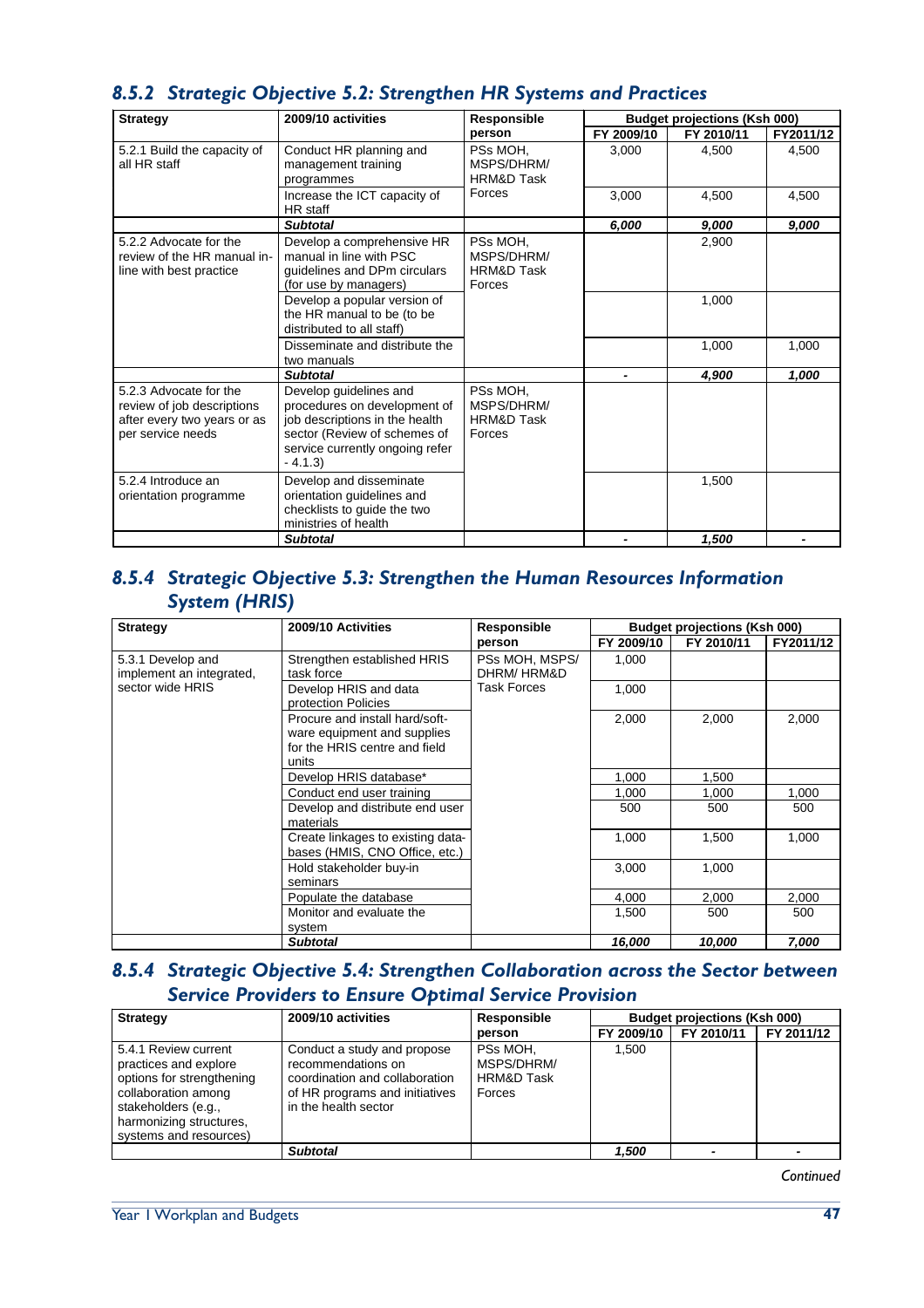#### **Strategic objective 5.4, continued**

| <b>Strategy</b>                                                                                                                                             | 2009/10 activities                                                                                                                                                          | Responsible                                        | <b>Budget projections (Ksh 000)</b> |            |            |  |
|-------------------------------------------------------------------------------------------------------------------------------------------------------------|-----------------------------------------------------------------------------------------------------------------------------------------------------------------------------|----------------------------------------------------|-------------------------------------|------------|------------|--|
|                                                                                                                                                             |                                                                                                                                                                             | person                                             | FY 2009/10                          | FY 2010/11 | FY 2011/12 |  |
| Strategy 5.4.2 Establish a<br>high level multi stakeholder<br>HR steering committee to<br>coordinate and monitor<br>implementation of HRH<br>Strategic Plan | Establish a broad-based<br>national HRH steering commi-<br>ttee composed of members with<br>requisite experience and<br>seniority and quided by clear<br>terms of reference | PSs MOH, MSPS/<br>DHRM/HRM&D<br><b>Task Forces</b> | 1.500                               |            |            |  |
|                                                                                                                                                             | Hold regular meetings of the<br>National HRH management<br>Committee                                                                                                        |                                                    | 3,000                               | 3,000      | 3,000      |  |
|                                                                                                                                                             | Establish regional (provincial/<br>district) HRH leadership groups<br>and technical teams - by<br>outcome and Subsector                                                     |                                                    | 11,000                              | 11,000     | 11,000     |  |
|                                                                                                                                                             | Arrange for an annual National<br><b>HRH Conference for</b><br>stakeholders and policy makers                                                                               |                                                    | 4.000                               | 4.000      | 4,000      |  |
|                                                                                                                                                             | <b>Subtotal</b>                                                                                                                                                             |                                                    | 19,500                              | 18,000     | 18,000     |  |

## *8.5.5 Strategic Objective 5.5: Institute Task Shifting at All Levels*

| <b>Strategy</b>                                                                                                           | 2009/10 activities                                                                   | Responsible                                               | <b>Budget projections (Ksh 000)</b> |            |            |  |
|---------------------------------------------------------------------------------------------------------------------------|--------------------------------------------------------------------------------------|-----------------------------------------------------------|-------------------------------------|------------|------------|--|
|                                                                                                                           |                                                                                      | person                                                    | FY 2009/10                          | FY 2010/11 | FY 2011/12 |  |
| 5.5.1 Develop appropriate<br>task shifting policies and                                                                   | Establish Task Shifting Task<br>Force                                                | PSs MOH,<br>MSPS/DHRM/                                    | 100                                 |            |            |  |
| guidelines                                                                                                                | Develop and disseminate HR<br>policies and guidelines for task<br>shifting           | HRM&D Task<br>Forces                                      | 1,500                               |            |            |  |
|                                                                                                                           | M&E                                                                                  |                                                           | 250                                 | 250        | 250        |  |
|                                                                                                                           | <b>Subtotal</b>                                                                      |                                                           | 1,850                               | 250        | 250        |  |
| 5.5.2 Provide appropriate<br>training to support task<br>shifting                                                         | Develop and implement training<br>modules                                            | PSs MOH, MSPS/<br>DHRM/HRM&D<br><b>Task Forces</b>        | 1,500                               | 5,000      | 5,000      |  |
|                                                                                                                           | <b>Subtotal</b>                                                                      |                                                           | 1,500                               | 5,000      | 5,000      |  |
| 5.5.3 Deploy level 1 staff,<br>review and align with<br>evolving strategy                                                 | see above                                                                            | PSs MOH, MSPS/<br>DHRM/HRM&D<br><b>Task Forces</b>        |                                     |            |            |  |
|                                                                                                                           | <b>Subtotal</b>                                                                      |                                                           |                                     |            |            |  |
| 5.5.4 Ensure recognition<br>and compensation of task<br>shifting by reviewing and<br>developing the schemes of<br>service | Review and incorporate task<br>shifting in job descriptions and<br>core competencies | PSs MOH,<br>MSPS/DHRM/<br><b>HRM&amp;D Task</b><br>Forces | 500                                 |            |            |  |
|                                                                                                                           | <b>Subtotal</b>                                                                      |                                                           | 500                                 |            |            |  |
|                                                                                                                           |                                                                                      | <b>Outcome 5 total</b>                                    | 84,150                              | 87,550     | 76,250     |  |
| <b>Grand total</b>                                                                                                        |                                                                                      |                                                           | 5,225,250                           | 11,115,510 | 15,601,078 |  |

Notes:

\*List of ST members: MOH, DPM, PSC, KNH, MTRH, KMTC, MOLG, KEC (Catholic Church), AMREF, professional associations, University of Nairobi, private hospitals

\*\* Activities with no budgetary allocation in 2009/10 will be carried out in subsequent years.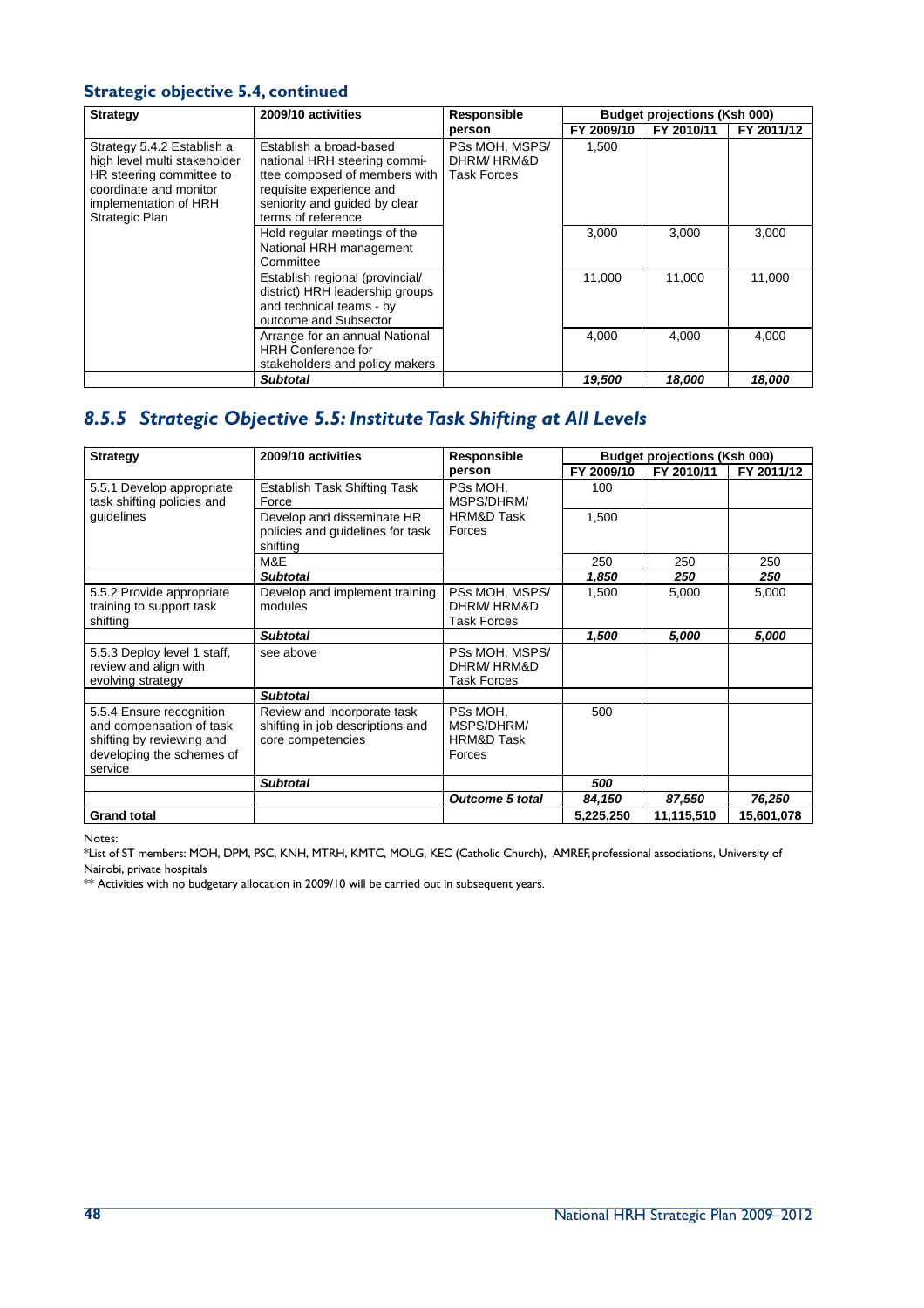# **Appendix: Selected Staffing Data**

| <b>Designation</b>                      | Head-<br>quarters |                 | Nairobi Central Eastern |                 | <b>North</b><br><b>Eastern</b> |                | Coast Western Nyanza |                | <b>Rift</b><br><b>Valley</b> | Grand<br>total |
|-----------------------------------------|-------------------|-----------------|-------------------------|-----------------|--------------------------------|----------------|----------------------|----------------|------------------------------|----------------|
| Medical officers                        | 55                | 376             | 260                     | 230             | 40                             | 162            | 109                  | 167            | 317                          | 1.716          |
| Clinical officer                        | 31                | 116             | 267                     | 292             | 80                             | 9              | 208                  | 301            | 630                          | 2,116          |
| Orthopaedic technologist/               |                   |                 |                         |                 |                                |                |                      |                |                              |                |
| plaster technician                      | 2                 | 28              | 40                      | 23              | 8                              | 15             | 10                   | 8              | 58                           | 202            |
| Orthopaedic appliance maker assistant   | 0                 | 4               | 24                      | 16              | 0                              | 4              | 6                    | 7              | 16                           | 77             |
| Dental specialist                       | 9                 | 84              | 24                      | 17              | 5                              | 22             | 8                    | 19             | 29                           | 217            |
| Deputy dental technologist              |                   | 5               | 20                      | 8               | $\overline{a}$                 | 12             | 9                    | 3              | 30                           | 110            |
| Community oral health officer           | 2                 | $\overline{13}$ | 10                      | $\overline{13}$ | $\Omega$                       | 5              | 7                    | 8              | 25                           | 83             |
| Pharmacist                              | 49                | 118             | 52                      | 49              | 5                              | 36             | 26                   | 31             | 75                           | 441            |
| Pharmaceutical technologist             | 12                | 26              | 4                       | 32              | п                              | 9              | 15                   | 9              | 58                           | 206            |
| Pharmaceutical assistant                | 0                 | 0               | 5                       | $\mathbf 0$     | 0                              | 0              | 0                    | 0              | 0                            | 5              |
| Nursing officer                         | 71                | 249             | 474                     | 411             | 68                             | 327            | 226                  | 328            | 722                          | 2.876          |
| Enrolled nurse                          | 7                 | 719             | 1,946                   | 1.866           | 178                            | 940            | 1,208                | 1,467          | 2,818                        | 11,149         |
| Enrolled nurse assistant                |                   | 29              | 67                      | 99              | 43                             | 46             | 86                   | 128            | 152                          | 651            |
| Health administration officer           | 9                 | 4               | 29                      | 39              | 12                             | 23             | 4                    | 30             | 53                           | 223            |
| Social welfare officer                  | 3                 | 7               | 3                       | $\overline{2}$  | ı                              | $\overline{2}$ | $\overline{4}$       | 3              | 4                            | 29             |
| Health records & information officer    | 46                | 35              | 85                      | 66              | $\overline{7}$                 | 47             | 41                   | 51             | 134                          | 512            |
| Health records & information technician | $\mathbf 0$       | 2               | 12                      | $\mathbf{H}$    | 4                              | 13             | 3                    | 9              | 10                           | 64             |
| Nutrition officer                       | 16                | 50              | 63                      | 47              | 13                             | 23             | 25                   | 42             | 2                            | 400            |
| Nutrition assistant                     | 0                 | 0               | 0                       | 0               | 0                              | 0              | 0                    | 0              | 7                            | 7              |
| Radiographer                            | 6                 | 16              | 43                      | 41              | 6                              | 24             | 17                   | 33             | 62                           | 248            |
| Physiotherapist                         | 4                 | 37              | 78                      | 82              | 7                              | 61             | 40                   | 56             | 88                           | 453            |
| Occupational therapist                  | 6                 | 30              | 46                      | 48              | $\overline{2}$                 | 23             | 27                   | 25             | 58                           | 265            |
| Public health officer                   | 43                | 246             | 596                     | 536             | 0                              | 313            | 325                  | 520            | 1,347                        | 4,027          |
| Inspector of drugs                      | 4                 | ı               |                         | ı               | 0                              | ı              | ı                    | 1              |                              | $\mathbf{1}$   |
| Assistant psychiatry                    | 0                 | 0               | $\overline{2}$          | $\mathbf 0$     | 0                              | 0              | 0                    | 0              |                              | 3              |
| Lab technologist                        | 65                | 59              | 208                     | 201             | 27                             | 137            | 43                   | 8              | 324                          | 1,345          |
| Lab technician                          | 9                 | 0               | 2                       | 2               | 2                              |                | 5                    |                | 5                            | 27             |
| Medical parasitologist/entomologist     | 8                 | 0               | 0                       | 0               | 0                              |                | 0                    | 0              | 0                            | 9              |
| Biochemist                              | 5                 | 0               | 0                       | 0               | 0                              | 0              | 0                    | 0              | 0                            | 5              |
| Medical lab technologist                | 39                | 24              | 30                      | 36              | 13                             | 42             | 23                   | 42             | 125                          | 374            |
| Engineer                                |                   | 0               |                         |                 | 0                              | 3              | 0                    | $\mathbf{2}$   | 5                            | $\overline{1}$ |
| Mortuary attendant                      | 0                 |                 | 8                       | 9               | 2                              | 3              | 2                    | 3              | 3                            | 31             |
| Radiation protection officer            | 9                 | 0               | 0                       | $\mathbf 0$     | 0                              | $\overline{2}$ | 0                    | 2              | 0                            | 2 <sub>3</sub> |
| Medical engineering technologist        | 9                 | 8               | 52                      | 50              | П                              | 29             | 26                   | 39             | 82                           | 316            |
| Medical eng. technician                 | 0                 | 0               |                         | 2               | 0                              | $\overline{2}$ | ı                    | 0              | 3                            | 9              |
| Chemist/Analyst                         | $\mathbf{2}$      | 35              | 0                       | 0               | 0                              | 9              | 0                    | $\overline{7}$ | 0                            | 53             |
| Subtotal                                | 534               | 2,342           | 4,463                   | 4,240           | 648                            | 2,538          | 2,615                | 3,553          | 7,363                        | 28,296         |

#### **Table A1: Distribution of MOH staff by province (medical cadres)**

Source: MOH IPPD, June 2009.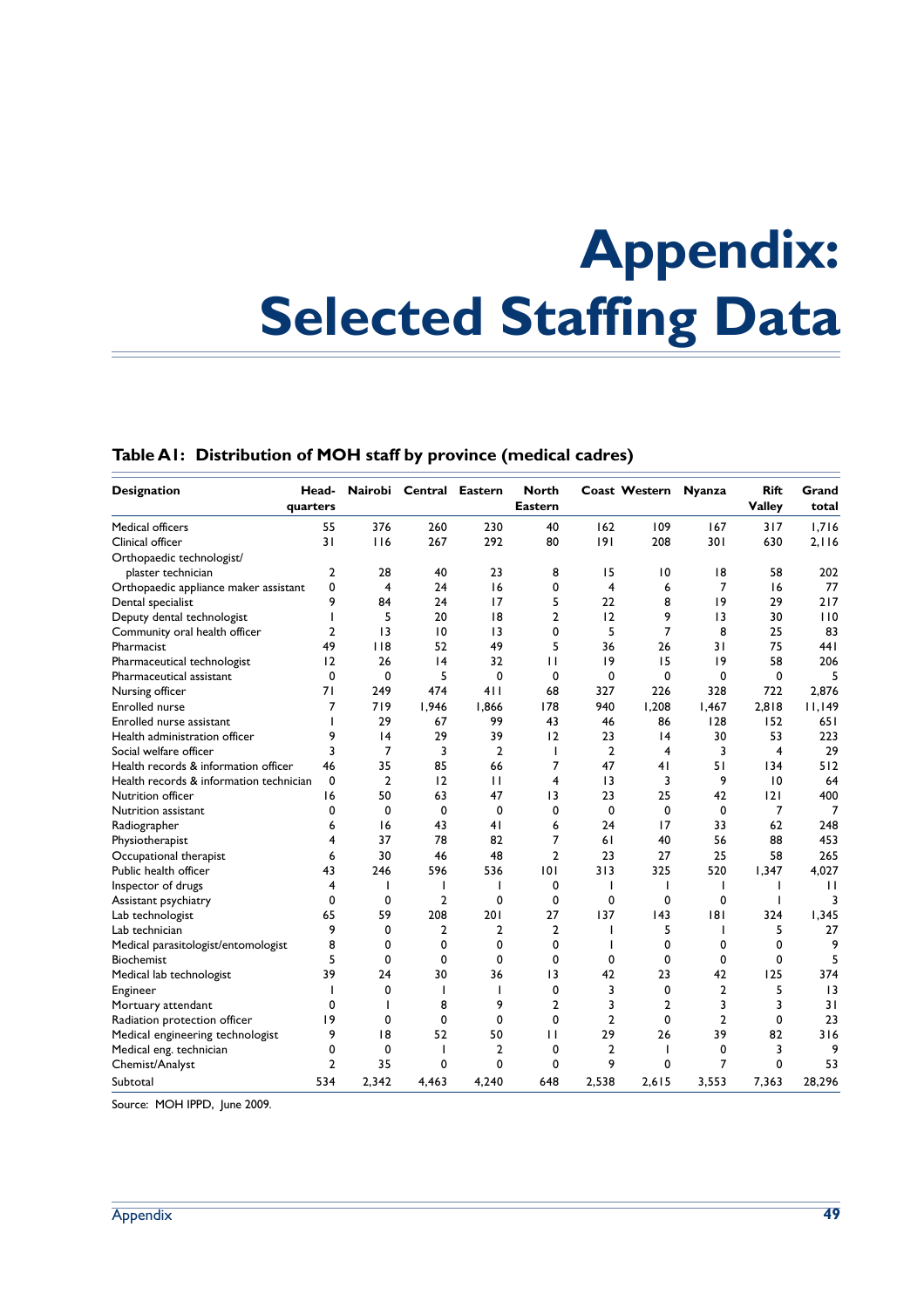| <b>Designation</b>               | Head-<br>quarters |                 | Nairobi Central Eastern |                | North<br><b>Eastern</b> |                | Coast Western Nyanza |                | Rift<br><b>Valley</b> | Grand<br>total |
|----------------------------------|-------------------|-----------------|-------------------------|----------------|-------------------------|----------------|----------------------|----------------|-----------------------|----------------|
| Administration                   | 5                 | T               | 0                       | 0              | 0                       | 0              | 0                    | 0              | 0                     | 6              |
| Assistant secretary              | 5                 | 0               | 0                       | 0              | 0                       | 0              | $\mathbf 0$          | 0              | 0                     | 5              |
| Clerical officer                 | 149               | 30              | 109                     | Ш              | 4                       | 40             | 68                   | 117            | 136                   | 764            |
| Accountant                       | 27                | 0               | 0                       | 0              | 0                       | 0              | 0                    | 0              | $\mathbf{I}$          | 28             |
| Accounts assistant               | 4                 | 4               | $\mathbf{I}$            | $\overline{2}$ | 0                       | $\overline{1}$ | $\mathbf{I}$         | 4              | 3                     | 30             |
| <b>HRM</b> officer               | 29                | 0               | 0                       | 0              | 0                       | $\mathbf 0$    | 0                    | 0              | 0                     | 29             |
| HRM assistant                    | 27                | 0               | $\overline{2}$          | I              | 0                       | 0              | $\mathbf 0$          | 0              | 0                     | 30             |
| Economist                        | 9                 | 0               | 0                       | 0              | 0                       | 0              | 0                    | 0              | 0                     | 9              |
| Statistical officer              | $\overline{2}$    | 0               | 0                       | 0              | 0                       | 0              | 0                    | 0              | 0                     | $\overline{2}$ |
| Secretarial services officer     | 57                | 4               | 6                       | 12             | $\overline{2}$          | 9              | 5                    | 8              | 10                    | 113            |
| Copy typist                      | 34                | 4               | 15                      | 9              | $\overline{1}$          | 12             | 10                   | 8              | 4                     | 117            |
| ICT officer                      | I                 | 0               | 0                       | 0              | 0                       | $\mathbf 0$    | 0                    | 0              | 0                     | $\mathbf{I}$   |
| Data machine supervisor          | T                 | 0               | 0                       | 0              | 0                       | 0              | $\mathbf 0$          | 0              | 0                     | $\mathbf{I}$   |
| Procurement officer              | 17                | T               | $\overline{4}$          | 3              | 0                       | $\mathbf 0$    | $\mathbf{I}$         | 0              | 4                     | 30             |
| Supplies assistant               | 15                | $\overline{7}$  | 21                      | 3              | $\overline{2}$          | 17             | 10                   | 4              | 27                    | 126            |
| Librarian                        | $\overline{2}$    | 0               | 0                       | $\overline{1}$ | 0                       | $\mathbf 0$    | $\mathbf 0$          | 0              | 0                     | 3              |
| Records management officer       | 15                | $\overline{2}$  | 3                       | 3              | 0                       | $\mathbf 0$    | 0                    | $\mathbf{I}$   | 3                     | 27             |
| Security officer                 | 5                 | 3               | 0                       | 0              | 0                       | 0              | 0                    | 0              | 0                     | 8              |
| <b>HRD</b> officer               | п                 | 0               | 0                       | 0              | 0                       | 0              | $\mathbf 0$          | 0              | 0                     | $\mathbf{I}$   |
| Animal house officer             |                   | 0               | 0                       | 0              | 0                       | 0              | $\mathbf 0$          | 0              | $\mathbf{I}$          | $\mathbf{2}$   |
|                                  | ı                 | 0               | $\mathbf 0$             | 0              | 0                       | $\mathbf 0$    | $\mathbf 0$          | 0              | 0                     | $\mathbf{I}$   |
| Assistant livestock prod officer | ı                 | 0               | 0                       | 0              | 0                       | 0              | $\mathbf 0$          | 0              | 0                     | $\mathbf{I}$   |
| Livestock health assistant       |                   |                 |                         |                | 0                       | 5              | 4                    |                | 4                     |                |
| Chargehand/Inspector building    | 18                | $\overline{13}$ | 36                      | 20             |                         |                |                      | 16             |                       | 126            |
| Inspector/Chargehand mechanical  | I                 | 0               | 0                       | 0              | 0                       | 0              | 0                    | 0              | 0                     | $\mathbf{I}$   |
| Electrical                       | 3                 | 0               | ı                       | 0              | 0                       | $\mathbf{I}$   | $\mathbf{I}$         | 0              | 2                     | 8              |
| Chargehand electronic            | 0                 | 0               | 3                       | 0              | 0                       | 0              | $\mathbf 0$          | 0              | 0                     | 3              |
| Boiler assistant                 | 0                 | 0               | ı                       | 0              | 0                       | 0              | ı                    | $\mathbf{I}$   | 0                     | 3              |
| Technical officer/Technician     | 0                 | 0               | ı                       | 0              | 0                       | ı              | $\mathbf 0$          | 0              | $\mathbf{I}$          | 3              |
| Kadhi                            | ш                 | 0               | 0                       | 0              | 0                       | 0              | 0                    | 0              | 0                     |                |
| Finance officer                  | 4                 | 0               | 0                       | 0              | 0                       | 0              | $\mathbf 0$          | 0              | 0                     | 4              |
| Telephone supervisor             | 18                | 13              | 39                      | 25             | 0                       | 16             | 18                   | 16             | 24                    | 169            |
| Teleprinter operator             | 0                 | 0               | 0                       | 0              | 0                       | $\mathbf 0$    | $\mathbf{I}$         | 0              | 0                     | I.             |
| Principal information officer    | 2                 | 0               | 0                       | 0              | 0                       | 0              | $\mathbf 0$          | 0              | 0                     | $\overline{2}$ |
| Driver                           | $ $ $ $ 8         | 18              | 105                     | 91             | 23                      | 51             | 56                   | 101            | 140                   | 703            |
| Coxswain                         | 0                 | 0               | 0                       | 0              | 0                       | ı              | 0                    | ı              | 0                     | 2              |
| Printing assistant               | 0                 | 0               | 0                       | 0              | 0                       | 0              | $\mathbf{I}$         | 0              | 0                     | $\mathbf{I}$   |
| Office machine operator          | 4                 | 0               | 0                       | 0              | 0                       | $\mathbf 0$    | $\mathbf 0$          | 0              | 0                     | 4              |
| Radiographic film procsr         | 0                 | 0               | 0                       | 0              | 0                       | 0              | 0                    | 0              | $\mathbf{I}$          | $\mathbf{I}$   |
| Housekeeper/Cateress             | 0                 | 4               | 3                       | 0              | 0                       | ı              | $\overline{2}$       | $\overline{2}$ | 5                     | 17             |
| Cook                             | 3                 | 4               | 29                      | 17             | $\mathbf{I}$            | 3              | 3                    | 9              | 5                     | 84             |
| Laundry assistant                | 0                 | 0               | ı                       | 0              | 0                       | 0              | 0                    | 0              | 0                     | $\mathbf{I}$   |
| Chargehand tailor                | 6                 | 21              | 25                      | 3              | $\Omega$                | 3              | 6                    | 9              | 6                     | 79             |
| Lecturer                         | ı                 | 0               | 0                       | 0              | 0                       | 0              | $\mathbf 0$          | 0              | 0                     | $\mathbf{I}$   |
| Monopolies & prices officer      | 0                 | ı               | 0                       | 0              | 0                       | 0              | $\mathbf 0$          | 0              | 0                     |                |
| Licensing officer                | 0                 | 0               | 0                       | 0              | $\mathbf{I}$            | 0              | $\mathbf 0$          | 0              | 0                     |                |
| Cleaning supervisor              | 36                | 32              | 54                      | 107            | 2                       | 45             | 46                   | 110            | 105                   | 537            |
| Subordinate staff                | 41                | 57              | 249                     | 318            | 48                      | 200            | 6                    | 414            | 438                   | 1,926          |
| Subtotal                         | 674               | 229             | 708                     | 746            | 84                      | 406            | 395                  | 831            | 940                   | 5,013          |

**Table A2: Distribution of MOH staff by province (non-medical cadres)**

Source: MOH IPPD, June 2009.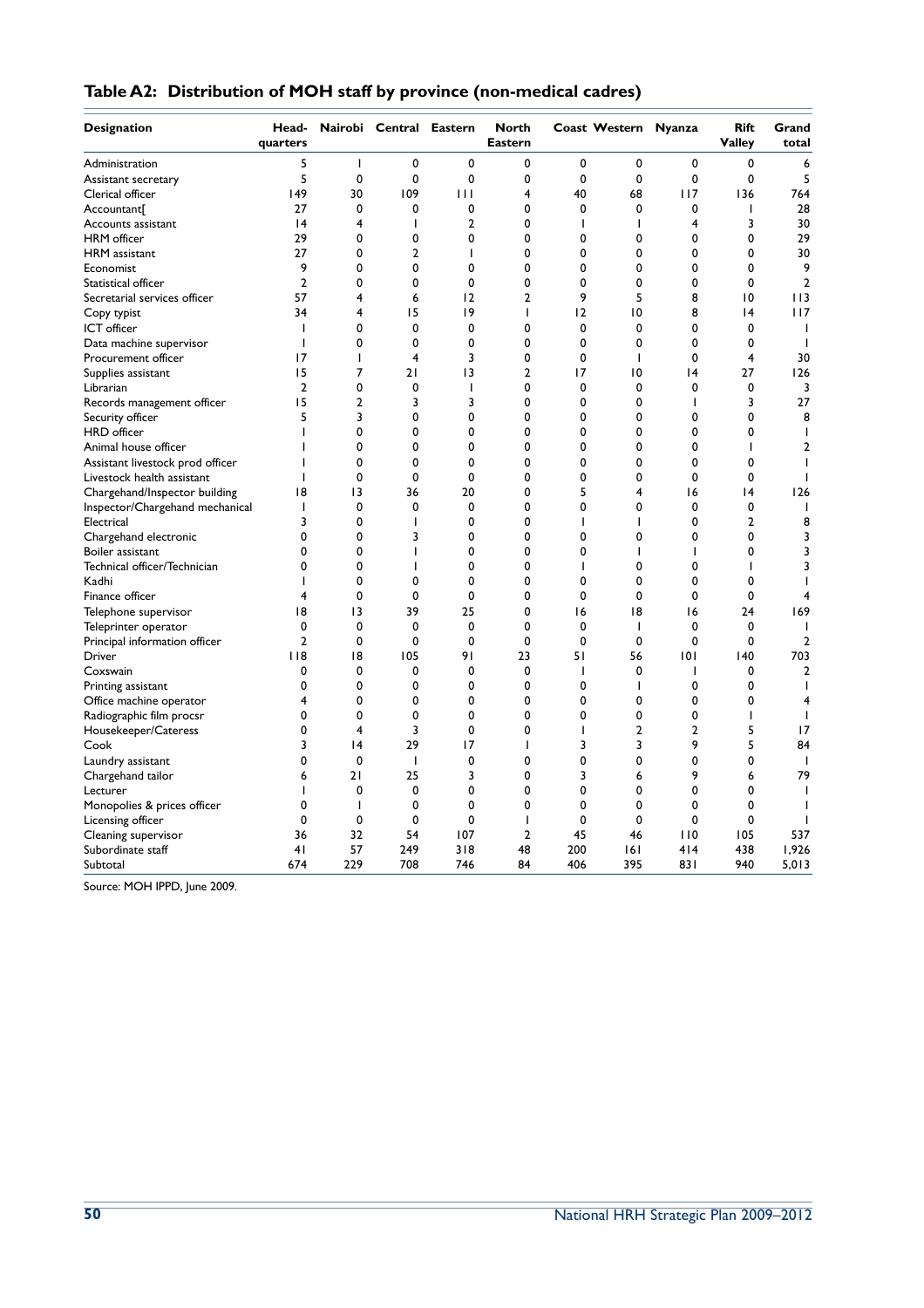|  | Table A3: Intent to migrate data |  |  |
|--|----------------------------------|--|--|
|--|----------------------------------|--|--|

| Country                     | No. of applicants |
|-----------------------------|-------------------|
| <b>United States</b>        | 3,452             |
| United Kingdom              | 1,583             |
| Australia                   | 295               |
| Canada                      | 134               |
| New Zealand                 | 90                |
| Ireland                     | 88                |
| Uganda                      | 70                |
| Namibia                     | 39                |
| <b>Botswana</b>             | 36                |
| Tanzania                    | 30                |
| South Africa                | 27                |
| Italy                       | 8                 |
| Malawi                      | 4                 |
| Denmark                     | 3                 |
| Nigeria                     | 3                 |
| Seychelles                  | 3                 |
| Colombia                    | $\overline{2}$    |
| Germany                     | $\overline{a}$    |
| Swaziland                   | $\overline{2}$    |
| <b>United Arab Emirates</b> | $\overline{2}$    |
| Argentina                   | ı                 |
| Egypt                       |                   |
| France                      |                   |
| India                       |                   |
| Nauru                       |                   |
| Niger                       |                   |
| Saudi Arabia                |                   |
| Switzerland                 |                   |
| US minor outlying           |                   |
| US miscellaneous            |                   |
| Total                       | 5,883             |
| $\sim$                      |                   |

#### **Table A4: Staffing data for Aga Khan University Hospital – Nairobi**

| Category               | <b>Number</b> |
|------------------------|---------------|
| Medical interns        | 8             |
| <b>Residents</b>       | 69            |
| Full time faculty      | 32            |
| Part-time faculty      | 45            |
| Allied health          | 270           |
| <b>Nurses</b>          | 360           |
| Doctors                | 206           |
| Admin. & support staff | 483           |
| Total                  | 1.473         |

Source: Nursing Council of Kenya, 2009.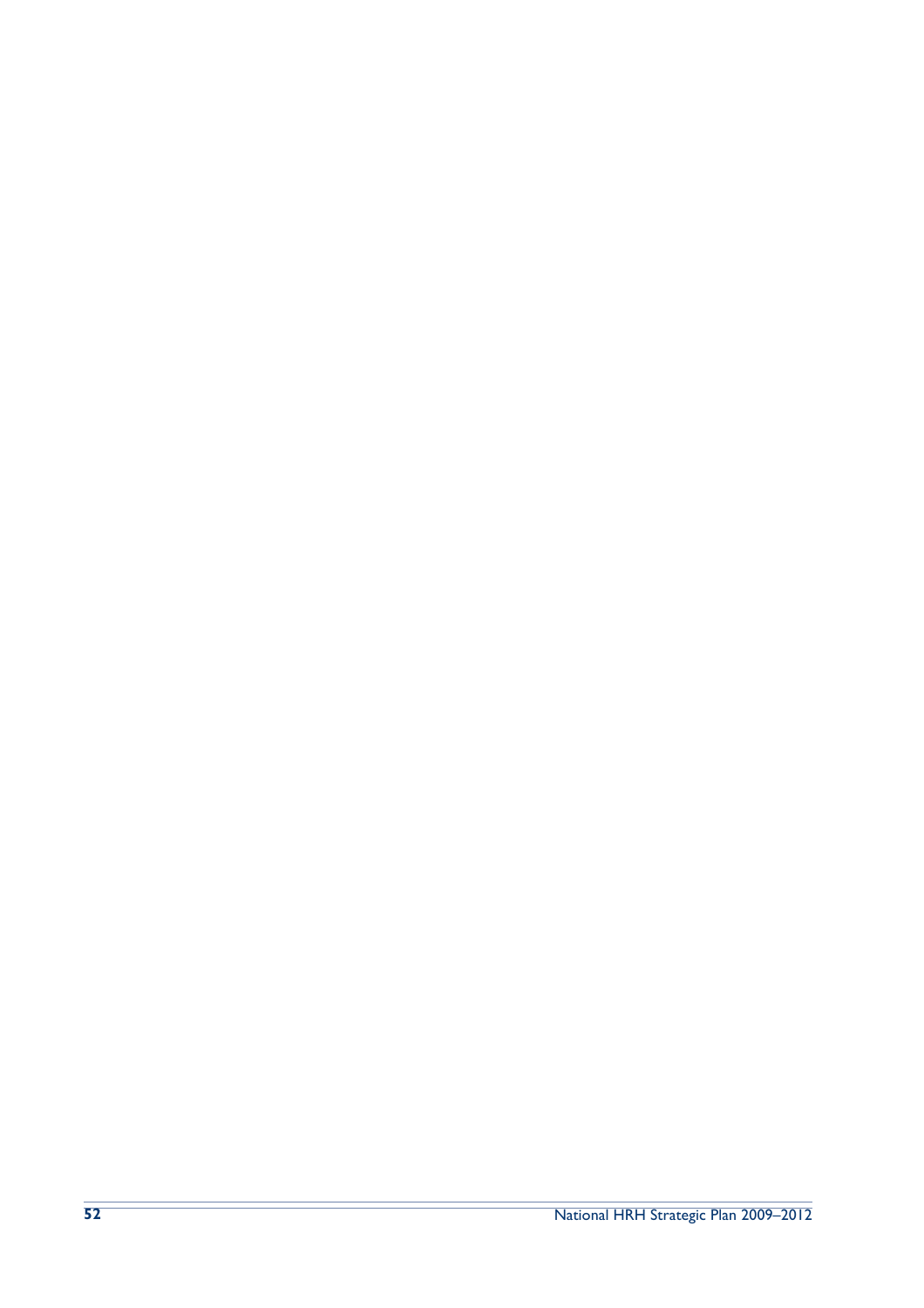